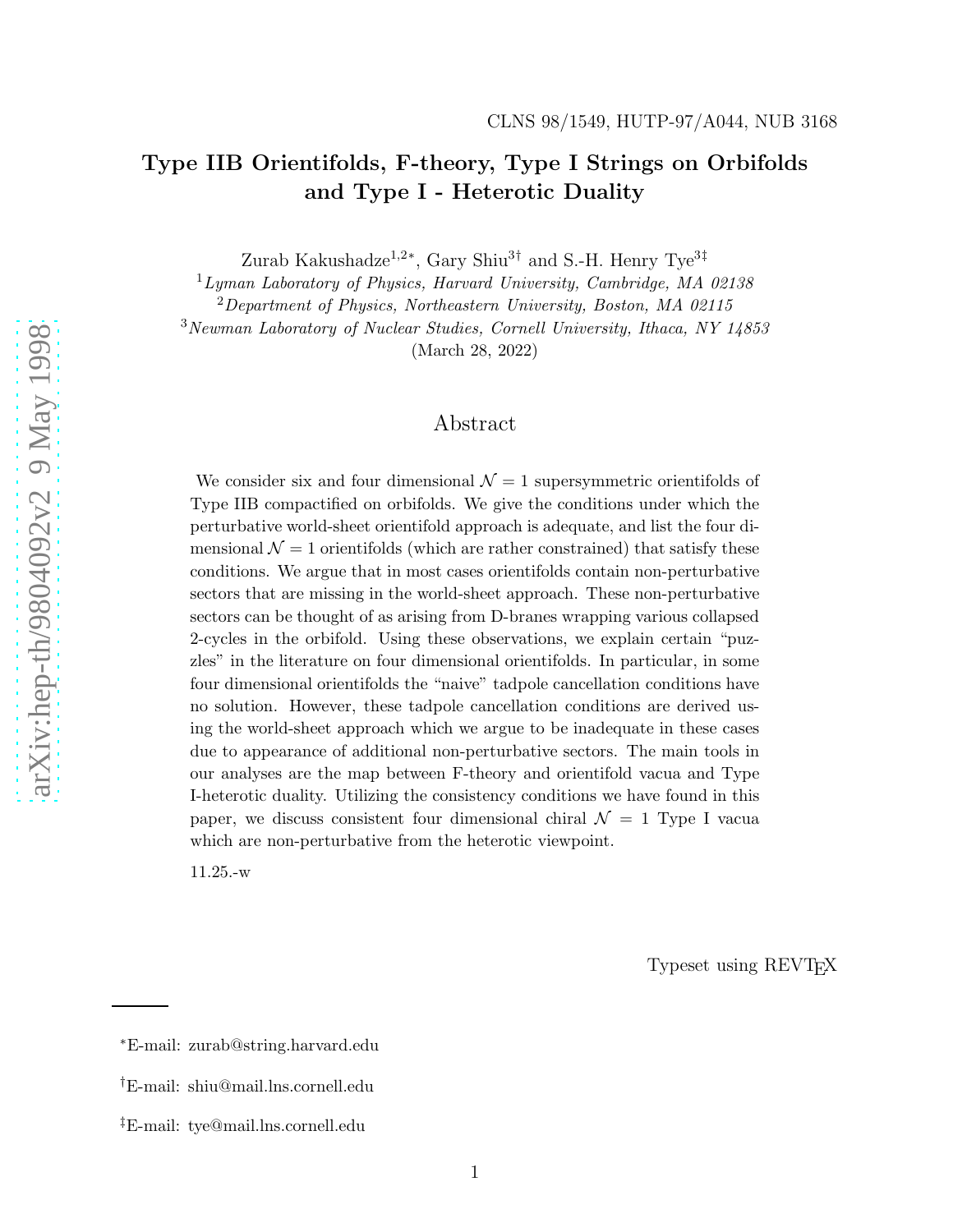#### I. INTRODUCTION

In ten dimensions there are five consistent string theories. The first four, Type IIA, Type IIB,  $E_8 \otimes E_8$  heterotic and  $Spin(32)/\mathbb{Z}_2$  heterotic, are theories of oriented closed strings. The last one, Type I, is a theory of both unoriented closed and open strings. Perturbatively, these five theories are apparently different. In recent years, however, a unified picture has emerged, where the five string theories appear as different regimes of an underlying theory related via a web of conjectured dualities in ten and lower dimensions. Most of these dualities are intrinsically non-perturbative, and often shed light on non-perturbative phenomena in one theory by mapping them to perturbative phenomena in another theory.

As to the perturbative formulation, the four oriented closed string theories are relatively well understood. Conformal field theory and modular invariance serve as guiding principles for perturbative model building in closed string theories. Type I, however, still remains the least understood string theory even perturbatively. This is in part due to lack of modular invariance, which is necessary for perturbative consistency of oriented closed string theories.

In the past years various unoriented closed plus open string vacua have been constructed using orientifold techniques. Type IIB orientifolds are generalized orbifolds that involve world-sheet parity reversal along with geometric symmetries of the theory. The orientifold procedure results in an unoriented closed string theory. Consistency then generically requires introducing open strings that can be viewed as starting and ending on D-branes[[1\]](#page-60-0). In particular, Type I compactifications on toroidal orbifolds can be viewed as Type IIB orientifolds with a certain choice of the orientifold projection. Global Chan-Paton charges associated with D-branes manifest themselves as a gauge symmetry in space-time. D-branes (as well as orientifold planes) are coherent states[[2,3\]](#page-60-0) built from a superposition of an infinite tower of closed string oscillators acting on the momentum and/or winding states.

To ensure that a given orientifold model gives rise to a consistent string theory it is necessary to make sure that the underlying conformal field theory satisfies certain selfconsistency requirements. However, conformal field theories on world-sheets with boundaries (ultimately present in an open sting theory) are still poorly understood. To circumvent these difficultiessome techniques have been developed in the past (see, e.g.,  $[2-6]$ ). The idea is to implement factorization of loop amplitudes (to ensure, say, consistency of closed-to-open string transitions), generalized GSO projections (to guarantee correct spin-statistics relation in space-time), and (at the last step) tadpole cancellation (which is required for finiteness). In this approach space-time anomaly cancellation is expected to be guaranteed by the worldsheet consistency of the theory, just as in oriented closed string theories.

These techniques have been (rather) successfully applied to the construction of six dimensional  $\mathcal{N} = 1$  space-time supersymmetric orientifolds of Type IIB compactified on orbifold limits of K3 (that is, toroidal orbifolds  $T^4/\mathbb{Z}_N$ ,  $N = 2, 3, 4, 6$ ). In particular, the  $\mathbb{Z}_2$  orbifold case [\[7,8](#page-60-0)] has been studied in detail. This construction was subsequently generalized to other orbifold limits of K3 (namely,  $\mathbf{Z}_N$  with  $N = 3, 4, 6$ ) in Refs [\[9,10](#page-60-0)]. These orientifold models contain more than one tensor multiplet in their massless spectra, and, therefore, describe six dimensional vacua which are non-perturbative from the heterotic viewpoint.

It is natural to expect that these orientifold constructions should be generalizable to the cases of four dimensional  $\mathcal{N} = 1$  space-time supersymmetric orientifolds of Type IIB on orbifold limits of Calabi-Yau three-folds (that is, toroidal orbifolds  $T^4/G$  with  $SU(3)$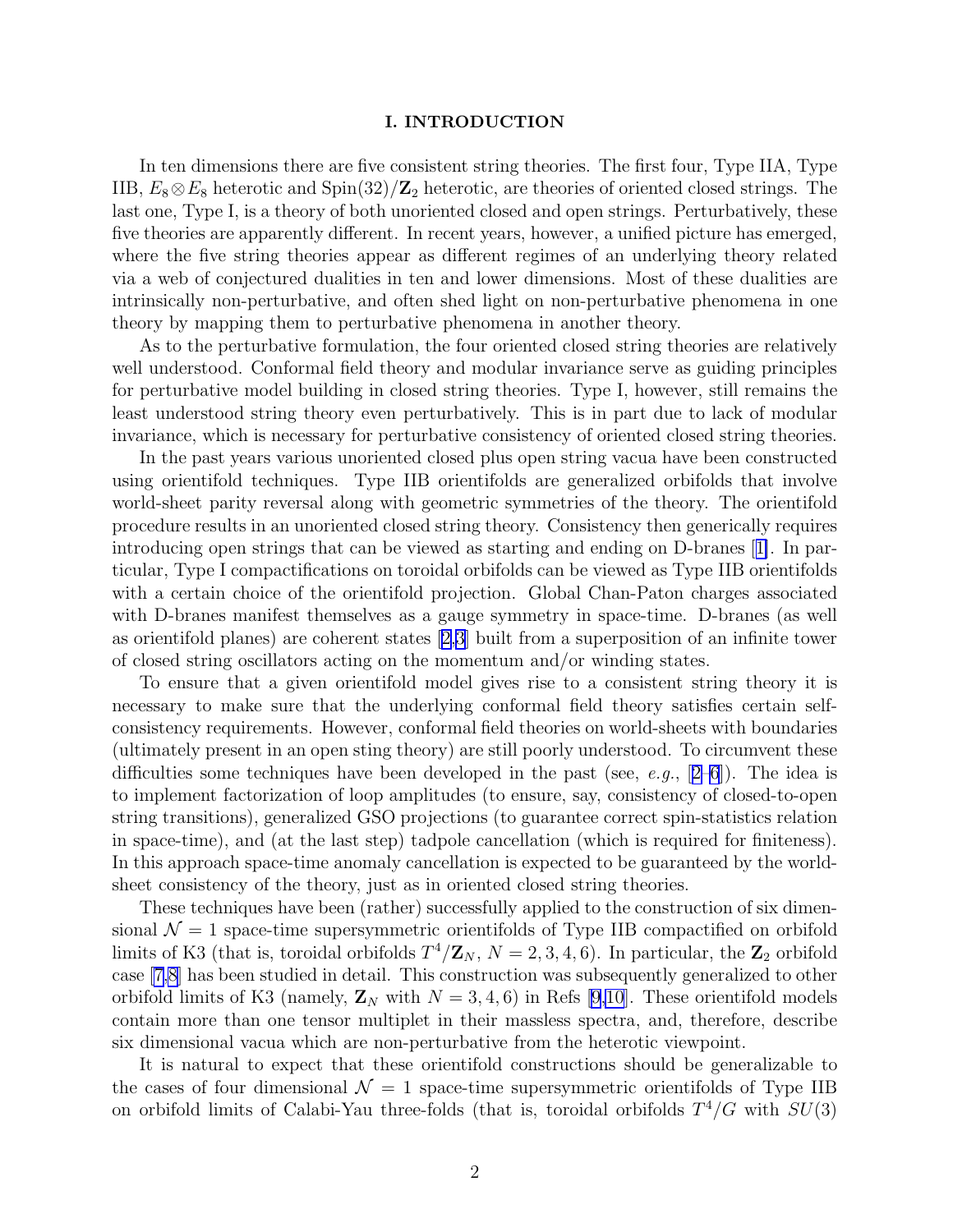holonomy). Understanding such compactifications is extremely desirable as according to the conjectured Type I-heterotic duality [\[11](#page-60-0)] certain non-perturbative heterotic phenomena are expected to have perturbative Type I origins. In particular, non-perturbative dynamics of heterotic NS 5-branes under this duality is mapped to (at least naively) perturbative dynamics of Type I D5-branes.

The first example of a four dimensional  $\mathcal{N} = 1$  Type I vacuum was constructed in Ref [\[12](#page-60-0)] as an orientifold of Type IIB on a  $\mathbb{Z}_2 \otimes \mathbb{Z}_2$  toroidal orbifold. This model has enhanced gauge symmetries from D5-branes which are non-perturbative from the heterotic viewpoint. This vacuum is non-chiral, however. To obtain chiral vacua it is natural to try other orbifold groups. The first example of a chiral  $\mathcal{N} = 1$  Type I vacuum in four dimensions wasconstructed in Ref [[13\]](#page-60-0) via an orientifold of Type IIB on the Z-orbifold. This vacuum contains no D5-branes, and it was shown to be dual to a perturbative heterotic vacuum in Ref [\[14\]](#page-60-0). (Other examples of such Type I vacua have been constructed in Refs[[15](#page-60-0),[16](#page-60-0)] via orientifolds of Type IIB on  $\mathbb{Z}_7$  and  $\mathbb{Z}_3 \otimes \mathbb{Z}_3$  orbifolds.)

Subsequently, the first four dimensional chiral  $\mathcal{N} = 1$  Type I vacuum which is nonperturbative from the heterotic viewpoint was constructed in Ref [\[16](#page-60-0)] via an orientifold of Type IIB on a  $\mathbb{Z}_6$  orbifold. This model has D5-branes giving rise to enhanced gauge symmetries which are non-perturbative from the heterotic viewpoint.

In Ref [\[17\]](#page-60-0) an attempt was made to extend the work in Refs [\[12,13,15,16\]](#page-60-0) to the four dimensional  $\mathbf{Z}_N \otimes \mathbf{Z}_M$  orbifold cases. However, a bothersome puzzle was encountered: in some of the models the tadpole cancellation conditions (derived using the perturbative orientifold approach, namely, via a straightforward generalization of the six dimensional tadpole cancellation conditions of Refs[[7–10](#page-60-0)]) allowed for no solutions. This, at least at the first sight, seems surprising as Type IIB compactifications on those orbifolds are well defined, and so should be the corresponding orientifolds. This clearly indicates that a better understanding of the orientifold construction is desirable. This is precisely the subject to which this paper is devoted.

We consider six and four dimensional  $\mathcal{N} = 1$  supersymmetric orientifolds of Type IIB compactified on orbifold limits of K3 and Calabi-Yau three-folds, respectively. We study conditions necessary for world-sheet consistency of Type IIB orientifolds, that is, the conditions under which perturbative orientifold approach is adequate. We argue that in most cases orientifolds contain sectors which are non-perturbative (i.e., these sectors have no world-sheet description). These sectors can be thought of as arising from D-branes wrapping various collapsed 2-cycles in the orbifold. In particular, we argue that such non-perturbative states are present in the "anomalous" models of Ref [\[17\]](#page-60-0) (as well as in other examples of this type recently discussed in Ref [\[18](#page-60-0)]). This resolves the corresponding "puzzles". Moreover, we point out certain world-sheet consistency conditions in four dimensional cases (which are automatically satisfied in the six dimensional cases studied in Refs [\[7](#page-60-0)–[10\]](#page-60-0) so their relevance cannot be appreciated in those constructions) which indicate that the only four dimensional orientifolds that have perturbative description are those of Type IIB compactified on the  $\mathbb{Z}_2 \otimes \mathbb{Z}_2$  [\[12\]](#page-60-0),  $\mathbb{Z}_3$  [[13](#page-60-0)],  $\mathbb{Z}_7$  [[15\]](#page-60-0),  $\mathbb{Z}_3 \otimes \mathbb{Z}_3$  and  $\mathbb{Z}_6$  [\[16\]](#page-60-0), and  $\mathbb{Z}_2 \otimes \mathbb{Z}_2 \otimes \mathbb{Z}_3$  [\[19\]](#page-60-0) orbifolds. In particular, none of the other models considered in Refs[[17,18\]](#page-60-0) have perturbative orientifold description, and even in the models with all tadpoles cancelled the massless spectra given in Refs[[17,18\]](#page-60-0) miss certain non-perturbative states.

The main tool in our analyses is the interplay between different string theories via the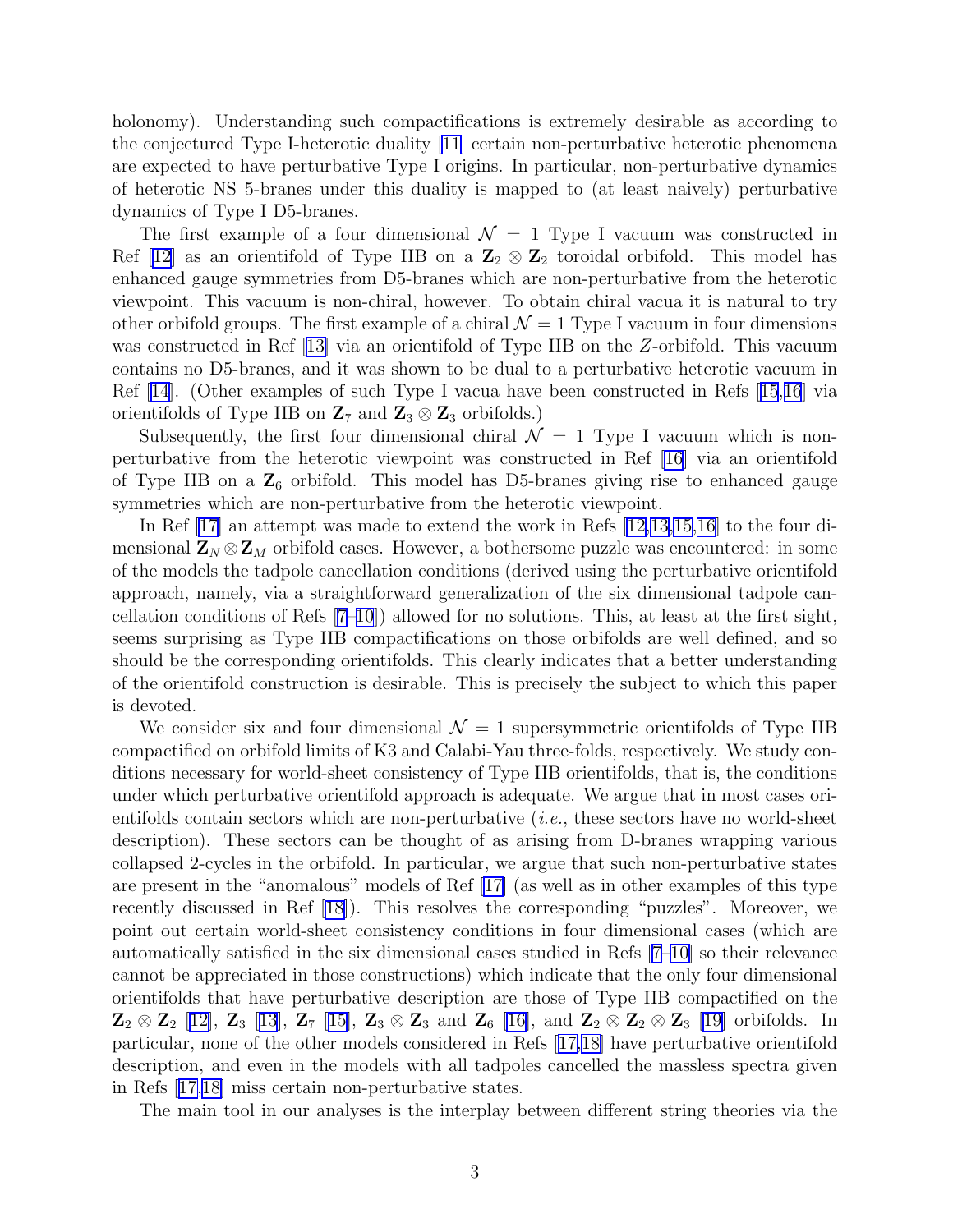web of dualities. The relations between Type IIB orientifolds, Type I, heterotic and Ftheory are schematically depicted in Fig.1. Our goal in this paper is to understand Type I compactifications and Type IIB orientifolds, and, in particular, the relation between them (which is link "b" in Fig. 1). In most cases, none of the above descriptions are completely perturbative. Nonetheless, by combining various approaches together, we are able to get much of the qualitative as well as some quantitative properties of Type I compactifications and Type IIB orientifolds. On the other hand, by studying orientifolds in various dimensions, one can obtain non-trivial information about F-theory and non-perturbative heterotic string vacua. In the following we summarize some of the important points in this approach.

• Type I-heterotic duality [\[11](#page-60-0)] (which is link "c" in Fig. 1) is crucial in checking the consistency of the models that do have perturbative heterotic duals. (To be precise, these are orientifolds which only contain D9-branes but no D5-branes. The  $\mathbb{Z}_3$  [[13](#page-60-0)],  $\mathbb{Z}_7$  [\[15\]](#page-60-0) and  $\mathbb{Z}_3 \otimes \mathbb{Z}_3$  [\[16\]](#page-60-0) cases are examples of such orientifolds.) These checks are largely based on the observations of Ref[[14\]](#page-60-0) (as well as Refs [\[15,16](#page-60-0)]). Moreover, we are able to determine the non-perturbative states that appear in the orientifold approach by studying the perturbative spectrum of the heterotic dual. This will be discussed in section [IX](#page-41-0).

• Having established the map between some orientifolds and their perturbative heterotic duals, one can use orientifold construction (with both D9- and D5-branes) as a tool to understand non-perturbative heterotic string vacua. This will be discussed in section [X.](#page-43-0)

• The map [\[20\]](#page-60-0)between F-theory [[21\]](#page-60-0) and orientifolds (which is link "a" in Fig. 1) is an invaluable tool for understanding the qualitative features of the non-perturbative states in Type IIB orientifolds (even in cases where perturbative heterotic duals do not exist). In particular, one can identify the non-perturbative states in the orientifold approach as arising from D-branes wrapping various collapsed two cycles in the orbifold. This will be discussed in section [V](#page-14-0) and section [VIII](#page-29-0).

• By studying various orientifolds in six (and four) dimensions, one can obtain certain nontrivial information about Calabi-Yau three-fold (and four-fold) geometry along the lines of Refs [\[22,23](#page-60-0)]. In section [VIII](#page-29-0), we will show that the six-dimensional  $\mathbf{Z}_N$  orientifolds  $(N = 2, 3, 4, 6)$  [\[7](#page-60-0)-[10\]](#page-60-0) are equivalent to F-theory compactifications on certain elliptically fibered Calabi-Yau three-folds, which can be regarded as extended Voisin-Borcea orbifolds [\[24,25\]](#page-60-0) (see Fig.2). Similarly, the four-dimensional  $\mathbb{Z}_2 \otimes \mathbb{Z}_2$  orientifold [\[12](#page-60-0)] is dual to F-theory compactification on a Borcea four-fold [\[25](#page-60-0)].

• Finally, the duality between F-theory and heterotic vacua (which is link "d" in Fig. 1) turns out to be useful in understanding certain aspects of Type I compactifications on K3. This will be discussed in details in section [VIII](#page-29-0).

The remainder of this paper is organized as follows. In section [II](#page-4-0) we review some facts in conformal field theory of orbifolds and set up our notations. In section [III](#page-8-0) we derive worldsheet consistency conditions for orientifolds of Type IIB on non-geometric conformal field theory orbifolds. In section [IV](#page-11-0) we classify six and four dimensional orientifolds that satisfy this constraint. In section [V](#page-14-0) we give F-theory interpretation of the consistency condition derived in section [III](#page-8-0). In section [VI](#page-19-0) we extend these analyses to orientifolds of Type IIB on geometric conformal field theory orbifolds. In section [VII](#page-22-0) we discuss six dimensional orientifolds of Refs [\[9](#page-60-0),[10](#page-60-0)] and their possible generalizations to four dimensions. In particular, we point out that there are two distinct choices for the orientifold projection in six dimensions, whereas in four dimensions there is only one such choice. This is basically the reason why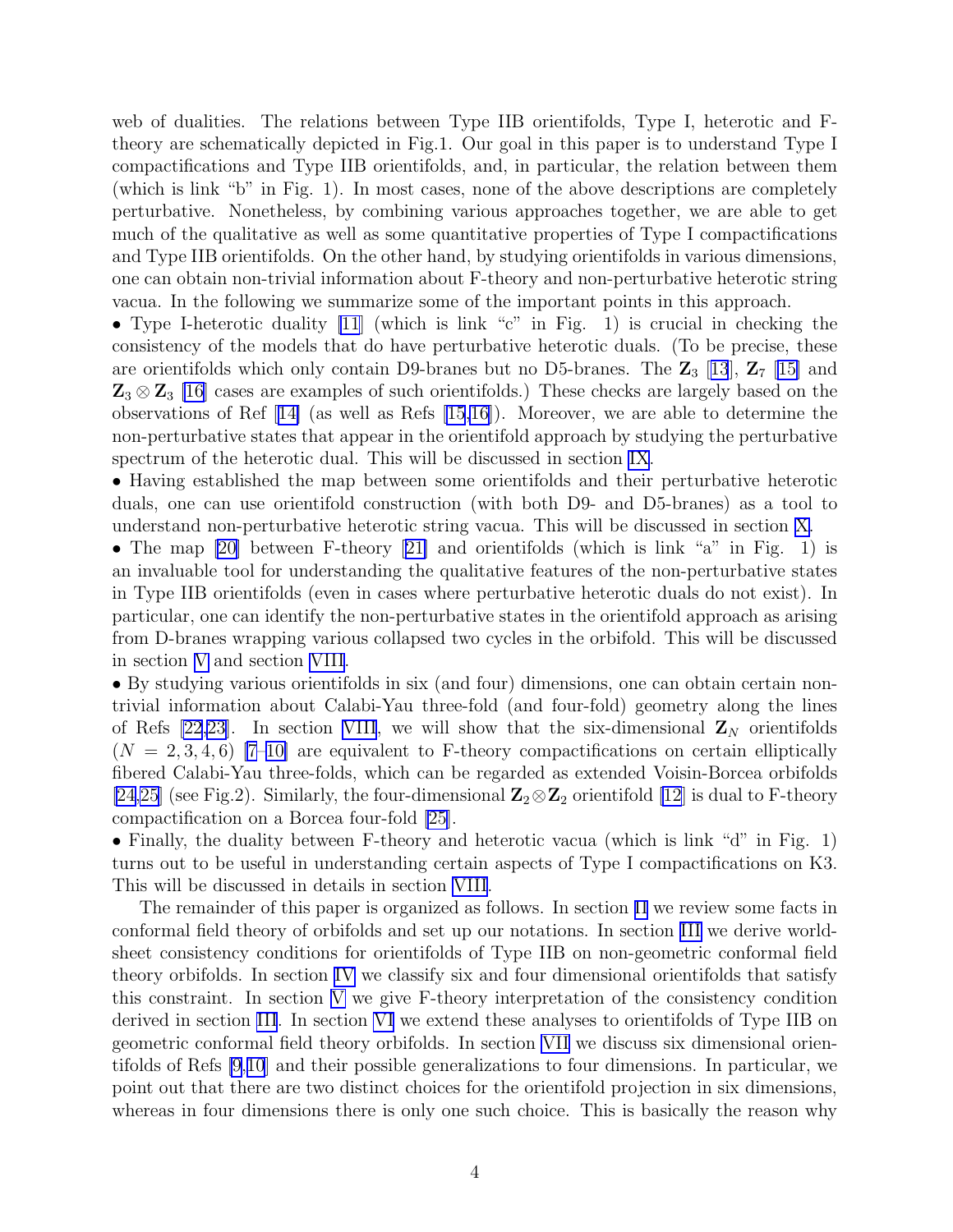<span id="page-4-0"></span>there are subtleties in attempting to generalize the tadpole cancellation conditions of Refs [\[9,10](#page-60-0)] to four dimensions. In section [VIII](#page-29-0) we give various F-theory checks for our arguments in section [VII](#page-22-0). We also discuss F-theory duals of six and four dimensional orientifolds. In section [IX](#page-41-0) we review the four dimensional Type I-heterotic duality map studied in Ref [\[14\]](#page-60-0). In section [X](#page-43-0) we demonstrate how to use this map to construct consistent four dimensional chiral  $\mathcal{N} = 1$  Type I vacua which are non-perturbative from the heterotic viewpoint. In section [XI](#page-44-0) we explain the "puzzles" encountered in the literature (in particular, in Refs[[17,18\]](#page-60-0)) on four dimensional orientifolds and point out which of these have perturbative description. In section [XII](#page-48-0) we summarize the main conclusions of this paper. We also point out some directions for future research. Some of the details are relegated to appendices. As an aside, in appendix [D](#page-53-0) we construct F-theory duals of six dimensional CHL compactifications. Although various sections are interrelated, most of them are rather self-contained and can be read separately.

#### II. PRELIMINARIES

In this section we review some well-known facts in conformal field theory of orbifolds. This will serve the purpose of setting up our notations and conventions, as well as emphasizing certain points which will be important in the subsequent sections.

Consider a free closed string propagating in space-time. Its world-sheet is a cylinder parametrized by a time-like coordinate  $\sigma^0$  and a space-like coordinate  $\sigma^1$ . Let the circumference of the string be  $2\pi$ . Then we have the identification  $\sigma^1 = \sigma^1 + 2\pi$ . Due to this identification one must specify periodicity conditions under  $\sigma^1 \to \sigma^1 + 2\pi$  for all the fields on the world-sheet.

Instead of working with  $\sigma^0$  and  $\sigma^1$ , it is convenient to introduce the holomorphic and anti-holomorphic coordinates  $z \equiv \exp(i(\sigma^0 + \sigma^1))$  and  $\overline{z} \equiv \exp(i(\sigma^0 - \sigma^1))$ , respectively. Then the left- and right-moving fields on the world-sheet depend only on z and  $\overline{z}$ , respectively.

#### A. Twist Fields

Let  $\phi_v(z)$  be a single free left-moving complex world-sheet boson with the monodromy

$$
\partial \phi_v(ze^{2\pi i}) = \exp(-2\pi iv)\partial \phi_v(z) , \qquad (1)
$$

where  $0 < v < 1$ . This monodromy implies that a twist field  $\sigma_v(z)$  is located at the origin such that

$$
i\partial\phi_v(z)\sigma_v(0) \sim z^{-v}\tau_v(0) + \cdots , \qquad (2)
$$

$$
i\partial \phi_v^{\dagger}(z)\sigma_v(0) \sim z^{v-1}\tau'_v(0) + \cdots , \qquad (3)
$$

where  $\phi_v^{\dagger}$  is the Hermitean conjugate of  $\phi_v$ , and  $\tau_v, \tau_v'$  are the excited twist fields. The basic twist fields  $\sigma_v$  has conformal dimension  $v(1-v)/2$ .

Next, consider a single free right-moving complex world-sheet boson  $\phi_u(\overline{z})$  with the monodromy

$$
\overline{\partial \phi}_u(\overline{z}e^{-2\pi i}) = \exp(+2\pi i u)\overline{\partial \phi}_u(\overline{z}) , \qquad (4)
$$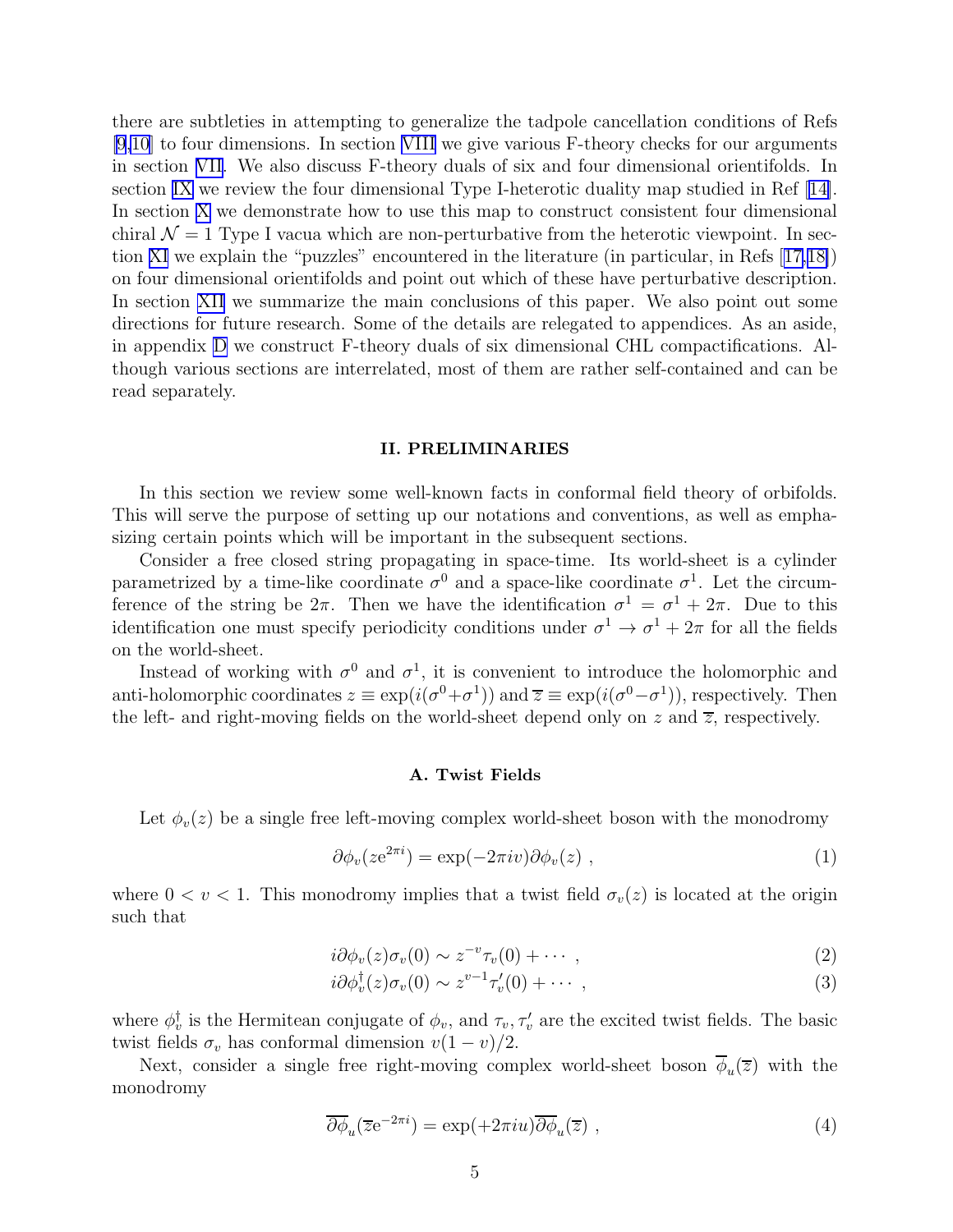where  $0 < u < 1$ . This monodromy implies that a twist field  $\overline{\sigma}_u(\overline{z})$  is located at the origin such that

$$
i\overline{\partial}\phi_u(\overline{z})\overline{\sigma}_u(0) \sim \overline{z}^{-u}\overline{\tau}_u(0) + \cdots , \qquad (5)
$$

$$
i\overline{\partial \phi}_u^{\dagger}(\overline{z})\overline{\sigma}_u(0) \sim \overline{z}^{u-1}\overline{\tau}_u'(0) + \cdots , \qquad (6)
$$

where  $\overline{\phi}_{u}^{\dagger}$  $\bar{u}_u$  is the Hermitean conjugate of  $\bar{\phi}_u$ , and  $\bar{\tau}_u, \bar{\tau}'_u$  are the excited twist fields. The basic twist fields  $\overline{\sigma}_u$  has conformal dimension  $u(1-u)/2$ .

The twist fields  $\sigma_v$  and  $\overline{\sigma}_v$  are identical. (By this we mean that  $\sigma_v(x) = \overline{\sigma}_v(x)$ , where x is an arbitrary complex number.) The twist fields  $\sigma_v$  and  $\overline{\sigma}_{1-v}$ , on the other hand, are different except for  $v = 1/2$ .

There are two inequivalent ways of combining the above left- and right-moving fields into a world-sheet boson.

• (*i*) Let  $\phi_v(\sigma^0, \sigma^1) = \phi_v(z) + \overline{\phi}_v^{\dagger}$  $v_v^{\dagger}(\overline{z})$ . This field has the following periodicity condition:  $\phi_v(\sigma^0, \sigma^1 + 2\pi) = \exp(-2\pi i v) \phi_v(\sigma^0, \sigma^1)$ . The twisted ground state is given by  $\sigma_v(0)_L \otimes \overline{\sigma}_v(0)_R$ , where  $|0\rangle_L$  and  $|0\rangle_R$  are the left- and right-moving conformal ground states, respectively. Note that the twisted ground state in this case is left-right symmetric.

• (*ii*) Let  $\phi_v(\sigma^0, \sigma^1) = \phi_v(z) + \overline{\phi}_{1-v}(\overline{z})$ . This field has the same periodicity condition as the field  $\phi_v(\sigma^0, \sigma^1)$ :  $\phi_v(\sigma^0, \sigma^1 + 2\pi) = \exp(-2\pi i v) \phi_v(\sigma^0, \sigma^1)$ . However, the twisted ground state is now given by  $\sigma_v|0\rangle_L \otimes \overline{\sigma}_{1-v}|0\rangle_R$ . Note that the twisted ground state in this case is left-right *asymmetric* unless  $v = 1/2$ .

Here we note that in case  $(i)$  the complexification for the left- and right-movers is opposite. That is,  $\phi_v(z) = \phi^1(z) + i\phi^2(z)$ , while  $\overline{\phi}_v(\overline{z}) = \overline{\phi}^1(\overline{z}) - i\overline{\phi}^2(\overline{z})$ , where  $\phi^1(z), \phi^2(z)$  are left-moving real world-sheet bosons, and  $\overline{\phi}^1(\overline{z}), \overline{\phi}^2(\overline{z})$  are their right-moving counterparts. On the other hand, in case  $(ii)$  the complexification for the left- and right-movers is the same:  $\phi_v(z) = \phi^1(z) + i\phi^2(z)$ , while  $\overline{\phi}_{1-v}(\overline{z}) = \overline{\phi}^1(\overline{z}) + i\overline{\phi}^2(\overline{z})$ .

### B. "Symmetric" vs. "Asymmetric" Orbifolds

So far we have considered a single complex world-sheet boson. Now let us discuss toroidal orbifolds which lead to Calabi-Yau d-folds  $(d = 2, 3)$ . First consider the following orbifold:  $\mathcal{M}_d = T^{2d}/G$ , where  $G = \{g_a | a = 1, \ldots, \dim(G)\}\$ is the orbifold group. Let the twisted ground states in all of the  $g_a$  twisted sectors be left-right symmetric as in case (i) above. We will refer to such orbifolds as "symmetric" orbifolds. Next, let us consider the following orbifold:  $\mathcal{M}_d = T^{2d}/\tilde{G}$ , where  $\tilde{G} = {\tilde{g}_a | a = 1, ..., dim(\tilde{G})}$  is the orbifold group. Let the twisted ground states in all of the  $\tilde{g}_a$  twisted sectors be left-right asymmetric as in case (ii) above. (The  $\mathbb{Z}_2$  twisted sectors, however, are automatically left-right symmetric.) We will refer to such orbifolds as "asymmetric" orbifolds.

Throughout this paper we will assume that  $\mathcal{M}_d$  ( $\widetilde{\mathcal{M}}_d$ ) are orbifold "limits" of Calabi-Yau d-folds with  $SU(d)$  holonomy. Let  $z_s$ ,  $s = 1, \ldots, d$ , be complex coordinates parametrizing  $T^{2d}$ . The Calabi-Yau condition implies that  $G(G)$  must preserve the holomorphic d-form  $dz_1 \wedge \ldots \wedge dz_d$  on  $\mathcal{M}_d$   $(\mathcal{M}_d)$ , so that  $g_a$   $(\widetilde{g}_a)$  must act as  $d \times d$  matrices on  $dz_s$  such that  $\det(g_a) = 1 \; (\det(\tilde{g}_a) = 1).$ 

Here we note that the "asymmetric" orbifolds  $\widetilde{\mathcal{M}}_d$  are the "geometric" orbifolds. That is, they correspond to conformal field theory realizations of geometric quotients of the form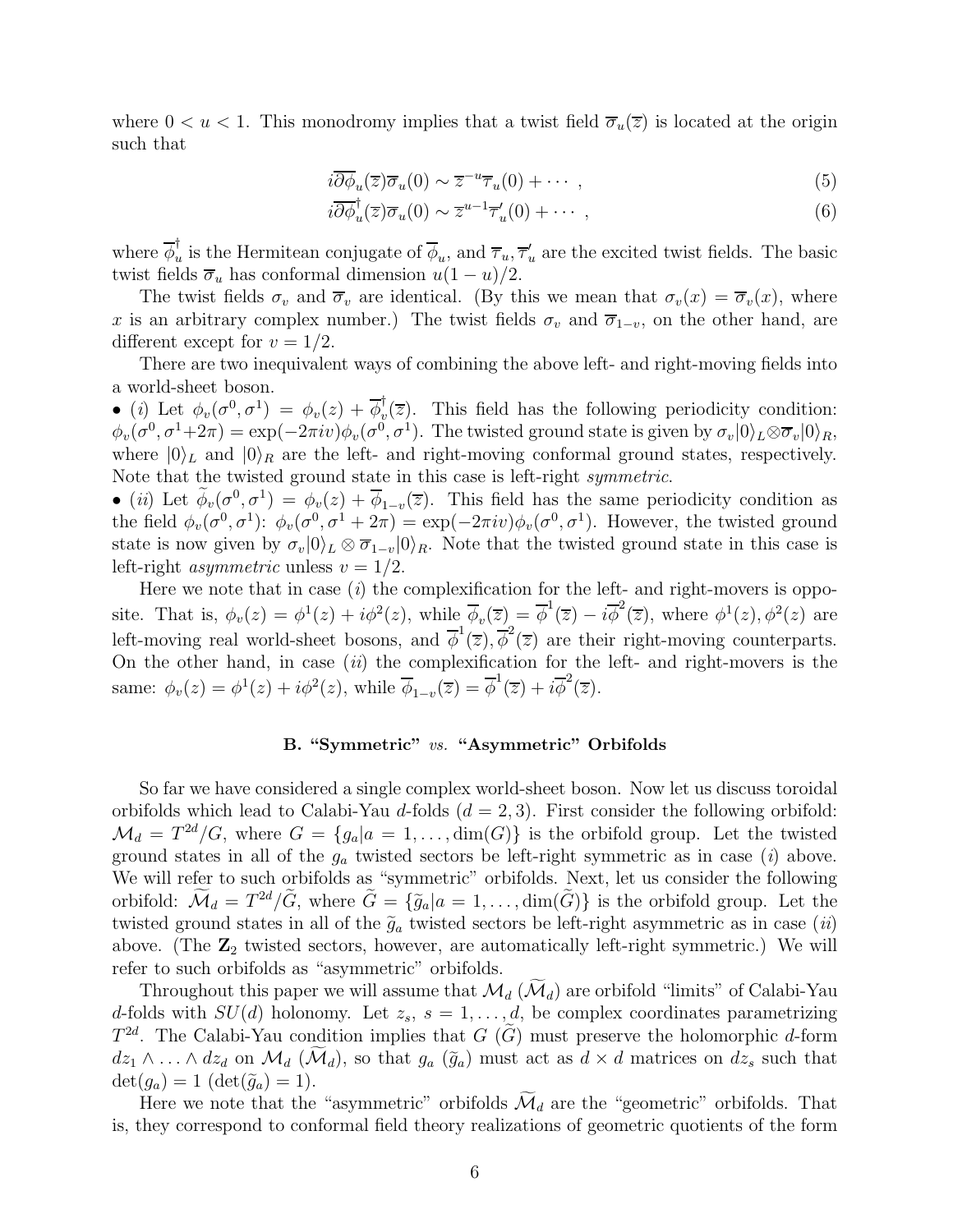<span id="page-6-0"></span> $T^{2d}/\tilde{G}$ . On the other hand, the "symmetric" orbifolds  $\mathcal{M}_d$  do not have an analogous geometric interpretation. They are conformal field theory constructions, and when referred to as  $\mathcal{M}_d = T^{2d}/G$  orbifolds they should not be literally understood as geometric quotients. Rather, one has to bear in mind the action of the twists  $g_a$  on left- and right-moving components of the conformal fields  $z_s$ .

The relation between the "symmetric"  $\mathcal{M}_d$  and "asymmetric"  $\widetilde{\mathcal{M}}_d$  orbifolds is that they are "mirror pairs". Thus, for  $d = 2$  they give rise to K3 surfaces (for  $G \approx \tilde{G} \approx \mathbf{Z}_N$ ,  $N = 2, 3, 4, 6$   $\mathcal{M}_2$  and  $\widetilde{\mathcal{M}}_2$  which are related by a mirror transform of K3. For  $d =$ 3 they give rise to mirror Calabi-Yau three-folds with the Hodge numbers interchanged:  $(h^{1,1}, h^{2,1}) = (h^{2,1}, h^{1,1})$ . As an example consider the Z-orbifold generated by the following twist:  $gz_s = \omega z_s$  ( $s = 1, 2, 3$ ), where  $\omega = \exp(2\pi i/3)$ . The "asymmetric" Z-orbifold has the Hodge numbers  $(\tilde{h}^{1,1}, \tilde{h}^{2,1}) = (36, 0)$ , which are the same as for the familiar geometric Z-orbifold. The "symmetric" Z-orbifold has the Hodge numbers  $(h^{1,1}, h^{2,1}) = (0, 36)$ , which are those of the manifold mirror to the geometric Z-orbifold.

Here we should point out that the terminology "symmetric" and "asymmetric" orbifolds, which we are using here, is non-standard. In particular, the standard orbifolds in Refs [\[26](#page-60-0)] are the geometric, that is, "asymmetric" orbifolds in our terminology. We will always use quotation marks when referring to "symmetric" and "asymmetric" orbifolds (as well as "symmetric" and "asymmetric" orientifolds - see below) as a reminder to avoid confusion.

#### C. Torus

For our purposes in the subsequent sections it will suffice to examine the untwisted sector contributions of the bosonic world-sheet degrees of freedom  $z<sub>s</sub>$  into the closed string one-loop vacuum amplitude.

First, consider the one-loop vacuum amplitude for Type IIB compactified on  $\mathcal{M}_d$ . The closed string world-sheet is a compact Riemann surface of genus one, i.e., a two-torus. The complex structure of this two-torus is described by one complex parameter  $\tau = \tau_1 + i\tau_2$ . (The one-loop vacuum amplitude is independent of the Kähler structure of this two-torus as a consequence of conformal invariance.) The untwisted sector contributions of the bosonic world-sheet degrees of freedom  $z<sub>s</sub>$  into the torus amplitude are given by (here we drop all the fermionic world-sheet degrees of freedom as well as the bosonic world-sheet degrees of freedom corresponding to non-compact coordinates, and the light-cone gauge is adapted throughout):

$$
\mathcal{T} = \frac{1}{\dim(G)} \sum_{a=1}^{\dim(G)} \mathcal{T}_a = \frac{1}{\dim(G)} \sum_{a=1}^{\dim(G)} \text{Tr}\left(g_a q^{L_0} \overline{q}^{\overline{L}_0}\right) \tag{7}
$$

Here  $q \equiv \exp(2\pi i \tau)$ ;  $L_0$  and  $\overline{L}_0$  are the left- and right-moving Hamiltonians, respectively; the trace is over the untwisted sector states corresponding to  $z<sub>s</sub>$  (oscillator excitations as well as momenta and windings).

Here we are considering left-right *symmetric* orbifolds  $\mathcal{M}_d$ . Then the operator  $g_a$  (as it appears in Eq  $(7)$  is given by:

$$
g_a = \prod_{s=1}^d \exp(2\pi i \phi_{as} [M_{sL} - M_{sR}]) \tag{8}
$$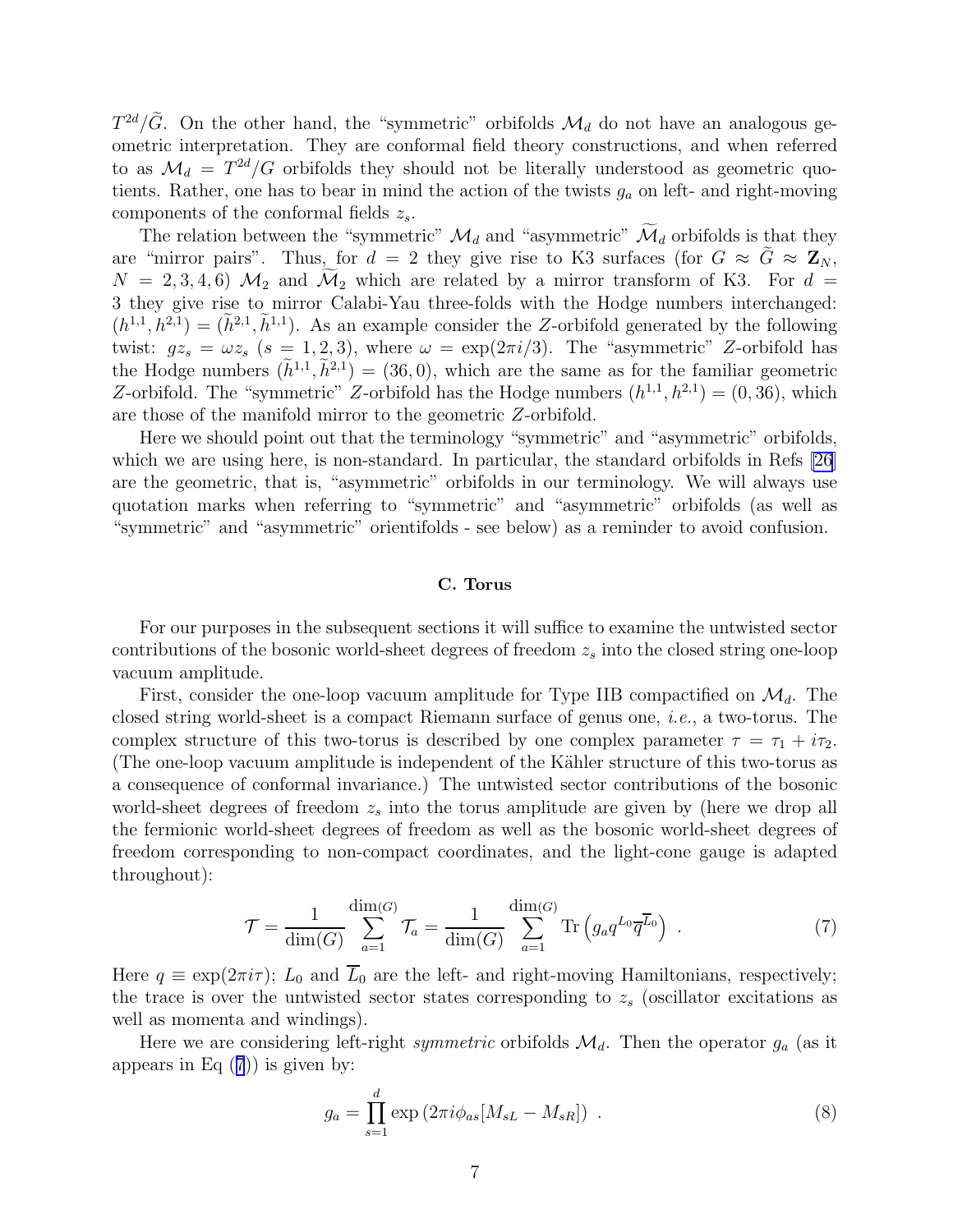<span id="page-7-0"></span>Here we are writing each  $g_a$  in its own diagonal basis. The phases  $\exp(2\pi i \phi_{as})$  are eigenvalues of  $g_a$  (that is, in the diagonal basis  $g_a = \text{diag}(\exp(2\pi i \phi_{a1}), \dots, \exp(2\pi i \phi_{ad}))$  with  $\prod_{s=1}^d \exp(2\pi i \phi_{as}) = 1$ , which follows from the condition  $\det(g_a) = 1$ ). The operators  $M_{sL}$ and  $M_{sR}$  are the left- and right-moving generators of infinitesimal rotations in the  $z_s$  plane. The important point here is the *Lorentzian* signature for the left- and right-moving contributions (*i.e.*, the minus sign in front of  $M_{sR}$  in Eq [\(8](#page-6-0))). This is required by modular invariance of the complete torus amplitude which also includes twisted sector states. The fact that in Eq [\(8](#page-6-0)) we must have  $M_{sL} - M_{sR}$  (and not  $M_{sL} + M_{sR}$ ) can also be seen as follows: since the orbifold is left-right symmetric, all the left-right symmetric states must be invariant under the action of  $g_a$ , *i.e.*, the corresponding operator  $g_a = 1$  on left-right symmetric states, hence Eq([8](#page-6-0)). Appendix [A](#page-50-0) provides more detail concerning this point.

Thetorus amplitude for Type IIB compactified on  $\mathcal{M}_d$  is given by Eq ([7](#page-6-0)) with  $g_a$  replaced by  $\tilde{g}_a$ . In its diagonal basis the operator  $\tilde{g}_a$  is given by

$$
\tilde{g}_a = \prod_{s=1}^d \exp\left(2\pi i \phi_{as}[M_{sL} + M_{sR}]\right) \tag{9}
$$

Note the Euclidean signature for the left- and right-moving contributions.

### D. World-Sheet Parity

Consider Type IIB compactification on  $\mathcal{M}_d$  ( $\widetilde{\mathcal{M}}_d$ ). Let us confine our attention to Type IIB compactifications with zero NS-NS antisymmetric tensor  $B_{ij}$   $(i = 1, \ldots, 2d)$  backgrounds. The physical spectrum of Type IIB string theory compactified on  $\mathcal{M}_d$   $(\mathcal{M}_d)$  with  $B_{ij} = 0$  is left-right symmetric. Thus, we can attempt to gauge the world-sheet parity symmetry generated by  $\Omega$  that interchanges left- and right-movers.

Instead of gauging  $\Omega$  we can consider a more general class of orientifolds corresponding to gauging  $\Omega J I^{F_L}$ , where: J is a symmetry of  $\mathcal{M}_d$  ( $\mathcal{M}_d$ ) such that  $J^2 = 1$ ; J acts left-right symmetrically on  $\mathcal{M}_d(\mathcal{M}_d); I \equiv \det(J)$  (see below);  $F_L$  is the operator that flips the sign of the left-moving Ramond (R) sector states but leaves the right-moving Ramond sector states and all the Neveu-Schwarz (NS) sector states unaffected. Then for  $\Omega J I^{F_L}$  orientifolds of Type IIB on  $\mathcal{M}_d$  we have the following orientifold group:  $\mathcal{O} = \{g_a, \Omega J_a I^{F_L} | a = 1, \dots, \dim(G) \},$ where  $J_a \equiv Jg_a$ . The orientifold group for  $\Omega J I^{F_L}$  orientifolds of Type IIB on  $\widetilde{\mathcal{M}}_d$  is defined similarly.

It is important to understand what are the allowed choices of J. Type IIB compactification on  $\mathcal{M}_d$  ( $\mathcal{M}_d$ ) results in a 10 – 2d dimensional theory with  $\mathcal{N} = 2$  space-time supersymmetry. After orientifolding we should have  $\mathcal{N} = 1$  space-time supersymmetry. This implies that J must preserve complex structure on  $\mathcal{M}_d$  ( $\mathcal{M}_d$ ), so that J must act as a  $d \times d$  matrix on  $dz_s$ . That is, J must act on  $dz_s$  as an  $SU(d) \otimes \mathbb{Z}_2$  matrix (such that  $J^2 = 1$ ). Before we end this section let us make two comments.

• For "symmetric" orbifolds  $\mathcal{M}_d$  the twisted ground states are left-right symmetric. Thus, the world-sheet parity operator  $\Omega$  in this case is defined to interchange left- and right-moving oscillators and momenta. However, it does not affect the twisted ground states.

• On the other hand, for "asymmetric" orbifolds  $\mathcal{M}_d$  the twisted ground states are left-right asymmetric (except for  $\mathbb{Z}_2$  twisted sectors). Thus, the world-sheet parity operator  $\Omega$  (defined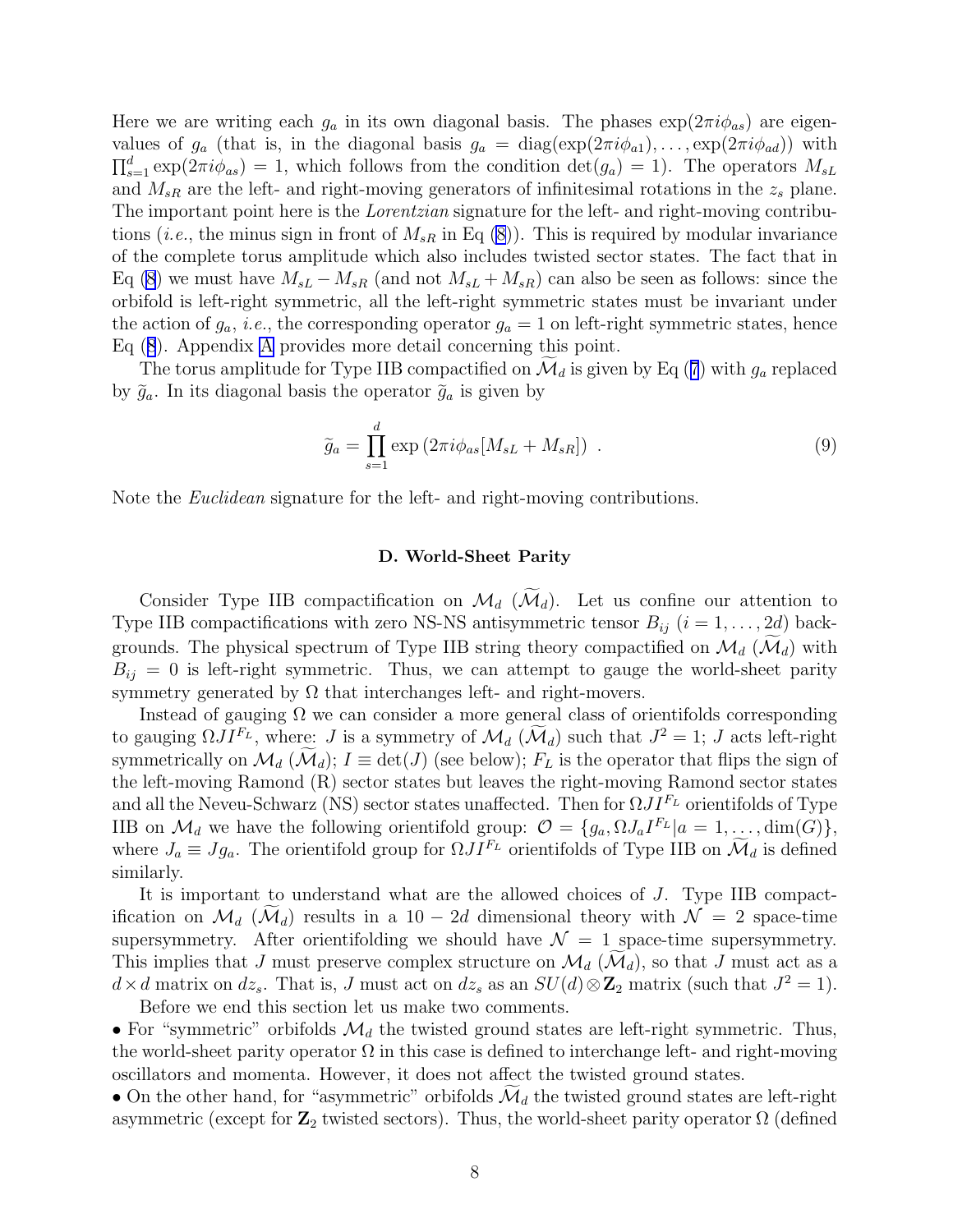<span id="page-8-0"></span>as in the case of "symmetric" orbifolds  $\mathcal{M}_d$ ) is not a symmetry of the theory in this case. At least naively, therefore, it must always be accompanied by an operator that interchanges the left- and right-moving ground states. We will discuss this issue in detail in sections [VI,](#page-19-0) [VII](#page-22-0) and [VIII](#page-29-0).

### III. "SYMMETRIC" TYPE IIB ORIENTIFOLDS

In this section we consider "symmetric" Type IIB orientifolds, i.e., orientifolds of Type IIB compactified on "symmetric" orbifolds  $\mathcal{M}_d$ . Here we derive a condition necessary for consistent world-sheet description of "symmetric" Type IIB orientifolds to exist.

### A. Klein Bottle

Next, consider the one-loop vacuum amplitude for the  $\Omega J I^{F_L}$  orientifold of Type IIB (compactified on  $\mathcal{M}_d$ ). We are still interested only in the closed untwisted sector contributions of the bosonic world-sheet degrees of freedom  $z_s$ . For the sake of simplicity we will assume that J and  $g_a$  act homogeneously on  $z_s$ , *i.e.*, without shifts. It is not difficult to see that the following argument can be repeated even if  $J$  and  $g_a$  act inhomogeneously on  $z_s$ . The conclusions, however, do not depend on whether J and  $g_a$  include shifts (since the argument intrinsically depends only on how J and  $g_a$  act on  $dz_s$ ). Since we are not looking at world-sheet fermions, the  $I^{F_L}$  factor in  $\Omega J I^{F_L}$  will be irrelevant in the following. (Also,  $\Omega|\Psi_L, \Psi_R\rangle = \pm |\Psi_R, \Psi_L\rangle$  with the positive and negative signs corresponding to the NS-NS and R-R sectors, respectively. These signs will be of no relevance in the following discussion either.) The corresponding one-loop vacuum amplitude for the orientifold theory reads  $\mathcal{T}/2 + \mathcal{K}$ , where  $\mathcal K$  is the Klein bottle contribution:

$$
\mathcal{K} = \frac{1}{2\dim(G)} \sum_{a=1}^{\dim(G)} \mathcal{K}_a = \frac{1}{2\dim(G)} \sum_{a=1}^{\dim(G)} \text{Tr}\left(\Omega J_a q^{L_0} \overline{q}^{\overline{L}_0}\right) \tag{10}
$$

Let us first consider the oscillator contributions. (Note that oscillator contributions and momentum plus winding contributions factorize.) The presence of the  $\Omega$  projection in the Klein bottle amplitude implies that only left-right symmetric states contribute. The discussion in section [II](#page-4-0) (see Eq([8\)](#page-6-0)) implies that left-right symmetric oscillator excitations do not contribute any non-trivial phase into  $J_a$ . That is, (in the diagonal basis for  $J_a$ )  $J_a|\Psi_L, \Psi_R\rangle = |\Psi_L, \Psi_R\rangle$  for a left-right symmetric state with  $\Psi_L = \Psi_R$ . Thus, the oscillator contributions to  $\mathcal{K}_a$  are given by  $1/\eta^{2d}(q\overline{q})$ , and are independent of a.

Next, consider the momentum and winding contributions. For Type IIB on  $T^{2d}$  the leftand right-moving momenta  $(p_L, p_R)$  corresponding to  $z_s$  span an even self-dual Lorentzian lattice  $\Gamma^{2d,2d}$ . Here we are considering Type IIB compactifications with zero NS-NS antisymmetric tensor  $B_{ij}$  backgrounds. We can therefore write the left- and right-moving momenta in  $\Gamma^{2d,2d}$  as

$$
p_{L,R} = \frac{1}{2} m_i \tilde{e}^i \pm n^i e_i \equiv p \pm w \tag{11}
$$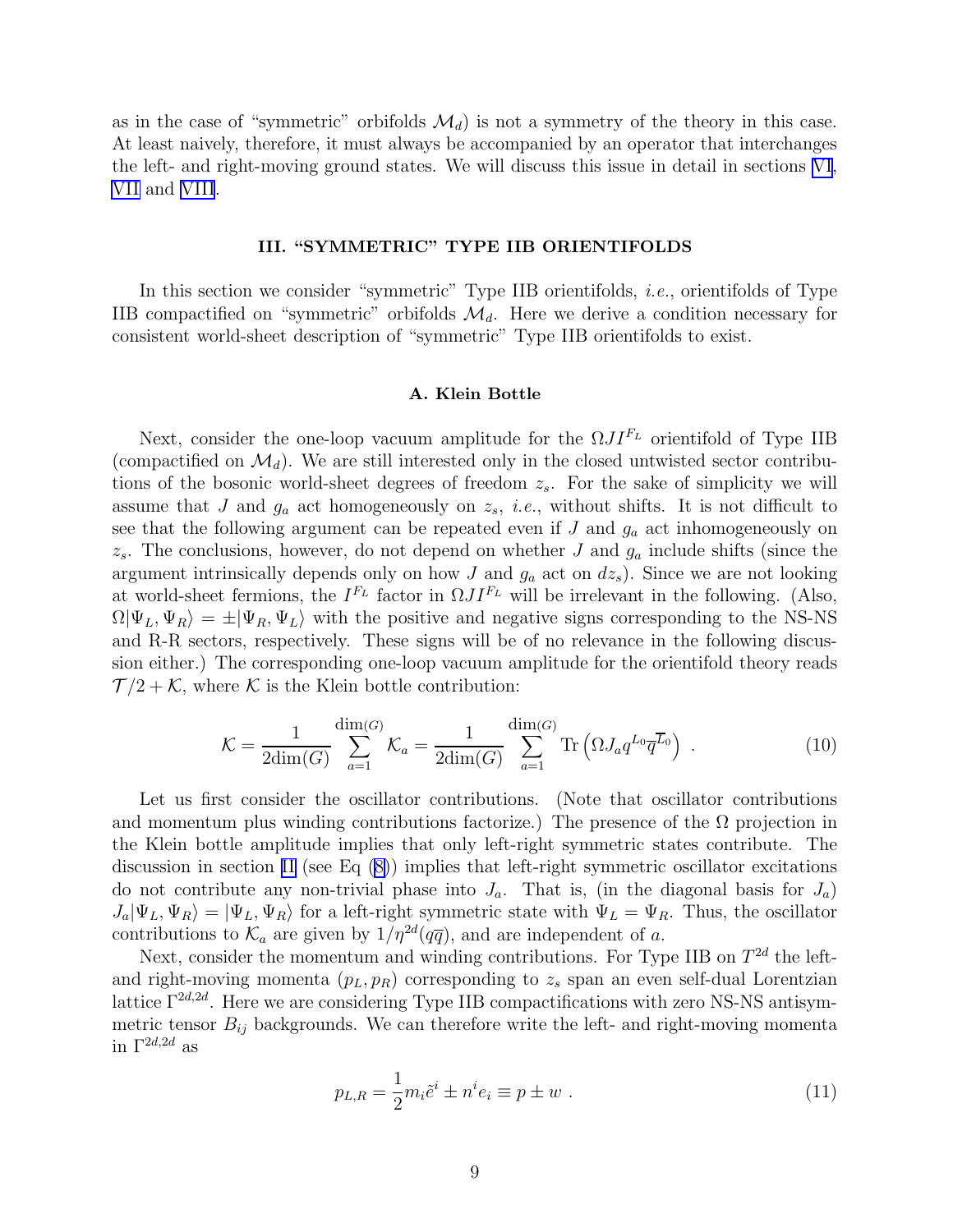<span id="page-9-0"></span>Here  $m_i$  and  $n^i$  are integers;  $e_i$  are constant vielbeins;  $e_i \cdot e_j = G_{ij}$  is the constant background metric on  $T^{2d}$ ;  $e_i \cdot \tilde{e}^j = \delta_i^j$ . Note that the windings  $w \in \Lambda$ , and the momenta  $p \in \tilde{\Lambda}/2$ , where  $\Lambda$  is the lattice spanned by the vectors  $e_i n^i$   $(n^i \in \mathbf{Z})$ , and  $\Lambda$  is the lattice dual to  $\Lambda$ . Instead of describing the momentum states as  $|p_L, p_R\rangle$ , we can use the  $|p, w\rangle$  basis. This is convenient as the action of  $g_a \in G$  on  $|p, w\rangle$  is simply given by  $g_a|p, w\rangle = |g_a p, g_a w\rangle$ . The action of  $\Omega$  on  $p_L$  and  $p_R$  reads:  $\Omega p_L = p_R$ ,  $\Omega p_R = p_L$ . This implies  $\Omega p = p$ ,  $\Omega w = -w$ .

The momentum and winding contributions to  $\mathcal{K}_a$  are given by (our normalization convention is  $\langle p, w | p', w' \rangle = \delta_{pp'} \delta_{ww'}$ ):

$$
\sum_{p\in\frac{1}{2}\widetilde{\Lambda},w\in\Lambda} q^{\frac{1}{2}(p+w)^2} \overline{q}^{\frac{1}{2}(p-w)^2} \langle p,w|\Omega J_a|p,w\rangle =
$$
\n
$$
\sum_{p\in\frac{1}{2}\widetilde{\Lambda}(J_a)} (q\overline{q})^{\frac{1}{2}p^2} \sum_{w\in\Lambda(RJ_a)} (q\overline{q})^{\frac{1}{2}w^2}.
$$
\n(12)

Here  $\tilde{\Lambda}(J_a) \subset \tilde{\Lambda}$  is the lattice dual to  $\Lambda(J_a) \subset \Lambda$ , where  $\Lambda(J_a)$  is the sublattice of  $\Lambda$  invariant under the action of  $J_a$ . Similarly,  $\Lambda(RJ_a) \subset \Lambda$  is the sublattice of  $\Lambda$  invariant under the action of  $RJ_a$ . (Its dual lattice will be denoted by  $\Lambda(RJ_a) \subset \Lambda$ .) The appearance of R, which acts as  $Rz_s = -z_s$ , in  $\Lambda(RJ_a)$  is due to the non-trivial action of  $\Omega$  on windings.

Combining the oscillator contributions with those of momenta and windings, we have the following expression for  $\mathcal{K}_a$ :

$$
\mathcal{K}_a = \frac{1}{\eta^{2d}(\mathbf{e}^{-2\pi t})} \sum_{p \in \frac{1}{2}\widetilde{\Lambda}(J_a)} \exp(-\pi t p^2) \sum_{w \in \Lambda(RJ_a)} \exp(-\pi t w^2) . \tag{13}
$$

Here we have introduced  $t \equiv 2\tau_2$ .

### B. Cylinder with Two Cross-Caps

Under the modular transformation  $t \to 1/t$  the Klein bottle turns into a cylinder with two cross-caps as its boundaries. The Klein bottle amplitude is a one-loop unoriented closed string amplitude. The cylinder with two cross-caps corresponds to a tree-level amplitude for closed strings propagating between the boundary states describing the cross-caps. These boundary states cannot be arbitrary but must correspond to coherent closed string states (built from a superposition of an infinite tower of closed string oscillator and momentum pluswinding states) [[2,3\]](#page-60-0) (also see, e.g., Refs [[4](#page-60-0),[5\]](#page-60-0)). The consistency therefore requires the Klein bottle (*i.e.*, loop-channel amplitude) upon  $t \to 1/t$  transformation agree with the cylinder with two cross-caps  $(i.e.,$  tree-channel amplitude). This constraint is often referred to as (loop-tree) factorization condition.

The cross-cap boundary states describe the familiar orientifold planes. (Similarly, other boundary states describe D-branes). The orientifold planes arise due to the action of the orientifold group elements  $\Omega J_a$ . We will refer to the corresponding cross-cap boundary states as  $|C_a\rangle$ .

The most general expression for the tree-channel amplitude corresponding to the cylinder with two cross-caps, call it  $\hat{K}$ , has the following form: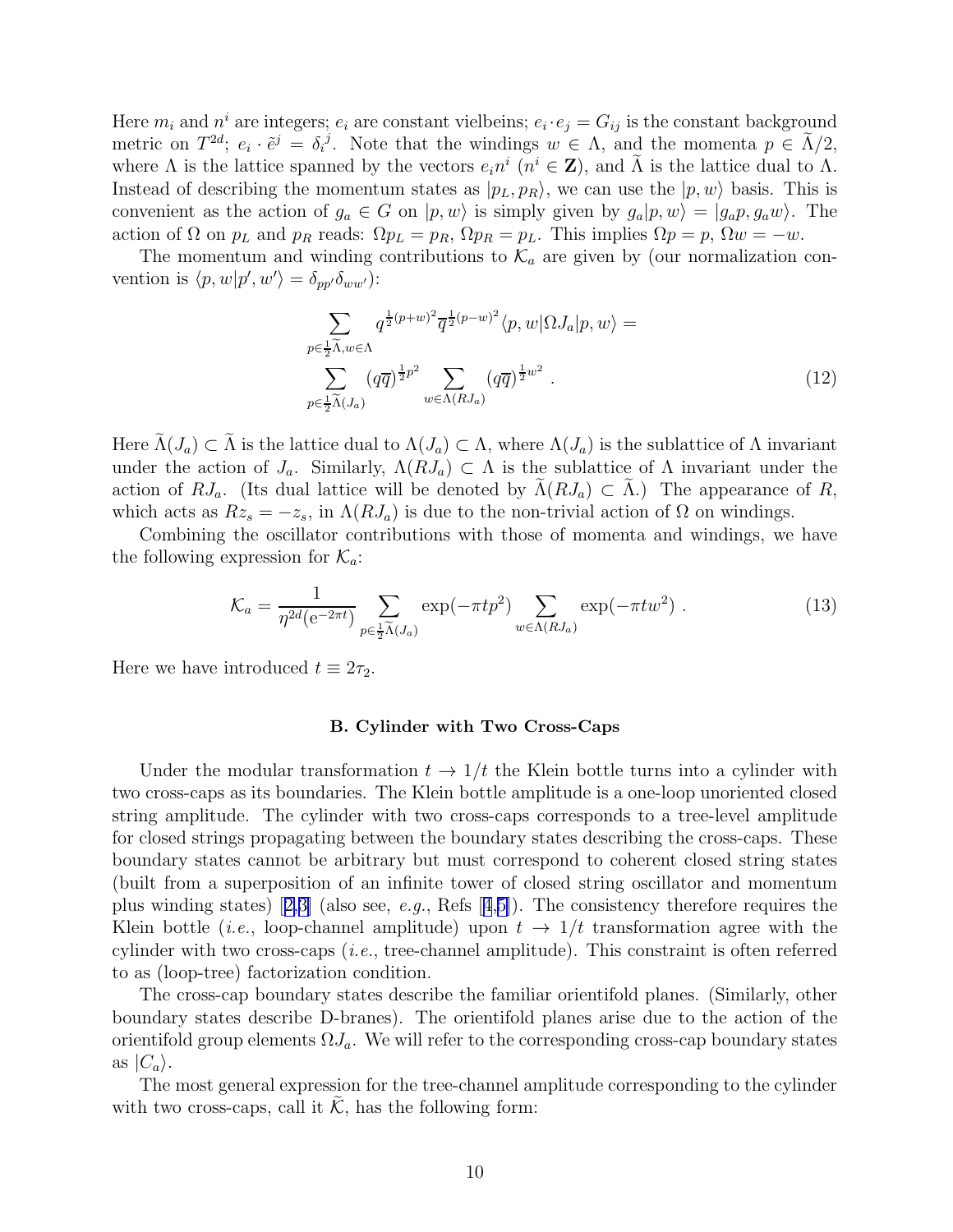$$
\widetilde{\mathcal{K}} = \sum_{a,b} \sum_{|s\rangle} D_{ab} \langle C_a | \exp\left(-\pi t (L_0 + \overline{L}_0)\right) |s\rangle \langle s | C_b \rangle \tag{14}
$$

<span id="page-10-0"></span>Here the sum runs over all the (untwisted) closed string states  $|s\rangle$ . The matrix  $D_{ab}$  must be Hermitean for  $\hat{K}$  must be real. Moreover, neither  $D_{ab}$  nor  $|C_a\rangle$  can depend upon the "proper time" t.

To see what are the cross-cap boundary states  $|C_a\rangle$  we must perform the modular transformation  $t \to 1/t$  on the Klein bottle amplitude  $\mathcal{K}$ . Let  $\widetilde{\mathcal{K}} = (1/2\dim(G)) \sum_a \widetilde{\mathcal{K}}_a$  be the resulting tree-channel amplitude. The contributions  $\mathcal{K}_a$  are obtained from  $\mathcal{K}_a$  via  $t \to 1/t$ :

$$
\widetilde{\mathcal{K}}_a = \frac{(\sqrt{t})^{-2d}}{\eta^{2d}(e^{-2\pi t})} \left( (2\sqrt{t})^{d(J_a)} V(J_a) \right) \sum_{\widetilde{p} \in 2\Lambda(J_a)} \exp(-\pi t \widetilde{p}^2) \left( \frac{(\sqrt{t})^{d(RJ_a)}}{V(RJ_a)} \right) \sum_{\widetilde{w} \in \widetilde{\Lambda}(RJ_a)} \exp(-\pi t \widetilde{w}^2) . \tag{15}
$$

Here  $d(J_a)$  and  $d(RJ_a)$  are the numbers of dimensions of the lattices  $\Lambda(J_a)$  and  $\Lambda(RJ_a)$ , whereas  $V(J_a)$  and  $V(RJ_a)$  are the volumes of their unit cells.

The important point about Eq (15) is presence of extra factors of  $\sqrt{t}$ . They cancel if and only if  $d(J_a) + d(RJ_a) = 2d$  for all a. Suppose this condition is not satisfied. Then it is impossible to rewrite Eq  $(15)$  in the form of Eq  $(14)$ . We therefore conclude that the orientifold consistency requires the following constraint be satisfied:

$$
\forall a \ d(J_a) + d(RJ_a) = 2d \ . \tag{16}
$$

Subject to this condition, Eq (15) can be rewritten in the form of Eq (14) with  $D_{ab}$  =  $(1/2\dim(G))\delta_{ab}$ , and

$$
|C_a\rangle = \left[\frac{2^{d(J_a)}V(J_a)}{V(RJ_a)}\right]^{\frac{1}{2}} \sum_{\widetilde{p}\in 2\Lambda(J_a)} \sum_{\widetilde{w}\in \widetilde{\Lambda}(RJ_a)} \sum_{\mathbf{n}} \zeta_{\mathbf{n}} V_L(\mathbf{n}) V_R(\mathbf{n}) |\widetilde{w}, \widetilde{p}\rangle. \tag{17}
$$

Here  $V_L(\mathbf{n})$  and  $V_R(\mathbf{n})$  are strings of the left- and right-moving (untwisted sector) oscillator creation operators. These strings are labeled by the occupation number vector n (which is infinite dimensional). Note that both  $V_L(\mathbf{n})$  and  $V_R(\mathbf{n})$  are labeled by the same occupation number vector **n**, so that the corresponding oscillator states are left-right symmetric.  $|\tilde{w}, \tilde{p}\rangle$ denotes a state of momentum  $\tilde{w}$  and winding  $\tilde{p}$ . The coefficients  $\zeta_n$  are pure phases  $(|\zeta_n| = 1)$ whose precise values are not relevant here.

#### C. World-Sheet Consistency Condition

Next, we would like to rewrite the condition (16) in a more convenient form. Consider any given  $J_a$  in its diagonal basis:  $J_a = \text{diag}(\lambda_{a1}, \dots, \lambda_{ad})$ , where  $\lambda_{as}$  are the eigenvalues of the matrix  $J_a$  when acting on  $dz_s$  complex coordinates. Let  $n_{\pm}(J_a)$  be the numbers of eigenvalues  $\lambda_{as} = \pm 1$ , respectively. Then the dimension  $d(J_a)$  of the lattice  $\Lambda(J_a)$  is given by  $d(J_a) =$  $2n_{+}(J_a)$ , which follows from the definition of  $\Lambda(J_a)$  being the sublattice of  $\Lambda$  invariant under  $J_a$ . Similarly, the dimension  $d(RJ_a)$  of the lattice  $\Lambda(RJ_a)$  is given by  $d(RJ_a) = 2n_-(J_a)$ . This can be seen by noting that in the diagonal basis  $RJ_a = \text{diag}(-\lambda_{a1}, \dots, -\lambda_{ad})$ . Thus,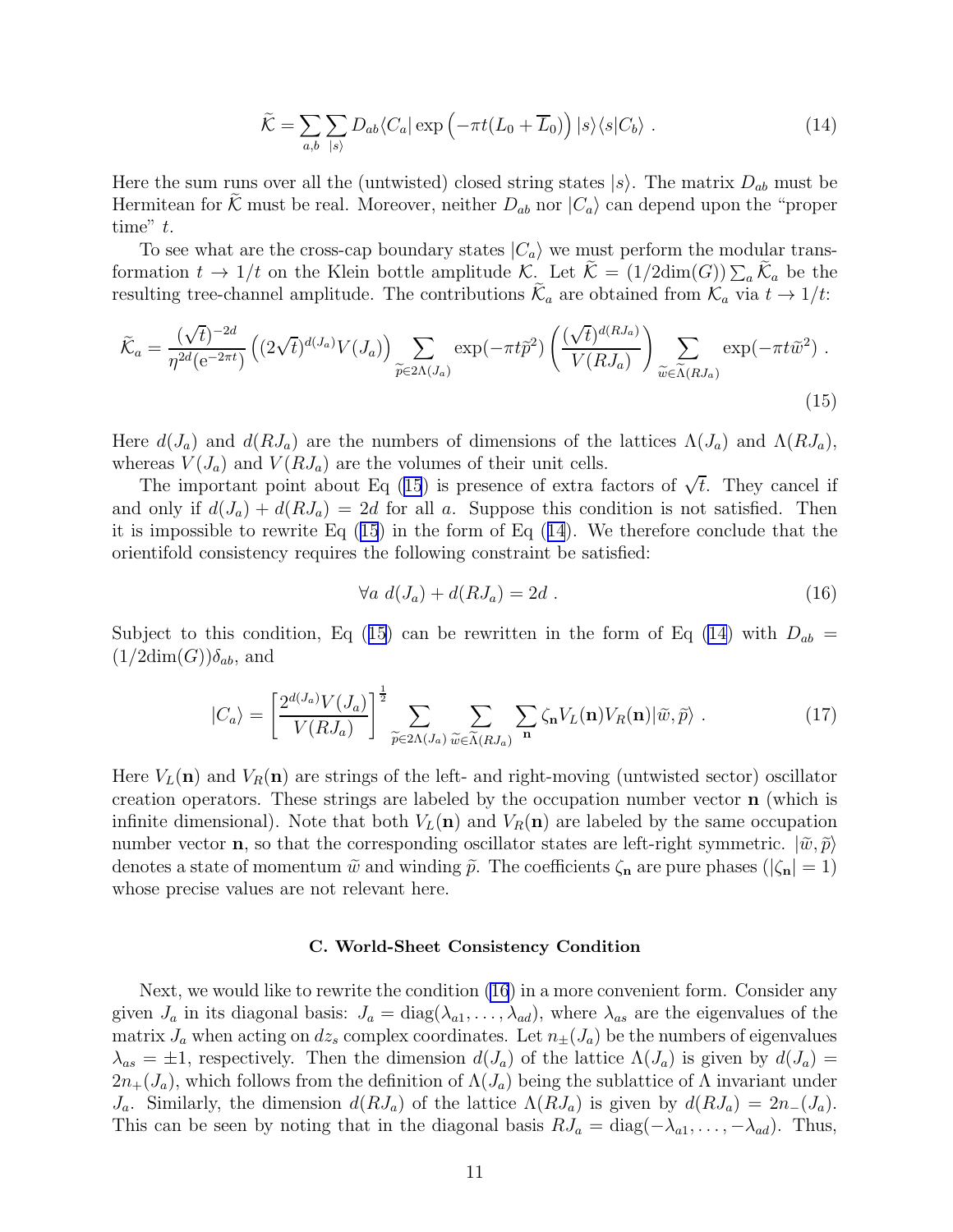<span id="page-11-0"></span> $d(J_a) + d(RJ_a) = 2d$  if and only if  $n_+(J_a) + n_-(J_a) = d$ , *i.e.*, all the eigenvalues of  $J_a$  are either +1 or −1. This implies that  $J_a^2 = 1$ . We can therefore rewrite the condition [\(16](#page-10-0)) as follows:

$$
\forall a \; J_a^2 = 1 \; , \text{ or, equivalently, } Jg_a = g_a^{-1}J \; . \tag{18}
$$

This constraint is necessary for world-sheet consistency of the orientifold. In the next section we will classify six and four dimensional orientifolds that satisfy Eq (18).

### IV. 6D AND 4D "SYMMETRIC" TYPE IIB ORIENTIFOLDS

In this section we classify six and four dimensional "symmetric" Type IIB orientifolds that satisfy the world-sheet consistency constraint (18) derived in section II.

#### A. 6D Orientifolds

Consider Type IIB compactifications on orbifold limits of K3:  $\mathcal{M}_2 = T^4/\mathbf{Z}_N$  (N = 2, 3, 4, 6). Let  $z_1$  and  $z_2$  be complex coordinates on  $\mathcal{M}_2$ . Then we can write the action of the orbifold group  $G = \{g^k | k = 0, 1, ..., N - 1\} \approx \mathbf{Z}_N$  as follows:

$$
gz_1 = \omega z_1 \ , \quad gz_2 = \omega^{-1} z_2 \ , \tag{19}
$$

where  $\omega = \exp(2\pi i/N)$ .

The world-sheet consistency condition (18) implies that

$$
Jg = g^{-1}J \tag{20}
$$

Let us first consider the case  $G \approx \mathbb{Z}_2$ . Eq (20) then implies that J and g commute (since  $g^2 = 1$  in this case). Consider the action of J on  $dz_1$  and  $dz_2$ . We will represent it as a  $2 \times 2$ matrix. Note that in these notations  $g = -1$ , where 1 is a 2 × 2 identity matrix. There are only three inequivalent choices for J that satisfy  $J^2 = 1$  condition:

- $J = 1$ ;
- $J = -1$ ;
- $J = \vec{\alpha} \cdot \vec{\sigma}$ .

Here  $\vec{\sigma} = (\sigma_1, \sigma_2, \sigma_3)$ ;  $\sigma_1, \sigma_2, \sigma_3$  are the Pauli matrices;  $\vec{\alpha}$  is a unit 3-vector:  $\vec{\alpha}^2 = 1$ . (When acting on  $z_1$  and  $z_2$  (instead of  $dz_1$  and  $dz_2$ ), J can also include shifts. We will not list them here for brevity since they are not difficult to classify.) The first two choices of J given above leadto various orientifolds of Type IIB on the  $\mathbb{Z}_2$  orbifold limit of K3 [[7,8,27,28\]](#page-60-0). We will discuss the models corresponding to the third choice<sup>1</sup> in section [VIII](#page-29-0).

Next, let us consider the cases  $G \approx \mathbb{Z}_N$ ,  $N = 3, 4, 6$ . In these cases we must have nontrivial J to satisfy Eq (20). For simplicity we can assume that  $T^4 = T^2 \otimes T^2$ , and  $z_1, z_2$  are complex coordinates parametrizing these 2-tori. Then it is not difficult to show that (in the basis where g is defined as in Eq (19)) the most general J that satisfies Eq (20) is given by:

<sup>&</sup>lt;sup>1</sup>Here we note that  $\vec{\alpha}$  must be such that the resulting J is a symmetry of  $T^4$ .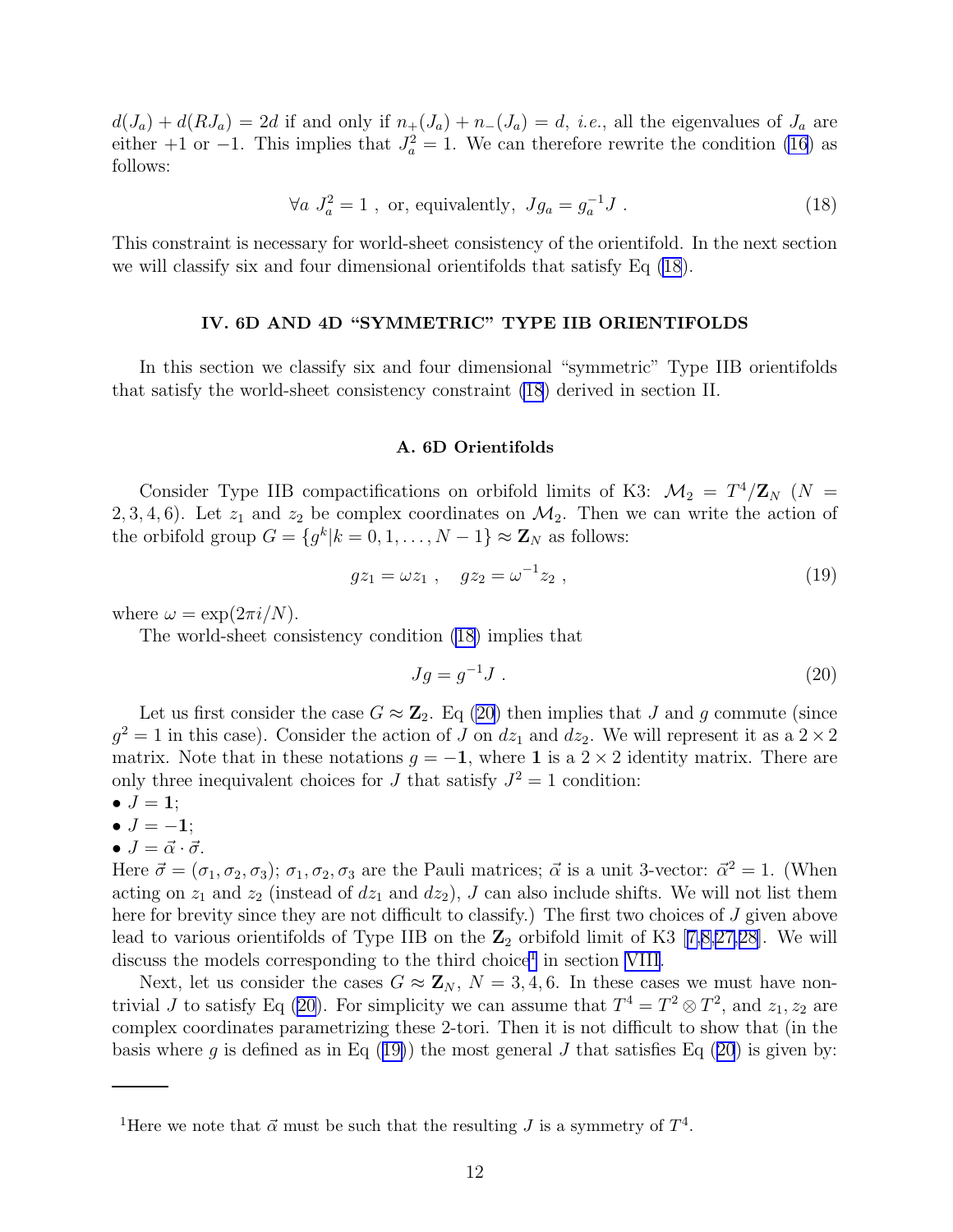$$
Jz_1 = \eta z_2 + b , \quad Jz_2 = \eta^{-1} z_1 - \eta^{-1} b . \tag{21}
$$

<span id="page-12-0"></span>Here  $\eta = \pm \omega^m$ ,  $m = 0, 1, ..., N - 1$ . Note that J interchanges the two  $T^2$ 's which therefore must be identical. The shift b is fixed under the action of g on  $T^2$ , *i.e.*,  $(1 - \omega)b \sim 0$  (where the identification is modulo a lattice shift on  $T^2$ ). For a given N all choices of  $\eta$  and b lead to the same orientifold (see section [VIII](#page-29-0)), so we can take  $\eta = 1$  and  $b = 0$ . Then  $Jz_1 = z_2$ ,  $Jz_2 = z_1$ . (If we write J as a  $2 \times 2$  matrix, then  $J = \sigma_1$ .) We give the spectra of the resulting models in section [VIII](#page-29-0).

#### B. 4D Orientifolds

The discussion of the previous subsection can be readily generalized to orientifolds of Type IIB compactifications on orbifold limits of Calabi-Yau three-folds:  $\mathcal{M}_3 = T^6/G$ , where  $G = \{g_a | a = 1, \ldots, \dim(G)\}\$ is the orbifold group. Here we assume that  $\mathcal{M}_3$  has  $SU(3)$ holonomy. We can classify all possible orbifold groups G compatible with this requirement. For the following discussion it is going to be irrelevant whether  $J$  and  $g_a$  act with or without shifts on  $z_1, z_2, z_3$ , so we will confine our attention to the actions of J and  $g_a$  on  $dz_1, dz_2, dz_3$ . We will mainly concentrate on Abelian orbifolds and briefly consider some non-Abelian orbifolds at the end of this section.

For Abelian orbifolds the possible choices of  $G$  can be divided in two categories: (i)  $G \approx \mathbf{Z}_N$ ; (ii)  $G \approx \mathbf{Z}_N \otimes \mathbf{Z}_M (\not\approx \mathbf{Z}_{NM})$ .

Next, we list all possible choices in each of these categories that are compatible with the  $SU(3)$  holonomy condition. (For the orbifold  $\mathcal{M}_3 = T^6/G$  to be consistent, the action of G must be a symmetry of  $T^6$ . In particular, this requirement guarantees that the number of fixed points (or two-tori)  $n_a$  in the  $g_a$  twisted sector is a positive integer.)

• (i)  $G \approx \mathbf{Z}_N$ . Let g be the generator of this  $\mathbf{Z}_N$ . Then we have the following choices for g (where we write g as a diagonal  $3 \times 3$  matrix acting on  $dz_1, dz_2, dz_3$ ):

Z<sub>3</sub>: 
$$
g = \text{diag}(\omega, \omega, \omega), \omega = \exp(2\pi i/3);
$$
  
\nZ<sub>7</sub>:  $g = \text{diag}(\omega, \omega^2, \omega^4), \omega = \exp(2\pi i/7);$   
\nZ<sub>4</sub>:  $g = \text{diag}(\omega, \omega, \omega^2), \omega = \exp(2\pi i/4);$   
\nZ<sub>6</sub>:  $g = \text{diag}(\omega, \omega, \omega^4), \omega = \exp(2\pi i/6);$   
\nZ'<sub>6</sub>:  $g = \text{diag}(\omega, \omega^2, \omega^3), \omega = \exp(2\pi i/6);$   
\nZ<sub>8</sub>:  $g = \text{diag}(\omega, \omega^2, \omega^5), \omega = \exp(2\pi i/8);$   
\nZ'<sub>8</sub>:  $g = \text{diag}(\omega, \omega^3, \omega^4), \omega = \exp(2\pi i/8);$   
\nZ<sub>12</sub>:  $g = \text{diag}(\omega, \omega^4, \omega^7), \omega = \exp(2\pi i/12);$   
\nZ'<sub>12</sub>:  $g = \text{diag}(\omega, \omega^5, \omega^6), \omega = \exp(2\pi i/12).$ 

• (*ii*)  $G \approx \mathbf{Z}_N \otimes \mathbf{Z}_M (\not\approx \mathbf{Z}_{NM})$ . (For later convenience we put tilde sign on the  $\mathbf{Z}_N$  and  $\mathbf{Z}_M$ subgroups to distinguish them from the  $G \approx \mathbb{Z}_N$  cases considered in category (*i*).) Let g and h be the generators of the  $\mathbf{Z}_N$  and  $\mathbf{Z}_M$  subgroups, respectively. Let us write g and h as a diagonal  $3 \times 3$  matrices acting on  $dz_1, dz_2, dz_3$ :

$$
g = diag(\omega, \omega^{-1}, 1) , \quad h = diag(1, \eta, \eta^{-1}) . \tag{22}
$$

Where  $\omega = \exp(2\pi i/N)$  and  $\eta = \exp(2\pi i/M)$ . Then we have the following choices for N and M:  ${\bf Z}_2\otimes {\bf Z}_2;$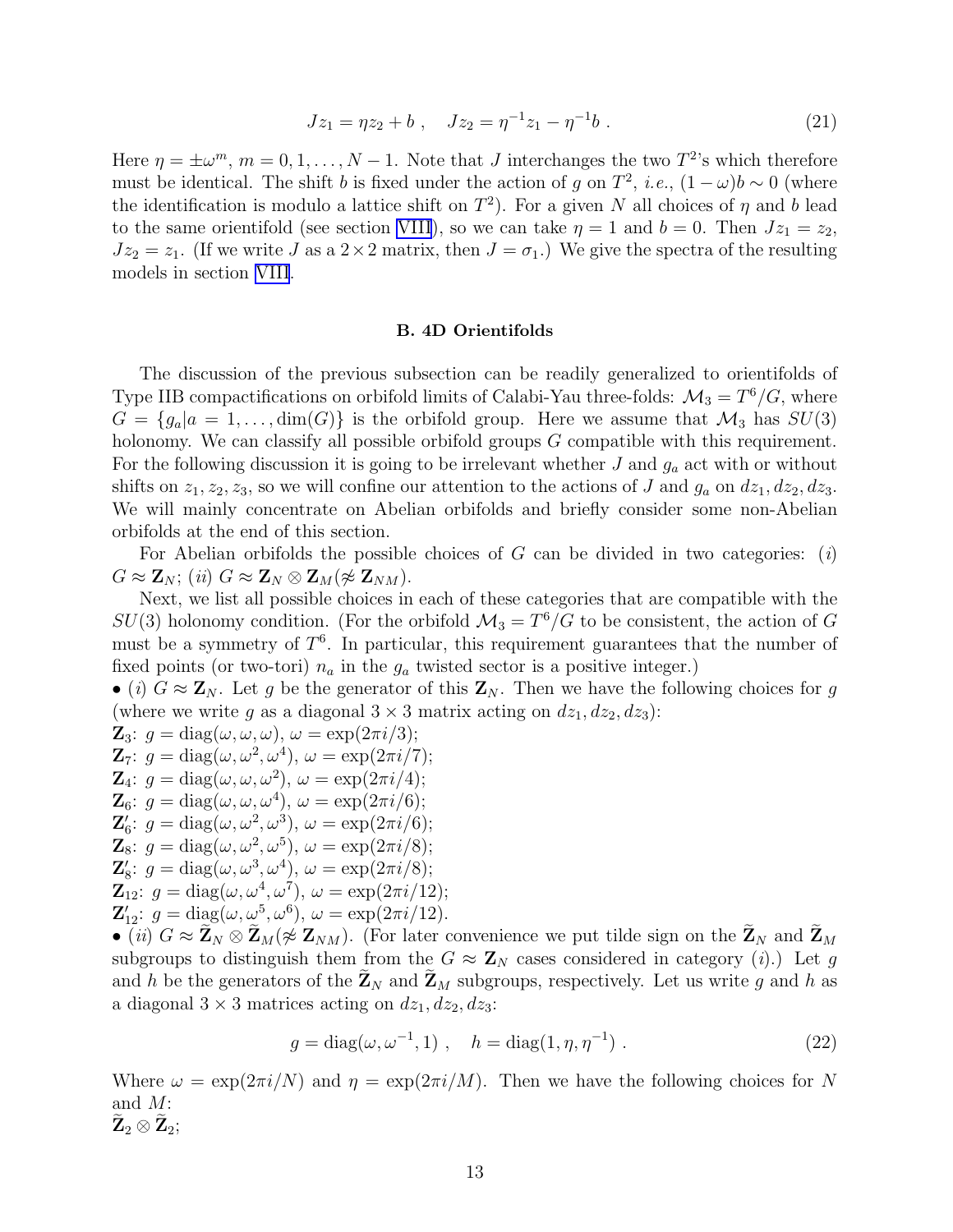$\mathbf{Z}_2 \otimes \mathbf{Z}_4 (\supset \mathbf{Z}_4);$  $\widetilde{\mathbf{Z}}_{2}\otimes\widetilde{\mathbf{Z}}_{6}(\supset{\mathbf{Z}_{6}^{\prime}});$  $\mathbf{Z}_3 \otimes \mathbf{Z}_3 (\supset \mathbf{Z}_3);$  $\widetilde{\mathbf{Z}}_3 \otimes \widetilde{\mathbf{Z}}_6 (\supset \mathbf{Z}_3,\mathbf{Z}_6,\mathbf{Z}_6');$  $\widetilde{\mathbf{Z}}_6 \otimes \widetilde{\mathbf{Z}}_6 (\supset \mathbf{Z}_3,\mathbf{Z}_6,\mathbf{Z}_6');$  $\mathbf{Z}_4 \otimes \mathbf{Z}_4 (\supset \mathbf{Z}_4);$  $\mathbf{Z}_2\otimes \mathbf{Z}_6' (\supset \mathbf{Z}_3, \mathbf{Z}_6).$ 

In brackets we have indicated the subgroups of  $\mathbf{Z}_N \otimes \mathbf{Z}_M$  that have already appeared in category (*i*). In the last case of  $\mathbb{Z}_2 \otimes \mathbb{Z}'_6$  the generators g and h of the  $\mathbb{Z}_2$  and  $\mathbb{Z}'_6$  subgroups cannotbe written as in Eq  $(22)$  $(22)$ . These generators are given by:

$$
g = diag(-1, -1, 1) , \quad h = diag(\omega, -\omega, -\omega) , \qquad (23)
$$

where  $\omega = \exp(2\pi i/3)$ . Note that  $\mathbf{Z}'_6 = \mathbf{Z}_6$ , where  $\mathbf{Z}_6$  has already appeared in category (*i*). Next,let us solve the constraint  $(18)$  $(18)$  $(18)$  for J for each of the above two categories.

• (*i*) For  $G \approx \mathbf{Z}_N$  this condition reads:

$$
g^{-1} = JgJ \tag{24}
$$

Here we note that  $\text{Tr}(g^{-1}) = \text{Tr}(JgJ) = \text{Tr}(gJ^2) = \text{Tr}(g)$ . Thus, Eq (24) implies that such J exists only if  $\text{Tr}(g)$  is a real number. None of the  $G \approx \mathbf{Z}_N$  cases in category (i) satisfy this requirement,so the consistency condition ([18](#page-11-0)) for orientifolds of Type IIB on these  $G \approx \mathbf{Z}_N$ orbifolds is not satisfied.

• (*ii*) In all the cases  $G \approx \mathbf{Z}_N \otimes \mathbf{Z}_M (\not\approx \mathbf{Z}_{NM})$ , with the only exception of  $G \approx \mathbf{Z}_2 \otimes \mathbf{Z}_2$ ,  $G$ contains a subgroup which appears in category  $(i)$ . This implies that the only case for which the constraint [\(18\)](#page-11-0) can be satisfied is  $G \approx \mathbb{Z}_2 \otimes \mathbb{Z}_2$ . The two generators g and h in this case must commute with  $J$ . This gives four inequivalent solutions (where we are writing  $J$  as a  $3 \times 3$  matrix acting on  $dz_1, dz_2, dz_3$ :

- $J = diag(1, 1, 1);$
- $J = diag(1, 1, -1);$
- $J = diag(1, -1, -1);$
- $J = \text{diag}(-1, -1, -1)$ .

(When acting on  $z_1, z_2, z_3$  (instead of  $dz_1, dz_2, dz_3$ ), J can also include shifts. As in the six dimensional case, these shifts are not difficult to classify, so we will not list them here for brevity.) The above choices of J lead to orientifolds discussed in Ref [\[12\]](#page-60-0).

For brevity we will not consider all possible non-Abelian orbifolds  $T^6/G$  with  $SU(3)$ holonomy, but confine our discussion to the following two examples:  $G \approx D_N$  (non-Abelian dihedral group), and  $G \approx T$  (non-Abelian tetrahedral group).

•  $G \approx D_N$  ( $N = 3, 4, 6$ ). The dihedral group  $D_N$  has two generators g and r. Here g is the generator of the  $\mathbf{Z}_N \subset D_N$ , and r is the generator of  $\mathbf{Z}_2 \subset D_N$  (where  $\mathbf{Z}_2 \not\subset \mathbf{Z}_N$ ). Note that g and r do not commute:  $rg = g^{-1}r$ . Up to equivalent representations we have:

$$
gdz_1 = dz_1 , \quad gdz_2 = \omega dz_2 , \quad gdz_3 = \omega^{-1} dz_3 , \qquad (25)
$$

$$
rdz_1 = -dz_1 , \quad rdz_2 = dz_3 , \quad rdz_3 = dz_2 . \tag{26}
$$

Here  $\omega = \exp(2\pi i/N)$ . We have the following allowed choices:  $N = 3, 4, 6$ .

•  $G \approx T$ . The tetrahedral group T has two generators g and r. Here g is the generator of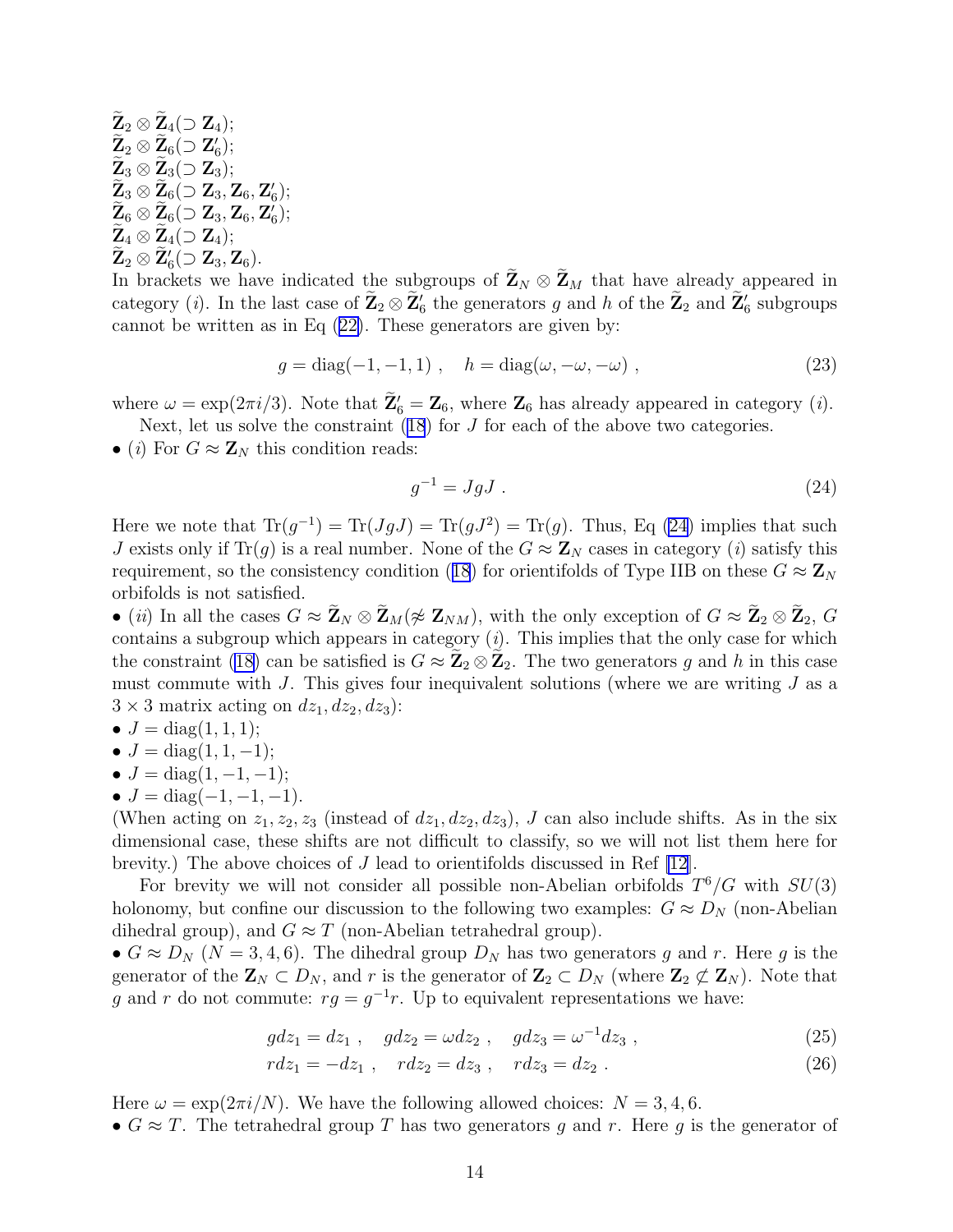<span id="page-14-0"></span>the  $\mathbb{Z}_3 \subset T$ , and r is the generator of  $\mathbb{Z}_2 \subset T$ . Note that g and r do not commute:  $rg = gr'$ ,  $r'g = grr'$ . Here r' is the generator of  $\mathbb{Z}_2' \subset T$ . The two generators r and r' commute, and together generate the subgroup  $\mathbb{Z}_2 \otimes \mathbb{Z}'_2 \subset T$ . Up to equivalent representations we have:

$$
gdz_1 = dz_2 , \quad gdz_2 = dz_3 , \quad gdz_3 = dz_1 , \tag{27}
$$

$$
rdz_1 = -dz_1 , \quad rdz_2 = -dz_2 , \quad rdz_3 = dz_3 . \tag{28}
$$

Let us see whether the constraint  $(18)$  is satisfied for these orbifolds.

• For  $G \approx D_N$  the constraint [\(18](#page-11-0)) can be summarized by the following three equations:

$$
g^{-1} = JgJ \ , \quad Jr = rJ \ , \quad (Jgr)^2 = 1 \ . \tag{29}
$$

Let us assume that the first two of these equations are satisfied and check if the third one is compatible with this assumption. We have:  $(Jgr)^2 = JgrJgr = JgJrgr = g^{-2} \neq 1$  (where we have used  $rgr = g^{-1}$ ). We therefore conclude that the consistency condition [\(18\)](#page-11-0) for orientifolds of Type IIB on these  $G \approx D_N$  orbifolds is not satisfied.

• For  $G \approx T$  the constraint [\(18\)](#page-11-0) can be summarized by the same equations (29) as in the  $D<sub>N</sub>$  case. As in the  $D<sub>N</sub>$  case, let us assume that the first two of these equations are satisfied and check if the third one is compatible with this assumption. We have:  $(Jgr)^2 =$  $JgrJgr = JgJrgr = r'r \neq 1$  (where we have used  $rg = gr'$ ). We therefore conclude that theconsistency condition ([18](#page-11-0)) for orientifolds of Type IIB on this  $G \approx T$  orbifold is not satisfied.

It is not difficult to show that the constraint [\(18\)](#page-11-0) is not satisfied for any other non-Abelian orbifold (such as  $G \approx D_N \otimes \mathbb{Z}_N$ ,  $N = 3, 4, 6$ , and  $G \approx T \otimes \mathbb{Z}_3$ ) with  $SU(3)$  holonomy.

Thus, the only choice of  $\mathcal{M}_3 = T^6/G$  that satisfies the constraint [\(18](#page-11-0)) is  $G \approx \mathbb{Z}_2 \otimes \mathbb{Z}_2$ . The corresponding solutions for  $J$  have been given above.

Here we note that in the cases  $G \approx \mathbf{Z}_N \otimes \mathbf{Z}_M (\not\approx \mathbf{Z}_{NM})$  we can have discrete torsion. This only affects the twisted sectors of the orbifold, but not the untwisted sector. Since the world-sheet consistency condition([18\)](#page-11-0) was derived by examining only the untwisted sector contributions, the conclusions of this section are independent of whether we have discrete torsion.

### V. F-THEORY INTERPRETATION

The results of section [IV](#page-11-0) may at first appear surprising as the number of orientifolds that satisfy the world-sheet consistency condition [\(18](#page-11-0)) is very limited. This may raise the question of whether the consistency condition [\(18](#page-11-0)) is indeed necessary. In this section we give F-theory[[21](#page-60-0)] interpretation of this condition. We will first consider six dimensional orientifolds, and then generalize our discussion to four dimensional cases.

### A. 6D Orientifolds

Consider an  $\Omega J(-1)^{F_L}$  orientifold of Type IIB on  $\mathcal{M}_2 = T^4/\mathbb{Z}_N$  ( $N = 2, 3, 4, 6$ ), where in the diagonal basis  $J = diag(-1, +1)$ , so that only D7-branes can be present in the open string sector. (Here we are writing J as a  $2 \times 2$  matrix acting on  $dz_1$  and  $dz_2$ .) The only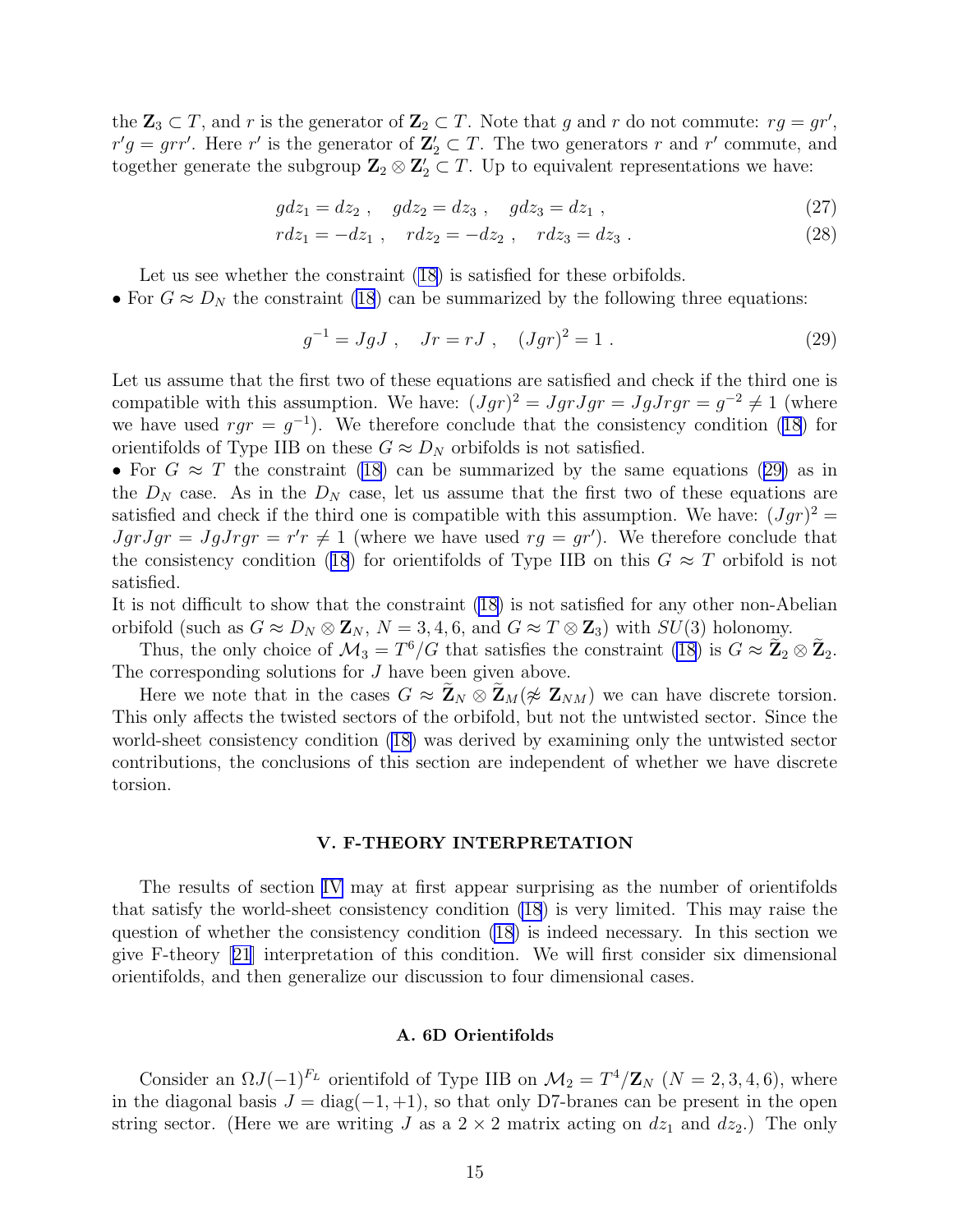assumption we will make about J is that J and g (where g is the generator of  $\mathbf{Z}_N$ ) form a group. This is necessary for the set  $\mathcal{O} = \{g^k, \Omega J_k(-1)^{F_L} | k = 0, \ldots, N-1\}$  to form a group. (Here  $J_k \equiv Jg^k$ .) In particular, we will not assume that J satisfies Eq [\(18](#page-11-0)).

Note that J reverses the sign of the holomorphic 2-form  $dz_1 \wedge dz_2$  on  $\mathcal{M}_2$ . Following Refs[[20\]](#page-60-0), we can map this orientifold to (a limit of) F-theory on a Calabi-Yau three-fold  $\mathcal{X}_3$ defined as

$$
\mathcal{X}_3 = (T^2 \otimes \mathcal{M}_2)/X \tag{30}
$$

where  $X = \{1, S\} \approx \mathbb{Z}_2$ , and S acts as  $Sz_0 = -z_0$  on  $T^2$  ( $z_0$  is a complex coordinate on  $T^2$ ), and as J on  $\mathcal{M}_2$ . Note that  $\mathcal{X}_3$  is an elliptically fibered Calabi-Yau three-fold with the base  $\mathcal{B}_2 = \mathcal{M}_2/B$ , where  $B \equiv \{1, J\} \approx \mathbf{Z}_2$ .

From this viewpoint, six dimensional  $\Omega J(-1)^{F_L}$  orientifolds are described as F-theory compactifications, which were studied in detail in Refs [\[31](#page-60-0)], on Calabi-Yau three-folds  $\mathcal{X}_3$ . Such Calabi-Yau three-folds are known as the Voisin-Borcea orbifolds[[24](#page-60-0),[25](#page-60-0)]. (The action ofJ on  $\mathcal{M}_2$  is known as a Nikulin involution [[30\]](#page-60-0) of K3.) Since  $\mathcal{M}_2 = T^4/\mathbf{Z}_N$ , the resulting Voisin-Borcea orbifold  $\mathcal{X}_3 = (T^2 \otimes T^4)/\mathcal{G}$ , where  $\mathcal{G} = \{g^k, S_k | k = 0, ..., N - 1\}$ , and  $S_k \equiv$  $Sg^k$ . The generators S and g of the  $\mathbb{Z}_2 \subset \mathcal{G}$  and  $\mathbb{Z}_N \subset \mathcal{G}$  subgroups have the following action on  $dz_0$ ,  $dz_1$ ,  $dz_2$ :

$$
Sdz_0 = -dz_0 , \quad Sdz_1 = Jdz_1 , \quad Sdz_2 = Jdz_2 , \qquad (31)
$$

$$
gdz_0 = dz_0 , \quad gdz_1 = \omega dz_1 , \quad gdz_2 = \omega^{-1} dz_2 , \qquad (32)
$$

where  $\omega = \exp(2\pi i/N)$ .

The map between the orientifold and F-theory descriptions is as follows. The untwisted sector in F-theory corresponds to the untwisted closed string sector of the orientifold. The  $g^k$ ,  $k = 1, ..., N - 1$ , twisted sectors in F-theory correspond to the twisted closed string sectors of the orientifold. The  $S_k$  twisted sectors of F-theory (are supposed to) correspond to the open string sectors of the orientifold.

Let us examine these  $S_k$  twisted sectors in more detail. In the diagonal basis  $S_k =$ diag( $-1, -\rho_k, \rho_k^{-1}$ ), where  $|\rho_k| = 1$ .

First consider the case  $\rho_k = 1$  (which for our purposes here is equivalent to the case  $\rho_k = -1$ ). Then  $(S_k)^2 = 1$  which implies that  $J_k^2 = 1$ . In this case  $S_k = \text{diag}(-1, -1, 1)$ , and the set of points  $\mathcal{F}_k$  fixed under the action of  $S_k$  is a one complex dimensional submanifold of the base  $\mathcal{B}_2$ . This implies that the orientifold description of the states in the  $S_k$  twisted sectors in F-theory is given by open strings stretched between the corresponding D7-branes whose transverse directions lie in  $\mathcal{F}_k \subset \mathcal{B}_2$  [[20](#page-60-0)].

Next, let us focus on the cases  $\rho_k \neq \pm 1$ , which implies that  $(S_k)^2 \neq 1$ , *i.e.*,  $J_k^2 \neq 1$ . The fixed point set is now discrete. The corresponding states in F-theory are no longer described (in the orientifold language) in terms of open strings stretched between D7-branes. Instead, they are more appropriately viewed as F-theory seven-branes wrapping the collapsed twocycles (corresponding to the fixed points in the base). Locally this corresponds to having D7-branes with  $C/Z_N$  ( $N = 3, 4, 6$ ) singularities in their world-volumes. These states are non-perturbative from the orientifold viewpoint, and cannot be described in conformal field theory.

Let us try to understand in more detail why such states do not have (perturbative) orientifold description. Open strings required to describe these states would have to have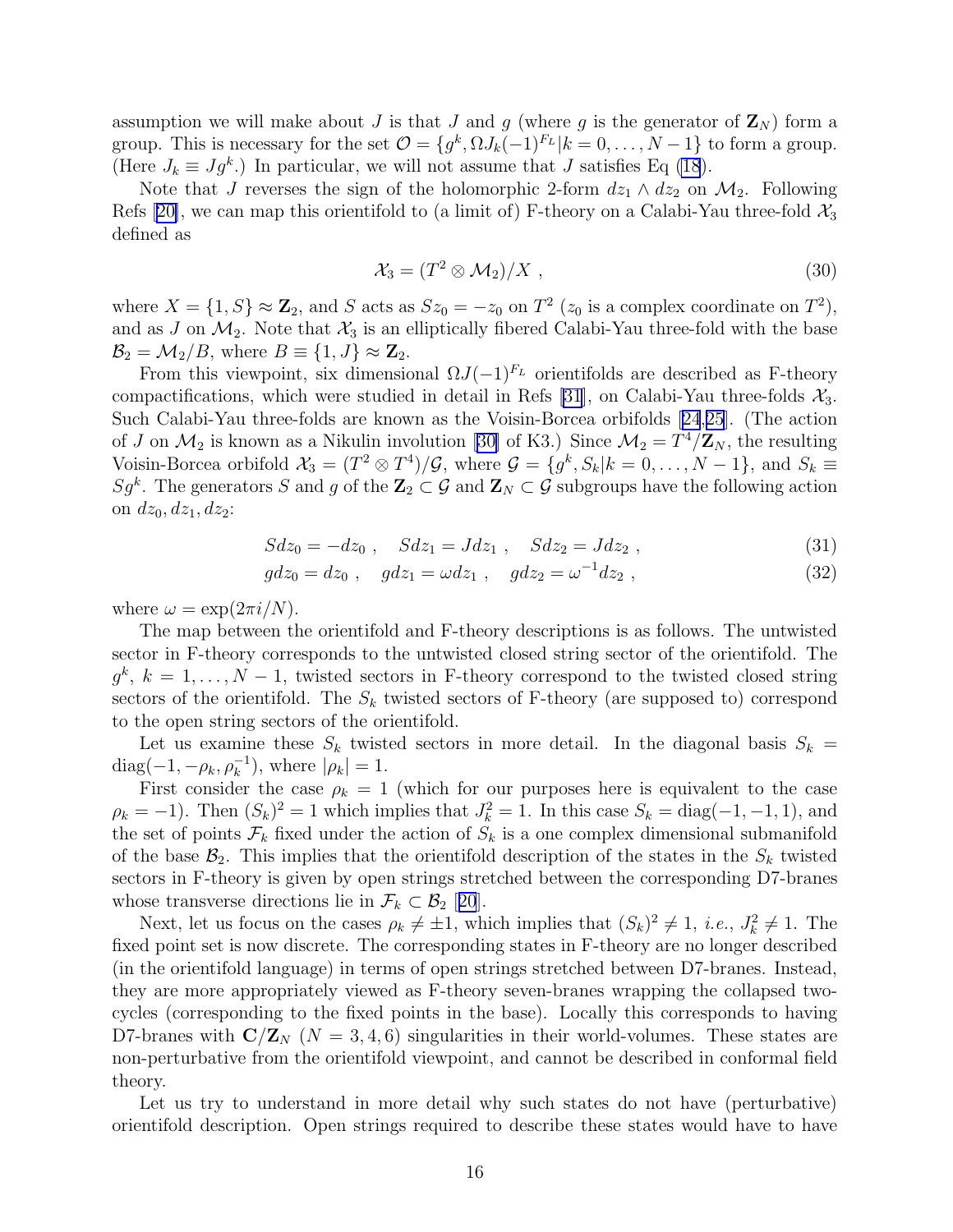boundary conditions which are neither Neumann (N) nor Dirichlet (D) but mixed. Such boundary conditions can be written as follows:

$$
\left(\cos(\pi v_s)\partial_\sigma z_s - \sin(\pi v_s)\partial_\tau z_s\right)|_{\sigma=0} = 0 \tag{33}
$$

$$
\left(\cos(\pi u_s)\partial_\sigma z_s - \sin(\pi u_s)\partial_\tau z_s\right)|_{\sigma=\pi} = 0 \;, \tag{34}
$$

where  $\sigma$  and  $\tau$  are the space-like and time-like world-sheet coordinates, and  $v_s = m_s/N$ ,  $u_s = n_s/N$   $(m_s, n_s \in \mathbb{Z})$ . It is not difficult to see that the  $z_s$  oscillators for the above boundary conditions are moded as  $\pm (v_s - u_s)$  (mod 1) (and, therefore, can be fractional yet different from 1/2). Note that for  $v_s = u_s = 0$  we have NN boundary conditions in the  $z<sub>s</sub>$  direction. The corresponding open strings have momenta in this direction but no windings, and the oscillators are integer moded. For  $v_s = u_s = 1/2$  we have DD boundary conditions in the  $z<sub>s</sub>$  direction. The corresponding open strings have windings in this direction but no momenta, and the oscillators are also integer moded. For  $v_s = 0$ ,  $u_s = 1/2$  and  $v_s = 1/2$ ,  $u_s = 0$  we have ND and DN boundary conditions, respectively. The corresponding open strings have no momenta or windings, and half odd integer moded oscillators. In all the other cases, however, we have mixed boundary conditions. In particular, in the cases  $v_s = u_s \neq 0, 1/2$  we have open strings with no momenta or windings, and *integer* moded oscillators. Such open string sectors pose no problem at the tree level, but at the one-loop level we run into a difficulty. The contribution of such states into the annulus partition function would be proportional to  $1/\eta^4(e^{-2\pi t})$  not accompanied by a momentum or winding sum. After the transformation  $t \to 1/t$  we will therefore have uncompensated factor of  $1/(\sqrt{t})^4$  in complete analogy with the discussion of section [III.](#page-8-0) This poses a problem since upon the transformation  $t \to 1/t$  the annulus (that is, open string loop) amplitude turns into a tree-channel amplitude that describes closed strings propagating between two boundary states. Normally, these would be D-branes. Here, however, we see that we cannot construct the boundary states due to the extra factor of  $1/(\sqrt{t})^4$  in the tree-channel amplitude. The reason is that the open strings with mixed boundary conditions simply do not end on Dbranes: it is not difficult to see (by solving equations (33) and (34) as discussed in appendix [B](#page-51-0)) that an open string endpoint (for a mixed boundary condition) is not stuck on a rigid manifold but rather it harmonically oscillates around a fixed point. This is not necessarily inconsistent as far as physics is concerned. In fact, F-theory provides a non-perturbative framework for describing such "breathing" boundary states. On the other hand, there is no consistent world-sheet, *i.e.*, perturbative description of these phenomena within the orientifold approach. The sectors with mixed boundary conditions were also recognized (from a somewhat different viewpoint) in Ref [\[29](#page-60-0)] where they were referred to as "twisted (open) strings".

The above discussion has the implication that unless  $S_k^2 = 1$ , or, equivalently, unless  $J_k^2 = 1$ , the world-sheet, *i.e.*, the orientifold description does not capture all the sectors of the theory. In particular, the D-brane picture is no longer applicable unless the condition  $J_k^2 = 1$  is satisfied. This is the same condition as derived in section [III](#page-8-0) from a world-sheet approach, namely, Eq [\(18\)](#page-11-0). There, however, we looked at the untwisted contributions into the Klein bottle amplitude and found that the cross-cap states could not be constructed. In the F-theory description we looked at the  $S_k$  twisted sectors that turn out to correspond to open strings stretched between D7-branes if and only if  $J_k^2 = 1$ . Alternatively, we can examine the action of the twists  $S_k$  in the untwisted sector in F-theory. The set of points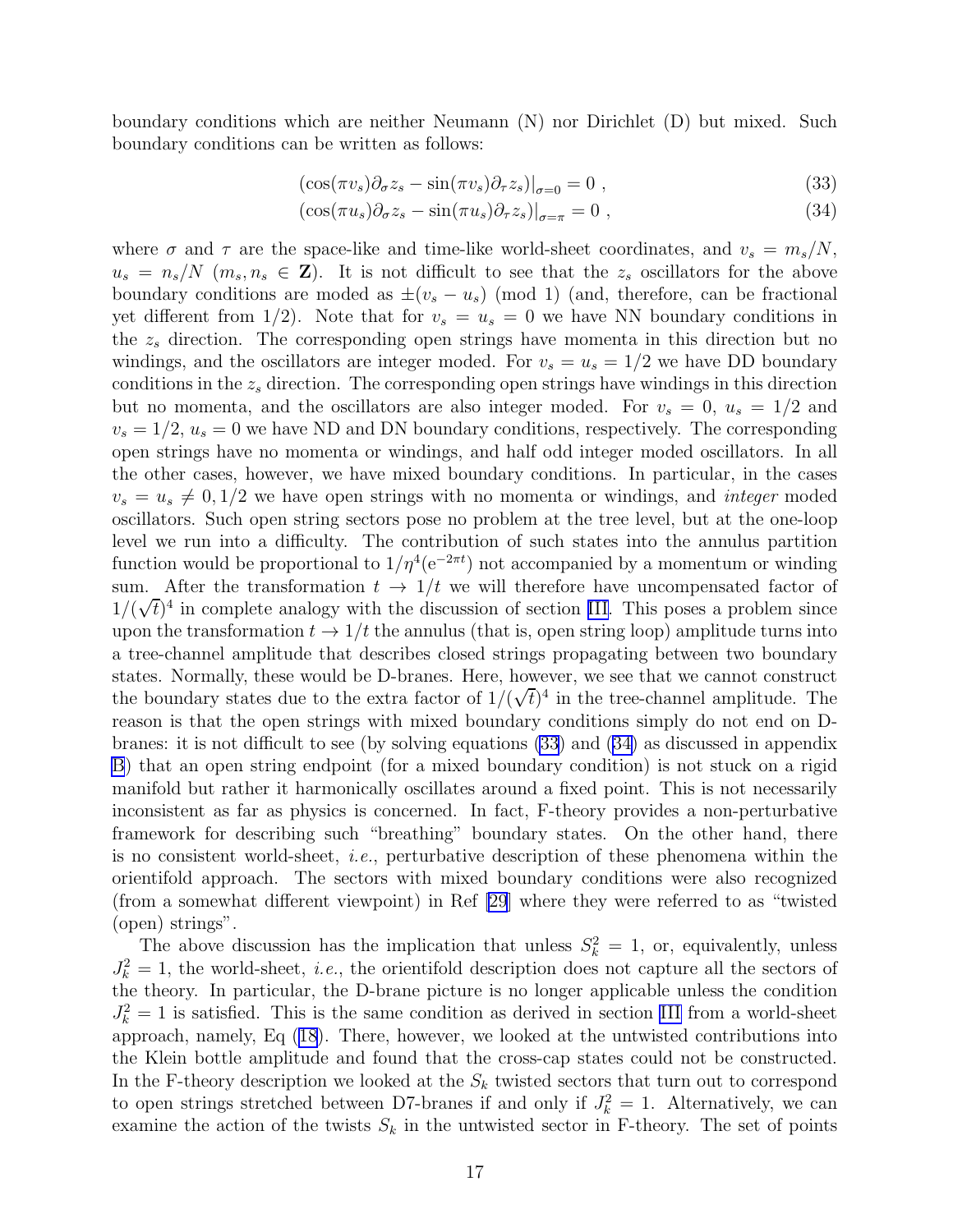<span id="page-17-0"></span> $\mathcal{F}_k$  fixed under  $S_k$  then would have to correspond to the space transverse to the orientifold 7-planes [\[20\]](#page-60-0). This, however, cannot be the case unless  $S_k^2 = 1$  (which follows from the previous discussion). Thus, F-theory provides a geometric setting for understanding the world-sheet consistency condition derived in section [III](#page-8-0).

The above discussion has the following implications. Perturbative world-sheet description requires the condition([18\)](#page-11-0) be satisfied. On the other hand, other six-dimensional orientifolds of Type IIB on (symmetric) orbifolds  $\mathcal{M}_2 = T^4/\mathbf{Z}_N$  are not necessarily inconsistent. In particular, the  $\Omega J(-1)^{F_L}$  orientifolds (where J reverses the sign of the holomorphic twoformon  $\mathcal{M}_2$ ) have a non-perturbative description via F-theory regardless of whether ([18](#page-11-0)) is satisfied.

#### B. 4D Orientifolds

Consider an  $\Omega J(-1)^{F_L}$  orientifold of Type IIB on  $\mathcal{M}_3 = T^6/G$ , where in the diagonal basis  $J = diag(-1, +1, +1)$ . (Here we are writing J as a  $3 \times 3$  matrix acting on  $dz_1, dz_2, dz_3$ .) As before, the orbifold group  $G = \{g_a | a = 1, \ldots, \dim(G)\}\)$ . The orientifold group is given by  $\mathcal{O} = \{g_a, \Omega J_a(-1)^{F_L} | a = 1, \ldots, \dim(G) \}$ , where  $J_a = Jg_a$ .

Note that J reverses the sign of the holomorphic 3-form  $dz_1 \wedge dz_2 \wedge dz_3$  on  $\mathcal{M}_3$ . Following Refs [\[20\]](#page-60-0), we can map this orientifold to (a limit of) F-theory on a Calabi-Yau four-fold  $\mathcal{X}_3$ defined as

$$
\mathcal{X}_4 = (T^2 \otimes \mathcal{M}_3)/X \tag{35}
$$

where  $X = \{1, S\} \approx \mathbb{Z}_2$ , and S acts as  $Sz_0 = -z_0$  on  $T^2$  ( $z_0$  is a complex coordinate on  $T^2$ ), and as J on  $\mathcal{M}_3$ . Note that  $\mathcal{X}_4$  is an elliptically fibered Calabi-Yau four-fold with the base  $\mathcal{B}_3 = \mathcal{M}_2/B$ , where  $B \equiv \{1, J\} \approx \mathbf{Z}_2$ .

So far the story for the 4D orientifolds has been the same as for the 6D orientifolds. In four dimensions, however, there is a new ingredient: three-branes. On general grounds it is known[[32\]](#page-60-0) that to cancel space-time anomaly in F-theory on a Calabi-Yau four-fold  $\mathcal{X}_4$  one needs  $\chi/24$  three-branes, where  $\chi$  is the Euler characteristic of  $\mathcal{X}_4$ .

Let us try to understand the map between the  $\Omega J(-1)^{F_L}$  orientifold and F-theory in more detail. Note that we can write  $\mathcal{X}_4 = (T^2 \otimes T^6)/\mathcal{G}$ , where  $\mathcal{G} = \{g_a, S_a | a = 1, ..., \dim(G)\}\$ , and  $S_a \equiv Sg_a$ . As in six dimensions, the untwisted sector in F theory corresponds to the untwisted closed string sector of the orientifold. Also, the  $g_a$   $(g_a \neq 1)$  twisted sectors in F-theory correspond to the twisted closed string sectors of the orientifold. What we need to understand is what corresponds to the  $S_a$  twisted sectors in F-theory on the orientifold side.

In the diagonal basis  $S_a = (-1, -\rho_a, \rho'_a, (\rho_a \rho'_a)^{-1})$ , where  $|\rho_a| = |\rho'_a| = 1$ . Here we have the following possibilities.

•  $\rho_a = \rho'_a = 1$ . Then we have D7-branes without any singularities.

•  $\rho_a = 1, \ \rho'_a \neq \pm 1$ . Then we have D7-branes with  $\mathbb{C}^2/\mathbb{Z}_N$   $(N = 3, 4, 6)$ , *i.e.*,  $A_{N-1}$ singularities in their world-volumes. These states are non-perturbative from the orientifold

<sup>•</sup>  $\rho_a = 1, \ \rho'_a = -1$ . Then we have D7-branes with  $\mathbb{C}^2/\mathbb{Z}_2$ , *i.e.*,  $A_1$  singularities in their world-volumes. These are equivalent to perturbative (from the orientifold viewpoint) D3 branes.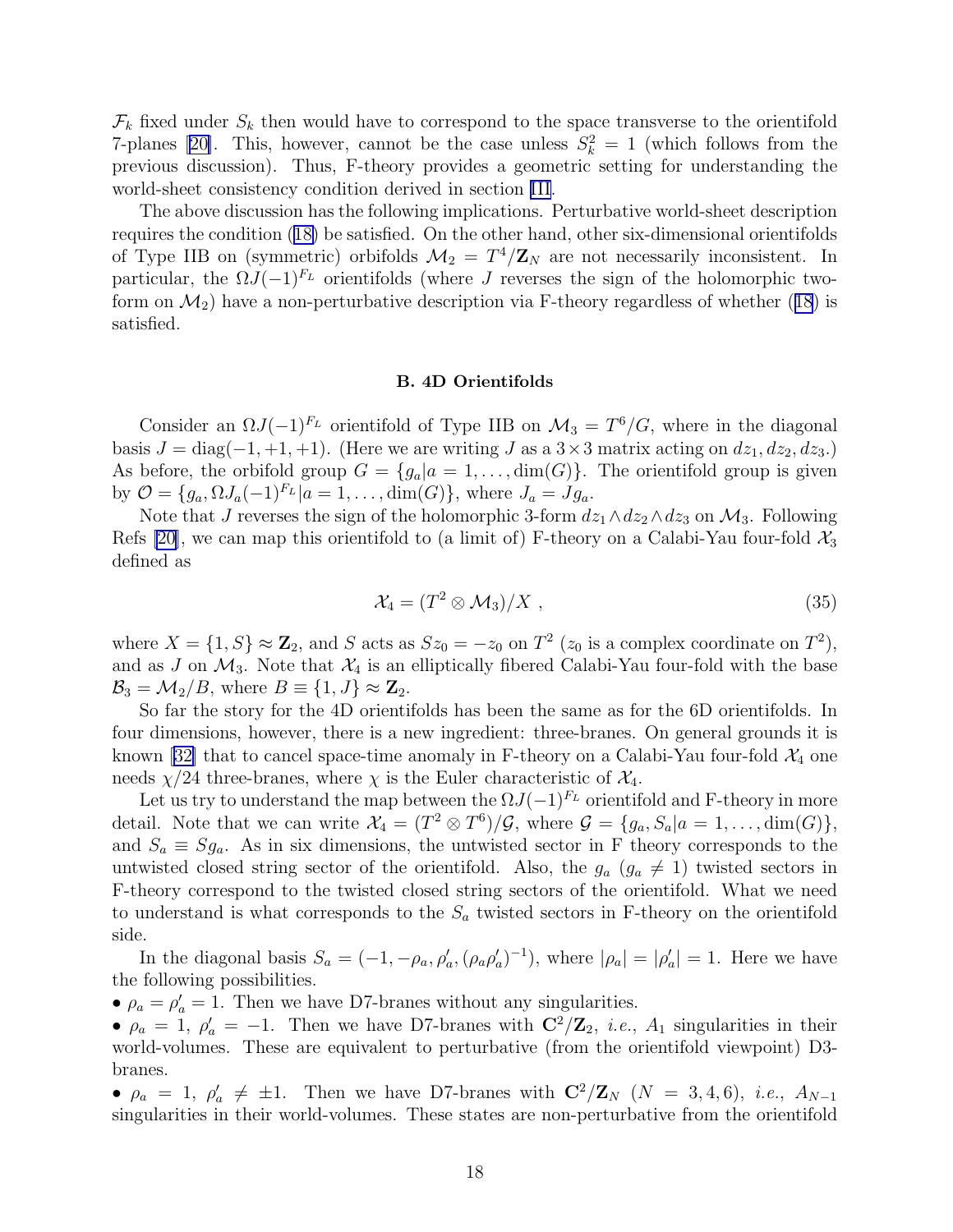viewpoint.

•  $\rho_a \neq \pm 1$ ,  $\rho'_a = 1$ . Then we have D7-branes with  $\mathbf{C}/\mathbf{Z}_N$  ( $N = 3, 4, 6$ ) singularities in their world-volumes. These states have already appeared in six dimensional cases, and are non-perturbative from the orientifold viewpoint.

•  $\rho_a$ ,  $\rho'_a \neq \pm 1$ . Then we have D7-branes with  $\mathbb{C}^2/\Gamma$  ( $\Gamma \subset G$ ,  $\Gamma \not\approx \mathbb{Z}_2$ ) singularities in their world-volumes. These states are non-perturbative from the orientifold viewpoint. They should also have a description as F-theory three-branes, at least for certain choices of Γ. All the other cases are equivalent (for our purposes here) to the previous possibilities.

The above analysis implies that unless  $S_a^2 = 1$ , which is equivalent to  $J_a^2 = 1$ , the states in the  $S_a$  twisted sectors do not have perturbative orientifold description. Thus, as in six dimensions, we have recovered the world-sheet consistency condition([18](#page-11-0)) in four dimensional cases from F-theory viewpoint. Here we have only analyzed the  $S_a$  twisted sectors of Ftheory. The analysis of the untwisted sector parallels that in six dimensions, and the same constraint can be obtained by requiring that we have perturbatively well defined orientifold planes.

It would be important to understand F-theory compactifications on Calabi-Yau four-folds defined in Eq([35\)](#page-17-0). Orbifold compactifications (some examples of F-theory compactifications on orbifold Calabi-Yau four-folds were studied in Ref[[33](#page-61-0)]) might be under greater control than more generic four dimensional compactifications of F-theory which are rather involved [\[32](#page-60-0)[,34](#page-61-0)] (also see, e.g., Refs[[35](#page-61-0)]). One might expect, at least naively, that all of the models with  $\mathcal{X}_4$  as in Eq [\(35](#page-17-0)) have gauge groups which are products of  $SO(8)$ 's: the singularity in the fibre is always of  $D_4$  type. If this were the case all of these models would be nonchiral. However, here we need to take into account that unlike in six dimensions (where specifying the Calabi-Yau three-fold is enough to determine the massless spectrum) F-theory compactifications on Calabi-Yau four-folds require specification of additional data [\[34](#page-61-0)], and the question of whether a given model is chiral requires a more careful examination. We will encounter an example of necessity for specifying such additional data in section [VIII.](#page-29-0)

### C. Comments

The analyses of the previous subsection indicate that the perturbative orientifold description is inadequate unless the world-sheet consistency condition [\(18](#page-11-0)) is satisfied for otherwise it misses the corresponding sectors which are non-perturbative. This may at first appear surprising as the underlying conformal field theory is well defined, and one does not expect non-perturbative effects to arise unless the conformal field theory goes bad. We believe this point deserves further clarification to which we now turn.

By now it has been well appreciated that the geometric and conformal field theory orbifolds are not the same. Geometric orbifolds are singular spaces which should, at least classically, lead to enhanced gauge symmetries and, perhaps, some other non-perturbative effects in string theory. On the other hand, the description of string theory on conformal field theory orbifolds is non-singular, and no enhanced gauge symmetries are expected. The resolution of this discrepancy is the following [\[37](#page-61-0)]. Quantum geometry can modify the classical picture and move the theory away from the singular point in the moduli space. This is realized via non-zero value of twisted sector B-fields corresponding to the blow-up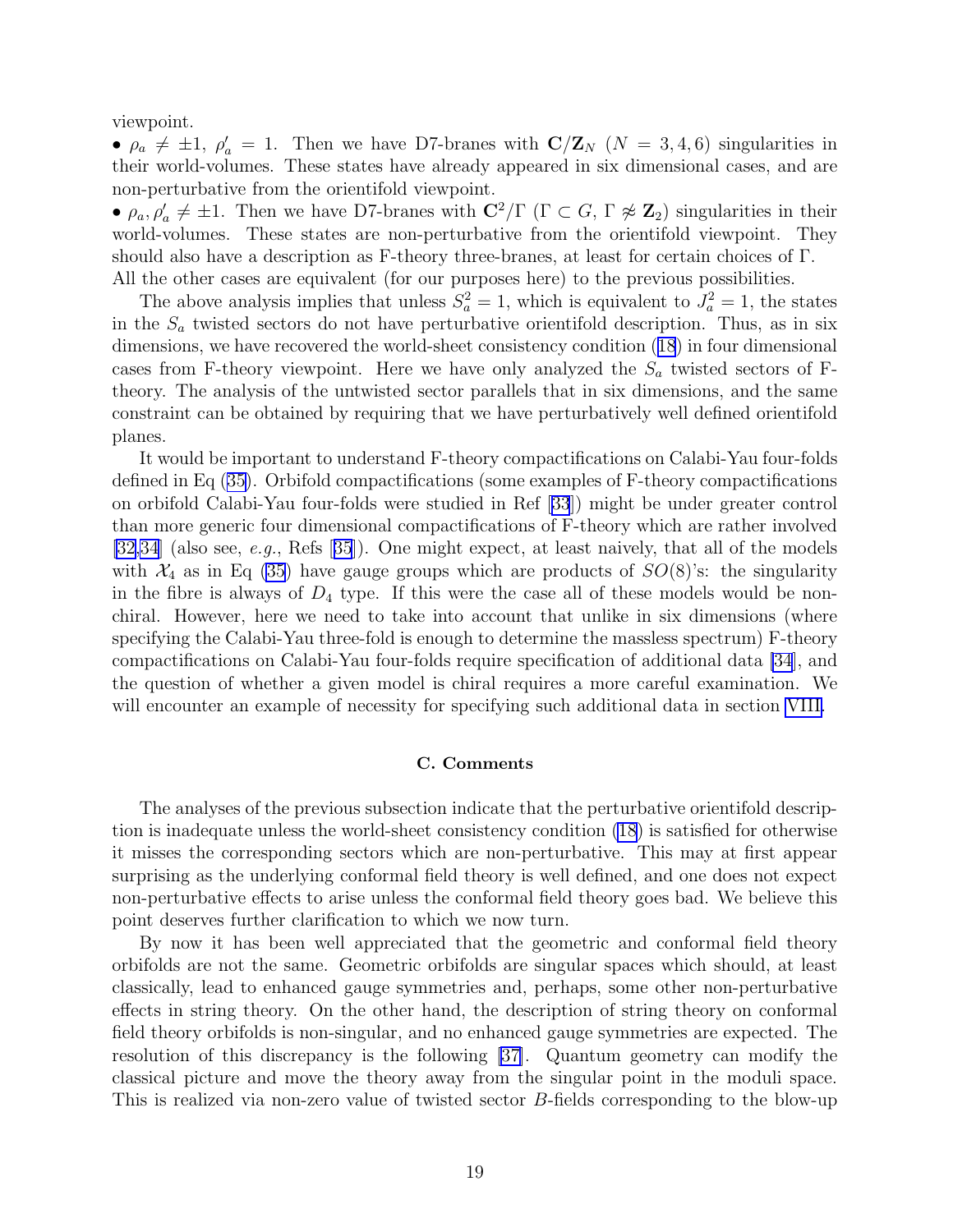<span id="page-19-0"></span>modes of the orbifold. Thus, for zero values of these twisted sector modes the conformal field theory description would be inadequate due to the singularity.

In F-theory all the B-fields (including those coming from the twisted sectors) must be zero[[21](#page-60-0)]. The orbifold there then corresponds to the true geometric orbifold with real singularities. This is why it is not surprising that we see effects in F-theory that have no perturbative description in orientifolds. On the other hand, for the perturbative orientifold description to be adequate we must work with the conformal field theory orbifolds with non-zero twisted B-fields turned on. Let us see what the implications of this fact are for theorientifold consistency<sup>2</sup>. First consider the case of  $T^4/\mathbb{Z}_2$ . In Ref [[37\]](#page-61-0) it was shown that the twisted  $B$ -field must be  $1/2$  in this case (where the normalization convention is such that the B-field is defined up to an integer). Taking into account the discrete symmetry of the  $\mathbf{Z}_N$  orbifold it is reasonable to believe that in  $g^k$  twisted sectors the B-field takes values k/N(where g is the generator of  $\mathbb{Z}_N$ ) [[36](#page-61-0)]. Note that the B-field is odd under the action of the orientifold reversal  $\Omega$ . Under its action, therefore, the B-field in the  $g^k$  twisted sector changes the sign:  $\Omega B = -B = -k/N = (N - k)/N$  (mod 1). For the left-right symmetric orbifolds considered in section [III](#page-8-0),  $\Omega$  maps  $g^k$  twisted sector to itself, yet it changes the B-field from its  $g^k$  twisted value to the  $g^{N-k}$  twisted value. Thus, for consistency  $\Omega$  should be accompanied by J such that  $J^2 = 1$ , and J maps  $g^k$  twisted sector to  $g^{N-k}$  twisted sector (but leaves the B-field unchanged). But this implies that

$$
Jg^k J^{-1} = g^{N-k} . \t\t(36)
$$

This is precisely the world-sheet consistency constraint([18](#page-11-0)) derived in section [III.](#page-8-0) Here we looked at the  $\mathbf{Z}_N$  cases, but the generalization to an arbitrary (Abelian) group G should be clear (as one can consider  $\mathbf{Z}_N$  subgroups of G).

The above discussion implies that to have non-singular conformal field theory description tostart with it is necessary to turn on the twisted  $B$ -fields, but then the constraint  $(18)$  $(18)$ must be satisfied or else orientifolding is not a symmetry of the theory. On the other hand, if we turn off the twisted B-fields then the constraint [\(18](#page-11-0)) need not be satisfied, but the perturbative description is no longer adequate and one needs to appeal to F-theory. Thus, ("symmetric" Type IIB) orientifolds do not seem to provide us with a "free lunch". This calls for caution when dealing with orientifolds.

Finally, we would like to make the following remark. We derived the world-sheet consistency condition [\(18](#page-11-0)) in section [III](#page-8-0) without any reference to F-theory or the argument of this subsection based on the twisted B-field. On the other hand, the connection between orientifolds and F-theory in the light of the classical vs. quantum geometry argument of Ref [\[37\]](#page-61-0) indicates that we may view the results of section [III](#page-8-0) and this section as (albeit, perhaps, indirect) evidence for extending the conclusions of Ref [\[37\]](#page-61-0) about the presence of non-zero twisted B-fields in conformal field theory orbifolds to more general cases  $(e.g., \mathbf{Z}_N)$ .

<sup>2</sup>We would like to thank A. Sen and C. Vafa for valuable discussions on this point.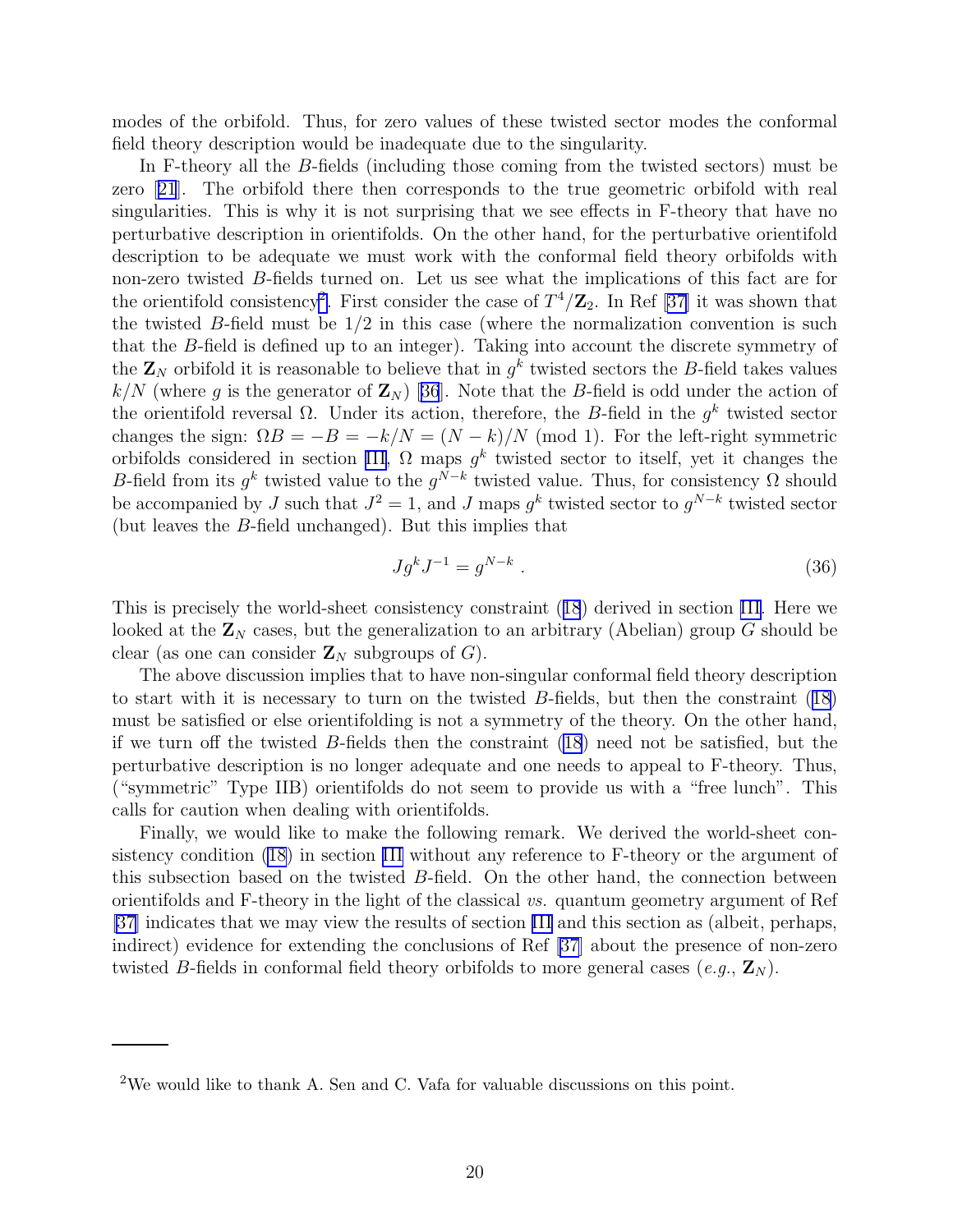### VI. "ASYMMETRIC" TYPE IIB ORIENTIFOLDS

In the previous section we saw that the perturbative orientifold description captured only the sectors of the theory that correspond to the following elements of the orientifold group  $\mathcal{O} = \{g_a, \Omega J_a I^{F_L} | a = 1, \ldots, \dim(G) \}$   $(J_a = Jg_a)$ : (i) the  $g_a$  twisted sectors corresponding to closed string sectors (including the untwisted sector); (ii) the  $\Omega J_a I^{F_L}$  twisted sectors with  $J_a^2 = 1$  corresponding to open string sectors where open strings are stretched between D-branes. However, the perturbative orientifold description is inadequate for the  $\Omega J_a I^{F_L}$ twisted sectors with  $J_a^2 \neq 1$ .

At least naively, we expect similar conclusions to hold in the case of "asymmetric" Type IIB orientifolds, that is, orientifolds of Type IIB compactified on "asymmetric" orbifolds  $\mathcal{M}_d$ . However, there are additional subtleties arising in "asymmetric" Type IIB orientifolds, and this section is devoted to understanding precisely these new issues.

#### A. Klein Bottle

Consider the one-loop vacuum amplitude for the  $\Omega J I^{F_L}$  orientifold of Type IIB compactified on  $\mathcal{M}_d$ . (We will denote the orientifold group as  $\mathcal{\tilde{O}} = {\{\tilde{g}_a, \Omega \tilde{J}_a I^{F_L} | a = 1, ..., \dim(\tilde{G})\}},$ where  $J_a \equiv J\tilde{g}_a$ .) For now let us concentrate on the closed untwisted sector contributions of the bosonic world-sheet degrees of freedom  $z_s$ . As in section [III,](#page-8-0) for the sake of simplicity we will assume that J and  $\tilde{g}_a$  act homogeneously on  $z_s$ , *i.e.*, without shifts. The Klein bottle contribution is given by:

$$
\mathcal{K} = \frac{1}{2\dim(\widetilde{G})} \sum_{a=1}^{\dim(\widetilde{G})} \mathcal{K}_a = \frac{1}{2\dim(\widetilde{G})} \sum_{a=1}^{\dim(\widetilde{G})} \text{Tr}\left(\Omega \widetilde{J}_a q^{L_0} \overline{q}^{\overline{L}_0}\right) . \tag{37}
$$

Let us first consider the oscillator contributions. (Note that oscillator contributions and momentum plus winding contributions factorize.) The presence of the  $\Omega$  projection in the Klein bottle amplitude implies that only left-right symmetric states contribute. The discussion in section [II](#page-4-0)(see Eq ([9\)](#page-7-0)) implies that the oscillator contribution into  $\mathcal{K}_a$  is given by  $\prod_{s=1}^d X_{2\varphi_{as}}^0(q\overline{q})$ . Here the phases  $\exp(2\pi i\varphi_{as})$  are eigenvalues of  $\widetilde{J}_a$  (that is, in the diagonal basis  $\tilde{J}_a = \text{diag}(\exp(2\pi i \varphi_{a1}), \dots, \exp(2\pi i \varphi_{ad}))$ . The characters  $X_u^0$ ,  $u \neq 0$ , are defined in appendix [A.](#page-50-0) The character  $X_0^0$  is defined as  $X_0^0 \equiv \eta^{-2}$ . (Note that  $X_u^0 = X_{u+1}^0$ .) Next, consider the momentum and winding contributions. It is the same as in the case of "symmetric" orientifolds, and is given by Eq([12](#page-9-0)). Combining the oscillator contributions with those of momenta and windings, we have the following expression for  $\mathcal{K}_a$ :

$$
\mathcal{K}_a = \prod_{s=1}^d X_{2\varphi_{as}}^0(e^{-2\pi t}) \sum_{p \in \frac{1}{2}\widetilde{\Lambda}(\widetilde{J}_a)} \exp(-\pi t p^2) \sum_{w \in \Lambda(R\widetilde{J}_a)} \exp(-\pi t w^2) . \tag{38}
$$

Here (and in the following subsection) we are using some of the same notations as in section [III](#page-8-0).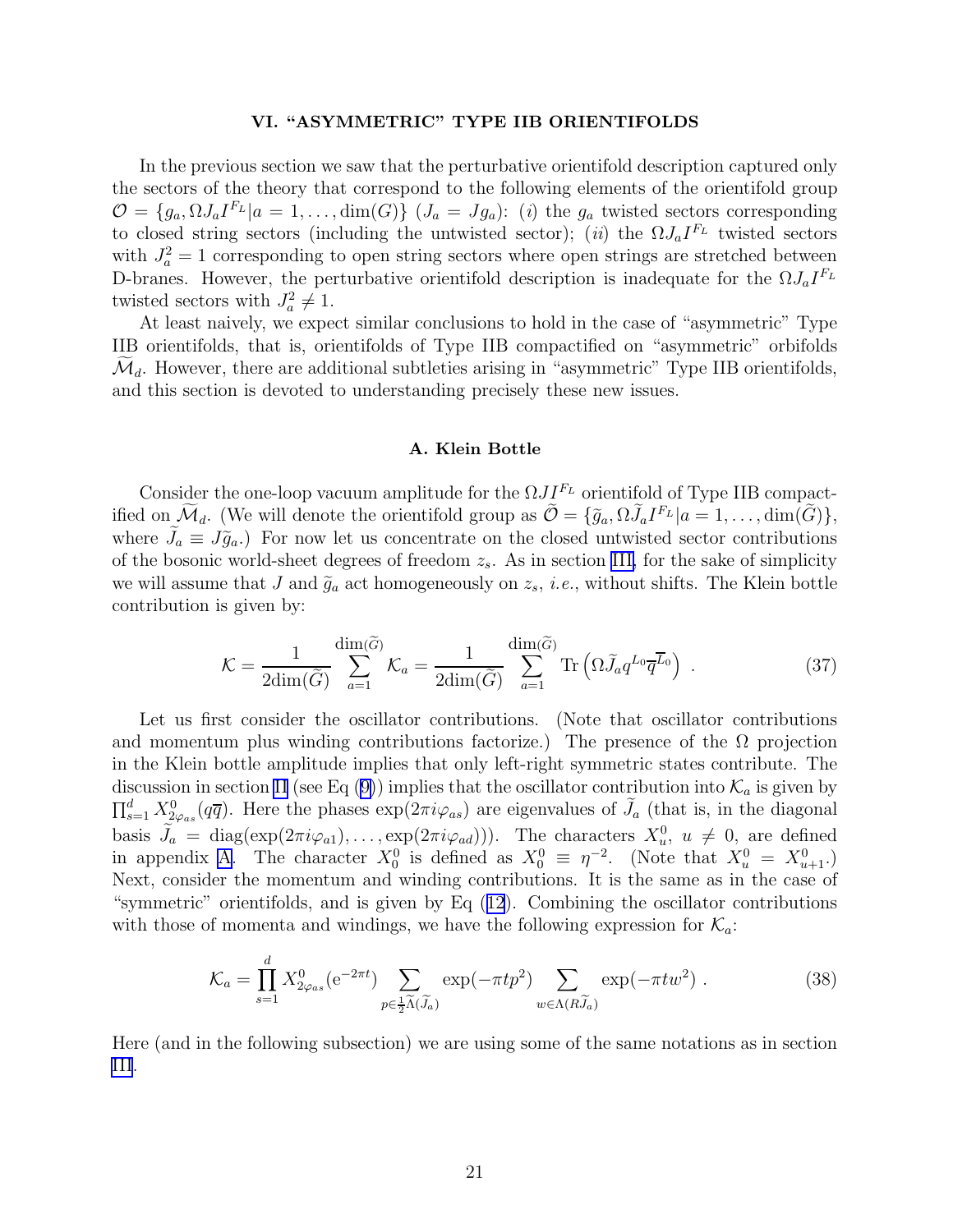#### B. Cylinder with Two Cross-Caps

<span id="page-21-0"></span>Under the modular transformation  $t \to 1/t$  the Klein bottle turns into a cylinder with two cross-caps as its boundaries. Let  $\mathcal{K} = (1/2\dim(\tilde{G})) \sum_a \mathcal{K}_a$  be the resulting tree-channel amplitude. The contributions  $\mathcal{K}_a$  are obtained from  $\mathcal{K}_a$  via  $t \to 1/t$ :

$$
\widetilde{\mathcal{K}}_{a} = \prod_{s=1}^{d} X_{0}^{2\varphi_{as}} (\mathrm{e}^{-2\pi t}) \xi(\varphi_{as})
$$
\n
$$
\left( (2\sqrt{t})^{d(\widetilde{J}_{a})} V(\widetilde{J}_{a}) \right) \sum_{\widetilde{p} \in 2\Lambda(\widetilde{J}_{a})} \exp(-\pi t \widetilde{p}^{2}) \left( \frac{(\sqrt{t})^{d(R\widetilde{J}_{a})}}{V(R\widetilde{J}_{a})} \right) \sum_{\widetilde{w} \in \widetilde{\Lambda}(R\widetilde{J}_{a})} \exp(-\pi t \widetilde{w}^{2}) . \tag{39}
$$

Here  $\xi(\varphi_{as}) = (\sqrt{t})^{-2}$  if  $2\varphi_{as} \in \mathbb{Z}$ , and  $\xi(\varphi_{as}) = 2|\sin(2\pi\varphi_{as})|$  otherwise.

As in the case of "symmetric" orientifolds we must make sure that there are no overall factors of  $\sqrt{t}$  in  $\tilde{\mathcal{K}}_a$  or else we will not have perturbatively well defined cross-cap boundary states. We therefore conclude that the orientifold consistency requires the following constraint be satisfied:

$$
\forall a \ d(\tilde{J}_a) + d(R\tilde{J}_a) = 2n_{+-}(\tilde{J}_a) \ . \tag{40}
$$

Here  $n_{+-}(J_a) = n_{+}(J_a) + n_{-}(J_a)$ , where  $n_{\pm}(J_a)$  are the numbers of  $J_a$  eigenvalues equal  $\pm 1$ , respectively. On the other hand, the dimension  $d(J_a)$  of the lattice  $\Lambda(J_a)$  is given by  $d(J_a) = 2n_+(J_a)$ , which follows from the definition of  $\Lambda(J_a)$  being the sublattice of Λ invariant under  $\tilde{J}_a$ . Similarly, the dimension  $d(R\tilde{J}_a)$  of the lattice  $\Lambda(R\tilde{J}_a)$  is given by  $d(RJ_a) = 2n_-(J_a)$ . Thus, the world-sheet consistency condition (40) is always satisfied for "asymmetric" Type IIB orientifolds.

### C. Twisted Sectors

The analysis in the previous subsections indicates that the untwisted closed string sector does not pose any (obvious) problems for "asymmetric" orientifold consistency from the world-sheet viewpoint. Next, let us examine whether twisted sectors require any additional constraints. Suppose there are  $\mathbb{Z}_2$  twisted closed string sectors. These are left-right symmetric, and it is not difficult to see that their contributions to the Klein bottle amplitude (at least at the level of the present analysis) do not pose any problem for constructing perturbatively consistent cross-cap boundary states. The story with twisted sectors other than the  $\mathbb{Z}_2$  twisted sectors, however, is quite different.

Let  $\tilde{g}_a \in \tilde{G}$  such that  $\tilde{g}_a^2 \neq 1$ . The ground state in the  $\tilde{g}_a$  twisted sector is left-right asymmetric, and the world-sheet parity operator  $\Omega$  by itself is not a symmetry of the theory. To flip the ground state  $\sigma_{\widetilde{g}_a}^{\sim}|0\rangle_L \otimes \overline{\sigma}_{\widetilde{g}_a}^{\sim-1}|0\rangle_R$  to  $\sigma_{\widetilde{g}_a}^{\sim-1}|0\rangle_L \otimes \overline{\sigma}_{\widetilde{g}_a}^{\sim}|0\rangle_R$ ,  $\Omega$  must be accompanied<br>by an exerctor I (more processly we must also include IFI where a by an operator J (more precisely, we must also include  $I^{F_L}$ , where, as before,  $I \equiv \det(J)$ ), where: J is a symmetry of  $\mathcal{M}_d$  such that  $J^2 = 1$ ; J acts left-right symmetrically on  $\mathcal{M}_d$ ; J maps the  $\tilde{g}_a$  twisted sector into its inverse  $\tilde{g}_a^{-1}$  twisted sector. (The need for such J was recognized in Ref [\[28](#page-60-0)].) The latter statement implies that

$$
\forall a \; J\tilde{g}_a J^{-1} = \tilde{g}_a^{-1} \; , \text{ or, equivalently, } \; \tilde{J}_a^2 = 1 \; . \tag{41}
$$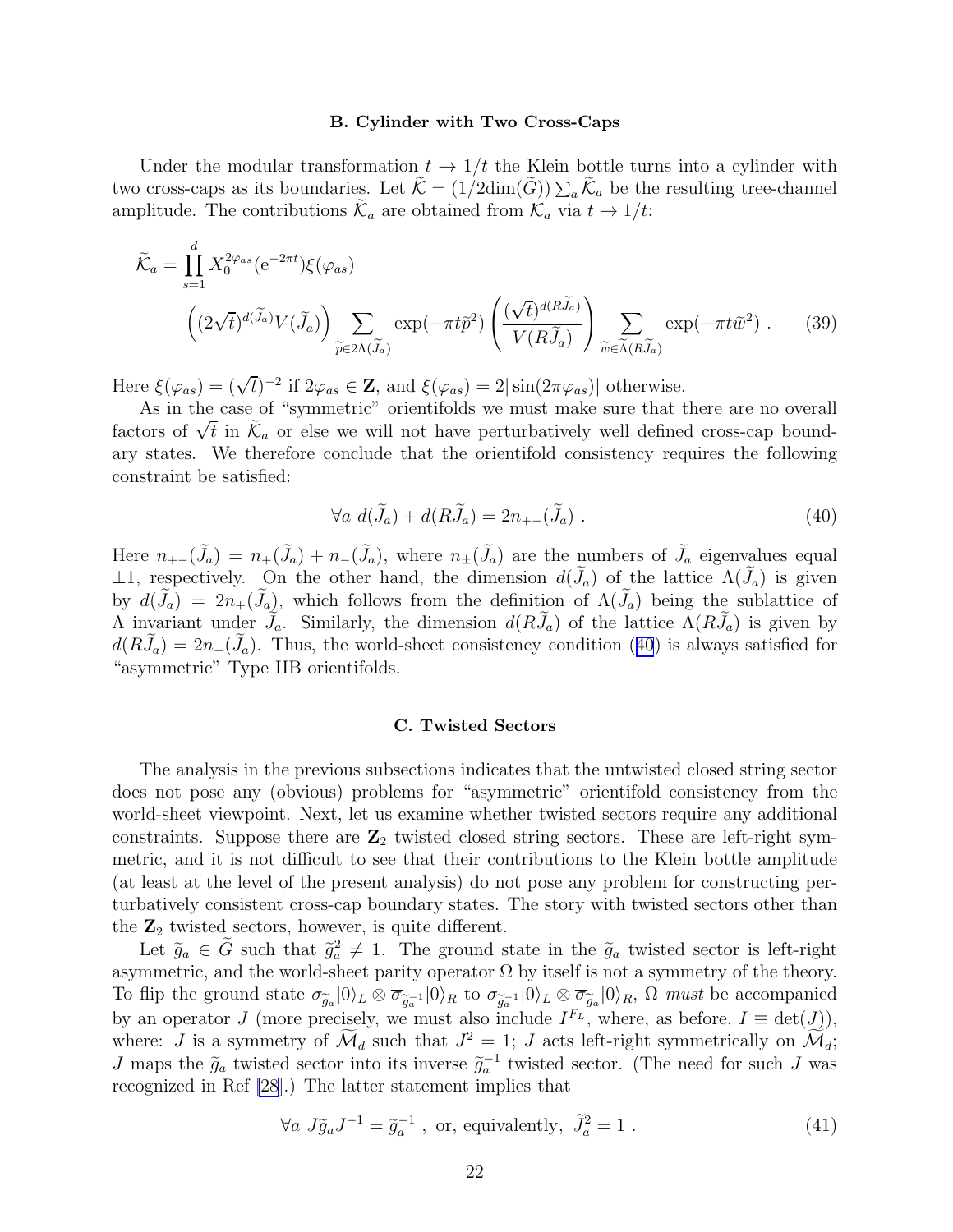<span id="page-22-0"></span>Note that this constraint is the same as the world-sheet consistency constraint [\(18\)](#page-11-0) we derived for "symmetric" orientifolds in section [III](#page-8-0). In section [IV](#page-11-0) we saw that solution to this constraint for six dimensional orientifolds exist only in two cases: (i)  $G \approx \mathbb{Z}_2$  (and the corresponding solutions for J were given in subsection A of section [IV](#page-11-0)); (ii)  $\tilde{G} \approx \mathbf{Z}_N$  $(N = 3, 4, 6)$ , and the most general solution for J was given in Eq [\(21](#page-12-0)). Here we note that in case  $(ii)$  the "asymmetric" orientifold models (for all choices of J) are the same as the corresponding "symmetric" orientifold models (*i.e.*, the  $\Omega J(-1)^{F_L}$  orientifold of Type IIB on  $\mathcal{M}_2 = T^4/\mathbf{Z}_N$  with J given by Eq  $(21))^3$ . We discuss these models in section [VIII.](#page-29-0) As to the four dimensional orientifolds, in section [IV](#page-11-0) we found that solutions to the constraint([41\)](#page-21-0) exist only for  $G \approx \mathbb{Z}_2 \otimes \mathbb{Z}_2$  (and the corresponding solutions for J were given in subsection B of section [IV\)](#page-11-0).

### VII. OTHER ORIENTIFOLD CONSTRUCTIONS

"Asymmetric" orientifolds of Type IIB on orbifolds  $\mathcal{M}_d = T^{2d}/\tilde{G}$  have been extensively studied in the literature.

In six dimensions we have the following known examples with  $\mathcal{N}=1$  space-time supersymmetry.

• Orientifolds of Type IIB on the  $\mathbb{Z}_2$  orbifold limit of K3, *i.e.*,  $\mathcal{M}_2 = \mathcal{M}_2 = T^4/\mathbb{Z}_2$  [\[7,8](#page-60-0)] (also see Refs[[27,28\]](#page-60-0)). (The models of Refs[[7,8\]](#page-60-0) have been studied in the context of Type I-heterotic duality [\[11\]](#page-60-0) in Ref[[38\]](#page-61-0). The F-theory realizations of these models have been discussed in Refs[[39](#page-61-0)] (also see Refs[[40,41\]](#page-61-0)).)

• "Asymmetric" orientifolds of Type IIB on the  $\mathbb{Z}_N$  ( $N = 3, 4, 6$ ) orbifold limits of K3, *i.e.*,  $\mathcal{M}_2 = T^4/\mathbf{Z}_N$  [[9,10\]](#page-60-0). (These models have been discussed in the context of Type I-heterotic duality in Ref[[22\]](#page-60-0), and attempts have been made to construct their F-theory[[22,](#page-60-0)[41,](#page-61-0)[29\]](#page-60-0) and M-theory[[22](#page-60-0),[29](#page-60-0)] realizations.)

In four dimensions the following  $\mathcal{N} = 1$  space-time supersymmetric examples have been constructed. (Here we are using the notations of subsection B of section [IV.](#page-11-0))

•Orientifolds of Type IIB on a  $\mathbb{Z}_2 \otimes \mathbb{Z}_2$  orbifold [[12](#page-60-0)]. (The "symmetric" and "asymmetric" orientifolds in this case coincide.) These models have been obtained by generalizing the tadpolecancellation conditions of Refs  $[7,8]$  $[7,8]$  for six dimensional  $\mathbb{Z}_2$  orientifolds.

<sup>&</sup>lt;sup>3</sup>Here we note that if we relax  $J^2 = 1$  condition then there is an additional possibility. Namely, consider Type IIB on  $\mathcal{M}_2 = T^4/\mathbf{Z}_N$  or  $\tilde{\mathcal{M}}_2 = T^4/\mathbf{Z}_N$ . Next, consider the  $\Omega J$  orientifold of this theory where the action of J on the complex coordinates  $z_1, z_2$  is given by  $Jz_1 = z_2, Jz_2 = -z_1$ . Notethat  $J^2 = -1$ . These orientifolds satisfy the world-sheet consistency conditions ([18](#page-11-0)) and [\(41\)](#page-21-0), respectively. In these models, however, there are no D-branes as the unoriented closed string sector does not give rise to any tadpoles. All of these orientifolds have the same massless spectrum which arises solely from the closed string sector (as there are no open strings in these models), which consists of  $H = 12$  hypermultiplets and  $T = 9$  tensor multiplets. This corresponds to Ftheory compactification on a Voisin-Borcea orbifold with  $(r, a, \delta) = (10, 10, 0)$  with Hodge numbers  $(h^{1,1}, h^{2,1}) = (11, 11)$  (see section [VIII](#page-29-0) for notations). An alternative orientifold realization of this vacuum was discussed in Ref [\[9\]](#page-60-0).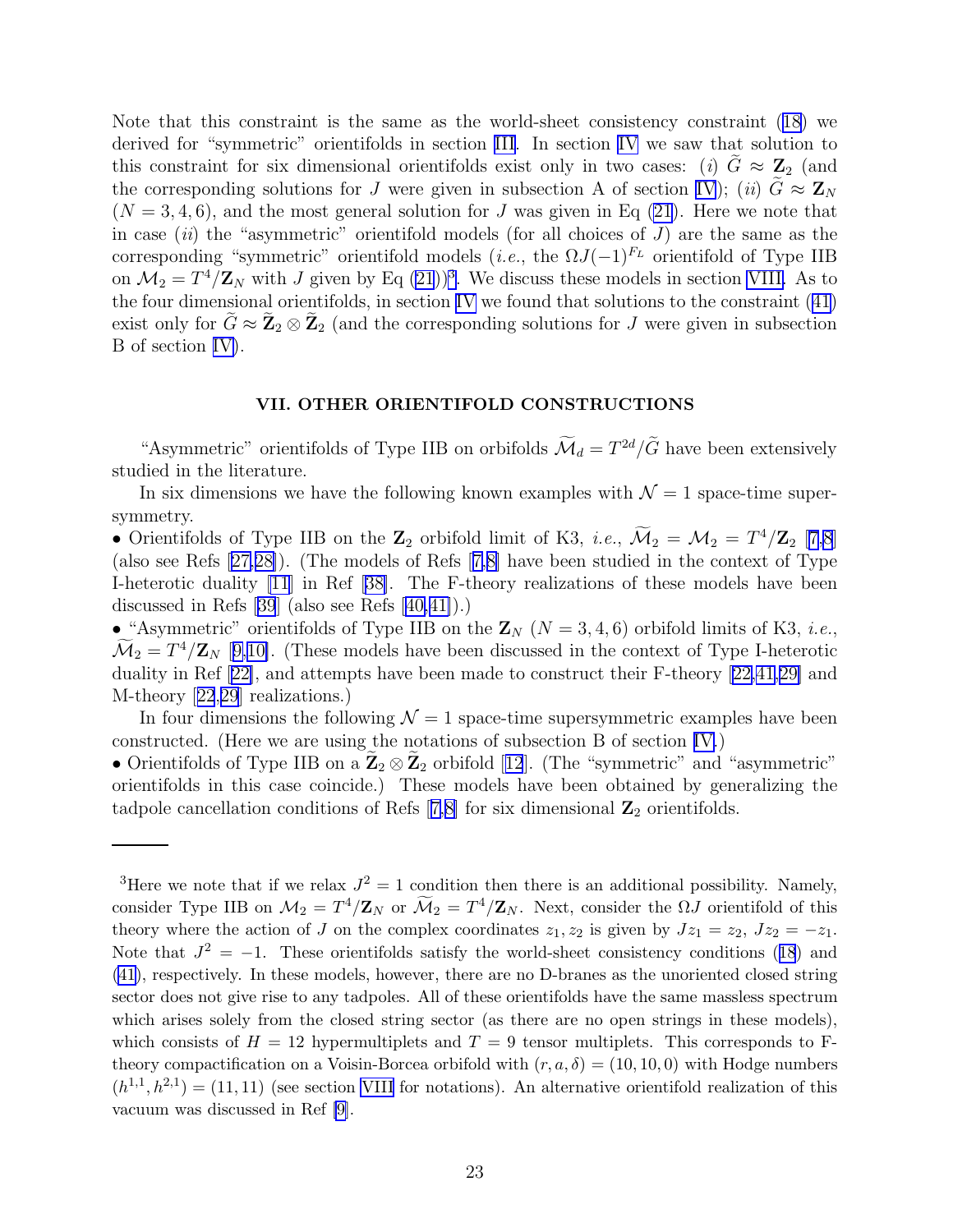•"Asymmetric" orientifolds of Type IIB on the  $\mathbb{Z}_3$  orbifold [[13](#page-60-0)]. (This model has been discussed in the context of Type I-heterotic duality in Ref[[14](#page-60-0)].)

•"Asymmetric" orientifolds of Type IIB on  $\mathbb{Z}_7$ ,  $\mathbb{Z}_3 \otimes \mathbb{Z}_3$  and  $\mathbb{Z}_6$  orbifolds [[15,16\]](#page-60-0). (The  $\mathbb{Z}_7$ and  $\mathbb{Z}_3 \otimes \mathbb{Z}_3$  models have been discussed in the context of Type I-heterotic duality in Refs [\[15\]](#page-60-0) and [\[16\]](#page-60-0) (also see Ref [\[42](#page-61-0)]), respectively.)

• "Asymmetric" orientifolds of Type IIB on  $\mathbf{Z}'_6$ ,  $\mathbf{Z}_2 \otimes \mathbf{Z}_6$ ,  $\mathbf{Z}_3 \otimes \mathbf{Z}_6$ ,  $\mathbf{Z}_6 \otimes \mathbf{Z}_6$ ,  $\mathbf{Z}_2 \otimes \mathbf{Z}_4$  and  $\mathbf{Z}_4 \otimes \mathbf{Z}_4$  $\mathbf{Z}_4 \otimes \mathbf{Z}_4$  $\mathbf{Z}_4 \otimes \mathbf{Z}_4$  orbifolds [[17\]](#page-60-0). (In Ref [\[17\]](#page-60-0) it was found impossible to cancel all tadpoles in the  $\mathbf{Z}_2 \otimes \mathbf{Z}_4$  and  $\mathbf{Z}_4 \otimes \mathbf{Z}_4$  cases, which would render these orientifolds inconsistent. We will discuss these cases in more detail in section [XI.](#page-44-0))

•"Asymmetric" orientifolds of Type IIB on  $\mathbb{Z}_4$ ,  $\mathbb{Z}_8$ ,  $\mathbb{Z}_8'$ ,  $\mathbb{Z}_{12}$  and  $\mathbb{Z}_{12}'$  orbifolds [[18\]](#page-60-0). (In Ref [\[18](#page-60-0)] it was found impossible to cancel all tadpoles in the  $\mathbb{Z}_4$ ,  $\mathbb{Z}_8$ ,  $\mathbb{Z}'_8$ , and  $\mathbb{Z}'_{12}$  cases, which would render these orientifolds inconsistent. We will discuss these cases in more detail in section [XI](#page-44-0).)

The models of Refs [\[13,15–18](#page-60-0)] (also see Ref [\[43\]](#page-61-0)) have been obtained by generalizing the tadpole cancellation conditions of Refs[[9,10\]](#page-60-0) for six dimensional "asymmetric" orientifolds of Type IIB on  $\mathbf{Z}_N$  ( $N = 3, 4, 6$ ) orbifolds.

The results of section [VI](#page-19-0) raise certain issues concerning some of the above examples, namelythose of Refs [[9,10,13,15–18](#page-60-0)]. In the remainder of this section we elaborate on these issues. We will first focus on orientifolds of Type IIB on  $\mathbb{Z}_N$  ( $N = 3, 4, 6$ ) limits of K3:  $\mathcal{M}_2 = T^4/\mathbf{Z}_N$ . These cases have been discussed in Refs [\[9,10\]](#page-60-0). We will then discuss four dimensional cases studied in Refs[[13](#page-60-0),[15–18](#page-60-0)].

### A. 6D Orientifolds

Let us consider "asymmetric" orientifolds of Type IIB on  $\mathcal{M}_2 = T^4/\mathbf{Z}_N$ ,  $N = 3, 4, 6$ . In Refs [\[9,10\]](#page-60-0) the orientifold action was assumed to be  $\Omega J'$  (here we use prime to avoid confusion with $J$  discussed throughout this paper) where  $J'$  acts as follows [[28](#page-60-0)]: (i) in the untwisted sector it acts as identity; (*ii*) in  $\tilde{g}^k$  twisted sectors ( $k \neq 0$ ) it acts only on ground states  $\sigma_k|0\rangle_L \otimes \overline{\sigma}_{N-k}|0\rangle_R$ , and takes the  $\sigma_k|0\rangle_L \otimes \overline{\sigma}_{N-k}|0\rangle_R$  ground state to the  $\sigma_{N-k}|0\rangle_L \otimes \overline{\sigma}_k|0\rangle_R$ ground state in the  $\tilde{g}^{N-k}$  twisted sector. (Here  $\tilde{g}$  is the generator of the orbifold group  $\hat{G} \approx \mathbf{Z}_N$ .) Such J' would solve the problem pointed out in subsection C of section [VI.](#page-19-0) However, such  $J'$  is not a symmetry of the operator product expansions (OPEs) in the  $\mathbf{Z}_N$  ( $N \neq 2$ ) orbifold conformal field theory (which was pointed out in Ref [\[28\]](#page-60-0)). (This can be seen by considering the action of J' on an OPE  $V_kV_{N-k} \sim V_0$ , where  $V_k$ ,  $V_{N-k}$ ,  $V_0$ are vertex operators of states in the  $\tilde{g}^k$  twisted sector,  $\tilde{g}^{N-k}$  twisted sector, and untwisted sector, respectively.) That is,  $J'$  is not a symmetry of the  $\mathbf{Z}_N$  orbifold conformal field theory. (Attemptsto understand  $J'$  have also been made in Refs  $[22,29]$  $[22,29]$  $[22,29]$  $[22,29]$  $[22,29]$ .)

Note that the models of Refs [\[9,10](#page-60-0)] are free of gravitational and gauge anomalies. On the other hand, the fact that  $J'$  is not a symmetry of the underlying orbifold conformal field theory raises the question about consistency of such a construction. In the following we will argue that a consistent description does exist provided that we are away from the orbifold conformal field theory points.

For illustrative purposes we will first consider a specific example: "asymmetric" orientifold of Type IIB on  $\mathcal{M}_2 = T^4/\mathbb{Z}_3$ , and then we will generalize our discussion to other cases. The quotient  $\mathcal{M}_2 = T^4/\mathbb{Z}_3$  corresponds to an orbifold limit of K3 whose Hodge num-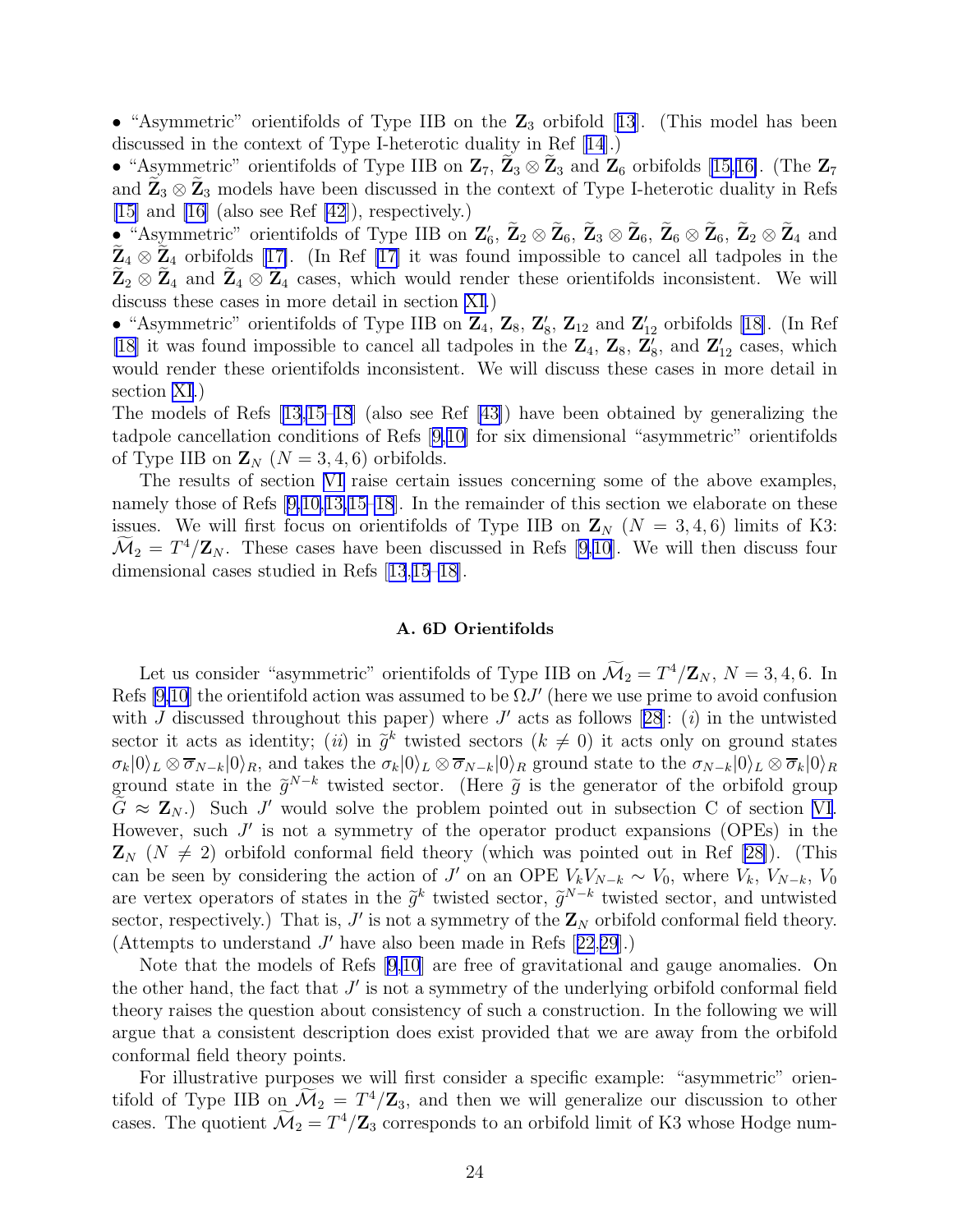ber  $h^{1,1} = 20$ . The untwisted sector contributes 2 into  $h^{1,1}$ . The  $\tilde{g}$  twisted sector and its inverse  $\tilde{g}^{-1}$  twisted sector therefore contribute 18 into  $h^{1,1}$ . On the other hand, there are 9 fixed points under the action of the  $\mathbb{Z}_3$  twist. This implies that each fixed point contributes 2 into  $h^{1,1}$ . Let us now consider blowing up the orbifold singularities. The blow-ups correspond to inserting two-spheres at fixed points. Each  $\mathbf{P}^1$  has Hodge number  $h^{1,1} = 1$ . We therefore conclude that blowing up requires inserting  $2 \mathbf{P}^{1}$ 's per fixed point.

Now consider orientifolding Type IIB on such a blown-up orbifold K3 (which is no longer singular but smooth). Let  $\Omega$  be the world-sheet parity operator corresponding to orientifolding Type IIB on a generic smooth K3. (This  $\Omega$  is the same as that in the case of "symmetric" Type IIB orientifolds.) Then we have (at least) two inequivalent choices for orientifolding Type IIB on blown-up  $\mathcal{M}_2 = T^4/\mathbf{Z}_3$ : (i) we can simply orientifold by  $\Omega$ ; (ii) we can orientifold by  $\Omega J'$ , where J' permutes the 2  $\mathbf{P}^{1}$ 's at each of the nine fixed points. In case (ii) the action of J' has the same effect as that of J' (which mapped the  $\tilde{g}$  twisted sector to the  $\tilde{g}^{-1}$  twisted sector) discussed above except that the latter was not a symmetry of the orbifold conformal field theory, whereas the former is a symmetry of the blown-up (that is, smooth) K3. Note that the action of  $J'$  on the blown-up K3 only affects the  $\mathbf{P}^{1}$ 's at fixed points in the "twisted" sectors but has no effect on the "untwisted" sector. (The action of  $J'$ on blown-up orbifold K3 was recognized in Ref [[28\]](#page-60-0) from a slightly different, although, we believe, equivalent viewpoint.)

Let us consider case (ii) in more detail. (We will discuss case (i) in the next subsection.) This would correspond to orientifolds discussed in Refs [\[9](#page-60-0),[10](#page-60-0)] for blown-up K3. Since at the orbifold conformal field theory point  $J'$  is not a symmetry of the theory, we can view the orientifolds of Refs[[9,10\]](#page-60-0) in the context of blown-up K3 as discussed above. This construction, however, does not correspond to free-field conformal field theory approach. Any analyses along the lines of sections [III](#page-8-0) and [VI,](#page-19-0) therefore, become exceedingly difficult. On the other hand, the action of  $\Omega J'$  maps states in the  $\tilde{g}$  "twisted" sector to the  $\tilde{g}^{-1}$ "twisted" sector, so these "twisted" sector states should not contribute into the Klein bottle amplitude. Also, here we do not expect any additional states coming from the  $\Omega J \tilde{g}^k$  ( $k =$ 1, 2) twisted sectors as the latter are not well defined. That is, we expect that such sectors are simply absent in such an orientifold construction. (We will give more evidence supporting this conclusion from the F-theory viewpoint in section [VIII.](#page-29-0) Absence of  $\Omega J'\tilde{g}^k$  "twisted" sectors in orientifolds of Refs [\[9,10](#page-60-0)] was also recognized in Ref [\[29\]](#page-60-0) from a somewhat different viewpoint.) Thus, we expect the "naive" tadpole cancellation conditions derived in Refs [\[9,10](#page-60-0)] to produce models free of gravitational and gauge anomalies without adding any extra states. On the other hand, the spectra of the models of Refs [\[9,10](#page-60-0)] were worked out at the orbifold conformal field theory points. These spectra have certain enhanced gauge symmetries. Since the above construction involves blowing up the orbifold singularities, we, at least naively, might expect that these gauge symmetries might be reduced after blow-ups are performed. There are, however, certain quantitative features that must be robust: first, the number of tensor multiplets T and the number of hypermultiplets  $H_c$  (the latter are neutral) in the closed string sectors must be the same everywhere in the moduli space. Also, we always have  $T + H_c = 21$ . On the other hand, in the open string sectors the number of vector multiplets  $\tilde{V}$  and the number of hypermultiplets  $\widetilde{H}_o$  must obey the rule that  $\widetilde{H}_o - \widetilde{V}$  is the same everywhere in the moduli space. This follows from the fact that in six dimensions there is no superpotential, and Higgsing cannot affect  $\widetilde{H}_{o} - \widetilde{V}$ .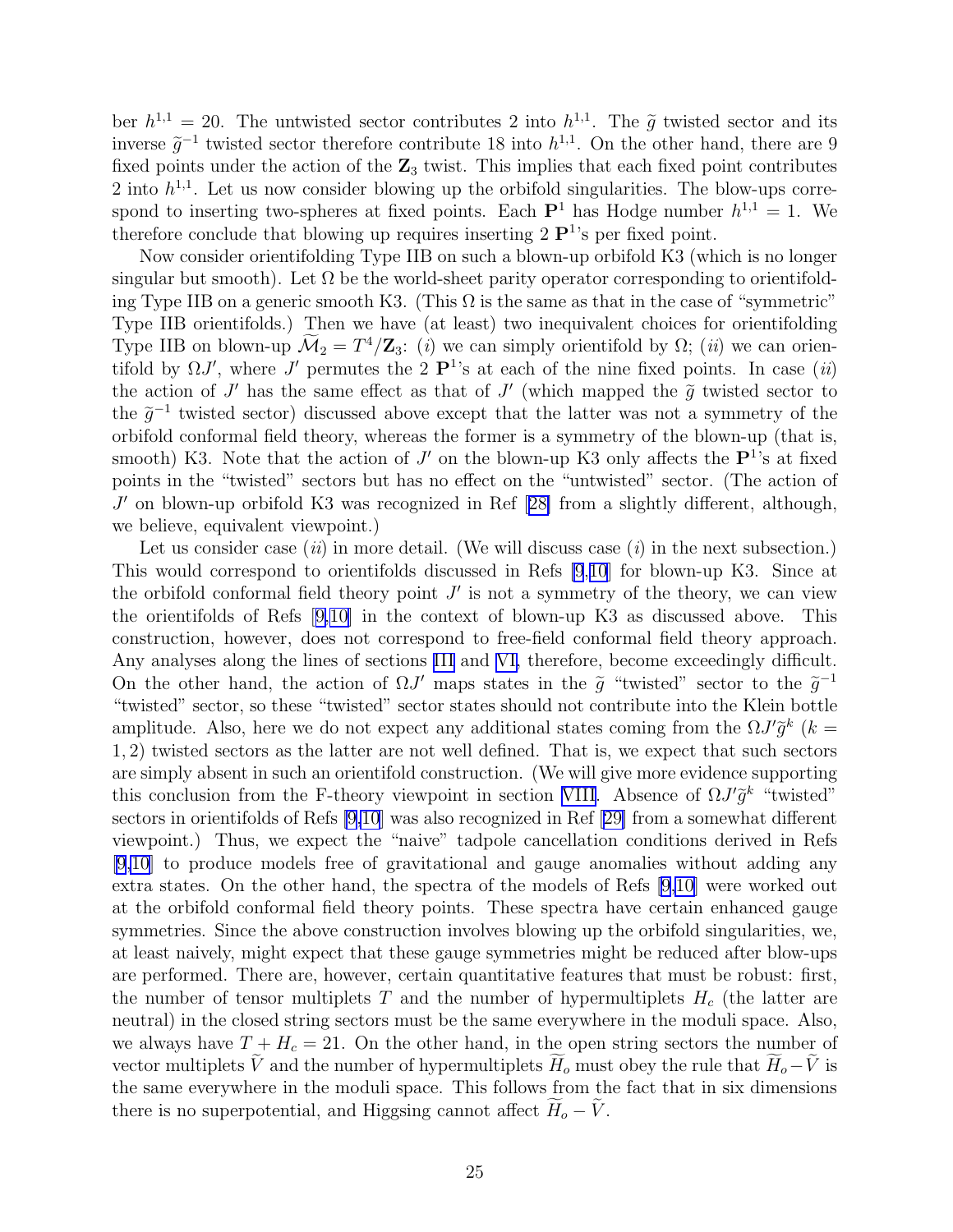The above considerations lead us to the conclusion that the "asymmetric"  $\Omega J'$  orientifold of Type IIB on *blown-up*  $\mathcal{M}_2 = T^4/\mathbb{Z}_3$  as described above has  $T = 10$ ,  $H_c = 11$ , and  $\widetilde{H}_{o} - \widetilde{V} = -28$  as can be deduced from the "naive" spectrum presented in Refs [[9,10\]](#page-60-0). We can push this a bit further if we compactify this model on  $T^2$  to four dimensions. Then after Higgsing we can deduce the number of  $U(1)$  vector multiplets V and the number of neutral hypermultiplets  $H<sub>o</sub>$  descending from six dimensions (*i.e.*, not taking into account the extra 2vector multiplets coming from  $T^2$ ). From the spectrum given in Refs [[9,10\]](#page-60-0), we obtain the following data:  $V = 8$  and  $H<sub>o</sub> = 4$ . Now assuming that there is a heterotic dual of this model (which would ultimately have to be non-perturbative due to the fact that  $T \neq 1$ ), we can further use Type IIA-heterotic duality to deduce the Calabi-Yau three-fold on which Type IIA would produce this spectrum. The Hodge numbers of this Calabi-Yau three-fold would have to be given by  $h^{1,1} = T + V + 2 = 20$ ,  $h^{2,1} = H - 1 = 14$ , where  $H = H_c + H_o$ . Such a Calabi-Yau three-fold does exist: it is one of the Voisin-Borcea orbifolds discussed in section [V](#page-14-0). (This Voisin-Borcea orbifold has  $(r, a, \delta) = (11, 9, 0)$ . See section [VIII](#page-29-0) for notation.) Since it is an elliptically fibered Calabi-Yau three-fold, we expect that Type IIA on this three-fold is dual to F-theory on the same three-fold further compactified on  $T^2$ . This in turn implies that there must exist F-theory dual of the above orientifold model directly in six dimensions (that is, F-theory compactified on the Calabi-Yau three-fold with Hodge numbers  $(h^{1,1}, h^{2,1}) = (20, 14)$  must be dual to the above orientifold model). In section [VIII](#page-29-0) and appendix [C](#page-52-0) we will give an explicit map of this orientifold model to F-theory.

We can generalize the above discussion to the "asymmetric" orientifolds of Type IIB on  $T^4/\mathbb{Z}_4$ and  $T^4/\mathbb{Z}_6$  presented in Refs [[9,10\]](#page-60-0). In the  $\mathbb{Z}_4$  case we have the  $\tilde{g}$  and  $\tilde{g}^3$  twisted sectors with 4 fixed points in each, plus the  $\tilde{g}^2$  twisted sector with 10 fixed points<sup>4</sup>. After blowing-up, the  $\tilde{g}$  and  $\tilde{g}^3$  "twisted" sectors together contain four fixed points with 2  $\mathbf{P}^1$ 's per fixed point. The  $\tilde{g}^2$  "twisted" sector (which is left-right symmetric for it is a  $\mathbb{Z}_2$  twisted sector) contains 10 fixed points with only 1  $\mathbf{P}^1$  per fixed point. Now consider  $\Omega J'$  orientifold of Type IIB on this blown-up orbifold with the following action of  $J'$ : it acts as identity in the "untwisted" and  $\mathbb{Z}_2$  "twisted" sectors; it permutes 2  $\mathbb{P}^1$ 's at each fixed point in the  $\mathbb{Z}_4$  "twisted" sectors. Then we have  $T = 5$ ,  $H_c = 16$ . (Here we are closely following the discussion of Ref[[22](#page-60-0)].) From the corresponding spectrum given in Refs [\[9,10\]](#page-60-0) we deduce that  $H_0 - \tilde{V} = 112$ . In fact, one can Higgs the gauge group completely in this model. Thus, we have  $V = 0$ ,  $H_o = 112$ , and  $H = 128$ . Upon further compactification on  $T<sup>2</sup>$  the corresponding Type IIA dual would have to be given by a compactification on the Calabi-Yau three-fold with Hodge numbers  $(h^{1,1}, h^{2,1}) = (7, 127)$ . Here we note that this is not a Voisin-Borcea orbifold.

One can consider the  $\mathbb{Z}_6$  case similarly. After blowing up the  $\mathbb{Z}_6$  "twisted" sectors together contain 1 fixed point with 2  $\mathbf{P}^{1}$ 's per fixed point, the  $\mathbf{Z}_{3}$  "twisted" sectors together contain 5 fixed point with 2  $\mathbf{P}^{1}$ 's per fixed point, and the  $\mathbf{Z}_{2}$  "twisted" sector contains 6 fixed points with only 1  $\mathbf{P}^1$  per fixed point. Now consider  $\Omega J'$  orientifold of Type IIB on this blown-up orbifold with the following action of  $J'$ : it acts as identity in the "untwisted"

<sup>&</sup>lt;sup>4</sup>Here we use the terminology "fixed point" loosely. For instance, 10 fixed points in the  $\tilde{g}^2$  twisted sector are "linear combinations" of the original 16 fixed points in the  $\mathbb{Z}_2$  twisted sector that are invariant under the  $Z_4$  twist.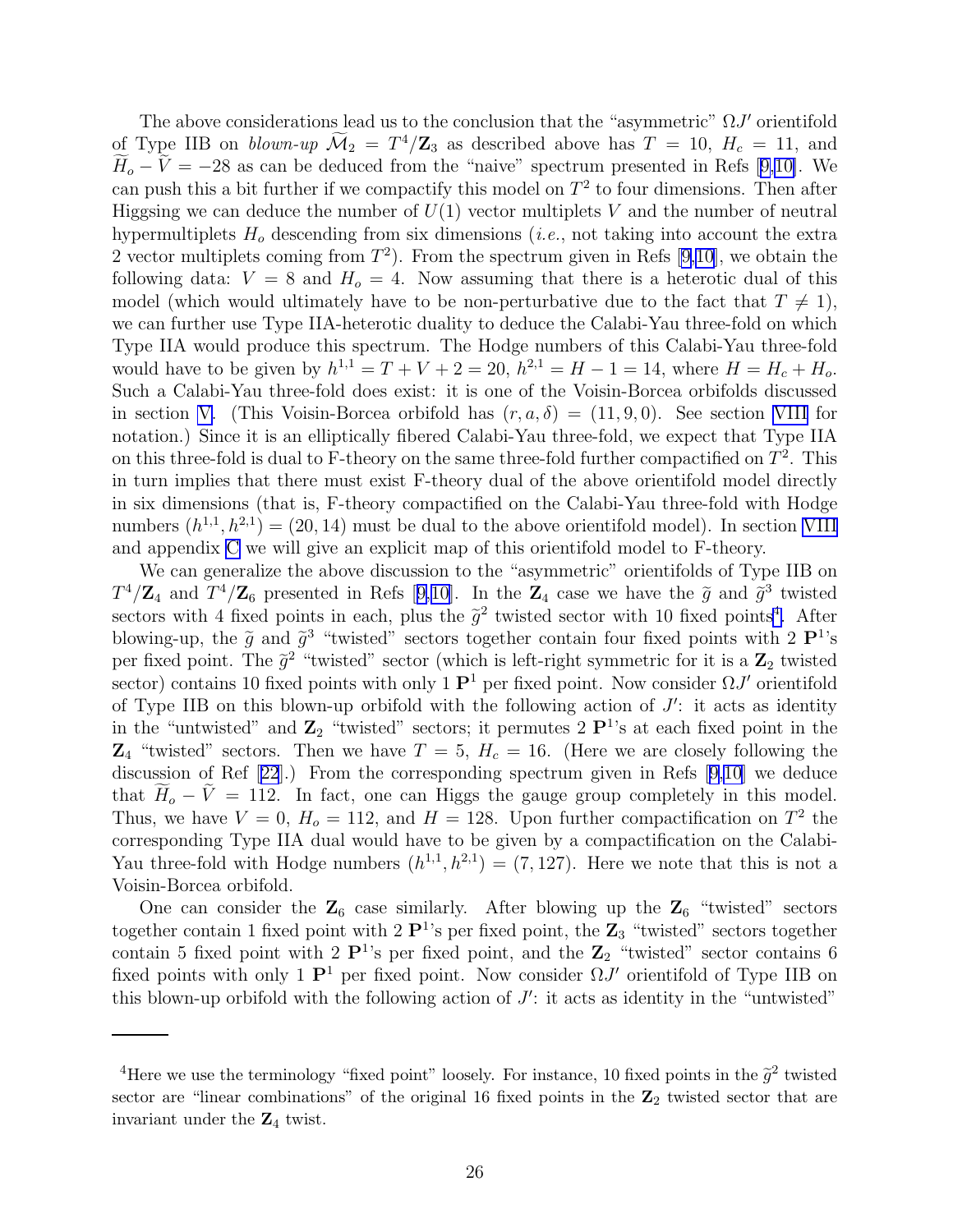and  $\mathbb{Z}_2$  "twisted" sectors; it permutes 2  $\mathbb{P}^1$ 's at each fixed point in the  $\mathbb{Z}_6$  and  $\mathbb{Z}_3$  "twisted" sectors. Then we have  $T = 7$ ,  $H_c = 14$ . From the corresponding spectrum given in Refs [\[9,10](#page-60-0)] we deduce that  $\widetilde{H}_{o} - \widetilde{V} = 56$ . In fact, one can Higgs the gauge group completely in this model. Thus, we have  $V = 0$ ,  $H<sub>o</sub> = 56$ , and  $H = 70$ . Upon further compactification on  $T<sup>2</sup>$  the corresponding Type IIA dual would have to be given by a compactification on the Calabi-Yau three-fold with Hodge numbers  $(h^{1,1}, h^{2,1}) = (9, 69)$ . Here we note that, just as in the  $\mathbf{Z}_4$  case, this is not a Voisin-Borcea orbifold.

At first it might appear surprising that the Type IIA duals in the  $\mathbb{Z}_4$  and  $\mathbb{Z}_6$  cases would have to correspond to compactifications on Calabi-Yau three-folds that are not among the Voisin-Borcea orbifolds since from the map of Refs[[20\]](#page-60-0) between the orientifold and F-theory descriptions (which we discussed in section [V](#page-14-0)) one expects the F-theory duals of Type IIB orientifolds to be elliptically fibered Calabi-Yau three-folds of the Voisin-Borcea type. This is, however, correct only if the corresponding three-fold on the F-theory side is non-singular (or can be blown up to a smooth Calabi-Yau three-fold). We will explain this point in detail in section [VIII](#page-29-0). Here for completeness we note that the Type IIA dual of the  $\mathbb{Z}_2$  model of Refs [\[7,8](#page-60-0)] is given by a compactification on the Calabi-Yau three-fold with Hodge numbers  $(h^{1,1}, h^{2,1}) = (3, 243)$ . This is not among Voisin-Borcea orbifolds either. We will put off the discussion of this issue until section [VIII](#page-29-0) and turn to Type I compactifications on K3 in the next subsection.

### B. Type I on K3

In the previous subsection we pointed out two possibilities for orientifolding Type IIB on (blown-up)  $\mathcal{M}_2 = T^4/\mathbf{Z}_N$  ( $N = 3, 4, 6$ ). There we discussed  $\Omega J'$  orientifolds in detail. In this subsection we will consider  $\Omega$  orientifolds. These always contain only one tensor multiplet, and are equivalent to Type I compactifications on K3 (which in this case is blown-up  $\mathcal{M}_2$ ). Just as in "symmetric" orientifolds of Type IIB on  $\mathcal{M}_2 = T^4/\mathbb{Z}_N$  ( $N = 3, 4, 6$ ) (in which case orientifolding amounts to gauging  $\Omega$ ), here we expect extra sectors, namely,  $\Omega \tilde{g}^k$  sectors  $(k = 1, \ldots, N - 1)$  to contribute into the massless spectrum. Unless  $\tilde{g}^{2k} = 1$ , these sectors are non-perturbative from the orientifold viewpoint in complete parallel with our discussion in section [V.](#page-14-0) One way to see that these sectors are important is as follows.

Type I on K3 is expected to be dual to heterotic on K3. For example, consider a perturbative heterotic compactification on the  $\mathbb{Z}_3$  orbifold limit of K3. The twisted sectors in such a model contribute states charged under the unbroken gauge group (which is a subgroup of  $SO(32)$ ). On the other hand, in the corresponding Type I model all the matter charged under the gauge group (which is the same as on the heterotic side) comes from the 99 open string sector, that is, from the sector corresponding to open strings stretched between D9-branes. (The tadpole cancellation conditions in the Type I model imply that there are no D5-branes in the compactification of Type I on the  $\mathbb{Z}_3$  orbifold limit of K3 [\[9,10](#page-60-0)]). The 99 open string sector gives rise to the same gauge group and the matter content as the untwisted sector on the heterotic side (provided that the gauge bundle, that is, the action of the  $\mathbb{Z}_3$  twist on the Chan-Paton charges on the Type I side and on the Spin $\left(\frac{32}{\mathbb{Z}_2}\right)$ lattice on the heterotic side is the same). Thus, perturbative orientifold approach to Type I misses the charged matter fields that arise in the twisted sectors of the heterotic dual. These states are necessary for cancellation of (gravitational and gauge) anomalies in six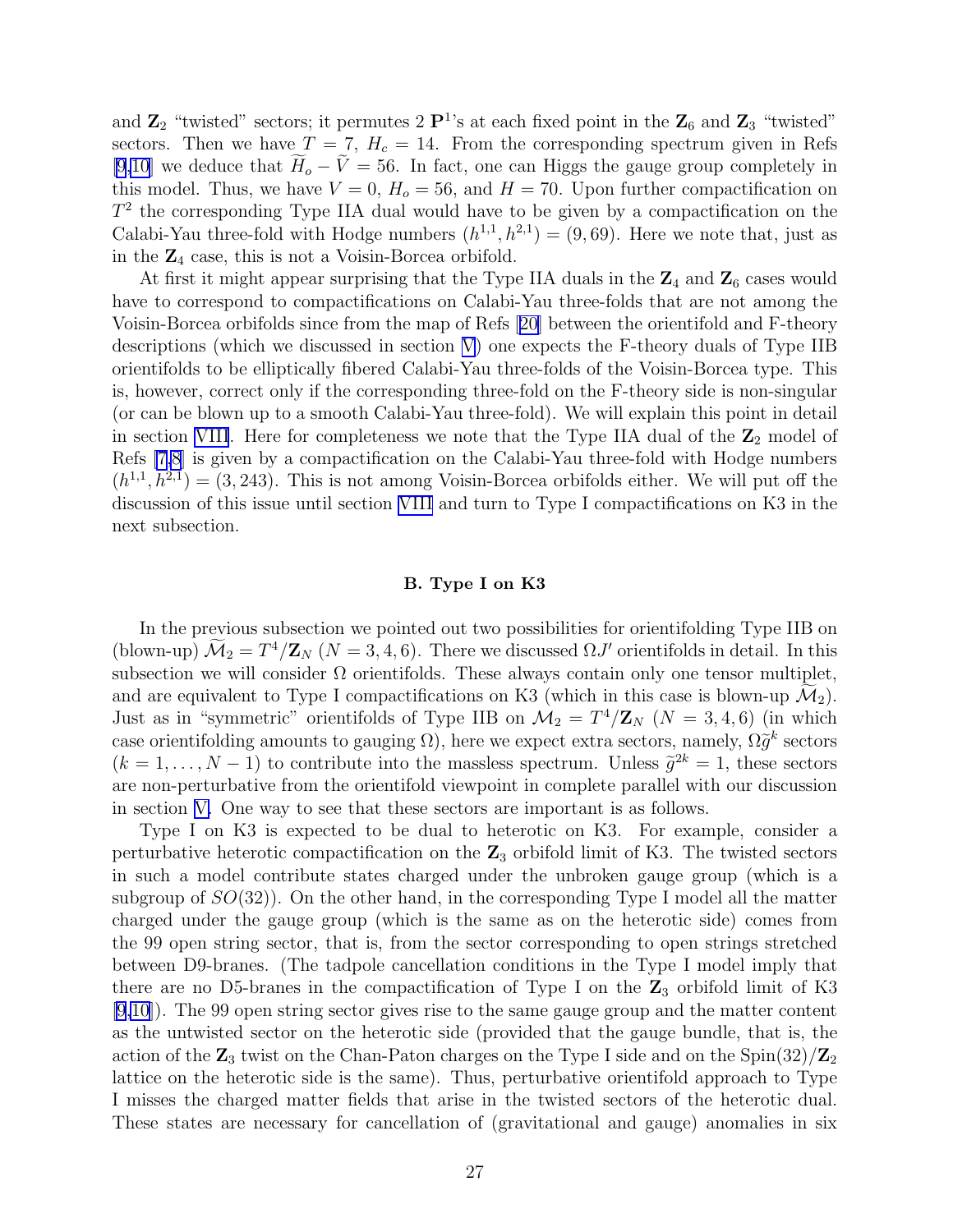dimensions. We, therefore, conclude that the orientifold approach is inadequate in this case. In section [VIII](#page-29-0) we will discuss the F-theory description of Type I on K3 which will enable us to understand the non-perturbative (from the orientifold viewpoint) origin of these extra states.

### C. 4D Orientifolds

In this section we will consider four dimensional "asymmetric" orientifolds of Type IIB compactified on  $\mathcal{M}_3 = T^6/\tilde{G}$  (which we will assume to have  $SU(3)$  holonomy). In Type IIB compactifications on  $\widetilde{\mathcal{M}}_3$  orbifolds we have two (possible) types of twisted sectors:

• (i)  $\tilde{g}_a$  twisted sectors where in the diagonal basis  $\tilde{g}_a = \text{diag}(\rho_a, \rho_a^{-1}, 1);$ 

• (ii)  $\tilde{g}_a$  twisted sectors where in the diagonal basis  $\tilde{g}_a = \text{diag}(\rho_a, \rho'_a, (\rho_a \rho'_a)^{-1})$  with  $\rho_a, \rho'_a, (\rho_a \rho'_a) \neq 1.$ 

The first type of sectors may or may not be present in a given  $\widetilde{\mathcal{M}}_3$  orbifold. The second type of sectors is always present in Abelian  $\mathcal{M}_3$  orbifolds with  $SU(3)$  holonomy (except for the  $\mathbb{Z}_2 \otimes \mathbb{Z}_2$  case).

Let us first consider *non-Abelian* orbifolds. In some non-Abelian orbifolds (such as  $D<sub>N</sub>$ orbifolds,  $N = 3, 4, 6$ ) there are no twisted sectors of type *(ii)*. So naively one might hope that the situation in such cases will be similar to the six dimensional orientifolds considered in subsection A: we could a priori attempt to include  $J'$  in the orientifold projection. However, as recently pointed out in Ref [\[44\]](#page-61-0), additional complications arise in non-Abelian cases. Here we will review the discussion in Ref [\[44\]](#page-61-0).

Instead of being most general, we will focus on the case of  $D<sub>N</sub>$  orbifolds  $(N = 3, 4, 6)$ . (The generalization to other non-Abelian cases should be clear.) Thus, consider Type IIB on  $\widetilde{\mathcal{M}}_3 = (T^2 \otimes T^2 \otimes T^2)/\widetilde{G}$  where  $\widetilde{G} \approx D_N$  (non-Abelian dihedral group), and the action of G on the complex coordinates  $z_i$   $(i = 1, 2, 3)$  on  $\mathcal{M}_3$  is given by  $(\omega = \exp(2\pi i/N))$ :

$$
\tilde{g}z_1 = z_1 , \quad \tilde{g}z_2 = \omega z_2 , \quad \tilde{g}z_3 = \omega^{-1} z_3 , \qquad (42)
$$

$$
rz_1 = -z_1 \ , \quad rz_2 = z_3 \ , \quad rz_3 = z_2 \ , \tag{43}
$$

where  $\tilde{g}, r$  are the generators of  $D_N$ . Note that  $\tilde{g}$  and r do not commute:  $r\tilde{g} = \tilde{g}^{-1}r$ .

Now consider the  $\Omega J$  orientifold of this theory where  $Jz_i = -z_i$ . The orientifold group is  $\mathcal{O} = \{\tilde{g}^k, r\tilde{g}^k, \Omega J\tilde{g}^k, \Omega Jr\tilde{g}^k | k = 0, \ldots, N-1\}$ . Note that  $(Jr\tilde{g}^k)^2 = 1$ , and the set of points in  $\mathcal{M}_3$  fixed under the action of  $Jr\tilde{g}^k$  has real dimension two. This implies that there are N kinds of orientifold 7-planes corresponding to the elements  $\Omega Jr\tilde{g}^k$ . Note, however, that due to non-commutativity between  $\tilde{g}$  and r (and, therefore, between different  $Jr\tilde{g}^k$ ), these orientifold 7-planes (as well as the corresponding D7-branes) are mutually non-local. This implies that this orientifold does not have a world-sheet description. In this case we appear to have no choice but to invoke the F-theory description via the map of Refs[[20](#page-60-0)]. Note that appearance of mutually non-local D-branes is a generic feature of orientifolds of Type IIB on non-Abelian toroidal orbifolds.

Next, let us consider *Abelian*  $\mathcal{M}_3$  orbifolds (with  $SU(3)$  holonomy). As we already mentioned above, twisted sectors of type  $(ii)$  are always present in such cases. After blowing up we have one  $\mathbf{P}^1$  per fixed point in such sectors. This implies that in these sectors the action of  $J'$  (that acts as identity in untwisted sectors, and maps the  $\tilde{g}_a$  "twisted" sector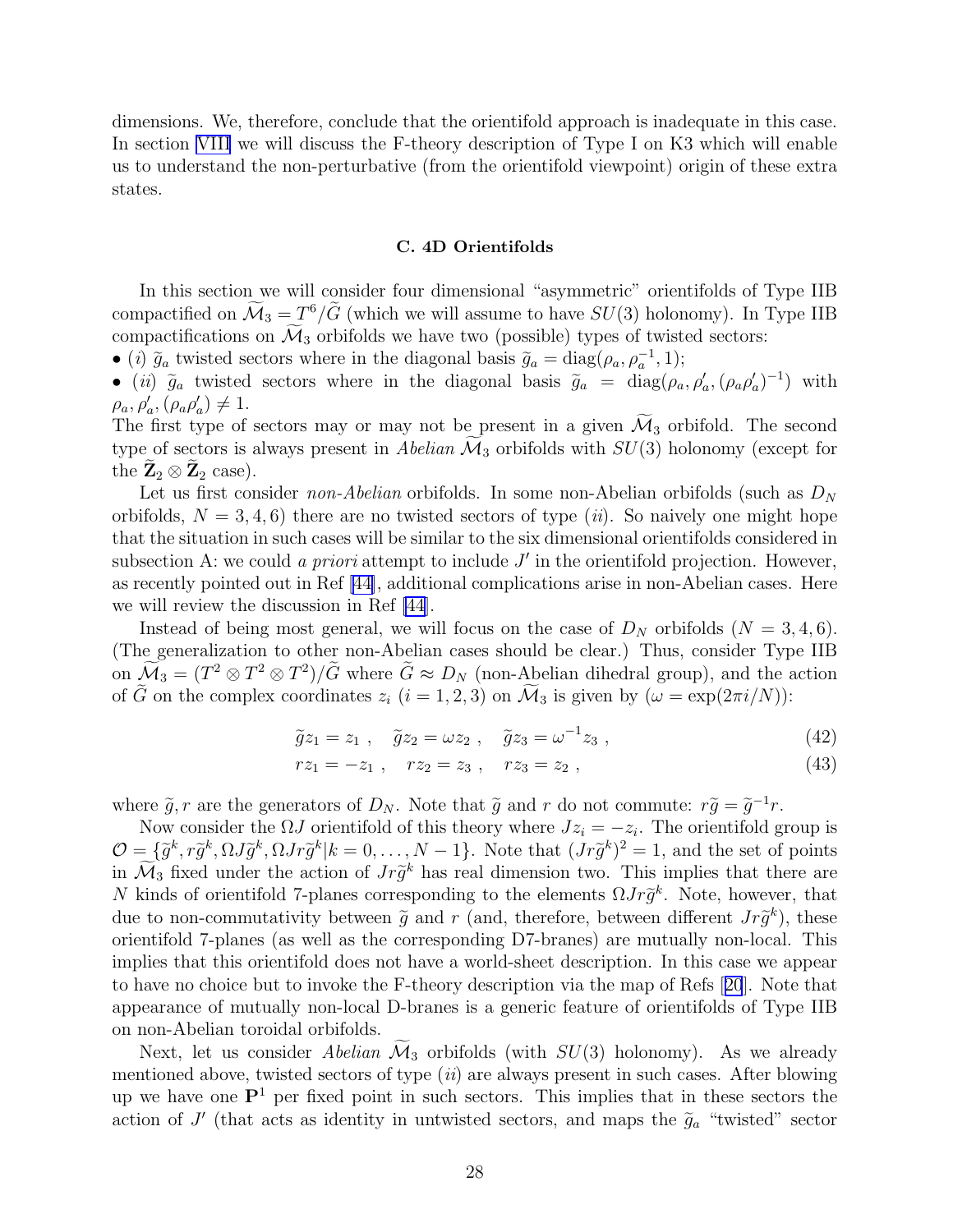to the  $\tilde{g}_a^{-1}$  "twisted" sector) would not be well defined. That is, in type *(ii)* sectors we can orientifold by Ω but not by  $\Omega J'$  (after blow-ups). We will give evidence for correctness of this statement from the F-theory viewpoint in section [VIII.](#page-29-0) We therefore (at least a priori) expect additional non-perturbative (from the orientifold viewpoint) contributions coming from the  $\Omega \tilde{g}_a$  sectors. Since such  $\tilde{g}_a$  twisted sectors are always present in Abelian  $\tilde{M}_3$ orbifolds with  $SU(3)$  holonomy (except for the  $\mathbb{Z}_2 \otimes \mathbb{Z}_2$  case), we conclude that orientifolds of Type IIB on Abelian  $\mathcal{M}_3$  orbifolds (other than the  $\mathbb{Z}_2 \otimes \mathbb{Z}_2$  orbifold), at least naively, are always expected to receive non-perturbative contributions from the corresponding  $\Omega \tilde{g}_a$ sectors.

Let us now consider twisted sectors of type  $(i)$ . These have the structure given by twisted sectors of  $\mathcal{M}_2 \otimes T^2$  (where  $\mathcal{M}_2$  is an orbifold limit of K3) projected to  $\tilde{G}$  invariant states. Thus, in the "twisted" sectors (other than the  $\mathbb{Z}_2$  "twisted" sectors) descending from those in the  $\mathcal{M}_2$  orbifold after the appropriate blow-ups we have (at least) two different choices for the orientifold projection:  $\Omega$  and  $\Omega J'$ . Here  $J'$  acts in the same way as in six dimensional orientifolds discussed in subsection B. In the first case we a priori expect additional nonperturbative (from the orientifold viewpoint) contributions coming from the  $\Omega \tilde{g}_a$  sectors. In the second case such contributions would be absent just as in the six dimensional models discussed in subsection A. However, it is not difficult to see that the  $\Omega J'$  orientifold projection in the twisted sectors of type (i) is not consistent with the choice of the  $\Omega$  projection in the twisted sectors of type  $(ii)$ . To see this define the operator  $J'$  as follows:

$$
J'|\tilde{g}_a\rangle = |\tilde{g}_a^{\epsilon_a}\rangle \t\t(44)
$$

where  $\epsilon_a = \pm 1$ . (Note that in  $\mathbb{Z}_2$  twisted sectors both choices  $\epsilon_a = \pm 1$  are equivalent.) We must require that  $\epsilon_a = +1$  in the  $\tilde{g}_a$  twisted sectors of type *(ii)*. Let  $\tilde{g}_c = \tilde{g}_a \tilde{g}_b$  where  $a \neq b \neq c \neq a$ . To have a consistent action of J', we must assume that

$$
J'|\tilde{g}_a\tilde{g}_b\rangle = |\tilde{g}_a^{\epsilon_a}\tilde{g}_b^{\epsilon_b}\rangle . \tag{45}
$$

This, in particular, implies that  $\epsilon_c = \epsilon_a = \epsilon_b$ . Note that  $a, b, c$  are arbitrary here, so we conclude that all  $\epsilon_a = +1$  if J' acts trivially in the twisted sectors of type  $(ii)^5$ . In section [XI](#page-44-0) we will present additional evidence that the above constraint is indeed necessary.

Thus, in four dimensions "asymmetric" Type IIB orientifolds do not seem to provide us with a "free lunch" either. In section [IX,](#page-41-0) however, using Type I-heterotic duality as a guiding principle we will be able to circumvent difficulties with these additional states in "asymmetric" orientifolds of Type IIB on certain Abelian  $\mathcal{M}_3$  orbifolds, which in turn will lead us to the construction of chiral  $\mathcal{N} = 1$  vacua in four dimensions that are non-perturbative from the heterotic viewpoint. In other cases we can map the corresponding orientifold models to F-theory compactifications on Calabi-Yau four-folds which provide additional (albeit, sometimes limited) insight into the structure of four dimensional orientifolds. We will discuss this map in section [VIII.](#page-29-0) We will see that in most cases one has to be careful as non-perturbative contributions are crucial. Examples of such models will be discussed in section [XI](#page-44-0).

 ${}^{5}$ Here we have used the fact that the orbifold group is *Abelian*.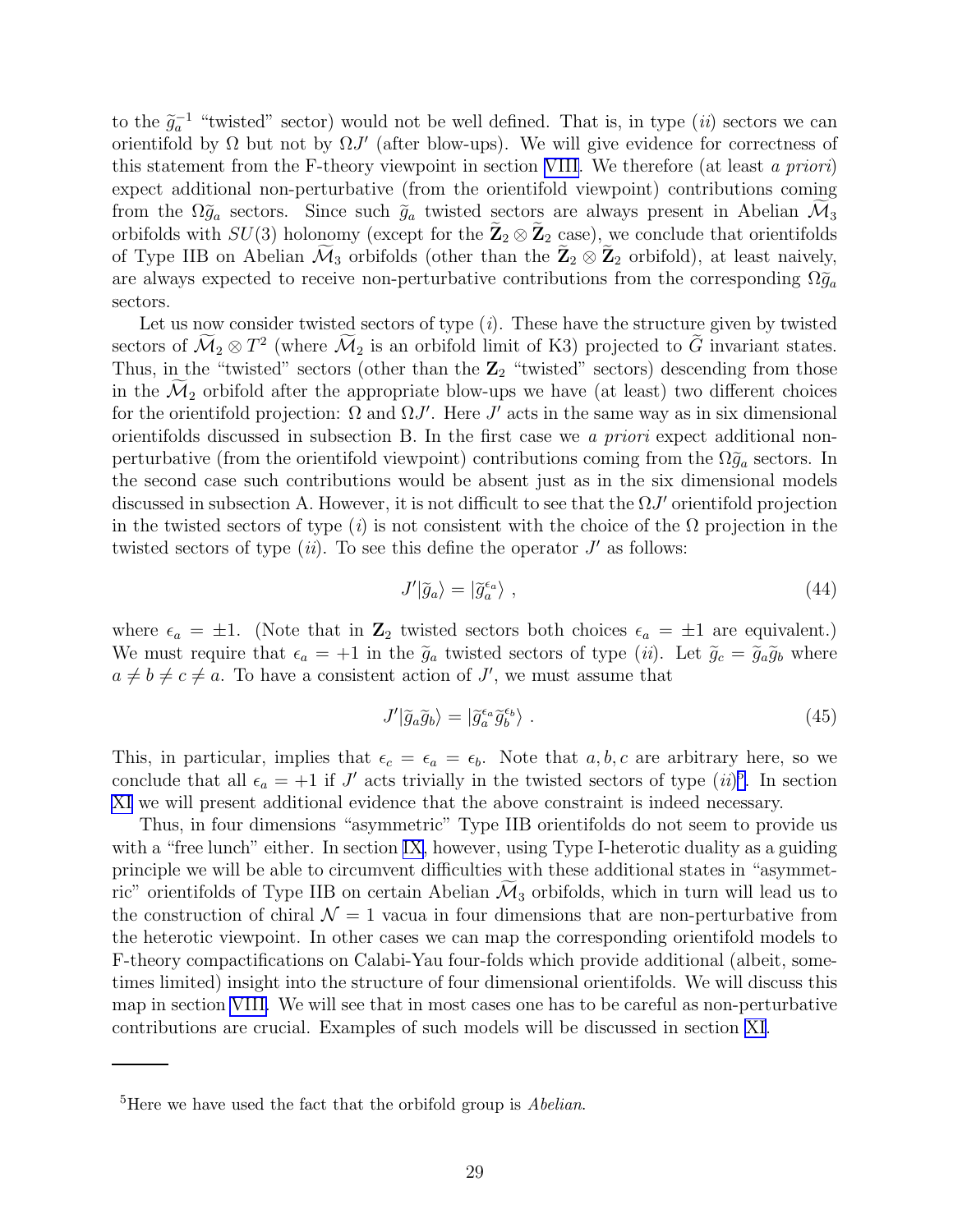<span id="page-29-0"></span>Let us summarize the above discussion. In four dimensional orientifolds of Type IIB on Abelian  $\mathcal{M}_3$  orbifolds the orientifold projection must be  $\Omega J$  (where J is a geometric symmetry of  $\mathcal{M}_3$ ) in all twisted sectors. This, in particular, implies that all orbifold singularities, except for the  $\mathbb{Z}_2$  singularities, must be blown up (or else  $\Omega J$  is not a symmetry of the theory). If  $J = 1$ , then the orientifold corresponds to a Type I compactification on blown up  $\mathcal{M}_3$  ( $\mathbb{Z}_2$  singularities need not be blown up). We, therefore, expect non-perturbative states to appear in the sectors of the form  $\Omega \tilde{g}_a$  (where  $\tilde{g}_a^2 \neq 1$ ). The "naive" tadpole calculation (which is a generalization of the corresponding calculation in six dimensional cases of orientifolds of Type IIB on  $T^4/\mathbb{Z}_N$ ) is performed (at the orbifold conformal field theory point) as though the orientifold projection is accompanied by  $J'$  (which is not a symmetry of the underlying orbifold conformal field theory). This, in particular, implies that in the "naive" tadpole calculation there are no contributions coming from the  $\tilde{g}_a$  twisted sectors with  $\tilde{g}_a^2 \neq 1$ . Note that in the case of the  $\Omega$  orientifold of Type IIB on (blown up)  $\mathcal{M}_3$ , the massless closed string sector states are given by  $h^{1,1} + h^{2,1}$  chiral neutral supermultiplets<sup>6</sup>, where  $(h^{1,1}, h^{2,1})$  are the Hodge numbers of  $\mathcal{M}_3$ .

Before we conclude this section, the following comments are in order. Both "symmetric"  $\mathcal{M}_2$  and "asymmetric"  $\widetilde{\mathcal{M}}_2$  orbifolds after the appropriate blow-ups give rise to smooth K3 surfaces. This implies that these two cases can be treated in the same way for both  $\Omega$  and  $\Omega J'$  orientifold projections. On the other hand, "symmetric"  $\mathcal{M}_3$  and "asymmetric"  $\mathcal{M}_3$ orbifolds are mirror pairs, so their orientifolds (generically) are not the same.

### VIII. MAP TO F-THEORY

In this section we discuss "asymmetric" Type IIB orientifolds from the F-theory viewpoint. We will first consider six dimensional orientifolds, and then generalize our discussion to four dimensional cases.

 ${}^{6}$ In the twisted sectors of type  $(ii)$  the "naive" orientifold approach would give one chiral multiplet (for each point fixed under  $\tilde{g}_a$ ) which is a linear combination of the corresponding chiral multiplets coming from the  $\tilde{g}_a$  and  $\tilde{g}_a^{-1}$  twisted sectors. However, this identification of states is not completely precise. The correct projection in this case would be the  $\Omega$  projection in  $\tilde{g}_a$  plus  $\tilde{g}_a^{-1}$  twisted sectors after *blowing up* the orbifold singularities. For each fixed point we then get a 2-sphere  $\mathbf{P}^1$ . The orientifold projection here is the same as for a smooth Calabi-Yau three-fold, i.e., that of the Type I compactification on blown-up  $\widetilde{\mathcal{M}}_3$ . Each  $\mathbf{P}^1$  gives rise to a chiral multiplet. So the counting of states in this picture is the same as in the "naive" orientifold approach albeit the vertex operators may not be the same. As to the twisted sectors of type  $(i)$ , the "naive" orientifold approach would give  $h_a^{1,1} + \frac{1}{2}$  $\frac{1}{2}h_a^{2,1}$  chiral multiplets and  $\frac{1}{2}h_a^{2,1}$  vector multiplets, where  $(h_a^{1,1}, h_a^{2,1})$  is a combined contribution of the  $\tilde{g}_a$  and  $\tilde{g}_a^{-1}$  twisted sectors (assuming  $\tilde{g}_a^2 \neq 1$ ) into the Hodge numbers of  $\mathcal{M}_3$ . (Note that both  $h_a^{1,1}$  and  $h_a^{2,1}$  are even for such twisted sectors.) This is clearly different from the correct answer which is  $h_a^{1,1} + h_a^{2,1}$  chiral multiplets and no vector multiplets. The discrepancy is due to the incorrect  $\Omega J'$  projection in the "naive" orientifold approach.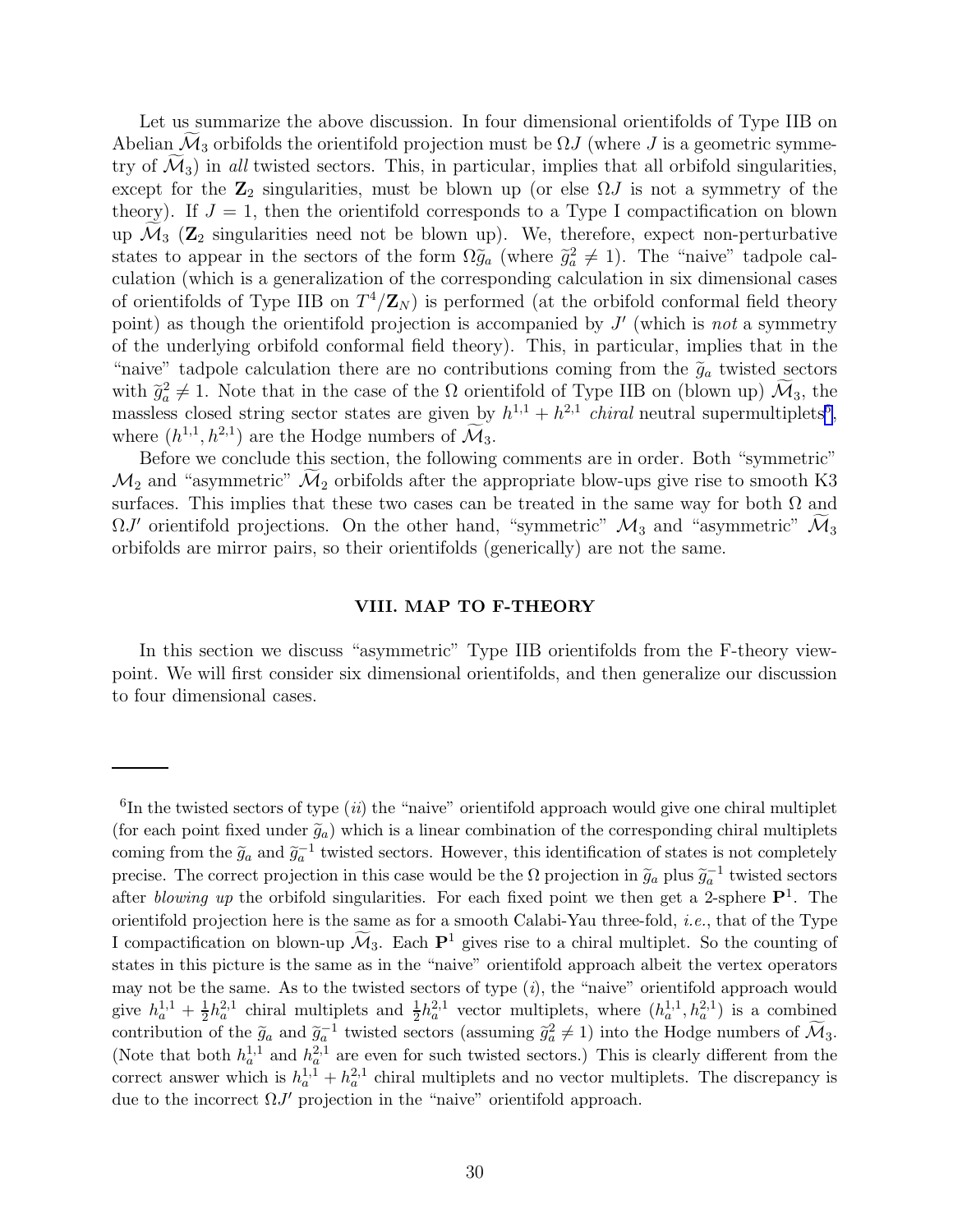#### A. Voisin-Borcea Orbifolds

From the discussion in section [V](#page-14-0) it is clear that F-theory realizations of orientifold vacua in six dimensions are related to F-theory compactifications on Voisin-Borcea orbifolds. We will therefore review some facts about these Calabi-Yau three-folds which will prove useful later. Let  $W_2$  be a K3 surface (which is not necessarily an orbifold) which admits an involution J such that it reverses the sign of the holomorphic two-form  $dz_1 \wedge dz_2$  on  $\mathcal{W}_2$ . Consider the following quotient:

$$
\mathcal{Y}_3 = (T^2 \otimes \mathcal{W}_2) / Y \tag{46}
$$

where  $Y = \{1, S\} \approx \mathbb{Z}_2$ , and S acts as  $Sz_0 = -z_0$  on  $T^2$  ( $z_0$  being a complex coordinate on  $T^2$ ), and as J on  $\mathcal{W}_2$ . This quotient is a Calabi-Yau three-fold with  $SU(3)$  holonomy which is elliptically fibered over the base  $\mathcal{B}_2 = \mathcal{W}_2/B$ , where  $B = \{1, J\} \approx \mathbb{Z}_2$ .

Nikulin gave a classification [\[30](#page-60-0)] of possible involutions of K3 surfaces in terms of three invariants  $(r, a, \delta)$  (for a physicist's discussion, see, e.g., [\[45](#page-61-0)[,31\]](#page-60-0)). The result of this classification is plotted in Fig.2 according to the values of r and a. The open and closed circles correspond to the cases with  $\delta = 0$  and  $\delta = 1$ , respectively. (The cases denoted by "⊗" are outside of Nikulin's classification, and we will discuss them shortly.) In the case  $(r, a, \delta) = (10, 10, 0)$  the base  $\mathcal{B}_2$  is an Enriques surface, and the corresponding  $\mathcal{Y}_3$  has Hodge numbers  $(h^{1,1}, h^{2,1}) = (11, 11)$ . In all the other cases the Hodge numbers are given by:

$$
h^{1,1} = 5 + 3r - 2a \t{47}
$$

$$
h^{2,1} = 65 - 3r - 2a \tag{48}
$$

For  $(r, a, \delta) = (10, 10, 0)$  the  $\mathbb{Z}_2$  twist S is freely acting (that is, it has no fixed points). For  $(r, a, \delta) = (10, 8, 0)$  the fixed point set of S consists of two curves of genus 1. The base  $\mathcal{B}_2$  in this case is  $\mathbf{P}^2$  blown up at 9 points. In all the other cases the fixed point set of S consists of one curve of genus  $q$  plus  $k$  rational curves where

$$
g = \frac{1}{2}(22 - r - a) , \t\t(49)
$$

$$
k = \frac{1}{2}(r - a) \tag{50}
$$

Note that except for the cases with  $a = 22 - r$ ,  $r = 11, \ldots, 20$ , the mirror pair of  $\mathcal{Y}_3$  is given by the Voisin-Borcea orbifold  $\mathcal{Y}_3$  with  $\tilde{r} = 20 - r$ ,  $\tilde{a} = a$ . Under the mirror transform we have:  $\tilde{g} = f, f = g$ , where  $f = k + 1$ .

In the cases  $a = 22 - r$ ,  $r = 11, \ldots, 20$ , the mirror would have to have  $\tilde{r} = 20 - r$  and  $\tilde{a} = a = \tilde{r} + 2$ , where  $\tilde{r} = 0, \ldots, 9$ . We have depicted these cases in Fig.1 using "⊗" symbol. In particular, we have plotted cases with  $a = r + 2$ ,  $r = 0, \ldots, 10$ . (The reason for including  $r = 10$  will become clear in a moment.) The Hodge numbers for these cases are still given by Eqs (47) and (48) (which follows from their definition as mirror pairs of the cases with  $a = 22 - r, r = 11, \ldots, 20$ . (This is true for  $a = r + 2, r = 0, \ldots, 9$ . Extrapolation to  $r = 10$ is motivated by the fact that in this case we get  $(h^{1,1}, h^{2,1}) = (11, 11)$  which is the same as for  $(r, a, \delta) = (10, 10, 0)$ .) The question that arises in the above extrapolation of mirror symmetry for Voisin-Borcea orbifolds is whether the corresponding Calabi-Yau three-folds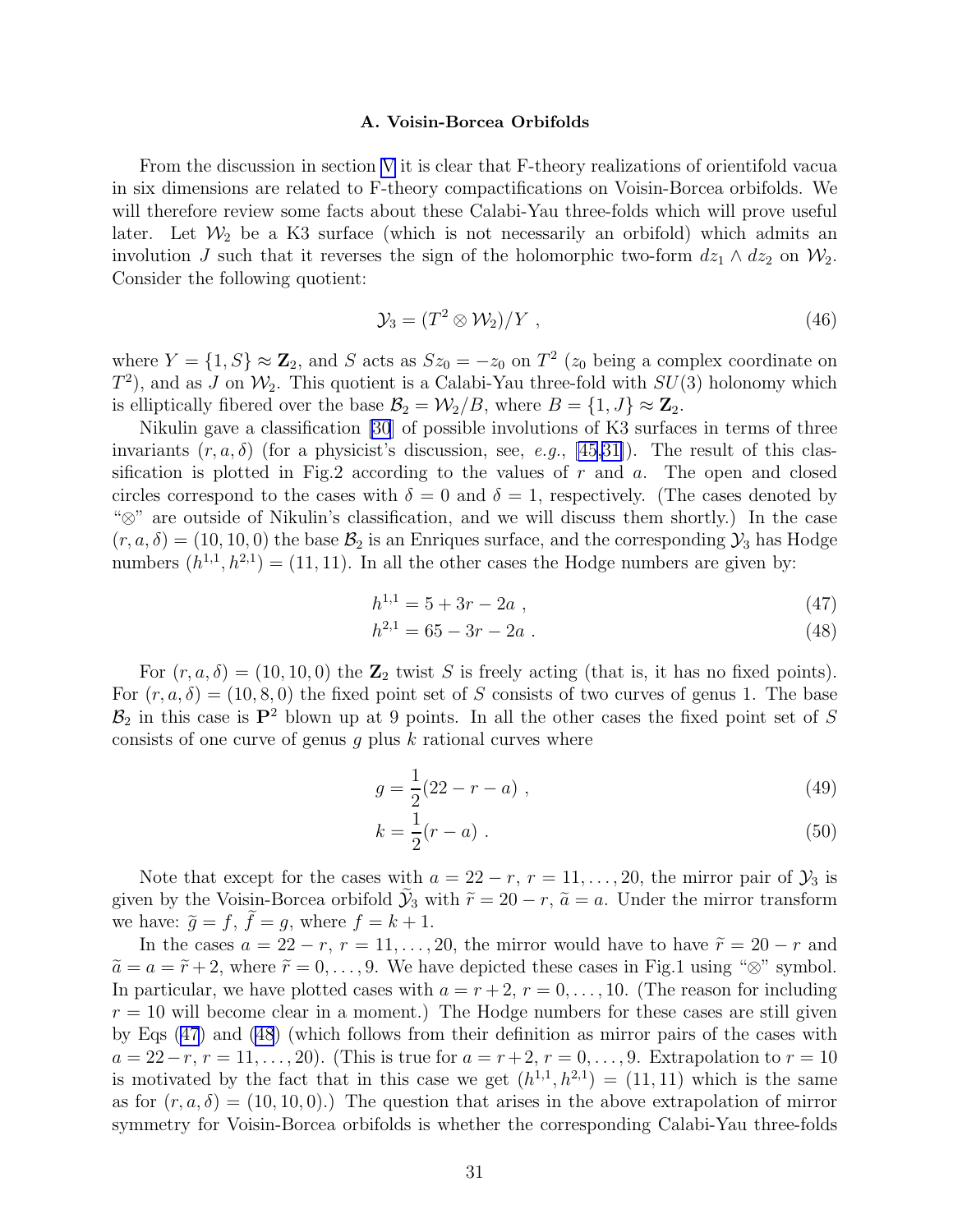(denoted by "⊗" symbol in Fig.1) indeed exist. To answer this question we will first consider compactifications of F-theory on known Voisin-Borcea orbifolds.

F-theory compactification on  $\mathcal{Y}_3$  with  $(r, a, \delta) \neq (10, 10, 0)$  or  $(10, 8, 0)$  gives rise to the following massless spectrum in six dimensions. The number of tensor multiplets is  $T = r-1$ . The number of neutral hypermultiplets is  $H = 22 - r$ . The gauge group is  $SO(8) \otimes SO(8)^k$ . There are g adjoint hypermultiplets of the first  $SO(8)$ . There are no hypermultiplets charged under the other k  $SO(8)$ 's. Under mirror symmetry g and  $f = k+1$  are interchanged. Thus, the vector multiplets in the adjoint of  $SO(8)^k$  are traded for  $g-1$  hypermultiplets in the adjoint of the first  $SO(8)$ . That is, gauge symmetry turns into global symmetry and *vice*versa. We can push this a bit further to understand what F-theory compactifications on Calabi-Yau three-folds with  $a = r + 2$ ,  $r = 1, ..., 10$ , would give<sup>7</sup>. The number of tensor multiplets is  $T = r - 1$ . There are  $H = 22 - r$  neutral hypermultiplets. In addition there are  $q = 10 - r$  hypermultiplets transforming as adjoints under a global  $SO(8)$  symmetry. There are no gauge bosons, however. It is not difficult to verify that this massless spectrum is free of gravitational anomalies in six dimensions.

Let us try to understand these examples better. For  $a = r + 2$ ,  $r = 0, \ldots, 10$ , the Hodge numbers are given by  $(h^{1,1}, h^{2,1}) = (r + 1, 61 - 5r)$ . Let us use the above spectrum to see what the four dimensional Type IIA duals of F-theory compactifications on these three-folds would be upon further compactification on  $T^2$ . It is not difficult to check that the Type IIA duals would have to correspond to compactifications on Calabi-Yau three-folds with Hodge numbers  $(\hat{h}^{1,1}, \hat{h}^{2,1}) = (r+1, 301-29r), r = 1, ..., 10$ . These two sets of Hodge numbers coincide only for  $r = 10$  (in which case we have a smooth Calabi-Yau three-fold). For all the other values of  $r$  they differ, however. At first this might appear surprising as F-theory compactified on a Calabi-Yau three-fold times  $T^2$  is expected to be dual to Type IIA compactified on the same Calabi-Yau three-fold. This is correct if the three-fold on the F-theory side is non-singular (or can be blown up to a smooth Calabi-Yau three-fold). If, however, the three-fold on the F-theory side is singular (and cannot be blown up to a smooth one) this need not be the case. From these considerations we get a hint that the three-folds with Hodge numbers  $(h^{1,1}, h^{2,1}) = (r + 1, 61 - 5r)$   $(r = 1, \ldots, 9)$ , if they exist, should be singular. On the other hand, existence of these Calabi-Yau three-folds would prompt us to assume that there must exist (smooth) Calabi-Yau three-folds with Hodge numbers  $(\hat{h}^{1,1}, \hat{h}^{2,1}) = (r + 1, 301 - 29r)$   $(r = 1, ..., 9)$ . Moreover, we would be led to the following statement:

F-theory on 
$$
\mathcal{Y}_3
$$
 with  $(h^{1,1}, h^{2,1}) = (r + 1, 61 - 5r)$  is equivalent to  
F-theory on  $\hat{\mathcal{Y}}_3$  with  $(\hat{h}^{1,1}, \hat{h}^{2,1}) = (r + 1, 301 - 29r) (r = 1, ..., 9)$ . (51)

In the following we present evidence for correctness of these assumptions. Note that for  $r = 2$ we get  $(\hat{h}^{1,1}, \hat{h}^{2,1}) = (3, 243)$ , which is known to exist. For  $r = 6$  we get  $(\hat{h}^{1,1}, \hat{h}^{2,1}) = (7, 127)$ .

<sup>&</sup>lt;sup>7</sup>Here we must exclude the case with  $r = 0$ ,  $a = 2$  for the F-theory prediction would be  $T = -1$ tensor multiplets. This Calabi-Yau three-fold, as we will argue in a moment, does exist, but it is singular and F-theory compactification on such a space does not appear to have a local Lagrangian description. However, an extremal transition[[31\]](#page-60-0) between this Calabi-Yau three-fold and another Voisin-Borcea orbifold could lead to a phase transition into a well defined vacuum.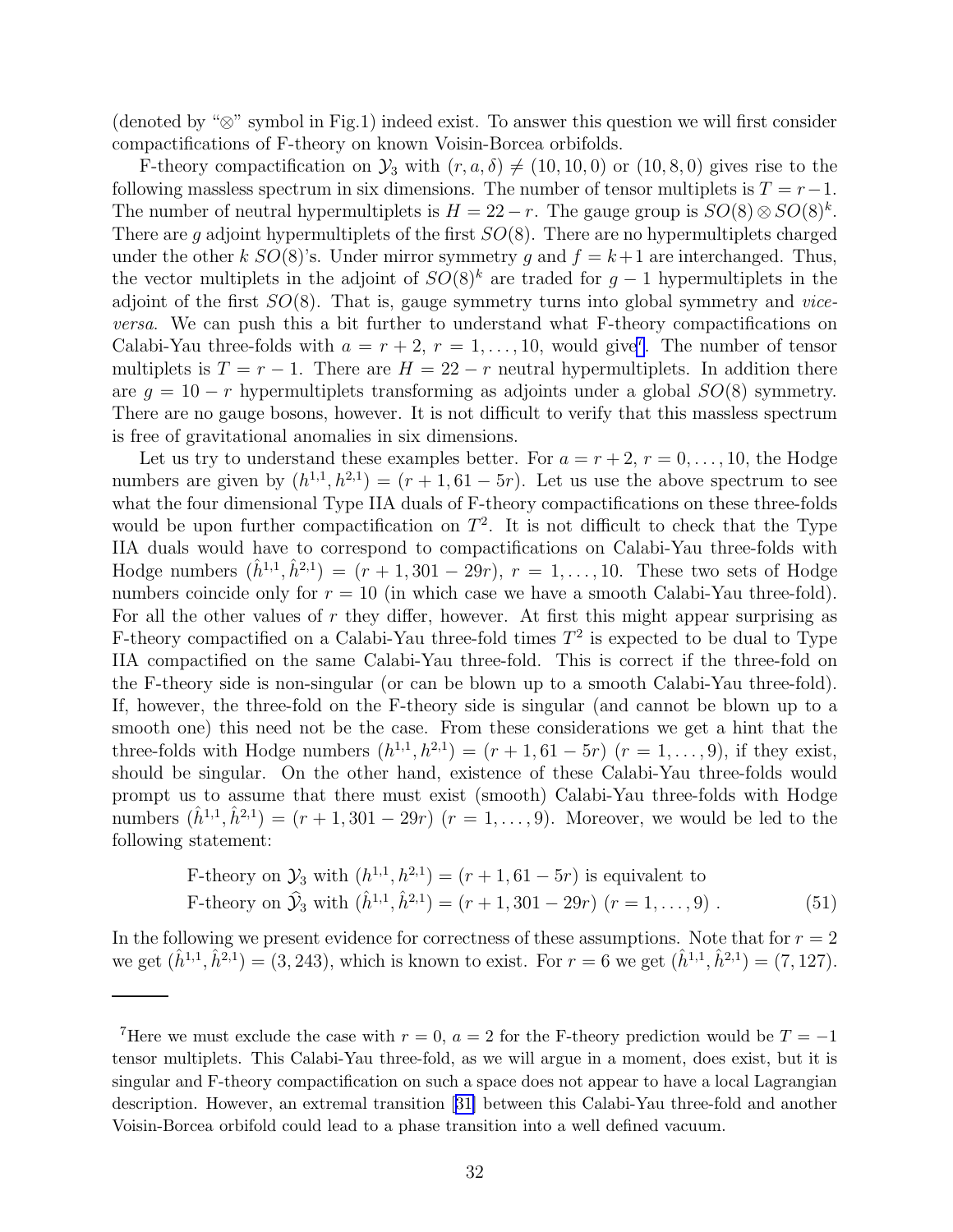This Calabi-Yau three-fold has been recently constructed in Ref [\[23](#page-60-0)]. Also, in Ref[[46](#page-61-0)] it was shown that orientifolds of Type IIB on  $T^4/\mathbb{Z}_4$  and  $T^4/\mathbb{Z}_6$  are on the same moduli as orientifolds of Type IIB on  $T^4/\mathbb{Z}_2$  with non-zero NS-NS antisymmetric tensor backgrounds. The latter orientifolds do not involve  $J'$  (see section [VII](#page-22-0) for details) in the orientifold projection. Thus, they can be explicitly constructed at the orbifold conformal field theory points. As pointed out in Ref[[46\]](#page-61-0) (just as in the case of the original orientifolds of Type IIB on  $T^4/\mathbf{Z}_4$  and  $T^4/\mathbf{Z}_6$  [\[22\]](#page-60-0)), their F-theory duals must correspond to compactifications on elliptic Calabi-Yau three-folds with Hodge numbers  $(\hat{h}^{1,1}, \hat{h}^{2,1}) = (7, 127)$  and  $(\hat{h}^{1,1}, \hat{h}^{2,1}) = (9, 69)$ , respectively.

First, let us consider the case  $r = 0$ ,  $a = 2$ . The Hodge numbers are  $(h^{1,1}, h^{2,1}) = (1, 61)$ . It is not difficult to check that the "symmetric"  $T^6/G$  orbifold with  $G \approx \mathbb{Z}_2 \otimes \mathbb{Z}_4$  (see section [IV](#page-11-0) for details) and no discrete torsion has these Hodge numbers. This is not a geometric orbifold, but it can be constructed as a conformal field theory orbifold, and the corresponding Calabi-Yau three-fold should exist. (Here we note that this is a mirror manifold of the "asymmetric"  $T^6/\tilde{G}$  orbifold with  $\tilde{G} \approx \mathbb{Z}_2 \otimes \mathbb{Z}_4$  and no discrete torsion which corresponds to  $r = 20$ ,  $a = 2$ , and has Hodge numbers  $(h^{1,1}, h^{2,1}) = (61, 1)$ . This three-fold, however, would be singular as the Kähler moduli required for blow-ups are missing<sup>8</sup>.

Next, consider the case  $r = 2$ ,  $a = 4$ . We have  $(h^{1,1}, h^{2,1}) = (3, 51)$  and  $(h^{1,1}, h^{2,1}) =$ (3, 243). The first of these Calabi-Yau three-folds is nothing but the orbifold  $T^6/(\mathbb{Z}_2 \otimes \mathbb{Z}_2)$ with discrete torsion. (The  $T^6/(\mathbf{Z}_2 \otimes \mathbf{Z}_2)$  orbifold without discrete torsion has Hodge numbers  $(h^{1,1}, h^{2,1}) = (51, 3)$ .) This Calabi-Yau is indeed singular [\[47\]](#page-61-0). On the other hand, using the map of Refs [\[20\]](#page-60-0) between F-theory and orientifolds (discussed in section [V](#page-14-0)) it is not difficult to see that F-theory on  $T^6/(\mathbb{Z}_2 \otimes \mathbb{Z}_2)$  with discrete torsion should be dual to an orientifold which is T-dual of the  $\mathbb{Z}_2$  model of Refs [\[7,8](#page-60-0)] (see the next subsection for details). On the other hand, upon further compactification on  $T^2$  the latter model is dual to Type IIA on theCalabi-Yau three-fold with Hodge numbers  $(\hat{h}^{1,1}, \hat{h}^{2,1}) = (3, 243)$  [[38](#page-61-0)]. This supports our assumption that F-theory on a (singular) Calabi-Yau threefold with Hodge numbers  $(h^{1,1}, h^{2,1}) = (r+1, 61-5r)$   $(r = 1, ..., 9)$  is the same as F-theory on a (smooth) Calabi-Yau threefold with Hodge numbers  $(\hat{h}^{1,1}, \hat{h}^{2,1}) = (r+1, 301-29r)$   $(r = 1, \ldots, 9)$ .

Note that for  $r = 6$  and  $r = 8$  we have  $(\hat{h}^{1,1}, \hat{h}^{2,1}) = (7, 127)$  and  $(\hat{h}^{1,1}, \hat{h}^{2,1}) = (9, 69)$ , respectively. These are the Hodge numbers of Calabi-Yau three-folds compactification on which would be dual to the  $\mathbb{Z}_4$  and  $\mathbb{Z}_6$  orientifold models of Refs [\[9,10\]](#page-60-0) further compactified on  $T^2$  [\[22](#page-60-0)]. Then we should be able to map the these  $\mathbf{Z}_4$  and  $\mathbf{Z}_6$  orientifold models to F-theory on Calabi-Yau three-folds with Hodge numbers  $(h^{1,1}, h^{2,1}) = (7, 31)$  and  $(h^{1,1}, h^{2,1}) = (9, 21)$ , respectively. We present the details of this map in appendix [C](#page-52-0). There we also give the map betweenthe  $\mathbb{Z}_3$  model of Refs [[9,10\]](#page-60-0) and F-theory. The explicit construction of  $r = 6$ ,  $a = 8$ and  $r = 8$ ,  $a = 10$  cases in appendix [C](#page-52-0) gives more evidence in favor of the existence of  $(h^{1,1}, h^{2,1}) = (r + 1, 61 - 5r)$  and  $(\hat{h}^{1,1}, \hat{h}^{2,1}) = (r + 1, 301 - 29r)$  Calabi-Yau manifolds.

<sup>&</sup>lt;sup>8</sup>Here we note that in this particular case a *priori* we *cannot* argue for existence of the corresponding three-fold  $\hat{y}_3$  with the Hodge numbers  $(\hat{h}^{1,1}, \hat{h}^{2,1}) = (1, 301)$ .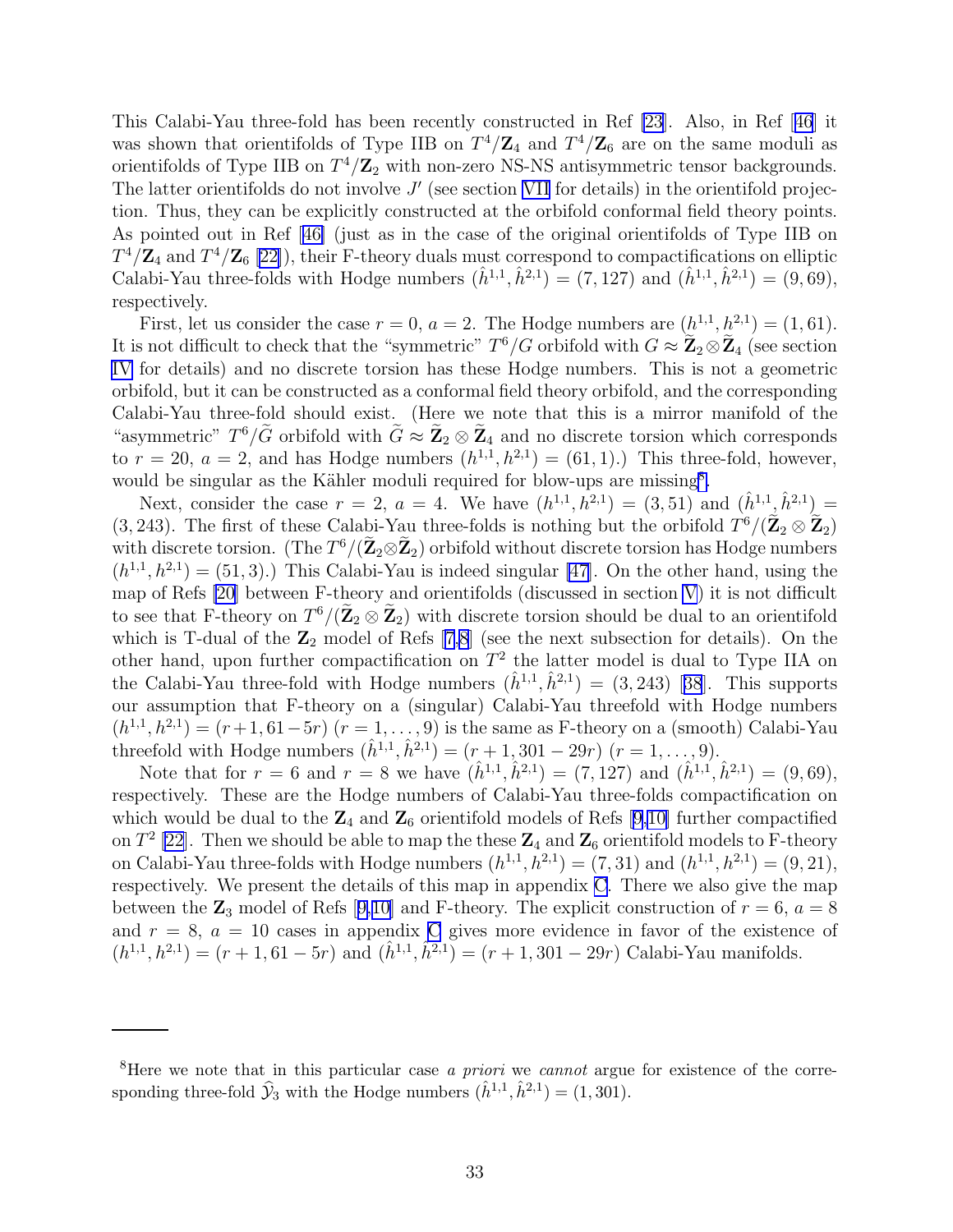#### B. Explicit 6D Examples

In this subsection we discuss explicit six dimensional examples of "asymmetric" Type IIB orientifolds that do not suffer from presence of additional non-perturbative states discussed above. Here we present such examples from the F-theory viewpoint. Some of the details of explicitly mapping the corresponding orientifold models to their F-theory duals are relegated to appendix [C](#page-52-0).

• Let  $\mathcal{M}_2 = (T^2 \otimes T^2)/\mathbb{Z}_2$ , where the generator  $\tilde{g}$  of  $\mathbb{Z}_2$  acts on  $z_s$  (that is, complex coordinates parametrizing the 2-tori) as  $\tilde{g}z_s = -z_s$ ,  $s = 1, 2$ . Consider the  $\Omega J(-1)^{F_L}$ orientifold of Type IIB on this  $\mathcal{M}_2$ , where  $Jz_1 = -z_1$ ,  $Jz_2 = z_2$ . The F-theory dual of this orientifold is given by F-theory on the Calabi-Yau three-fold  $(T^2 \otimes T^2 \otimes T^2) / (\mathbf{Z}_2 \otimes \mathbf{Z}_2)$ , where the generators S and  $\tilde{g}$  of the two  $\mathbb{Z}_2$  subgroups act as follows  $(z_0$  parametrizes the first  $T^2$ ):

$$
\tilde{g}z_0 = z_0 , \quad \tilde{g}z_1 = -z_1 , \quad \tilde{g}z_2 = -z_2 ,\nSz_0 = -z_0 , \quad Sz_1 = -z_1 , \quad Sz_2 = z_2 .
$$
\n(52)

First consider the case with no discrete torsion between  $\tilde{q}$  and S. The corresponding Hodge numbers are  $(h^{1,1}, h^{2,1}) = (51, 3)$ . In this case we have (in the notations of the previous subsection for Nikulin's classification)  $r = 18, a = 4$ . This model has  $T = 17$  tensor multiplets and  $H_c = 4$  hypermultiplets in the closed string sector, whereas the open string sector gives rise to gauge group  $SO(8)^8$  with no charged matter. This model is T-dual of the model obtained via orientifolding Type IIB on  $\mathcal{M}_2$  by  $\Omega \hat{J}$  where  $\hat{J}=1$  in the untwisted sector,while  $\hat{J} = -1$  in the twisted sector [[40,41\]](#page-61-0). Such an action of  $\hat{J}$  is equivalent to nothing but introducing discrete torsion between  $\Omega$  and  $\tilde{g}$ .

Next, consider the case with discrete torsion between  $\tilde{q}$  and S. The corresponding Hodge numbers are  $(h^{1,1}, h^{2,1}) = (3, 51)$ . In this case we have (this is one of the cases depicted as  $\otimes$ in Fig.1)  $r = 2, a = 4$ . This model has  $T = 1$  tensor multiplets and  $H_c = 20$  hypermultiplets in the closed string sector, whereas the open string sector gives rise to 8 hypermultiplets transforming as adjoints under a global  $SO(8)$  symmetry. This model is T-dual of the model obtained via orientifolding Type IIB on  $\mathcal{M}_2$  by  $\Omega$  (*i.e.*, there is no discrete torsion between  $\Omega$  and  $\tilde{g}$ ), which is the  $\mathbb{Z}_2$  orientifold model of Refs [\[7,8](#page-60-0)].

• Let  $\mathcal{M}_2$  be the same as in the above example. Consider the  $\Omega J(-1)^{F_L}$  orientifold of Type IIB on this  $\widetilde{\mathcal{M}}_2$ , where  $Jz_1 = z_2$ ,  $Jz_2 = z_1$ . The F-theory dual is given by a compactification on a Calabi-Yau three-fold with Hodge numbers  $(h^{1,1}, h^{2,1}) = (21, 9)$  if there is no discrete torsion between J and  $\tilde{g}$ , and  $(h^{1,1}, h^{2,1}) = (9, 21)$ , otherwise. Note that the cases with and without discrete torsion are related by mirror symmetry. In the case  $(h^{1,1}, h^{2,1}) = (21, 9)$  we have  $r = 12, a = 10$ . In the closed string sector we have  $T = 11$ tensor multiplets and  $H_c = 10$  hypermultiplets. In the open string sector we have  $SO(8)^2$ gauge group with no charged matter. In the case  $(h^{1,1}, h^{2,1}) = (9, 21)$  we have  $r = 8, a = 10$ . In the closed string sector we have  $T = 7$  tensor multiplets and  $H_c = 14$  hypermultiplets. In the open string sector we have 2 hypermultiplets transforming as adjoints under a global  $SO(8)$  symmetry.

• Let  $\widetilde{\mathcal{M}}_2$  be the same as in the above example but with the restriction that each of the 2-tori factorize as products of two identical circles:  $T^2 = S^1 \otimes S^1$ . Let J act as follows: J permutes the two circles that make up the first  $T^2$ ; it acts as a reflection on one of the two circles that make up the second  $T^2$ , while leaving the other circle untouched.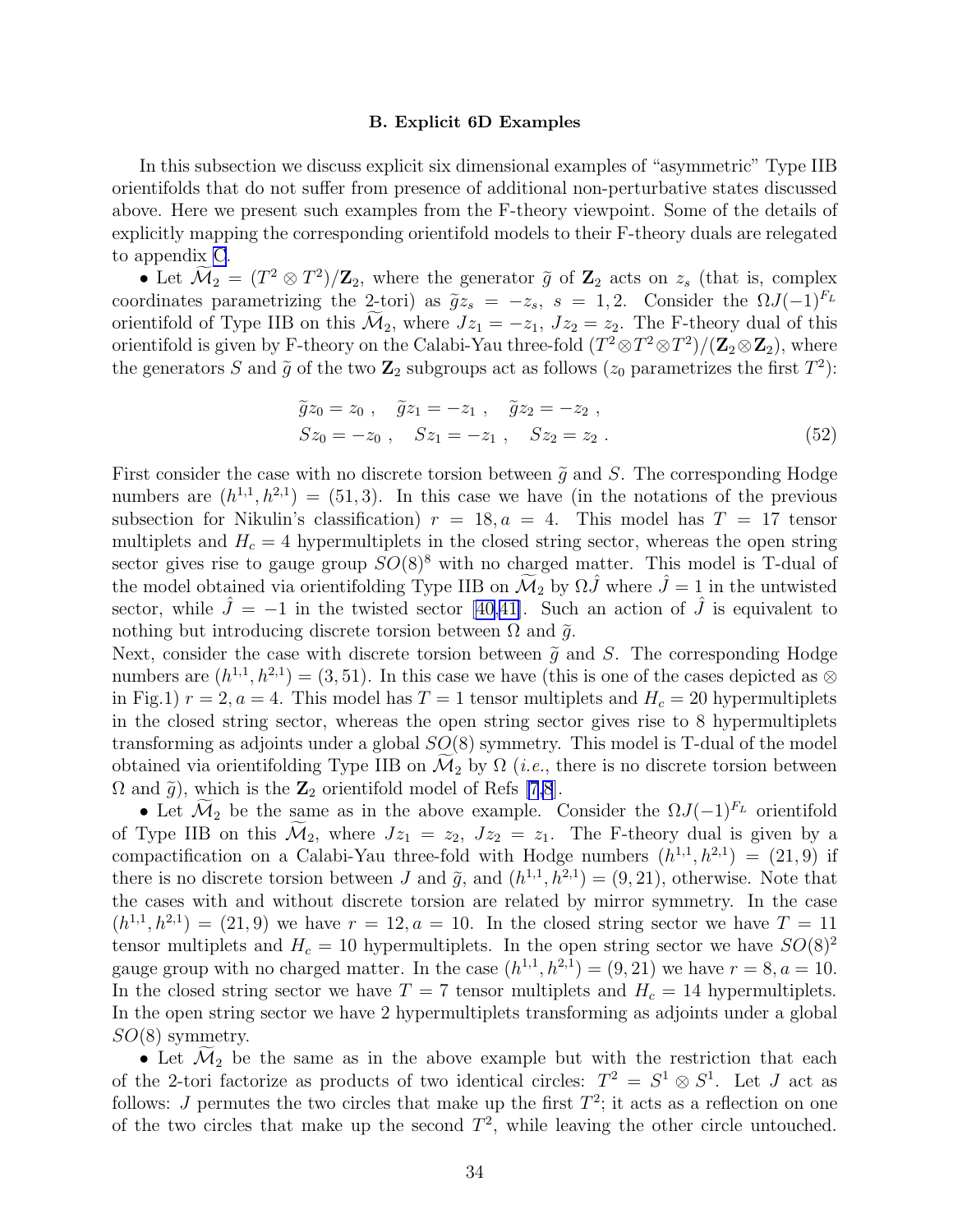The corresponding Hodge numbers are  $(h^{1,1}, h^{2,1}) = (31, 7)$  if there is no discrete torsion between J and  $\tilde{g}$ , and  $(h^{1,1}, h^{2,1}) = (7, 31)$ , otherwise. Note that the cases with and without discrete torsion are related by mirror symmetry. In the case  $(h^{1,1}, h^{2,1}) = (31, 7)$  we have  $r = 14, a = 8$ . In the closed string sector we have  $T = 13$  tensor multiplets and  $H_c = 8$ hypermultiplets. In the open string sector we have  $SO(8)^4$  gauge group with no charged matter. In the case  $(h^{1,1}, h^{2,1}) = (7, 31)$  we have  $r = 6, a = 8$ . In the closed string sector we have  $T = 5$  tensor multiplets and  $H_c = 16$  hypermultiplets. In the open string sector we have 4 hypermultiplets transforming as adjoints under a global  $SO(8)$  symmetry.

• Let  $\mathcal{M}_2 = (T^2 \otimes T^2)/\mathbf{Z}_3$ , where the generator  $\tilde{g}$  of  $\mathbf{Z}_3$  acts on  $z_s$  as  $\tilde{g}z_1 = \omega z_1$ ,  $\tilde{g}z_2 = \omega^{-1}z_2$  ( $\omega = \exp(2\pi i/3)$ ). Consider the  $\Omega J(-1)^{F_L}$  orientifold of Type IIB on this  $\mathcal{M}_2$ , where  $J$  is given by Eq [\(21](#page-12-0)). It is not difficult to show that the corresponding Hodge numbers are the same (that is, the model is the same) for all choices of  $\eta$ , b, so for simplicity we can take  $\eta = 1, b = 0$ . We have  $(h^{1,1}, h^{2,1}) = (15, 15)$ , which corresponds to the Voisin-Borcea orbifold with  $(r, a, \delta) = (10, 10, 1)$ . At generic points this model contains  $T = 9$  tensor multiplets,  $H = 16$  hypermultiplets, and  $V = 4 U(1)$  vector multiplets [\[31](#page-60-0)]. At orbifold points we get gauge symmetry enhancement to  $SO(8)$ . The charged matter consists of one adjoint hypermultiplet of  $SO(8)$  (hence  $\mathcal{N}=2$  global supersymmetry in the gauge, that is, open string sector). The uncharged matter (in the closed string sector) is  $T = 9$  tensor multiplets and  $H = 12$  hypermultiplets.

• Let  $\mathcal{M}_2 = (T^2 \otimes T^2)/\mathbf{Z}_N$ ,  $N = 4, 6$ , where the generator  $\tilde{g}$  of  $\mathbf{Z}_N$  acts on  $z_s$  as  $\tilde{g}z_1 = \omega z_1$ ,  $\tilde{g}z_2 = \omega^{-1}z_2$  ( $\omega = \exp(2\pi i/N)$ ). Consider the  $\Omega J(-1)^{F_L}$  orientifold of Type IIB on this  $\mathcal{M}_2$ , where  $J$  is given by Eq [\(21](#page-12-0)). It is not difficult to show that the corresponding Hodge numbers are the same for all choices of  $\eta$ , b, so we can take  $\eta = 1$ ,  $b = 0$ . We have  $(h^{1,1}, h^{2,1}) = (21, 9)$ if there is no discrete torsion between J and  $g^{N/2}$ , and  $(h^{1,1}, h^{2,1}) = (9, 21)$ , otherwise. We have discussed this model above.

• Let  $\mathcal{M}_2 = (T^2 \otimes T^2)/\mathbb{Z}_3$ , where the generator  $\tilde{g}$  of  $\mathbb{Z}_3$  acts on  $z_s$  as  $\tilde{g}z_1 = \omega z_1$ ,  $\tilde{g}z_2 = \omega^{-1}z_2(\omega = \exp(2\pi i/3))$ . Consider the  $\Omega JJ'(-1)^{F_L}$  orientifold of Type IIB on this  $\mathcal{M}_2$ , where J acts as  $Jz_1 = -z_1$ ,  $Jz_2 = z_2$ , and the action of J' was discussed in subsection A of section [VII](#page-22-0). We have  $(h^{1,1}, h^{2,1}) = (20, 14)$  (see appendix [C](#page-52-0) for details), which corresponds to the Voisin-Borcea orbifold with  $r = 11, a = 9$ . At orbifold points we have the following massless spectrum. There are  $T = 10$  tensor multiplets and  $H_c = 11$  hypermultiplets in the closed string sector. The open string sector gives rise to  $SO(8) \otimes SO(8)$  with one hypermultiplet transforming in the adjoint of the first  $SO(8)$ , and no matter charged under the second  $SO(8)$ . This model is on the same moduli as the  $\mathbb{Z}_3$  orientifold model of Refs [\[9,10](#page-60-0)]. In particular, it is "T-dual" of the latter<sup>9</sup>.

• Let  $\mathcal{M}_2 = (T^2 \otimes T^2)/\mathbb{Z}_4$ , where the generator  $\tilde{g}$  of  $\mathbb{Z}_3$  acts on  $z_s$  as  $\tilde{g}z_1 = \omega z_1$ ,  $\tilde{g}z_2 = \omega^{-1}z_2 \ (\omega = \exp(2\pi i/4)).$  Consider the  $\Omega JJ'(-1)^{F_L}$  orientifold of Type IIB on this  $\mathcal{M}_2$ , where J, J' act as in the previous example. We have  $(h^{1,1}, h^{2,1}) = (41, 5)$  if there is no discrete torsion between J and  $\tilde{g}^2$ , and  $(h^{1,1}, h^{2,1}) = (7, 31)$ , otherwise (see appendix [C](#page-52-0) for details). The case with  $(h^{1,1}, h^{2,1}) = (41, 5)$  corresponds to  $r = 16, a = 6$ . In this model there are  $T = 15$  tensor multiplets and  $H_c = 6$  hypermultiplets in the closed string

<sup>&</sup>lt;sup>9</sup>We put "T-dual" in quotes as T-duality in this and the following two cases is subtle. We will discuss these subtleties in the next subsection.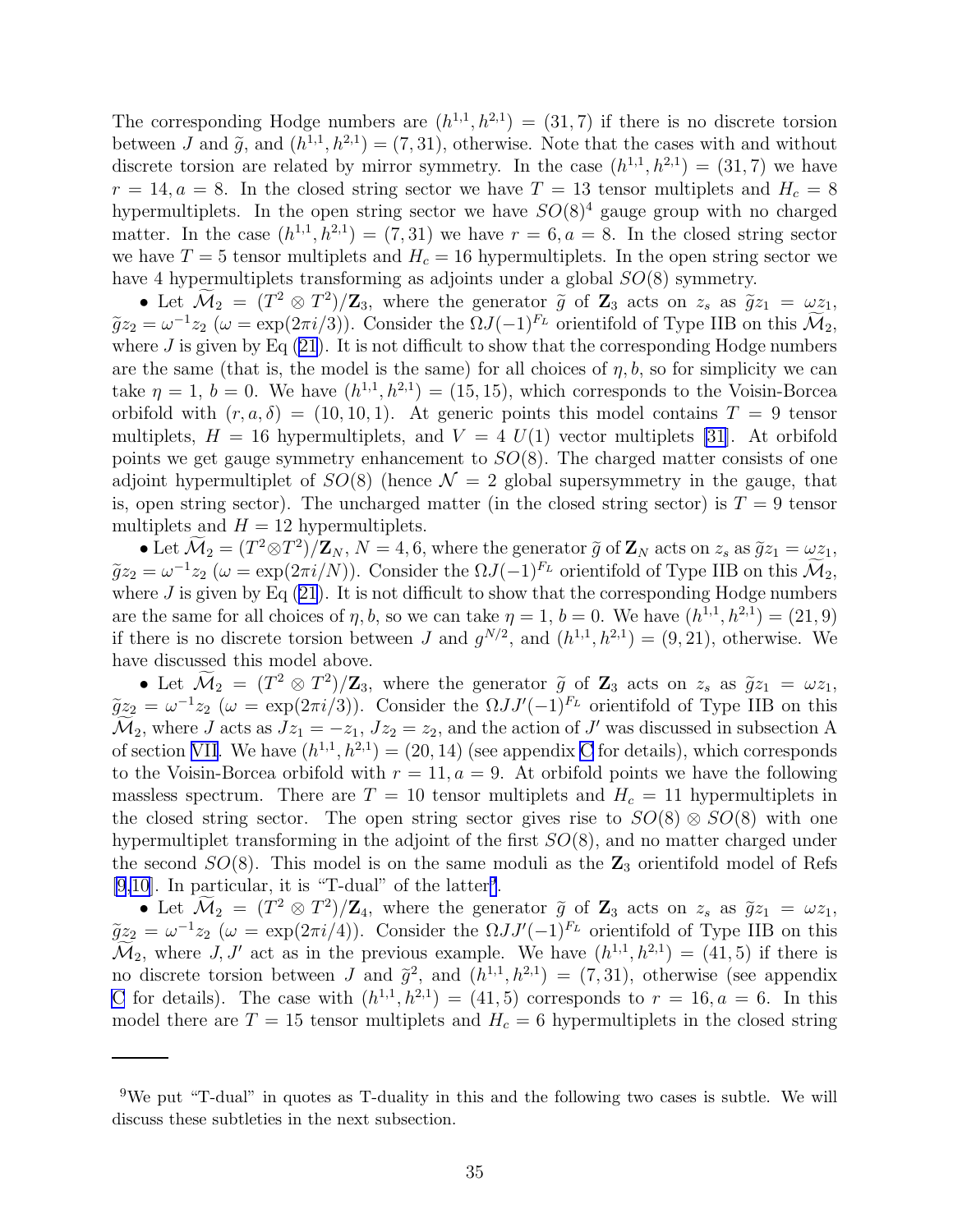sector. The open string sector gives rise to  $SO(8)^6$  gauge group with no charged matter. The model with  $(h^{1,1}, h^{2,1}) = (7, 31)$  has been discussed above. This model is "T-dual" to the  $\mathbb{Z}_6$  orientifold model of Refs [\[9,10](#page-60-0)].

• Let  $\mathcal{M}_2 = (T^2 \otimes T^2)/\mathbb{Z}_6$ , where the generator  $\tilde{g}$  of  $\mathbb{Z}_6$  acts on  $z_s$  as  $\tilde{g}z_1 = \omega z_1$ ,  $\tilde{g}z_2 = \omega^{-1}z_2 \ (\omega = \exp(2\pi i/6)).$  Consider the  $\Omega JJ'(-1)^{F_L}$  orientifold of Type IIB on this  $\mathcal{M}_2$ , where J, J' act as in the previous example. We have  $(h^{1,1}, h^{2,1}) = (31, 7)$  if there is no discrete torsion between J and  $\tilde{g}^3$ , and  $(h^{1,1}, h^{2,1}) = (9, 21)$ , otherwise (see appendix [C](#page-52-0) for details). We have discussed these models above. Note that the  $(h^{1,1}, h^{2,1}) = (9, 21)$  model is "T-dual" to the  $\mathbb{Z}_6$  orientifold model of Refs [\[9,10](#page-60-0)].

As an aside, in appendix [D](#page-53-0) we present two (singular) Calabi-Yau three-folds with  $SU(2)$ holonomy. F-theory compactifications on these manifolds are dual to CHL heterotic strings (with  $\mathcal{N} = 2$  supersymmetry) in six dimensions.

### C. Type I on K3

As we already discussed in the previous section, in "asymmetric"  $\Omega$  orientifolds of Type IIB on  $\mathcal{M}_2 = T^4/\mathbf{Z}_N$ ,  $N = 2, 3, 4, 6$ , which correspond to Type I compactifications on K3, we expect additional non-perturbative (from the orientifold viewpoint) contributions from the  $\Omega \tilde{g}^k$  sectors,  $k = 1, ..., N - 1, 2k \neq N$ . To understand the structure of these sectors we can attempt to map these orientifolds to F-theory. In doing so some care is required. Thus, consider K3 as a  $T^2$  fibration over  $\mathbf{P}^1$ . Naively, T-duality will map the  $\Omega$  orientifold to the  $\Omega J(-1)^{F_L}$  orientifold, where J reverses the sign of the complex coordinate  $z_1$  on  $T^2$ while leaving the complex coordinate  $z_2$  of the base  $\mathbf{P}^1$  unaffected. However, this is only correct if the singularities in the fibre are invariant under the action of J. This is the case for  $\widetilde{\mathcal{M}}_2 = (T^2 \otimes T^2)/\mathbb{Z}_2$  and  $\widetilde{\mathcal{M}}_2 = (T^2 \otimes T^2)/\mathbb{Z}_4$ , but does not hold for  $\widetilde{\mathcal{M}}_2 = (T^2 \otimes T^2)/\mathbb{Z}_3$ and  $\mathcal{M}_2 = (T^2 \otimes T^2)/\mathbb{Z}_6$ . In the last two cases the fibration is modified by the action of T-duality, and one ends up with K3 surfaces which are not orbifold K3's. For this reason we will use T-duality in the fibre only for the  $\mathbb{Z}_2$  and  $\mathbb{Z}_4$  cases, and then use a different approach to analyze the other two cases.

In the case of the  $\mathbb{Z}_2$  orbifold limit of K3 we already know the answer: if there is no discrete torsion between J and  $\tilde{g}$  (the generator of the  $\mathbb{Z}_2$  twist on K3), then this corresponds to F-theory on the Calabi-Yau three-fold with Hodge numbers (51, 3). (This model has  $T = 17$  tensor multiplets.) If there is discrete torsion between J and  $\tilde{g}$ , then the Hodge numbers are  $(3, 51)$ . This model corresponds to Type I compactification on K3, and the number of tensor multiplets is  $T = 1$ .

In the  $\mathbb{Z}_4$  case we also consider two cases. Suppose there is no discrete torsion between J and  $\tilde{g}^2$  (where  $\tilde{g}$  is the generator of the  $\mathbb{Z}_2$  twist on K3). Then the Hodge numbers are  $(61, 1)$ . This model has  $T = 19$  tensor multiplets. On the other hand, if there is discrete torsion between J and  $\tilde{g}^2$ , then the Hodge numbers can be computed to be  $(3, 51)$ , just as in the  $\mathbb{Z}_2$  case.

Let us try to understand the other two cases, namely, Type I compactifications on the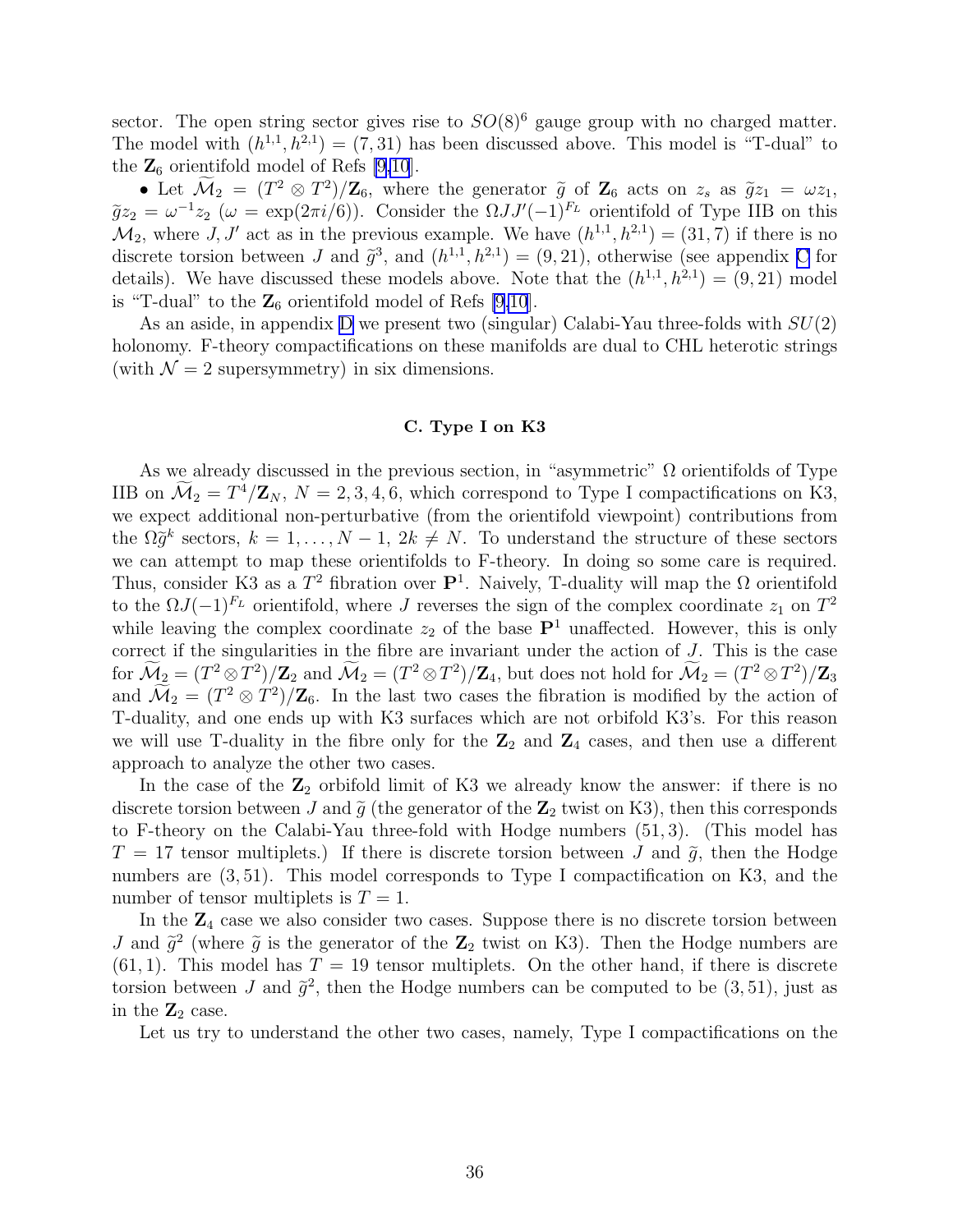$\mathbf{Z}_3$  and  $\mathbf{Z}_6$  orbifold limits of K3. To do this let us consider<sup>10</sup> Type I on K3⊗T<sup>2</sup>. (Let the complex coordinate parametrizing this new  $T^2$  be  $z_3$ .) Then to map to F-theory we can T-dualize this extra  $T^2$ . The resulting compactification of F-theory is that on K3⊗K3, where the first K3 is obtained by orbifolding  $T^2 \otimes T^2$  by  $\mathbb{Z}_2$  whose generator S acts on the corresponding complex coordinates  $z_0$  and  $z_3$  as  $Sz_{0,3} = -z_{0,3}$ . The second K3 is the original K3 we compactified Type I on to begin with. This K3 is given by  $T^2 \otimes T^2$  orbifolded by  $\mathbf{Z}_N$ whose generator  $\tilde{g}$  acts accordingly on the corresponding complex coordinates  $z_1, z_2$ .

The Euler characteristic of K3⊗K3 is  $\chi = 24^2$ . Thus, we need 24 three-branes to cancel the space-time anomaly. However, we have a choice of where to place the three-branes:  $(i)$  we can keep them in the bulk; from the heterotic viewpoint these correspond to small instantons, while from the Type I viewpoint these correspond to dynamical five-branes (made of some number of D5-branes);  $(ii)$  alternatively, we can "dissolve" them into the seven-branes; from the heterotic (Type I) viewpoint this corresponds to embedding a certain gauge bundle into  $\text{Spin}(32)/\mathbb{Z}_2$  (SO(32)). The corresponding instantons are no longer point-like (at generic points). Thus, we see that we need to specify additional data in F-theory. The total number of instantons must be 24 to cancel the anomaly. If we embed all of them in the gauge bundle, then we get a perturbative heterotic vacuum. On the other hand, perturbative Type I vacuum (from the orientifold viewpoint) does not correspond to such an embedding. Thus,in the  $\mathbb{Z}_2$  model of Refs [[7](#page-60-0),[8\]](#page-60-0) it is not difficult to see that only 16 instantons are embedded into  $SO(32)$ . The other 8 are dynamical five-branes (corresponding to NS 5branes on the heterotic side). Each of these is made of 4 D5-branes. Here two pairings take place: one due to the  $\Omega$  projection, and the other one due to the  $\mathbb{Z}_2$  orbifold projection.

Let us consider the  $\mathbb{Z}_3$  example for illustrative purposes. Let us choose the gauge bundle in the following fashion. The action of the orbifold group on the Chan-Paton factors can be described in terms of  $16 \times 16$  matrices  $\gamma_k$ ,  $k = 0, \ldots, N-1$ . (We have chosen to work with  $16 \times 16$  matrices for we are not counting the orientifold images of the D9-branes.) Let us choose

$$
\gamma_1 = \text{diag}(\omega \text{ (4 times)}, \omega^2 \text{ (4 times)}, 1 \text{ (8 times)}), \qquad (53)
$$

where  $\omega = \exp(2\pi i/3)$ . This choice of the gauge bundle corresponds to embedding 24 instantons in  $SO(32)$  (that is, it would lead to a perturbative heterotic model). Thus, we do not have any five-branes on the Type I side. In fact, the tadpole cancellation conditions derived in the orientifold approach tell us that there are no D5-branes in this model, and, moreover, all the untwisted and twisted tadpoles cancel with this choice of the gauge bundle [\[9,10](#page-60-0)]. (See subsection A of section [VII](#page-22-0) for a related discussion.) The "naive" orientifold approach, however, would give us an inadequate answer for the massless spectrum. In six dimensional terms, the closed string sector gives rise to  $T = 1$  tensor multiplet, and  $H_c = 20$  hypermultiplets. The open string sector (99 sector in the Type I language) gives rise to gauge bosons in the  $U(8) \times SO(16)$  subgroup of  $SO(32)$ , plus 1 hypermultiplet in  $(28, 1)$  and  $(8, 16)$  irreps of the unbroken gauge group. This matches (as far as the charges

<sup>&</sup>lt;sup>10</sup>Some dynamical aspects of Type I-heterotic duality for compactifications on K3⊗ $T^2$  were studied in[[49\]](#page-61-0).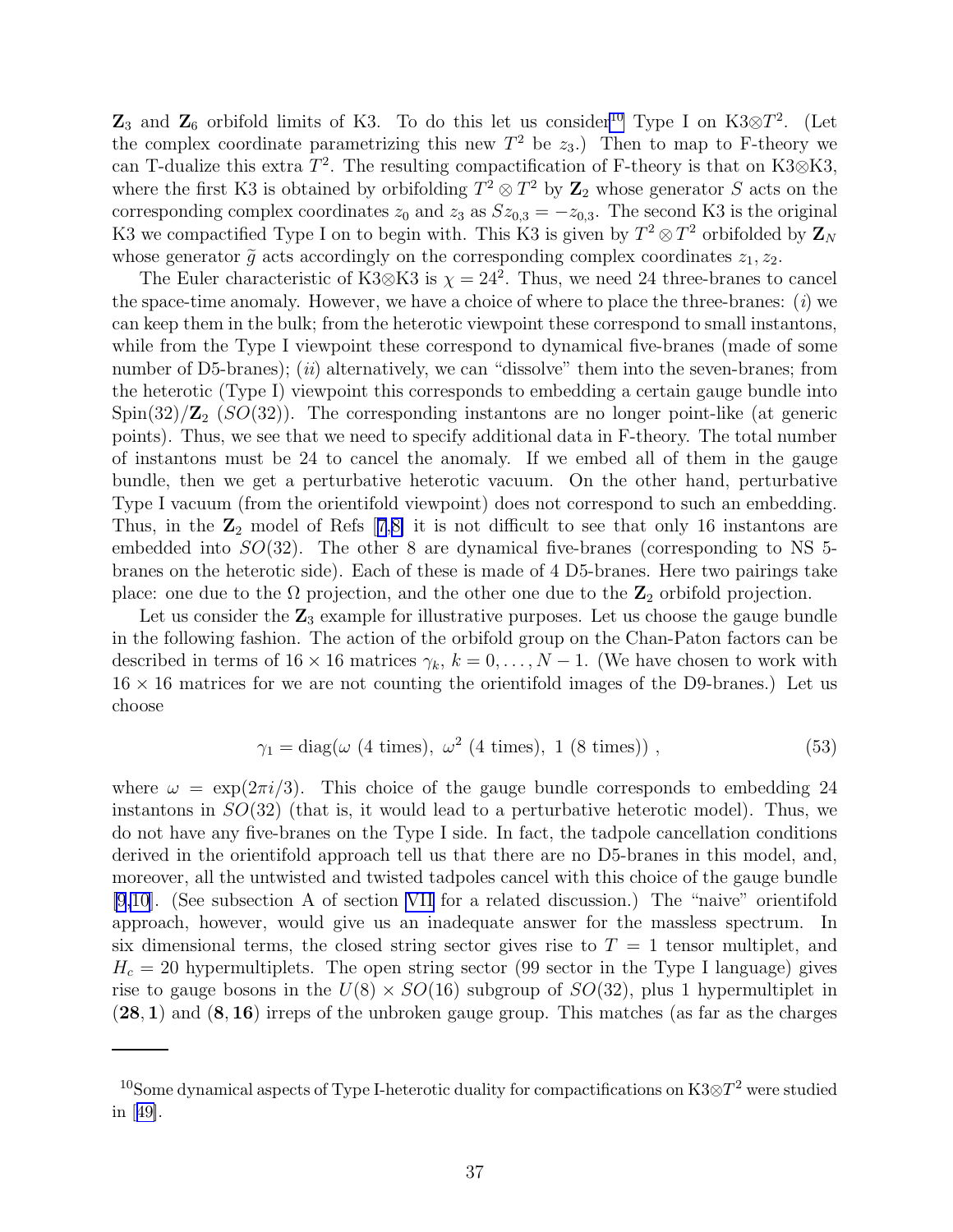under the non-Abelian subgroup of the unbroken gauge group goes) the heterotic massless spectrum except for the twisted sector massless states that the latter possesses: there are 9 hypermultiplets in the  $(28, 1)$  irrep on the heterotic side. (The multiplicity 9 comes from the number of fixed points in the twisted sectors.) These states are non-perturbative from the orientifold viewpoint as they cannot be viewed as 99 open string states. Let us use the F-theory picture to see the non-perturbative origin of these states from the orientifold viewpoint. After T-dualizing we have seven-branes only (as the three-branes have been "dissolved" into the gauge bundle). The S twisted sector in F-theory gives rise to the  $T$ duals of 99 sector in the Type I description. However, in F-theory we also see the states that arise in the  $S\tilde{g}$  and  $S\tilde{g}^2$  twisted sectors. These correspond to D7-branes with  $\mathbf{C}^2/\mathbf{Z}_3$  (that is,  $A_2$ ) singularities in their world-volumes. These states are clearly non-perturbative from the orientifold viewpoint, and are precisely the 9 hypermultiplets in  $(28, 1)$  of  $U(8) \times SO(16)$ . We cannot ignore these states in Type I compactification on  $T^4/{\bf Z}_3$  as the gauge and gravitational anomalies do not cancel unless they are taken into account.

We end this subsection with the following remark. Suppose we start from Type I on K3 (with only one tensor multiplet). Let K3 be a  $T^2$  fibration over  $\mathbf{P}^1$ . Then we can attempt to T-dualize the fibre  $T^2$ . The net result should be an  $\Omega J(-1)^{F_L}$  orientifold of Type IIB on a mirror K3′ where J is Nikulin's involution that reverses the sign of the holomorphic 2-form on K3′ [\[50\]](#page-61-0). From the F-theory viewpoint this corresponds to a compactification on a Voisin-Borcea orbifold. Note that the integer r for such Voisin-Borcea orbifolds must ultimately be equal 2 since the number of tensor multiplets is given by  $T = r - 1$ , and we have  $T = 1$ . We thus conclude that these Voisin-Borcea orbifolds must be within the following set:

•  $r = 2$ ,  $a = 4$ ,  $(h^{1,1}, h^{2,1}) = (3, 51)$ . This is a  $\mathbb{Z}_2 \otimes \mathbb{Z}_2$  orbifold with discrete torsion.

- $(r, a, \delta) = (2, 0, 0)$ . This is a  $T<sup>2</sup>$  fibration over  $\mathbf{F}_4$ .
- $(r, a, \delta) = (2, 2, 0)$ . This is a  $T^2$  fibration over  $\mathbf{F}_0$ .
- $(r, a, \delta) = (2, 2, 1)$ . This is a  $T^2$  fibration over  $\mathbf{F}_1$ .

(Here  $\mathbf{F}_n$  are Hirzebruch surfaces.)

Note that only the first of the above cases corresponds to a toroidal orbifold. Thus, as we already mentioned in the beginning of this subsection, starting from an orbifold K3 (say,  $(T^2 \otimes T^2)/\mathbb{Z}_3$ ) we may end up with a mirror K3' which is not a (geometric) toroidal orbifold.

### D. 4D Orientifolds

We start our discussion by considering the F-theory dual of the  $\Omega$  orientifold of Type IIB on  $\mathcal{M}_3 = T^6/(\mathbf{Z}_2 \otimes \mathbf{Z}_2)$  constructed in Ref [\[12](#page-60-0)]. For simplicity we can take  $T^6 = T^2 \otimes T^2 \otimes T^2$ . Let  $z_i$   $(i = 1, 2, 3)$  be the complex coordinates parametrizing these three 2-tori. Then the action of the orbifold group  $\tilde{G} = \{1, R_1, R_2, R_3\} \approx \tilde{\mathbb{Z}}_2 \otimes \tilde{\mathbb{Z}}_2$  is given by:  $R_i z_j = -(-1)^{\delta_{ij}} z_j$ . (Note that  $R_3 = R_1 R_2$ . Also, if there is no discrete torsion between the generating elements  $R_1$  and  $R_2$  then the Hodge numbers of this three-fold are given by  $(h^{1,1}, h^{2,1}) = (51, 3)$ .) The orientifold group is given by  $\mathcal{O} = \{1, R_1, R_2, R_3, \Omega, \Omega R_1, \Omega R_2, \Omega R_3\}$ . This model contains 32 D9-branes and three sets of D5-branes with 32 D5-branes in each set. The locations of  $D5_i$ -branes are given by points in the  $z_i$  complex plane.

We can T-dualize this model so that instead of D9- and D5-branes we have D3- and D7-branes. Then we can map this orientifold model to F-theory via the map of Refs [\[20\]](#page-60-0).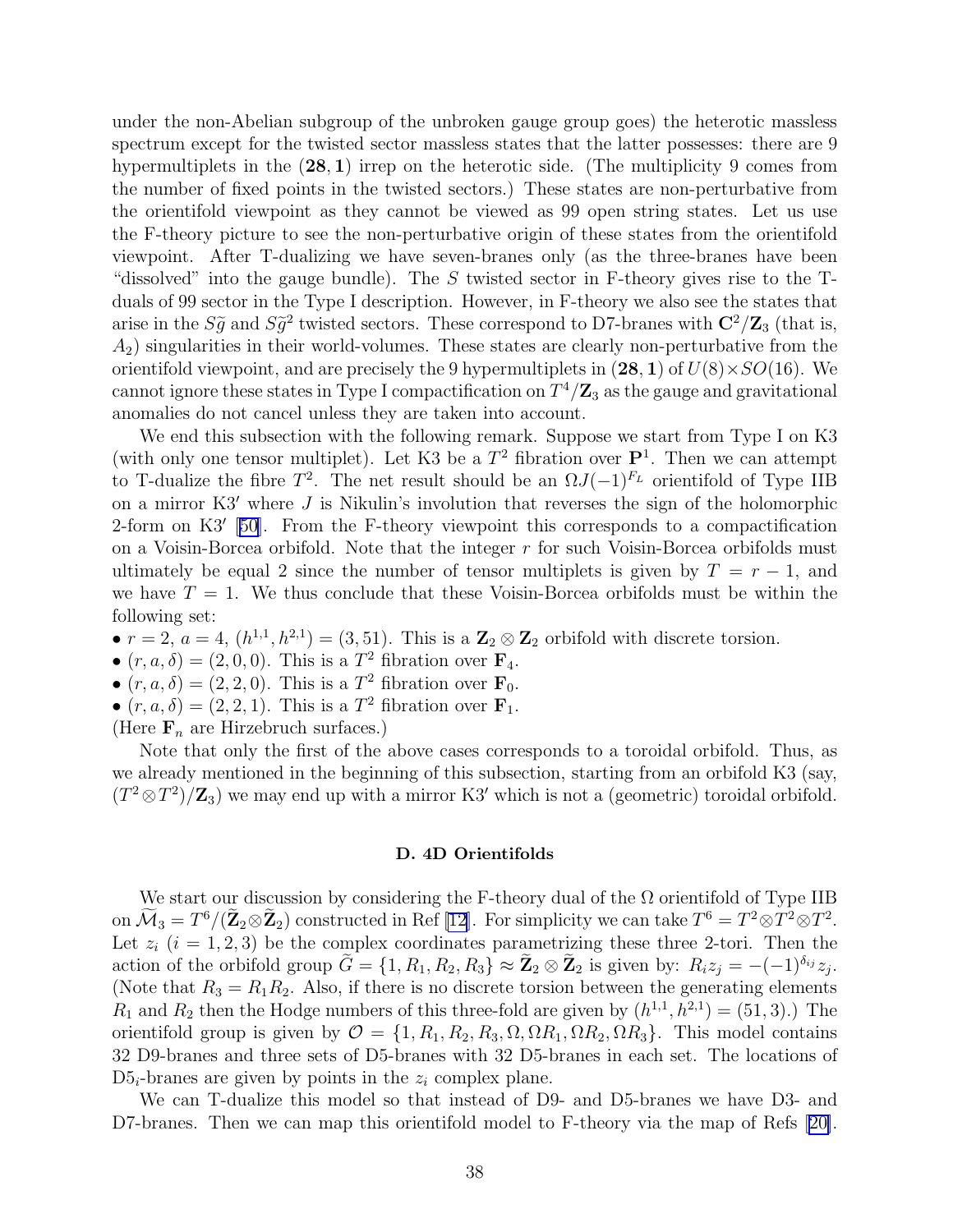Here we would like to identify the Calabi-Yau four-fold corresponding to the F-theory dual. Following our discussion in sections [V](#page-14-0) and [VIII](#page-29-0) it is not difficult to see that the four-fold is an orbifold  $(T^2 \otimes T^2 \otimes T^2) / (\mathbb{Z}_2 \otimes \mathbb{Z}_2 \otimes \mathbb{Z}_2)$ , where the first  $T^2$  is the fibre  $T^2$ , the other three  $T^2$ 's are those of the original Calabi-Yau three-fold, the first two  $\mathbb{Z}_2$ 's act as above, and the third  $\mathbb{Z}_2$  (whose generator will be denoted by S) acts as follows:  $Sz_0 = -z_0$ ,  $Sz_1 = -z_1, Sz_{2,3} = z_{2,3}.$  Here  $z_0$  is the complex coordinate parametrizing the first  $T^2$ , and we have chosen S to act non-trivially on  $z_1$  without loss of generality.

The question that we need to address here is whether there is any discrete torsion between the generators S and  $R_{1,2}$ . This is a non-trivial issue since in the six dimensional  $\mathbb{Z}_2$  model of Refs [\[7,8](#page-60-0)] the choice of discrete torsion in mapping to F-theory was crucial (see subsection B of this section for details). Here our discussion will be brief as the details are not difficult to reconstruct. Before giving the answer to the above question, we will discuss a class of Calabi-Yau four-folds (to which the four-fold under consideration belongs) known as the Borcea four-folds [\[25\]](#page-60-0).

Consider (K3⊗K3)/ $\mathbb{Z}_2$  where  $\mathbb{Z}_2$  acts as an involution labelled by  $(r_1, a_1, \delta_1)$  on the first K3, and as an involution labelled by  $(r_2, a_2, \delta_2)$  on the second K3. This quotient is a (singular)Calabi-Yau four-fold with  $SU(4)$  holonomy. Its Euler number is given by [[25](#page-60-0)]

$$
\frac{1}{24}\chi = 12 + \frac{1}{4}(r_1 - 10)(r_2 - 10) \ . \tag{54}
$$

Now consider F-theory compactified on such a four-fold. The space-time anomaly can be cancelled via introducing three-branes if and only if  $\chi/24$  is a non-negative integer (or else supersymmetry appears to be broken[[32](#page-60-0)]).

Let us return to the orbifold  $(T^2 \otimes T^2 \otimes T^2 \otimes T^2)/(\mathbf{Z}_2 \otimes \mathbf{Z}_2 \otimes \mathbf{Z}_2)$ . It is not difficult to show that if there is no discrete torsion between any of the generating elements  $S, R_1, R_2$ , then this orbifold is a Borcea four-fold with  $r_1 = r_2 = 18$  and  $a_1 = a_2 = 4$ . The Euler number in this case is given by  $\chi/24 = 28$ , and we need to introduce 28 three-branes to cancel the space-time anomaly. This compactification for a specific distribution of threebranes corresponds to the T-dual of the orientifold model of Ref [[12](#page-60-0)] discussed above. In this T-dual model we have 32 D3-branes. These correspond to 4 dynamical three-branes. Each of these is made of 8 D3-branes. Here three pairings take place: one due to the  $\Omega$  projection, and the other two due to the  $R_1$  and  $R_2$  orbifold projections. The rest of the three-branes, namely, 24 three-branes, are "dissolved" into the seven-branes. There are three kinds of seven-branes (different kinds of seven-branes are intersecting at right angles). 8 three-branes are "dissolved" into each kind of seven-branes, which corresponds to embedding a certain gauge bundle into the seven-brane gauge group. In fact, the embedding here is the same as in the six dimensional  $\mathbb{Z}_2$  case discussed in subsection C of section [VIII.](#page-29-0) Namely, from the six dimensional viewpoint (which is applicable here as all the twisted sectors look six dimensional subject to additional orbifold projections) we are embedding 16 instantons into the gauge group for each kind of seven-branes. From the four dimensional viewpoint these correspond to 8 three-branes "dissolved" into each kind of seven-branes. The pairing here is due to the additional orbifold projection in the four dimensional case compared with the six dimensional case.

It is not difficult to show that the  $(T^2 \otimes T^2 \otimes T^2 \otimes T^2) / (\mathbb{Z}_2 \otimes \mathbb{Z}_2 \otimes \mathbb{Z}_2)$  orbifold with non-trivial discrete torsion between any of the generating elements  $S, R_1, R_2$  is equivalent to the Borcea four-fold with  $r_1 = 18$ ,  $r_2 = 2$  and  $a_1 = a_2 = 4$ . The Euler number in this case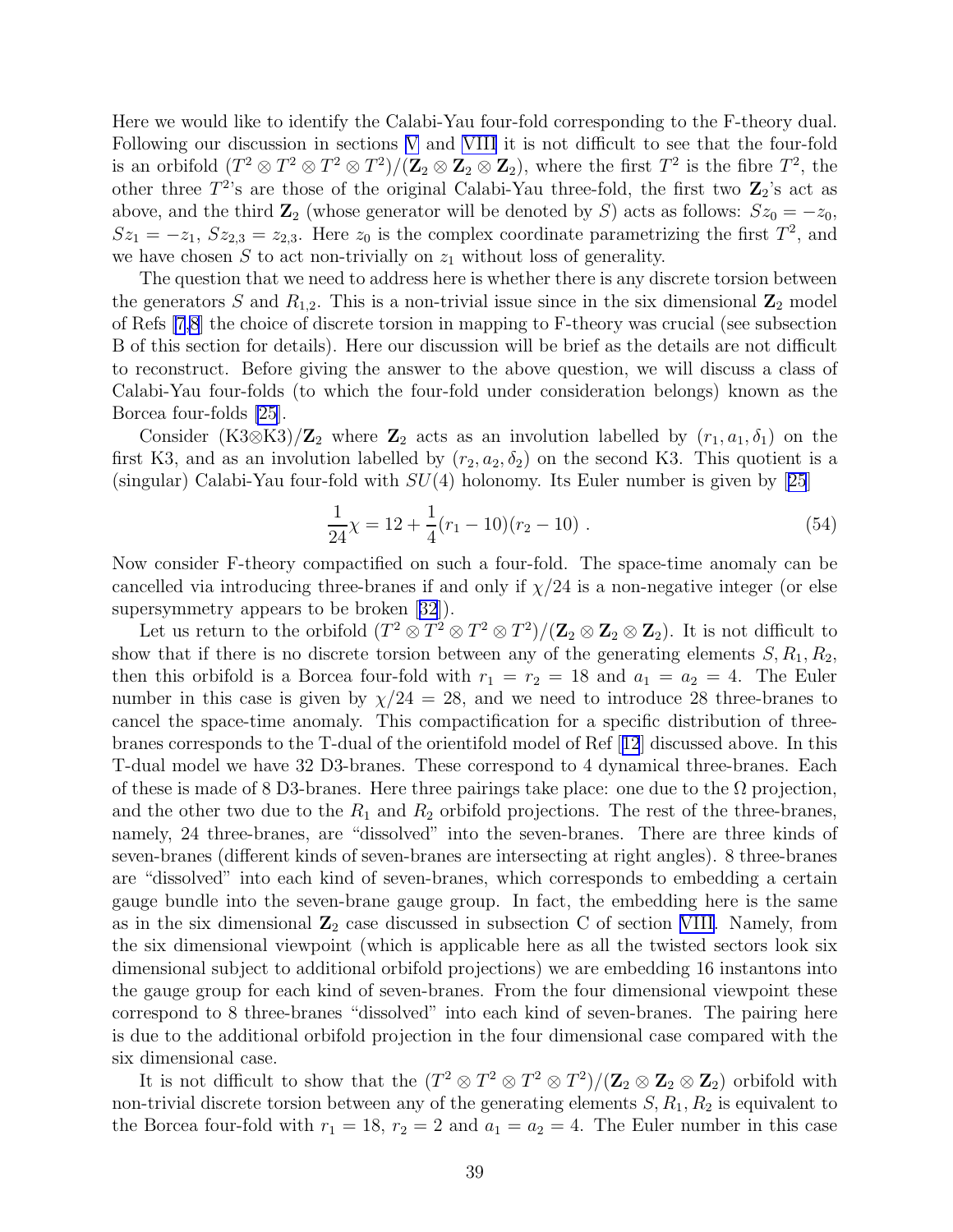is given by  $\chi/24 = -4$ . This implies that the space-time anomaly cannot be cancelled in this case via introducing three-branes. This, in particular, explains the "puzzle" found in  $\Omega$ orientifold of Type IIB on  $\mathcal{M}_3 = T^6/(\mathbf{Z}_2 \otimes \mathbf{Z}_2)$  with discrete torsion between the generating elements  $R_1$  and  $R_2$  (in this case  $\mathcal{M}_3$  has the Hodge numbers  $(h^{1,1}, h^{2,1}) = (3, 51)$ ): it is impossible to cancel all the tadpoles in the corresponding orientifold model  $[51]^{11}$ . Here  $F$ -theory provides a simple geometric explanation of this fact<sup>12</sup>.

Note that the  $\mathbb{Z}_2 \otimes \mathbb{Z}_2$  four dimensional example discussed above is the only one that satisfies the world-sheet consistency conditions [\(18](#page-11-0)) and([41](#page-21-0)). Next, we would like to discuss other cases. In particular, from the F-theory viewpoint we will give evidence for the assertion made in subsection C of section [VII](#page-22-0) that  $\Omega J'$  action is not well defined in sectors twisted by orbifold elements  $\tilde{g}_a = \text{diag}(\rho_a, \rho'_a, (\rho_a \rho'_a)^{-1})$  with  $\rho_a, \rho'_a, (\rho_a \rho'_a) \neq 1$ . (Here we are considering orientifolds of Type IIB on  $\tilde{M}_3 = T^6/\tilde{G}$  where  $\tilde{G} = {\tilde{g}_a | a = 1, \ldots \dim(\tilde{G})}$ , and  $\tilde{M}_3$  has  $SU(3)$  holonomy. Recall that the action of J' was defined to map the  $\tilde{g}_a$  twisted sector to the  $\tilde{g}_a^{-1}$  twisted sector where  $\tilde{g}_a^2 \neq 1$ .)

Instead of being most general here<sup>13</sup>, for illustrative purposes we will consider a special class of cases, namely, orientifolds of Type IIB on  $\mathcal{M}_3 = T^6/\mathbf{Z}_N$  where  $\mathcal{M}_3$  has  $SU(3)$ holonomy. (Here N can be 3, 7, 4, 6, 8, 12. See subsection B of section [IV](#page-11-0) for details.) Let  $\tilde{q}$ be the generator of the orbifold group  $\tilde{G} = {\{\tilde{g}^k | k = 0, \ldots, N-1\}}$ . The action of  $\tilde{g}$  on the complex coordinates  $z_i$   $(i = 1, 2, 3)$  parametrizing  $\mathcal{M}_3$  is given by  $\tilde{g}z_1 = \omega z_1$ ,  $\tilde{g}z_2 = \omega^p z_2$ ,  $\tilde{g}z_3 = \omega^{-p-1}z_3$  where  $\omega = \exp(2\pi i/N)$ , and  $p \in \{1, ..., N-2\}$ . Suppose we intend to orientifold Type IIB on such  $\mathcal{M}_3$  so that the orientifold projection is given by  $\Omega JJ'(-1)^{F_L}$ where  $J$  reverses the sign of one of the complex coordinates  $z_i$ , and leaves the other two unaffected<sup>14</sup>. We also need to specify the action of  $J'$ . It acts as identity in the untwisted and  $\mathbb{Z}_2$  twisted sectors<sup>15</sup>, and in other twisted sectors it acts only on ground states by mapping the  $\tilde{g}^k$  twisted ground state to the inverse  $\tilde{g}^{-k}$  twisted ground state (just as in subsection A of section [VII](#page-22-0)). In the following we are going to argue that such an action is not well defined if the  $\tilde{g}^k$  twist has fixed points in  $T^6$ .

To see this, let us assume that J' acts non-trivially in the  $\tilde{g}$  and  $\tilde{g}^{-1}$  twisted sectors. By construction the  $\tilde{g}$  twist has fixed points in  $T^6$  but no fixed 2-tori. We can use the map of Refs[[20](#page-60-0)] to map this orientifold to F-theory. Here F-theory is compactified on a Calabi-Yau four-fold defined as

$$
\widetilde{\mathcal{X}}_4 = (T^2 \otimes \widetilde{\mathcal{M}}_3)/X \tag{55}
$$

where  $X = \{1, S\} \approx \mathbb{Z}_2$ , and S acts as  $Sz_0 = -z_0$  on  $T^2$  ( $z_0$  is a complex coordinate on  $T^2$ ), and as  $JJ'$  on  $\mathcal{M}_3$ . Let us see what the contribution of  $\tilde{g}$  and  $\tilde{g}^{-1}$  twisted sectors into the

 $11$ We would like to thank C. Angelantonj for communications on this point.

 $12$ Weshould point out that our conclusions here disagree with those in section 4 of Ref [[18\]](#page-60-0).

<sup>&</sup>lt;sup>13</sup>Generalization to other cases should be clear from the following discussion.

<sup>&</sup>lt;sup>14</sup>This action is assumed to be compatible with the symmetries of  $T<sup>6</sup>$ .

<sup>&</sup>lt;sup>15</sup>We can absorb possible discrete torsion in the  $\mathbb{Z}_2$  twisted sector into the definition of J.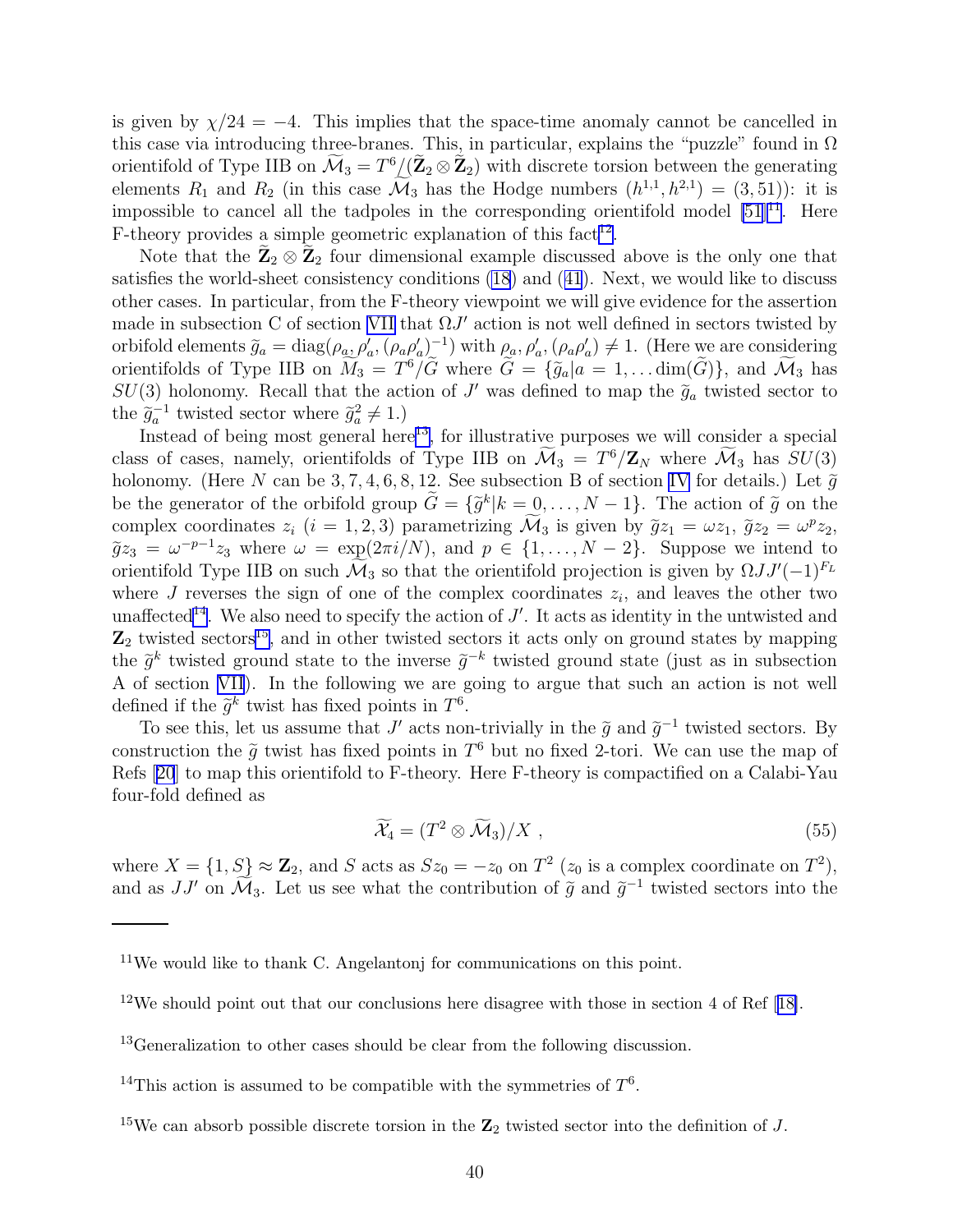Hodge numbers  $h^{1,1}$  and  $h^{2,1}$  of  $\mathcal{X}_4$  would look like for such an action of X. (Note that  $\tilde{g}$ and  $\tilde{g}^{-1}$  twisted sectors in the Calabi-Yau three-fold  $\tilde{M}_3$  contribute only to  $h^{1,1}$  but not to  $h^{2,1}$ . The corresponding combined contribution of *both*  $\tilde{g}$  and  $\tilde{g}^{-1}$  twisted sectors into  $h^{1,1}$ of  $\widetilde{\mathcal{M}}_3$  is simply given by the number of fixed points for the twist  $\widetilde{g}$ . This number is given by  $(4\sin^2(\pi/N))(4\sin^2(\pi p/N))(4\sin^2(\pi (p+1)/N))$ . Since there is no contribution to  $h^{2,1}$ in  $\mathcal{M}_3$ , the corresponding contribution in  $\mathcal{X}_4$  can only be present for  $h^{1,1}$  and  $h^{2,1}$ .) It is not difficult to see that each fixed point (in  $\widetilde{\mathcal{M}}_3$ ) of the twist  $\widetilde{g}$  would contribute one half into either  $h^{1,1}$  or  $h^{2,1}$  of  $\mathcal{X}_4$  provided that J' acts non-trivially as described above. This is clearly inconsistent, so we conclude that the action of  $J'$  must be trivial in twisted sectors where the corresponding twists have fixed points.

The above discussion clearly implies that  $\Omega J'$  action is not well defined in sectors twisted by orbifold elements  $\tilde{g}_a = \text{diag}(\rho_a, \rho'_a, (\rho_a \rho'_a)^{-1})$  with  $\rho_a, \rho'_a, (\rho_a \rho'_a) \neq 1$  (for Calabi-Yau threefolds). That is, in such sectors we are forced to consider  $\Omega$  projection which in turn (as it should be clear from our previous discussions) is well defined only after we blow up the orbifold singularities (except in the  $\mathbb{Z}_2$  twisted sectors). As a result of the above discussion we, at least naively, expect non-perturbative (form the orientifold viewpoint) states arising in the  $\Omega \tilde{g}_a$  "twisted" sectors for if  $\tilde{g}_a^2 \neq 1$ .

Here we can ask whether such non-perturbative contributions can be absent in a given orientifold model so that the "naive" perturbative approach to the orientifold gives the correct massless spectrum. Here we observe that we are forced to blow up the orbifold singularities. In this process it is conceivable that all the non-perturbative states become heavy due to existence of an appropriate superpotential. We will explore this possibility in the next section.

### E. An Explicit Map

In this subsection we discuss a map between orientifolds of Type IIB on  $\widetilde{\mathcal{M}}_3$  and Ftheory. For the  $\Omega J(-1)^{F_L}$  orientifolds where in the diagonal basis  $J = \text{diag}(-1, +1, +1)$ this map is straightforward. Suppose, however, we would like to find the map for the  $\Omega$ orientifolds<sup>16</sup>. These orientifolds contain either only D9- or both D9- and D5-branes. Thus, we have to "T-dualize" to obtain a setup with D7- and D3-branes.

Just as in the case of K3 discussed in subsection C of this section, "T-dualizing" is subtle. In particular, starting with a toroidal orbifold  $\mathcal{M}_3$  which is a  $T^2$  fibration over a base  $\mathcal{B}_2$  we can attempt to T-dualize the fibre  $T^2$  but the resulting space need not be a toroidal orbifold. In particular, this is the case if the orbifold group  $\tilde{G}$  contains elements of odd order only (*i.e.*,  $\forall A \mathbf{Z}_2 \in G$ ). There are three cases like this: the  $\mathbf{Z}_3$ ,  $\mathbf{Z}_7$  and  $\mathbf{Z}_3 \otimes \mathbf{Z}_3$ orbifolds. Fortunately, these are precisely the cases (for they do not contain any D5-branes) which have *perturbative* heterotic duals  $[14–16]$ . Type I-heterotic duality (which we discuss in section [IX\)](#page-41-0) suffices to understand these orientifolds quite fully, so the map to F-theory (which does not appear to be so simple) is not necessary in these cases.

 $16$ We will concentrate on these cases here. Other cases can be treated analogously.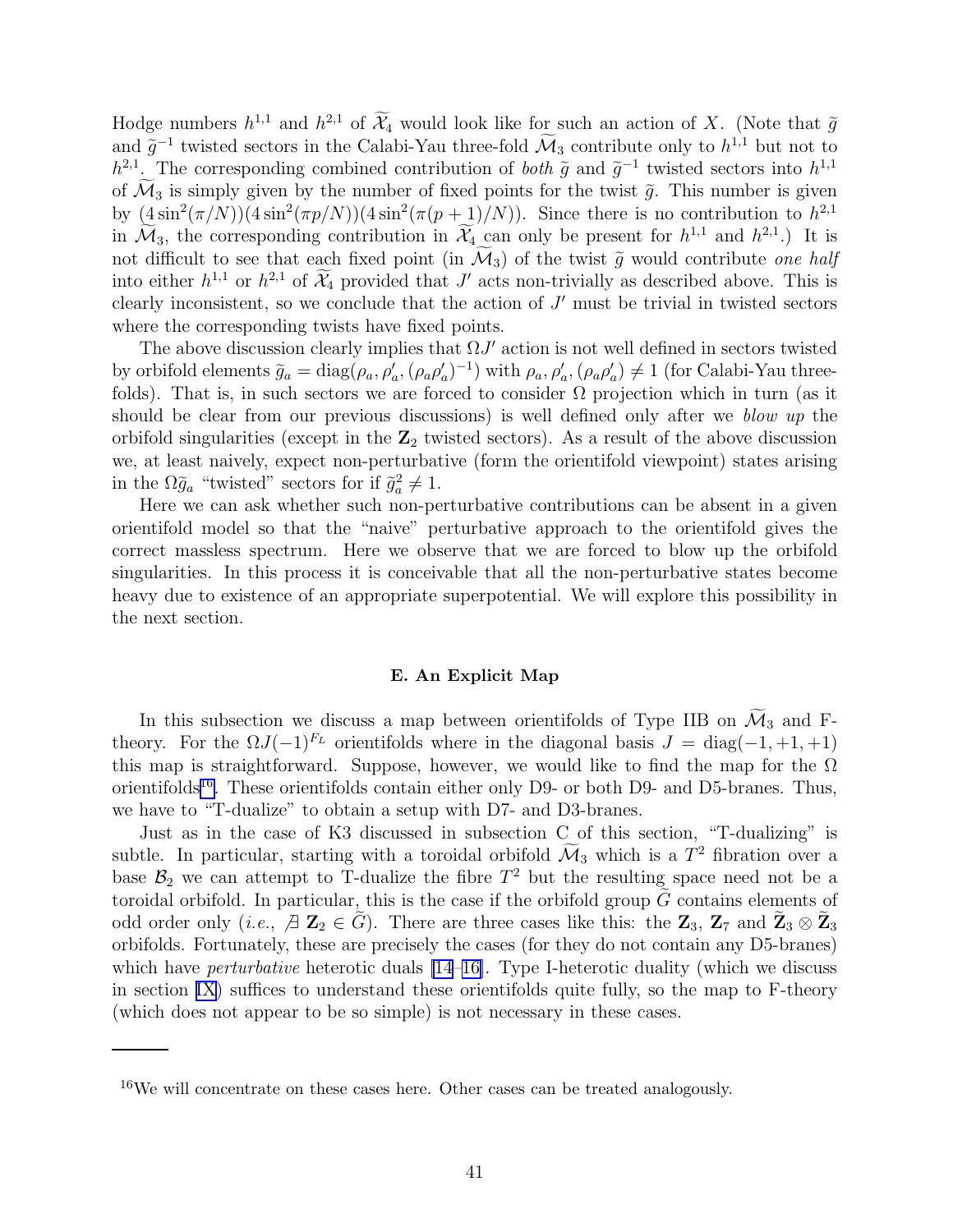<span id="page-41-0"></span>Let us therefore consider cases where  $\tilde{G}$  contains at least one  $\mathbb{Z}_2$  subgroup<sup>17</sup>. It turns out that the map to F-theory in these cases is quite simple. The approach that we would like to pursue here is that instead of T-dualizing in the fibre  $T^2$  of  $\mathcal{M}_3$  we can T-dualize all six coordinates of  $\mathcal{M}_3$ . This operation is well defined and should not involve any subtleties. The D9-branes T-dualize into D3-branes, and D5-branes (which are present since  $\exists \mathbf{Z}_2 \in G$ ) T-dualize into D7-branes. This setup is now straightforward to map to F-theory via the mapof Refs  $[20]^{18}$  $[20]^{18}$  $[20]^{18}$ .

### IX.  $\mathcal{N} = 1$   $D = 4$  TYPE I - HETEROTIC DUALITY

As we already noted, there are three cases, namely, the  $\mathbb{Z}_3$ ,  $\mathbb{Z}_7$  and  $\mathbb{Z}_3 \otimes \mathbb{Z}_3$  orbifold cases, where the  $\Omega$  orientifold does not contain D5-branes. Under Type I-heterotic duality, D5-branes map to heterotic NS 5-branes which are non-perturbative objects. Absence of D5 branes, therefore, indicates that the dual heterotic vacuum should be perturbative. Thus, we can use this observation to learn about the expected non-perturbative states (coming from  $\Omega \tilde{g}_a$  sectors in Type I) by identifying them with presumably perturbative states on the heterotic side.

This approach was originally taken in Ref[[14](#page-60-0)] where the Type I-heterotic duality matching was studied for the  $\mathbb{Z}_3$  case of Ref [\[13\]](#page-60-0). It was subsequently extended to the  $\mathbb{Z}_7$  and  $\mathbb{Z}_3 \otimes \mathbb{Z}_3$  cases in Refs [\[15,16](#page-60-0)]. Here we will briefly review the duality matching for the  $\mathbb{Z}_3$  case as it will be important for understanding the subtleties pointed out in the previous sections as well as for constructing consistent orientifold models discussed in the next section. (Here we concentrate on the  $\mathbb{Z}_3$  example as it is the simplest out of the three cases. The  $\mathbb{Z}_7$  and  $\mathbf{Z}_3 \otimes \mathbf{Z}_3$  cases work out similarly. All the details can be found in Refs [\[15,16\]](#page-60-0).)

Let us start with the Type I  $\mathbb{Z}_3$  orbifold model. There are 32 D9-branes in this model, and the action of the orbifold group on the D9-brane Chan-Paton charges is described by  $16 \times 16$  Chan-Paton matrices  $\gamma_k$  (corresponding to  $\tilde{g}^k$  ( $k = 0, 1, 2$ ) elements of the orbifold group), where we have chosen to work with  $16 \times 16$  matrices for we are not counting the orientifold images of D9-branes. The tadpole cancellation conditions [\[13,15,16](#page-60-0)] uniquely fix the Chan-Paton matrices (up to equivalent representations):

$$
\gamma_1 = \text{diag}(\exp(2\pi i/3) (6 \text{ times}), \exp(-2\pi i/3) (6 \text{ times}), 1 (4 \text{ times}))
$$
. (56)

The gauge group is  $U(12) \otimes SO(8)$ , and the massless spectrum of this model is given in Table [I](#page-56-0).

<sup>&</sup>lt;sup>17</sup>These are the cases whose heterotic duals are non-perturbative, so Type I-heterotic duality is not helpful in understanding them. Thus, the F-theory picture is quite desirable as it provides certain independent checks.

<sup>&</sup>lt;sup>18</sup>Note that in the cases where  $\exists Z_2 \in \tilde{G}$  we only have D9-branes which T-dualize to D3-branes, but there are no D5-branes to T-dualize to D7-branes, so the map of Refs [\[20\]](#page-60-0) is not applicable in these cases.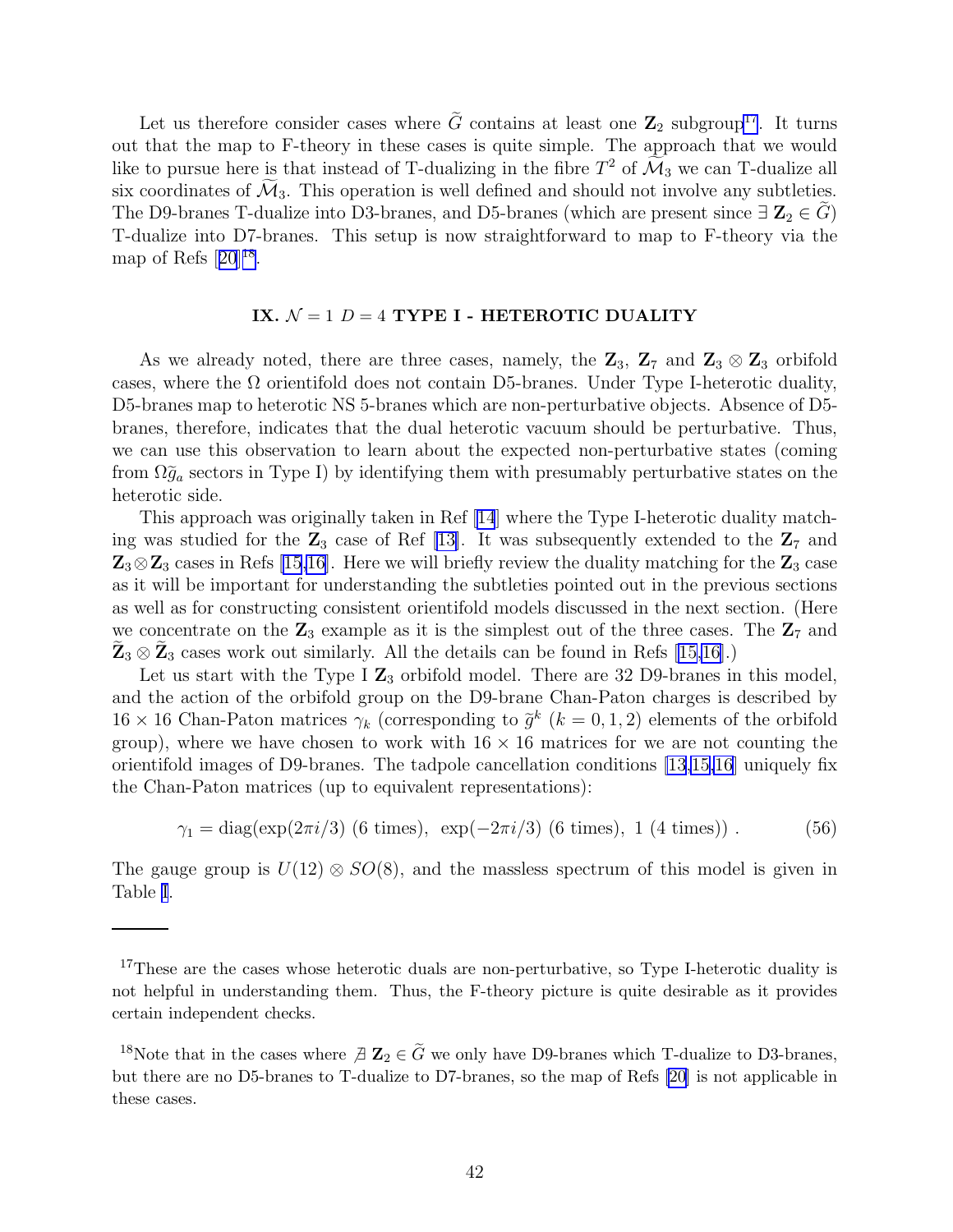<span id="page-42-0"></span>Next, let us consider the heterotic dual of this Type I model. We start from  $\text{Spin}(32)/\mathbb{Z}_2$ heterotic string and compactify on  $T^6/\mathbb{Z}_3$ . The choice of the gauge bundle is the same as in the Type I case, *i.e.*, the  $\mathbb{Z}_3$  twists are accompanied by shifts in the  $\text{Spin}(32)/\mathbb{Z}_2$  lattice with the corresponding Wilson lines given by the same  $16 \times 16$  matrices (in the  $SO(32)$  basis) as the Chan-Paton matrices  $\gamma_k$ . The gauge group of this model is also  $U(12) \otimes SO(8)$ , and its massless spectrum is given in Table [II.](#page-56-0)

The matching between the massless spectra of these two models is almost precise: the only<sup>19</sup> discrepancy is that in the heterotic model we have extra twisted states charged under the non-Abelian gauge group. These are the 27 spinors  $T_{\alpha\beta\gamma}$  of  $SO(8)$ . These states are clearly non-perturbative from the Type I viewpoint (as perturbatively it is not possible to obtain spinorial representations from D-branes). We identify these states with the expected  $\Omega \tilde{g}^k$  states which are non-perturbative from the orientifold viewpoint. Fortunately, however, these states do not play any role at low energies as they *decouple* from the massless spectrum due to the following effect.

The point here is that there are perturbative superpotentials on both Type I and heterotic sides [\[14](#page-60-0)] (here we are interested in the general structure of the lowest order non-vanishing terms):

$$
\mathcal{W}_I = \lambda \epsilon_{abc} \text{Tr}(Q_a Q_b \Phi_c) + \dots \,, \tag{57}
$$

$$
\mathcal{W}_{H} = \lambda' \epsilon_{abc} \text{Tr}(Q_{a} Q_{b} \Phi_{c}) + \Lambda_{(\alpha \alpha' \alpha'')(\beta \beta' \beta'')(\gamma \gamma' \gamma'')} \text{Tr}(S_{\alpha \beta \gamma} T_{\alpha' \beta' \gamma'} T_{\alpha'' \beta'' \gamma''}) + \dots \tag{58}
$$

(The notation can be found in Tables [I](#page-56-0) and [II](#page-56-0).) Note that the coupling  $\Lambda_{(\alpha\alpha'\alpha'')(\beta\beta'\beta'')(\gamma\gamma'\gamma'')} \neq$ 0 if and only if  $\alpha = \alpha' = \alpha''$  or  $\alpha \neq \alpha' \neq \alpha'' \neq \alpha$ , and similarly for the  $\beta$ - and  $\gamma$ indices. This follows from the orbifold space group selection rules. Here we note that the couplings  $\Lambda_{(\alpha\alpha'\alpha'')(\beta\beta'\beta'')(\gamma\gamma'\gamma')}$  with  $\alpha \neq \alpha' \neq \alpha'' \neq \alpha$ , and similarly for the  $\beta$ - and  $\gamma$ -indices, are exponentially suppressed in the limit of large volume of the compactification manifold, whereas the couplings  $\Lambda_{(\alpha\alpha\alpha)(\beta\beta\beta)(\gamma\gamma\gamma)}$  are not. This is because the corresponding  $S_{\alpha\beta\gamma}$  and  $T_{\alpha\beta\gamma}$  fields are coming from the same fixed point in the latter case, whereas in the former case they are sitting at different fixed points so that upon taking them apart (in the limit of large volume of the orbifold) their coupling becomes weak.

Here we immediately observe that upon the singlets  $S_{\alpha\beta\gamma}$  (which are the 27 blow-up modes of the  $\mathbb{Z}_3$  orbifold with non-standard embedding) acquiring vevs (to cancel the Fayet-Iliopoulos D-term generated by the anomalous  $U(1)$ , the states  $T_{\alpha\beta\gamma}$ , that transform in the irrep  $(1, 8_s)(+2)$  of  $U(12) \otimes SO(8)$ , become heavy and decouple from the massless spectrum. Thus, after blowing up the orbifold singularities on the heterotic side we can match the massless spectra of these two models.

<sup>&</sup>lt;sup>19</sup>There is another discrepancy which is the following. The orbifold blow-up modes  $S_{\alpha\beta\gamma}$  on the Type I side are neutral with respect to the Chan-Paton gauge group whereas their heterotic counterparts are charged under the  $U(1)$  subgroup of the gauge group. This  $U(1)$  can be seen to be anomalous in both Type I and heterotic models, and on the Type I side the blow-up modes transformnon-trivially under the  $U(1)$  gauge transformations [[13,14](#page-60-0)]. That is, they participate in breaking the anomalous  $U(1)$  just as their heterotic counterparts.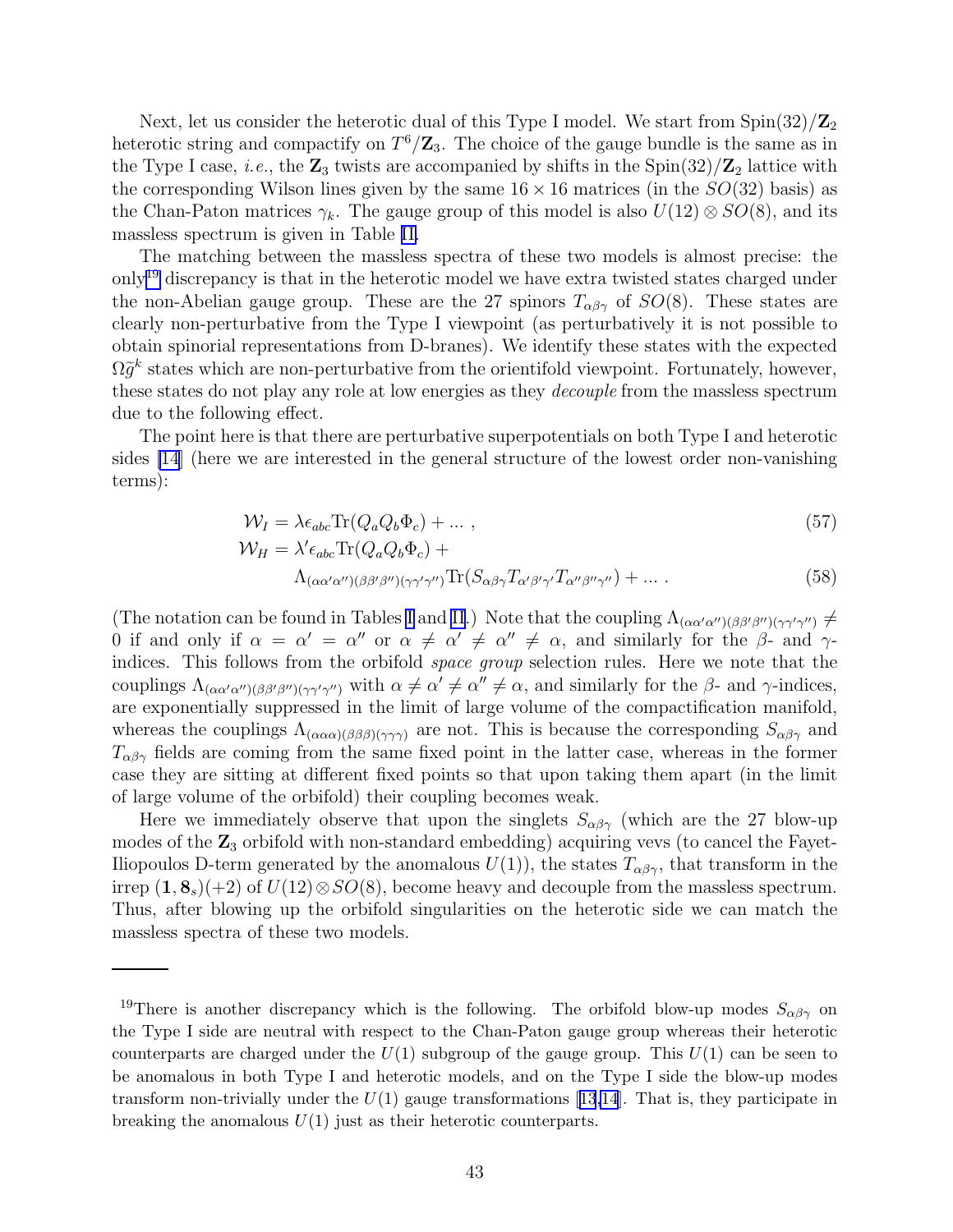<span id="page-43-0"></span>We see that the original trouble with not having perturbative (from the orientifold viewpoint) control over the expected extra  $\Omega \tilde{g}^k$  states in the Type I model has evaporated and we can trust the "naive" orientifold answer. The crucial check here is the Type I-heterotic duality which can be readily utilized since the heterotic model is perturbative. In fact, the above "perturbative" matching is very natural from the following point of view. Thus, the tree-level relation between Type I and heterotic dilatons in D space-time dimensions [\[13](#page-60-0)] (which follows from the conjectured Type I-heterotic duality in ten dimensions[[11\]](#page-60-0)) reads:

$$
\phi_H = \frac{6 - D}{4} \phi_I - \frac{D - 2}{16} \log(\det(g_I)) \,. \tag{59}
$$

Here  $q_I$  is the internal metric of the Type I compactification space, whereas  $\phi_I$  and  $\phi_H$  are the Type I and heterotic dilatons, respectively. From this one can see that (in four dimensions) there always exists a region in the moduli space where both Type I and heterotic string theories are weakly coupled, and there we can rely on perturbation theory.

As we will see in the next section, observations concerning (weak-weak) Type I-heterotic duality in four dimensions[[14–16](#page-60-0)] which we reviewed in this section, will be crucial for consistency checks of other four dimensional  $\mathcal{N} = 1$  Type I models which are non-perturbative from the heterotic viewpoint.

# X.  $\mathcal{N} = 1$  D = 4 NON-PERTURBATIVE HETEROTIC VACUA

Having established that the non-perturbative states are "harmless" in the orientifolds of Type IIB on four dimensional  $\mathbb{Z}_3$ ,  $\mathbb{Z}_7$  and  $\mathbb{Z}_3 \otimes \mathbb{Z}_3$  orbifolds, it is natural to consider possible generalizations to cases with D5-branes by combining these orbifolds with other twists which are also well defined perturbatively. For example, we know that the six dimensional  $\mathbf{Z}_2$  model of Refs  $[7,8]$  is perturbatively well defined. So, perhaps, by combining this  $\mathbb{Z}_2$  twist with one of the above twists we can obtain an orientifold model where all the naively expected non-perturbative states actually decouple along the lines of the previous subsection. If so, the "naive" orientifold rules would produce a well defined vacuum. Such a vacuum would be non-perturbative from the heterotic viewpoint (since it contains D5-branes) and would provide insight into non-perturbative dynamics of heterotic NS 5-branes which are otherwise very difficult to deal with.

In moving along these lines some care is required. Let us first note that the  $\mathbb{Z}_7$  twist cannot be combined with any other twist to yield an  $\mathcal{N} = 1$  model. So we are left with  $\mathbf{Z}_3$  and  $\mathbf{Z}_3 \otimes \mathbf{Z}_3$  orbifolds. Here we will consider the  $\mathbf{Z}_3$  orbifold in combination with other twists. (We will discuss the cases with the  $\mathbb{Z}_3$  and  $\mathbb{Z}_3 \otimes \mathbb{Z}_3$  subgroup in the next section.) From our discussion in subsection C of section [VII](#page-22-0) it is clear that we should confine our attention to Abelian orbifolds. There are only three Abelian orbifolds (other than  $\mathbb{Z}_3$  itself) that contain  $\mathbf{Z}_3$  as a subgroup:  $\mathbf{Z}_6(\approx \mathbf{Z}_2 \otimes \mathbf{Z}_3)$ ,  $\mathbf{Z}_2 \otimes \mathbf{Z}_6' (\approx \mathbf{Z}_2 \otimes \mathbf{Z}_2 \otimes \mathbf{Z}_3)$  and  $\mathbf{Z}_{12}(\approx \mathbf{Z}_4 \otimes \mathbf{Z}_3)$ (see subsection B of section [IV](#page-11-0) for details).

Let us first consider the  $\mathbb{Z}_6$  case. Let  $\tilde{g}$  be the generator of  $\mathbb{Z}_6$ . Consider the  $\tilde{g}^2$  and  $\tilde{g}^4$ (that is, the  $\mathbb{Z}_3$  twisted sectors). These are the same as in the  $\mathbb{Z}_3$  model discussed in the previous section except that we have to project onto  $\mathbb{Z}_2$  invariant states. It is not difficult to check that upon performing this projection, the superpotential  $\mathcal{W}_H$  in [\(58\)](#page-42-0) reduces in such a way that all the  $\mathbb{Z}_2$  invariant twisted sector states  $T_{\alpha\beta\gamma}$  still decouple upon the  $\mathbb{Z}_2$  invariant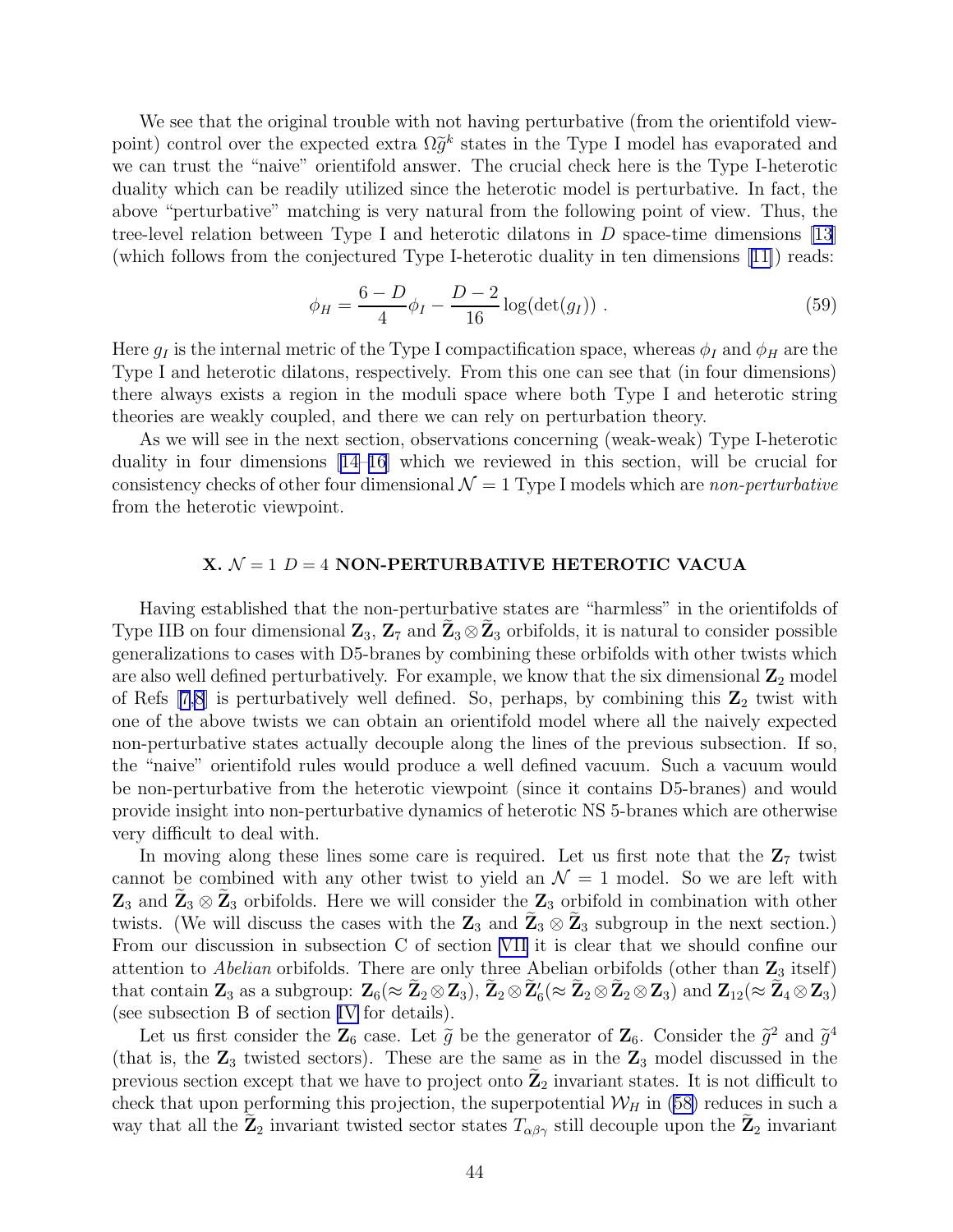<span id="page-44-0"></span>blow-up modes  $S_{\alpha\beta\gamma}$  (there are 15 of such modes) acquiring vevs. Next, consider the  $\tilde{g}$  and  $\tilde{g}^5$ (that is, the  $\mathbb{Z}_6$  twisted sectors). It is not difficult to see that the three fixed points in these sectors are the same three of the 15 fixed points in the  $\mathbb{Z}_3$  twisted sectors. Their blow up modes are therefore also identical. This implies that once the  $\mathbb{Z}_3$  singularities are blown up all the non-perturbative states in the  $\Omega \tilde{g}$  and  $\Omega \tilde{g}^5$  sectors should decouple just as is the case for the non-perturbative states in the  $\Omega \tilde{g}^2$  and  $\Omega \tilde{g}^4$  sectors. Finally, the  $\tilde{g}^3$  twisted sector is a  $\mathbb{Z}_2$  twisted sector so that all the states in the  $\Omega \tilde{g}^3$  sector have a perturbative description.

Thus, we conclude that upon blowing up the orbifold singularities (except for the  $\mathbb{Z}_2$ singularities which are "harmless"), all the non-perturbative (from the orientifold viewpoint) states should decouple in this model. We can therefore use the "naive" tadpole cancellation conditions to compute the spectrum of this model. The  $\mathbb{Z}_6$  orientifold was first constructed in Ref[[16\]](#page-60-0). Its massless spectrum is summarized in Table [III.](#page-57-0) Note that the non-Abelian gauge anomaly cancels in this model. This cancellation is rather non-trivial as the model is chiral. This model contains D5-branes so the corresponding heterotic dual is non-perturbative. This is the first known example of a *non-perturbative* chiral  $\mathcal{N} = 1$  heterotic vacuum in four dimensions.

It is not difficult to see that the above discussion straightforwardly generalizes to the  $\mathbf{Z}_2 \otimes \mathbf{Z}'_6$  case. Here we can also use the "naive" orientifold approach to construct the  $corresponding model<sup>20</sup>.$ 

Finally, let us consider the  $\mathbb{Z}_{12}$  case. Naively, one might expect that the arguments in the  $\mathbb{Z}_6$  case concerning blowing up orbifold singularities apply in this case as well, and all the non-perturbative states must decouple. This is, however, not completely clear. The point is that in this case we expect non-perturbative contributions in the  $\mathbb{Z}_4$  twisted sector. Blowing up orbifold singularities in the  $\mathbb{Z}_3$ ,  $\mathbb{Z}_6$  and  $\mathbb{Z}_{12}$  twisted sectors need not result in decoupling of non-perturbative states in the  $\mathbb{Z}_4$  twisted sector (the latter has fixed 2-tori instead of fixed points). Here Type I-heterotic duality is not very helpful as the corresponding heterotic dual is non-perturbative. However, in the next section we will perform another test for all of the models discussed in this section and we will argue that in the  $\mathbb{Z}_{12}$  model some nonperturbative states do not decouple from the massless spectrum after blowing up the orbifold singularities. This model, therefore, is *non-perturbative* from the orientifold viewpoint. On the other hand, the same test will confirm that the  $\mathbb{Z}_6$  and  $\mathbb{Z}_2 \otimes \mathbb{Z}'_6$  models are indeed perturbative.

### XI. OTHER MODELS

In this section we discuss the rest of *Abelian* orbifolds. We start with a resolution of the following (longstanding<sup>21</sup>) "puzzle". Namely, in the orientifolds of Type IIB on the  $\mathbb{Z}_2 \otimes \mathbb{Z}_4$ and  $\mathbb{Z}_4 \otimes \mathbb{Z}_4$  [\[17](#page-60-0)] and  $\mathbb{Z}_4$ ,  $\mathbb{Z}_8$ ,  $\mathbb{Z}_8'$  and  $\mathbb{Z}_{12}'$  [\[18](#page-60-0)] orbifolds the tadpole cancellation conditions

 $^{20}$ This model will be discussed in detail in [\[19\]](#page-60-0).

<sup>&</sup>lt;sup>21</sup>This "puzzle" has been known to various people for awhile, albeit it appeared in print only in [\[17\]](#page-60-0) for the  $\mathbb{Z}_2 \otimes \mathbb{Z}_4$  and  $\mathbb{Z}_4 \otimes \mathbb{Z}_4$  cases, and recently in Ref [\[18](#page-60-0)] for the  $\mathbb{Z}_4$ ,  $\mathbb{Z}_8$ ,  $\mathbb{Z}_8'$  and  $\mathbb{Z}_{12}'$  cases.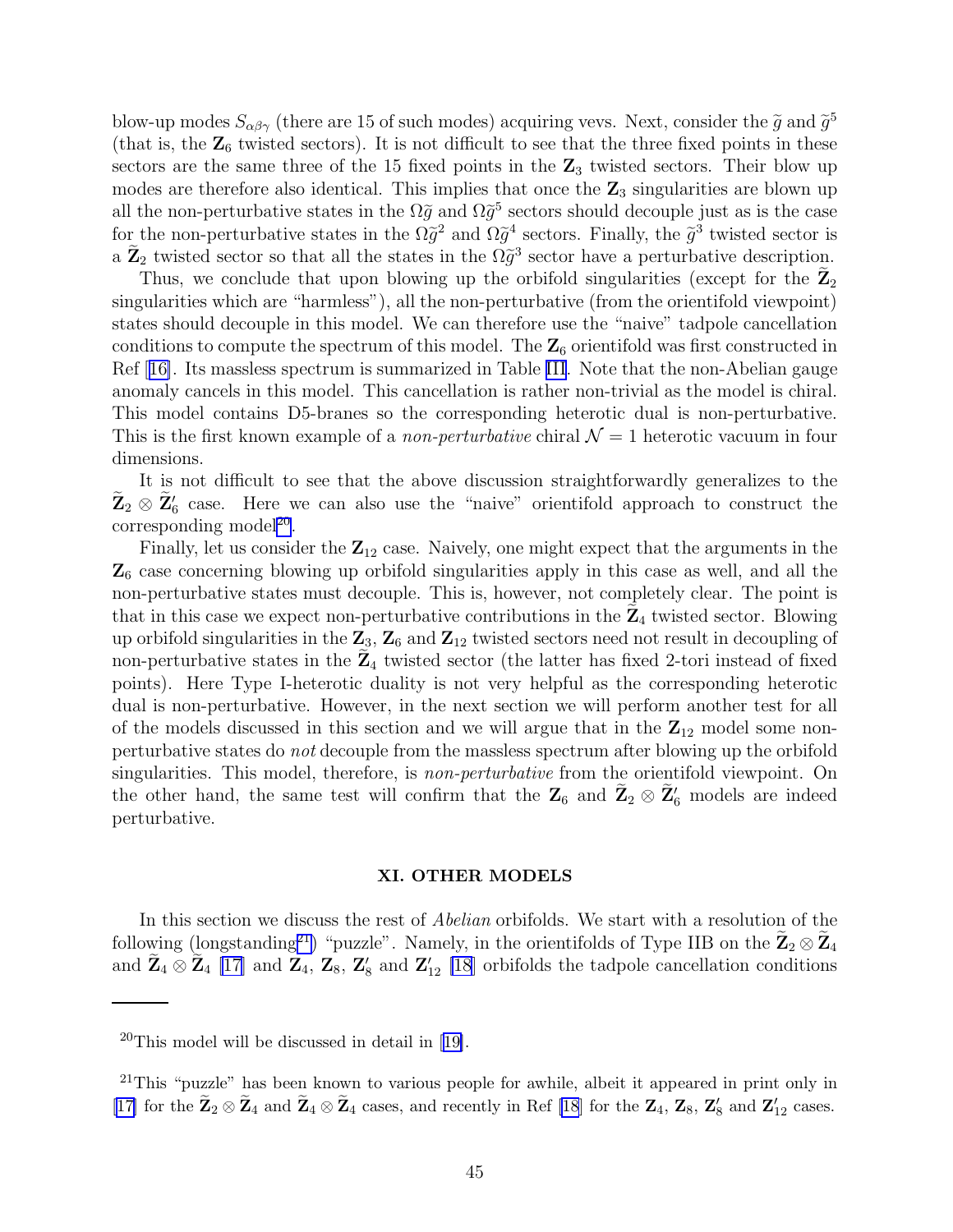<span id="page-45-0"></span>have no solution. The resolution of this "puzzle" is that in all of these orientifolds there are additional non-perturbative contributions coming from the  $\Omega \tilde{g}_a$  twisted sectors as we explained in sections [VII](#page-22-0) and [VIII](#page-29-0). For illustrative purposes we will discuss the  $\mathbb{Z}_4$  model in detail, and only briefly discuss other models of this type.

### A. "Anomalous" Models

Consider "asymmetric" Type IIB orientifolds where the orientifold projection is given by  $\Omega$  (so that  $J = 1$ ), and the orbifold  $\mathcal{M}_3 = T^6/\tilde{G}$  (where  $\tilde{G} = {\tilde{g}_a | a = 1, ..., dim(\tilde{G})}$ ) is Abelian) contains twisted sectors of the form  $\tilde{g}_a = \text{diag}(-1, \rho_a, -\rho_a^{-1})$ , where  $\rho_a \neq \pm 1$ . Let  $z_i$  be the complex coordinates on  $\mathcal{M}_3$  in the diagonal basis of  $\tilde{g}_a$  so that  $\tilde{g}_a z_1 = -z_1$ ,  $\tilde{g}_a z_2 = \rho_a z_2$ ,  $\tilde{g}_a z_3 = -\rho_a^{-1} z_3$ . Consider now the tree-channel amplitude corresponding to a cylinder with two cross-caps (which is obtained via the modular transformation  $t \to 1/t$ from the Klein bottle amplitude). This amplitude is given by Eq([39\)](#page-21-0). (More precisely, Eq ([39](#page-21-0)) gives the contribution corresponding to the untwisted sector contribution to the Klein bottle amplitude). Note that in the cases under consideration the lattice  $\Lambda(RJ_a) = \Lambda(R\tilde{g}_a)$ is non-trivial and consists of momenta in the  $z_1$  direction only. (On the other hand, the winding lattice  $\Lambda(J_a) = \Lambda(\tilde{g}_a)$  is trivial, *i.e.*, it consists of the origin only.) This implies that we have "momentum flow" through the corresponding cross-caps in the  $z_1$  direction. Thus, we must introduce D-branes such that the corresponding open strings have Dirichlet boundary conditions in the  $z_1$  direction. In the other two complex directions  $z_2$  and  $z_3$ , however, these open strings would have to have *twisted* (*i.e.*, mixed) boundary conditions (see subsection A of section [V](#page-14-0) for details). Such branes are not perturbative from the orientifold viewpoint as we discussed at length in section [V](#page-14-0). In this case these boundary states would correspond to D5-branes wrapping collapsed  $\mathbf{P}^{1}$ 's of the orbifold (*i.e.*, these are D5-branes with  $C/Z_N$  singularities in their world-volumes). We therefore arrive at the conclusion that "asymmetric" Type IIB orientifolds do not have perturbative description if the orbifold group  $G$  (which here we assume to be Abelian) contains elements of the form

$$
\tilde{g}_a = \text{diag}(-1, \rho_a, -\rho_a^{-1}), \quad \rho_a \neq \pm 1. \tag{60}
$$

In fact, the above resolves the following "puzzle". In the  $\Omega$  orientifold of Type IIB on  $T^6/\mathbf{Z}_4$  (where the generator of the orbifold group is defined as  $\tilde{g}z_1 = -z_1$ ,  $\tilde{g}z_2 = iz_2$ ,  $\tilde{g}z_3 = iz_3$ ) it is impossible to cancel all the tadpoles. The tadpole that is impossible to cancel is precisely the one that contains (in the tree-channel) the sum over momenta in the  $z_1$  direction as discussed above. Other tadpoles can be cancelled by a proper choice of the orbifold action on the Chan-Paton charges. The latter is described via  $16 \times 16$  (here we choose not to count the orientifold images of D9- and D5-branes) matrices  $\gamma_{\tilde{g}^k}$  and  $\tilde{\gamma}_{\tilde{g}^k}$ <br>( $k = 1, 2, 3$ ) corresponding to D9, and D5 branes, respectively. The following choice is  $(k = 1, 2, 3)$  corresponding to D9- and D5-branes, respectively. The following choice is consistentwith the  $\mathbb{Z}_2$  model of Ref [[7,8\]](#page-60-0) (note that  $\mathbb{Z}_2 \subset G \approx \mathbb{Z}_4$ , where  $\mathbb{Z}_2$  acts as in the six dimensional model of Ref [\[7,8](#page-60-0)]):

$$
\gamma_{\tilde{g}} = \tilde{\gamma}_{\tilde{g}} = \text{diag}(\exp(\pi i/4) \ (4 \text{ times}), \exp(-\pi i/4) \ (4 \text{ times}),
$$
  
exp(3\pi i/4) (4 \text{ times}), exp(-3\pi i/4) (4 \text{ times})). (61)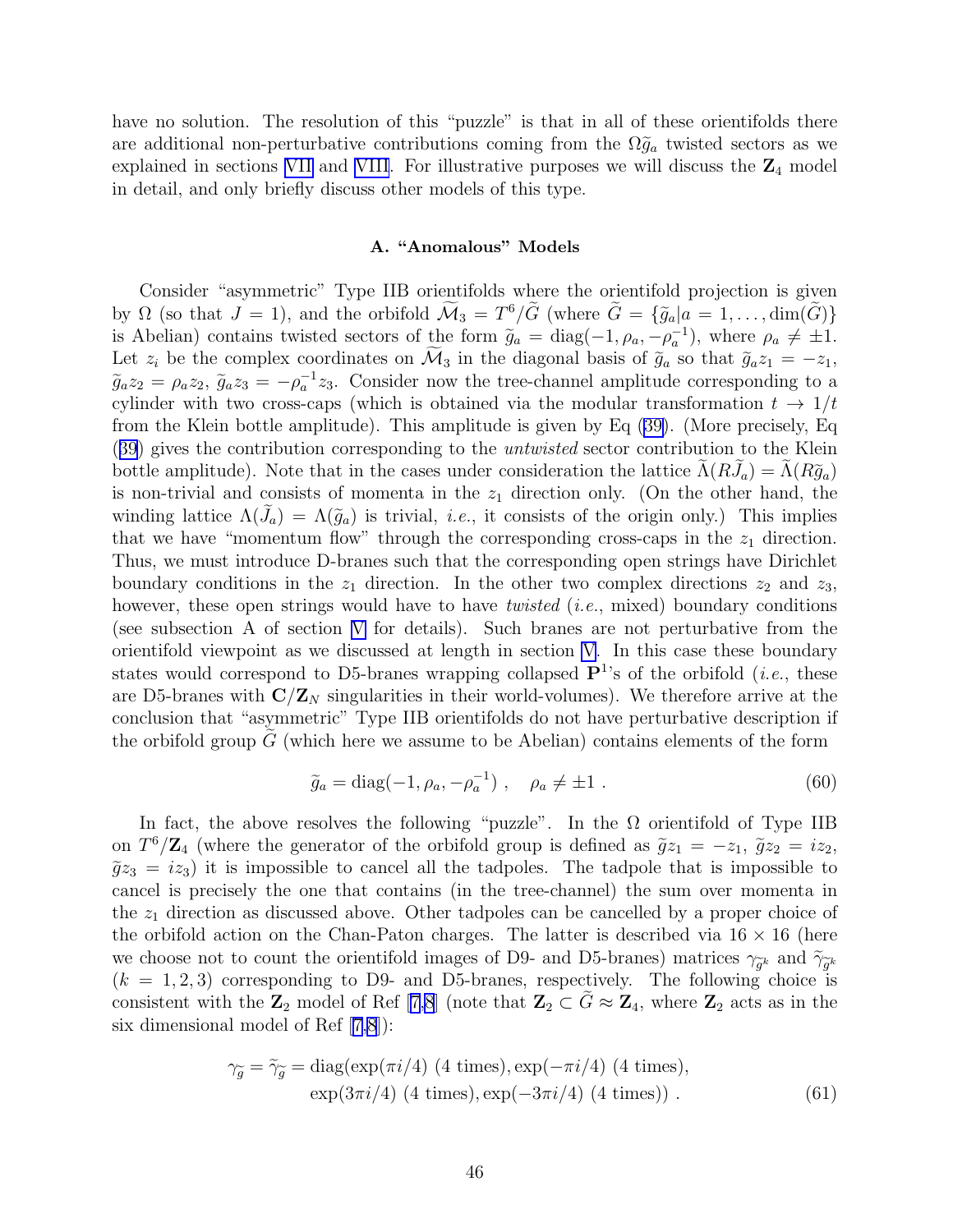The perturbative (from the orientifold viewpoint) massless spectrum of this model is given in Table [IV](#page-58-0)<sup>22</sup>. That is, we purposefully ignore the non-perturbative states expected to arise in the  $\Omega \tilde{g}$  and  $\Omega \tilde{g}^3$  sectors (which is related to the fact that some of the tadpoles have not been cancelled).

Here we encounter an inconsistency. The massless spectrum in Table [IV](#page-58-0) has non-Abelian gauge anomaly: the 99 and 55 sectors possess  $[SU(8) \otimes SU(8)]_{99}$  and  $[SU(8) \otimes SU(8)]_{55}$  non-Abelian gauge anomalies, respectively, whereas the 59 sector is anomaly free. (Recall that the  $M(M-1)/2$  dimensional antisymmetric representation of  $SU(M)$  contributes as much as  $M-4$  fundamentals of  $SU(M)$  into the non-Abelian gauge anomaly.) Thus, ignoring the non-perturbative contributions from the sectors of the type([60](#page-45-0)) leads (in this particular model) to an apparent space-time inconsistency.

Similar remarks apply to the  $\mathbb{Z}_8$ ,  $\mathbb{Z}_8'$  and  $\mathbb{Z}_{12}'$  cases. Also, the  $\mathbb{Z}_2 \otimes \mathbb{Z}_4$  and  $\mathbb{Z}_4 \otimes \mathbb{Z}_4$ orbifolds contain  $\mathbb{Z}_4$  as a subgroup, so the fact that in the corresponding orientifold models there always are leftover tadpoles [\[17](#page-60-0)] is not surprising: these models too lack perturbative orientifold description as there are non-perturbative contributions from the corresponding sectors.

#### B. Other Non-Perturbative Cases

In the previous subsection we have asserted that if an Abelian orbifold group  $\tilde{G}$  contains elements of type([60\)](#page-45-0) then the corresponding orientifold ought to include non-perturbative (from the orientifold viewpoint) sectors. This is readily observed in the  $\mathbb{Z}_2 \otimes \mathbb{Z}_4$ ,  $\mathbb{Z}_4 \otimes \mathbb{Z}_4$ ,  $\mathbb{Z}_4$ ,  $\mathbb{Z}_4$ ,  $\mathbf{Z}_8$ ,  $\mathbf{Z}'_8$  and  $\mathbf{Z}'_{12}$  cases where perturbatively there remain some uncanceled tadpoles. However, there are other cases that contain such elements, yet all the tadpoles can be cancelled. These are the cases with the orbifold groups  $\mathbf{Z}'_6$ ,  $\mathbf{Z}_2 \otimes \mathbf{Z}_6$ ,  $\mathbf{Z}_3 \otimes \mathbf{Z}_6$ ,  $\mathbf{Z}_6 \otimes \mathbf{Z}_6$  [[17\]](#page-60-0) and  $\mathbf{Z}_{12}$ [\[18\]](#page-60-0). Also, in these models the massless (open string) spectra computed using the "naive" tadpole cancellation conditions are free of non-Abelian gauge anomalies[[17](#page-60-0),[18](#page-60-0)]. Naively this appears to be in contradiction with some of the conclusions of the previous subsection. However, the issue here seems to be more subtle. We will discuss these subtleties in the  $\mathbf{Z}_6'$ case. Generalization to other cases should be clear.

Let us consider the  $\mathbb{Z}'_6$  case in more detail. Let  $\tilde{g}$  be the generator of  $\mathbb{Z}'_6$ . The perturbative (from the orientifold viewpoint) massless spectrum of this model is given in Table [V](#page-59-0). Note that this spectrum is free of non-Abelian gauge anomalies. Nonetheless, in the following we will argue that this spectrum is incomplete.

According to our discussion in subsection C of section [VII](#page-22-0) we expect non-perturbative (from the orientifold viewpoint) states arising in the  $\Omega \tilde{g}^k$  sectors with  $k = 1, 5$  and  $k = 2, 4$ . In fact, we can deduce the extra states in the  $\Omega \tilde{g}^2$  plus  $\Omega \tilde{g}^4$  sectors from the fact that the latter are the same as in the Type I compactification on  $(T^4/\mathbb{Z}_3) \otimes T^2$  with the same gauge bundle (which is perturbative from the heterotic viewpoint) as in subsection C of section [VIII](#page-29-0). More precisely, these states must be further projected to those invariant with

 $^{22}$ Here we should point out that the brane configuration corresponding to the massless spectrum of Table [IV](#page-58-0) is such that all the D5-branes are located at the same fixed point.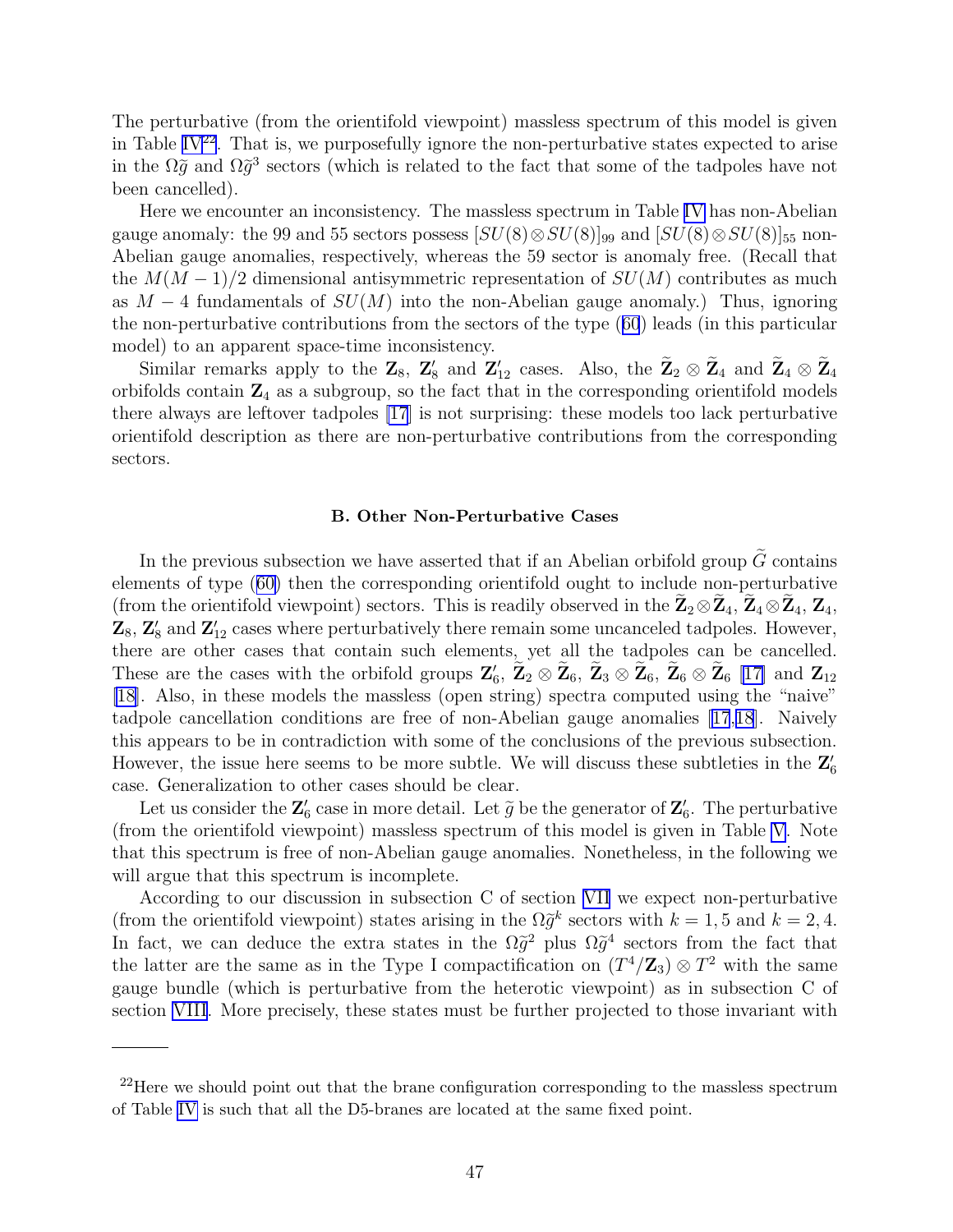respect to the  $\mathbb{Z}_2$  twist. It is not difficult to work out the quantum numbers of these states. In particular, we expect the following states (arising in the  $\Omega \tilde{g}^2$  plus  $\Omega \tilde{g}^4$  sectors) charged under the 99 gauge group (which is  $U(4) \otimes U(4) \otimes U(8)$ ): 9(6, 1, 1), 9(1, 6, 1),  $6(4, \overline{4}, 1)$  and  $3(\overline{4}, 4, 1)$ . (For the sake of simplicity we have suppressed the  $U(1)$  charges.) The multiplicities of these states come from the fixed points in the  $\mathbb{Z}_3$  twisted sectors (or, more precisely, their linear combinations with respect to the  $\mathbb{Z}_2$  twist). Note that these states give non-zero contributions into non-Abelian gauge anomalies for the  $SU(4) \otimes SU(4)$ subgroups. This implies that the  $\Omega \tilde{g}$  plus  $\Omega \tilde{g}^5$  sectors (which are also expected to give rise to additional non-perturbative states) also contribute to the non-Abelian gauge anomalies so that the total anomaly cancels. Note that we cannot reliably compute<sup>23</sup> these states as the corresponding heterotic string sectors are non-perturbative<sup>24</sup> (from the heterotic viewpoint). An important observation here is that the  $\Omega \tilde{g}^2$  plus  $\Omega \tilde{g}^4$  sector states must be included (as including only the  $\Omega \tilde{g}$  plus  $\Omega \tilde{g}^5$  sector states would result in an anomalous model)<sup>25</sup>. This confirms our assertion in subsection C of section [VII](#page-22-0) that the orientifold projection must be the same in all twisted sectors (which in this case corresponds to the  $\Omega$  projection which after the required blow-ups results in Type I compactification on the corresponding Calabi-Yau three-fold). In the next subsection we will perform an independent check for the conclusion of this subsection that the perturbative orientifold approach to the  $\mathbf{Z}'_6$  model misses relevant non-perturbative states. It is not difficult to see that the same conclusions extend to the  $\mathbf{Z}_2 \otimes \mathbf{Z}_6$ ,  $\mathbf{Z}_3 \otimes \mathbf{Z}_6$ ,  $\mathbf{Z}_6 \otimes \mathbf{Z}_6$  and  $\mathbf{Z}_{12}$  cases. Note that these models are examples of orientifolds where non-perturbative (from the orientifold viewpoint) states come in such combinations so that they do not contribute into non-Abelian gauge anomalies (and this is precisely the reason why all the "naive" tadpoles are cancelled).

### C. Another Check

The above discussion implies that the  $\mathbf{Z}'_6$ ,  $\mathbf{Z}_2 \otimes \mathbf{Z}_6$ ,  $\mathbf{Z}_3 \otimes \mathbf{Z}_6$ ,  $\mathbf{Z}_6 \otimes \mathbf{Z}_6$ ,  $\mathbf{Z}_2 \otimes \mathbf{Z}_4$  and  $\mathbf{Z}_4 \otimes \mathbf{Z}_4$  $\mathbf{Z}_4 \otimes \mathbf{Z}_4$  $\mathbf{Z}_4 \otimes \mathbf{Z}_4$  cases of Ref [[17](#page-60-0)], as well as the  $\mathbf{Z}_8$ ,  $\mathbf{Z}'_8$ ,  $\mathbf{Z}'_{12}$  and  $\mathbf{Z}_{12}$  cases of Ref [\[18](#page-60-0)] should be non-perturbative from the orientifold viewpoint. On the other hand, the only cases that can be treated perturbatively in the orientifold framework should be the  $\mathbb{Z}_2 \otimes \mathbb{Z}_2$  [\[12](#page-60-0)],  $\mathbb{Z}_3$ [\[13](#page-60-0)],  $\mathbb{Z}_7$  [[15\]](#page-60-0),  $\mathbb{Z}_3 \otimes \mathbb{Z}_3$  and  $\mathbb{Z}_6$  [[16](#page-60-0)] and  $\mathbb{Z}_2 \otimes \mathbb{Z}_6'$  [[19\]](#page-60-0) cases. The arguments presented up till now all indicate that this must be the case. On the other hand, due to a rather involved (and intertwined) nature of these arguments it would be desirable to perform a simple yet

<sup>23</sup>Nonetheless, it is possible to guess what these states should look like from the anomaly cancellation point of view.

<sup>24</sup>In particular, the level matching constraint is not satisfied in these sectors for the corresponding choice of the gauge bundle.

<sup>&</sup>lt;sup>25</sup>It is not difficult to see that the blow-ups cannot result in decoupling of the extra nonperturbative states since the required terms in the superpotential are absent due to the discrete symmetries of the  $\mathbf{Z}'_6$  orbifold.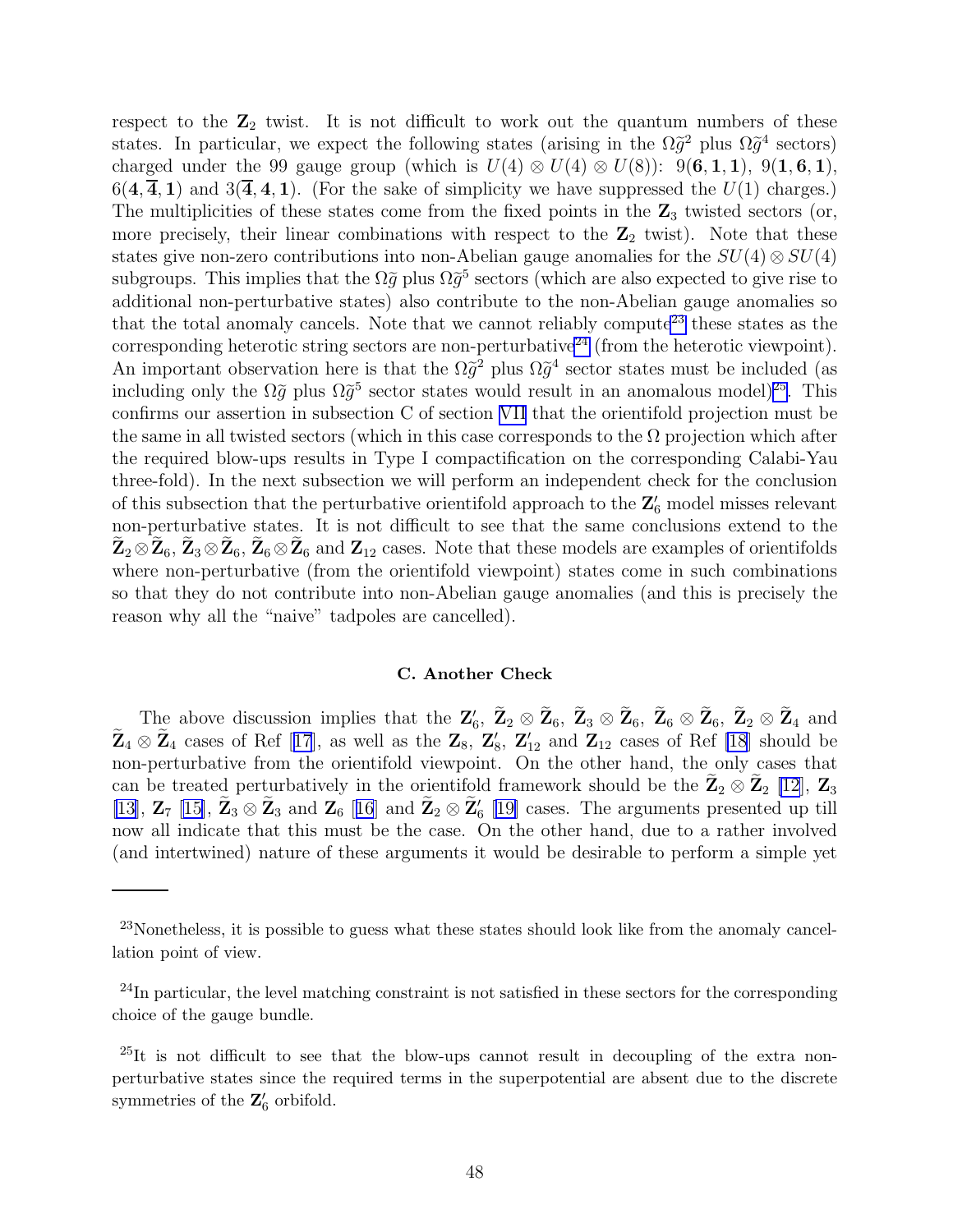<span id="page-48-0"></span>independent check for perturbative consistency of these models. Fortunately, such a check can be performed.

Here we observe that the question of whether an orientifold of Type IIB on a given orbifold contains extra non-perturbative states is really a local question as far as the geometry is concerned. That is, we should be able to test this issue in a local framework where the "compactification" space is non-compact. This is because the question of whether there are non-perturbative states in a given orbifold model depends on local considerations of whether there are states coming from sectors corresponding to certain D-branes wrapping various collapsed 2-cycles at orbifold singularities. This observation can be utilized in the framework recently discussed in Ref[[44\]](#page-61-0).

Thus, consider the  $\Omega J$  orientifold of Type IIB on  $\widetilde{W}_3 = \mathbf{C}^3/\widetilde{G}$  where  $\widetilde{G}$  is any of the above (Abelian) orbifold groups, and the action of J is given by  $Jz_i = -z_i$  ( $z_i$ ,  $i = 1, 2, 3$ , are the complex coordinates parametrizing  $\mathbb{C}^3$ ). This orientifold contains orientifold 3-planes and an arbitrary number of D3-branes<sup>26</sup>. If the orbifold group contains a  $\mathbb{Z}_2$  subgroup, then there also are present the corresponding orientifold 7-planes which are accompanied by 8 of the corresponding D7-branes. Here we can ask whether such an orientifold model is consistent, in particular, if all the tadpoles can be cancelled. Here we will skip all the details as the corresponding calculations are completely analogous to those discussed in Ref [\[44](#page-61-0)], and will simply state the answer. The details can be found in Ref [\[52](#page-61-0)].

It is not difficult to show that the "naive" tadpole cancellation conditions have a solution (which is unique in each of the following cases) only for the  $\mathbb{Z}_2 \otimes \mathbb{Z}_2$   $\mathbb{Z}_3$ ,  $\mathbb{Z}_7$ ,  $\mathbb{Z}_3 \otimes \mathbb{Z}_3$ ,  $\mathbb{Z}_6$ and  $\mathbf{Z}_2 \otimes \mathbf{Z}'_6$  cases<sup>27</sup>. On the other hand, in all of the  $\mathbf{Z}'_6$ ,  $\mathbf{Z}_2 \otimes \mathbf{Z}_6$ ,  $\mathbf{Z}_3 \otimes \mathbf{Z}_6$ ,  $\mathbf{Z}_6 \otimes \mathbf{Z}_6$ ,  $\mathbf{Z}_2 \otimes \mathbf{Z}_4$ ,  $\mathbf{Z}_4 \otimes \mathbf{Z}_4$ ,  $\mathbf{Z}_8$ ,  $\mathbf{Z}_8'$ ,  $\mathbf{Z}_{12}'$  and  $\mathbf{Z}_{12}$  cases there are left-over uncanceled tadpoles (that is, the tadpole cancellation conditions do not have a solution). This is precisely due to the fact that in these models there are extra non-perturbative states which are not captured by the "naive" perturbative orientifold construction. This test is a very non-trivial piece of evidence for correctness of our previous discussions.

### XII. SUMMARY AND REMARKS

Let us summarize some of the main conclusions of the previous discussions.

• Orientifolds of Type IIB on non-geometric ("symmetric") toroidal orbifolds always contain non-perturbative (from the orientifold viewpoint) sectors. The appropriate framework for considering such orientifolds is F-theory.

• In six dimensions there are two choices for the orientifold projection in Type IIB on geometric ("asymmetric") orbifolds. The first one (once the appropriate blow-ups are performed)

 $26$ The number of the D3-branes is unconstrained due to the fact that the space transverse to the D3-branes is non-compact.

<sup>&</sup>lt;sup>27</sup>These solutions give rise to four dimensional  $\mathcal{N}=1$  supersymmetric gauge theories which are free of non-Abelian gauge anomalies for any value  $N$  of the number of D3-branes. This has been explicitly checked for the  $\mathbb{Z}_2 \otimes \mathbb{Z}_2$ ,  $\mathbb{Z}_3$ ,  $\mathbb{Z}_7$  cases in Ref [\[44](#page-61-0)]. The remaining three cases are not difficult to work out along the lines of Ref [\[44](#page-61-0)] - see Ref[[52\]](#page-61-0) for details.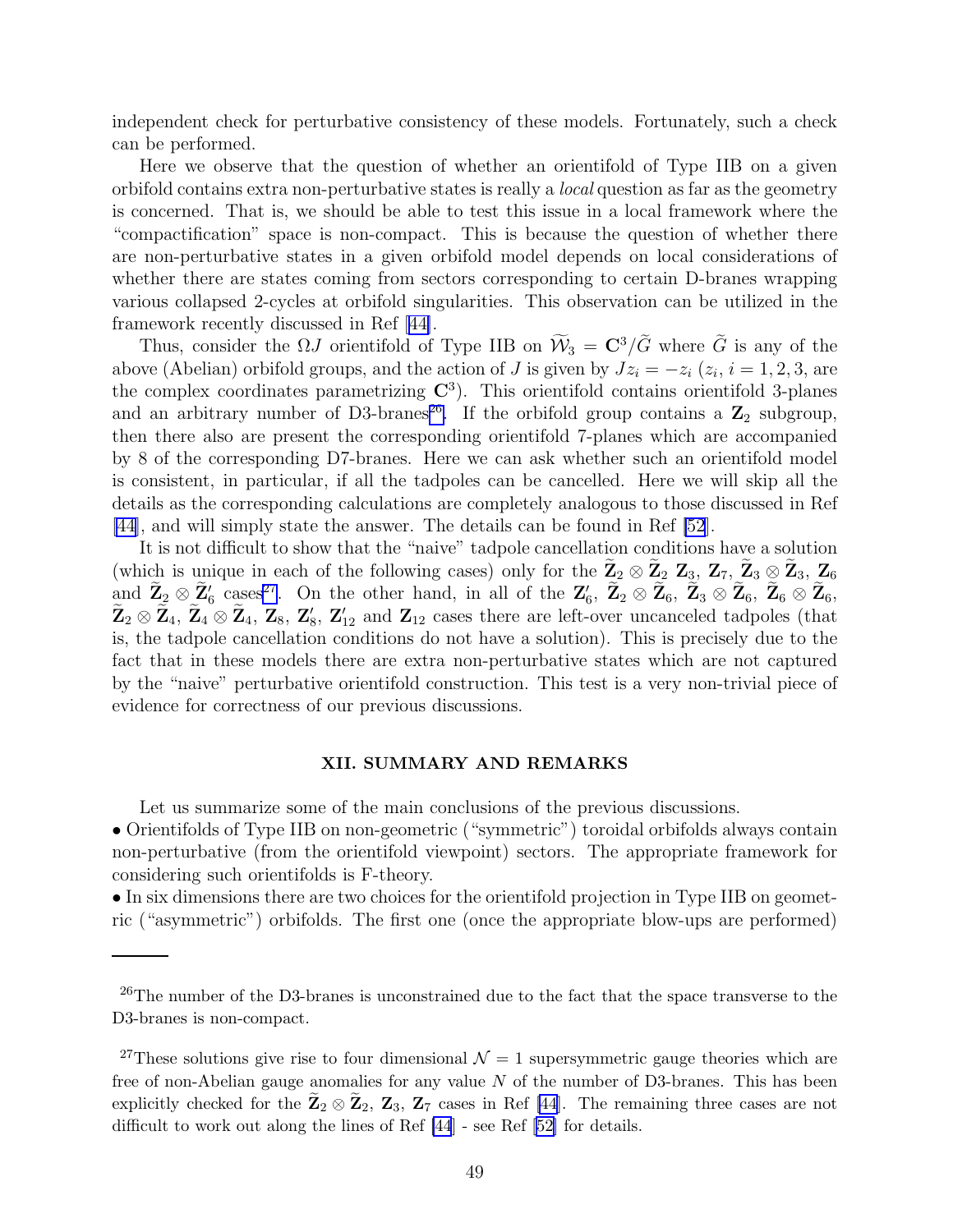corresponds to Type I compactifications on K3 (which have only one tensor multiplet in the massless spectrum) with certain choices of the gauge bundle. These models contain non-perturbative (from the orientifold viewpoint) sectors except for the case of  $T^4/\mathbb{Z}_2$ . The second choice of the orientifold projection leads to the models of Refs[[9,10\]](#page-60-0) with more than one tensor multiplets. These models can be checked to be consistent away from the orbifold conformal field theory points from various points of view (including the map to F-theory).

• The story with  $\mathcal{N} = 1$  orientifolds of Type IIB on geometric ("symmetric") orbifolds  $T^6/\tilde{G}$  is more involved, however. First, (unlike the six dimensional cases) there is only one consistent choice of the orientifold projection. This choice corresponds to Type I compactifications on Calabi-Yau three-folds obtained by appropriately blowing up the corresponding orbifolds  $T^6/\tilde{G}$ . Such compactifications generically contain non-perturbative (from the orientifold viewpoint) sectors. An obvious exception is the  $\mathbb{Z}_2 \otimes \mathbb{Z}_2$  model of Ref [\[12\]](#page-60-0) which has perturbative orientifold description. More non-trivial examples are  $\mathbb{Z}_3$  [\[13](#page-60-0)],  $\mathbb{Z}_7$  [\[15\]](#page-60-0),  $\mathbb{Z}_3 \otimes \mathbb{Z}_3$ and  $\mathbb{Z}_6$  [[16\]](#page-60-0) and  $\mathbb{Z}_2 \otimes \mathbb{Z}'_6$  [[19](#page-60-0)] cases. In these models the expected non-perturbative states decouple from the massless spectrum after blow-ups which can be explicitly checked using Type I-heterotic duality along the lines of Ref[[14\]](#page-60-0) (and also Refs[[15](#page-60-0),[16](#page-60-0)]).

• The other four dimensional examples, namely, the  $\mathbf{Z}'_6$ ,  $\mathbf{Z}_2 \otimes \mathbf{Z}_6$ ,  $\mathbf{Z}_3 \otimes \mathbf{Z}_6$ ,  $\mathbf{Z}_6 \otimes \mathbf{Z}_6$ ,  $\mathbf{Z}_2 \otimes \mathbf{Z}_4$ and  $\mathbb{Z}_4 \otimes \mathbb{Z}_4$  cases discussed in Ref [\[17](#page-60-0)], as well as the  $\mathbb{Z}_8$ ,  $\mathbb{Z}_8'$ ,  $\mathbb{Z}_{12}'$  and  $\mathbb{Z}_{12}$  cases discussed in Ref [\[18](#page-60-0)] appear to suffer from non-perturbative (from the orientifold viewpoint) contributions to the massless spectrum. The "naive" orientifold approach used in Refs[[17,18\]](#page-60-0) to study these cases is therefore inadequate.

• The  $\mathbb{Z}_6$  model of Ref [\[16](#page-60-0)] is the first known example of a consistent *chiral*  $\mathcal{N}=1$  supersymmetric four dimensional vacuum which is non-perturbative from the heterotic viewpoint. Anotherexample of such a vacuum is the  $\mathbb{Z}_2 \otimes \mathbb{Z}_6'$  model of Ref [[19\]](#page-60-0). An example of a consistent *non-chiral*  $\mathcal{N} = 1$  supersymmetric four dimensional vacuum is the  $\mathbb{Z}_2 \otimes \mathbb{Z}_2$  model ofRef [[12\]](#page-60-0). The  $\mathbb{Z}_3$  model of Ref [\[13](#page-60-0)], the  $\mathbb{Z}_7$  model of Ref [[15](#page-60-0)], as well as the  $\mathbb{Z}_3 \otimes \mathbb{Z}_3$  model of Ref[[16\]](#page-60-0) are chiral but correspond to perturbative heterotic compactifications.

• Orientifolds of Type IIB on non-Abelian orbifolds with  $SU(3)$  holonomy contain mutually non-local orientifold planes and D-branes and, therefore, are non-perturbative from the orientifold viewpoint. The appropriate framework for considering such orientifolds is F-theory. Next, we would like to outline some directions for future study.

• It is clear from our previous discussions that four dimensional orientifolds should be viewed as Type I compactifications on smooth (except for possible  $\mathbb{Z}_2$  orbifold singularities) Calabi-Yau three-folds with certain choices of the gauge bundle. It is therefore conceivable that a more geometric approach to Type I compactifications could be useful, in particular, in determining which choices of the gauge bundle correspond to perturbative orientifolds for a given Calabi-Yau three-fold.

• Given the consistent four dimensional perturbative orientifolds of Type IIB on the  $\mathbb{Z}_2 \otimes \mathbb{Z}_2$ ,  $\mathbf{Z}_3$ ,  $\mathbf{Z}_7$ ,  $\mathbf{Z}_3 \otimes \mathbf{Z}_3$ ,  $\mathbf{Z}_6$  and  $\mathbf{Z}_2 \otimes \mathbf{Z}_6'$  orbifolds, it would be interesting to extend the recent results of Ref [\[46\]](#page-61-0) in six dimensions to four dimensional orientifolds with non-trivial NS-NS antisymmetric tensor backgrounds. (Such compactifications in the  $\mathbb{Z}_3$  case were briefly discussed in Ref [\[13\]](#page-60-0).)

• Finally, it would be interesting to write down all  $\mathcal{N}=1$  gauge theories from orientifolds in the context of the setup recently discussed in Ref[[44\]](#page-61-0) such that the orientifolds are perturbatively well defined. This would provide a list of additional four dimensional gauge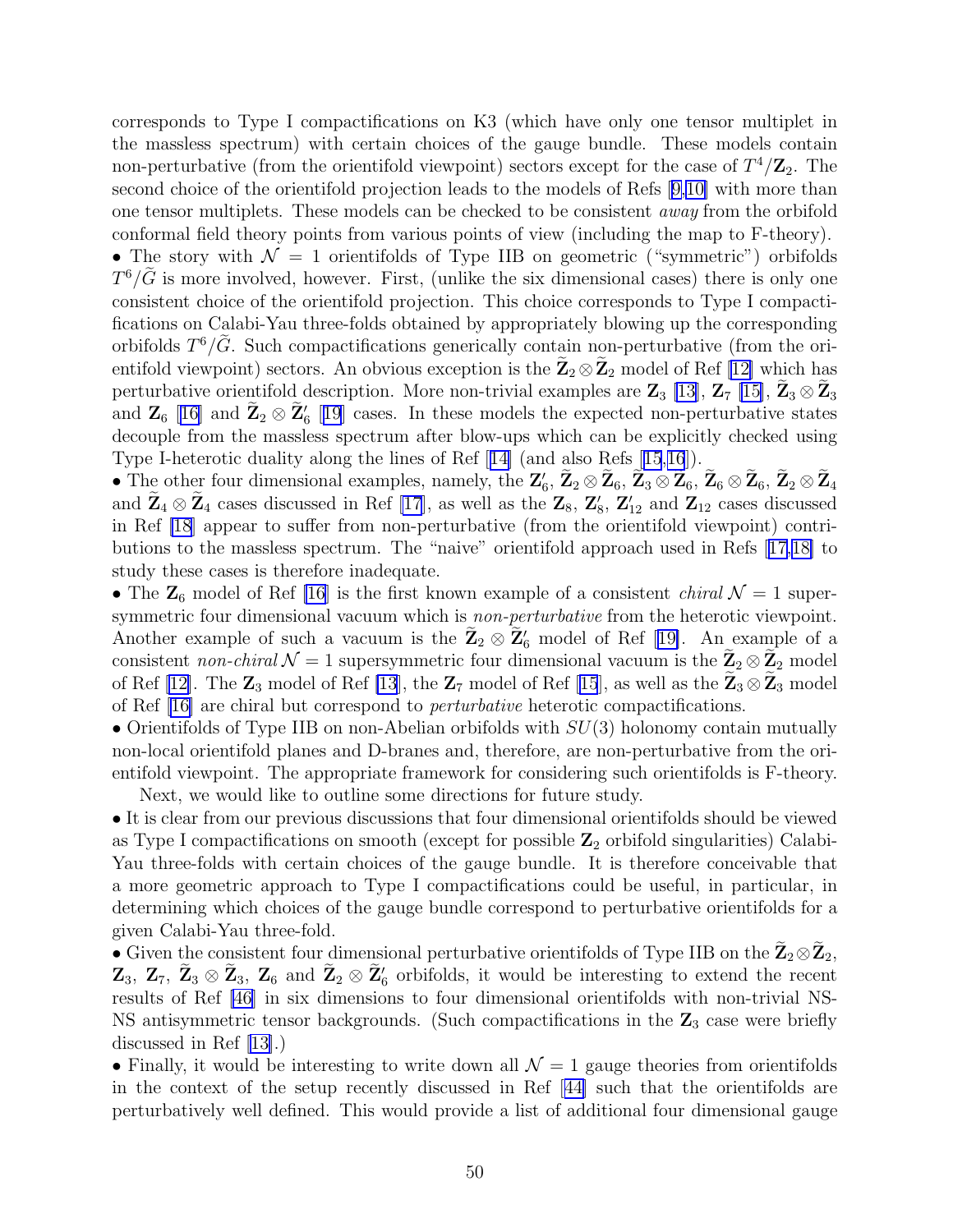<span id="page-50-0"></span>theories that possess certain nice properties in the large N limit. Also, as suggested in Ref [\[44\]](#page-61-0), it would be interesting to understand tadpole (and anomaly) free  $\mathcal{N} = 0$  orientifolds that would also possess such properties.

### ACKNOWLEDGMENTS

We would like to thank Carlo Angelantonj, Philip Argyres, Oren Bergman, Michael Bershadsky, Loriano Bonora, Chong-Sun Chu, Gregory Gabadadze, Edi Gava, Eric Gimon, Brian Greene, Roberto Iengo, Andrei Johansen, Clifford Johnson, Albion Lawrence, K.S. Narain, Pran Nath, Jaemo Park, Augusto Sagnotti, Ashoke Sen, Savdeep Sethi, Tom Taylor, Edward Witten and Piljin Yi for discussions. We are especially grateful to Cumrun Vafa for enlightening discussions and valuable observations. The research of G.S. and S.-H.H.T. was partially supported by the National Science Foundation. G.S. would like to thank the theory groups at SISSA and ICTP for their kind hospitality during his stay at Trieste. G.S. would also like to thank Joyce M. Kuok Foundation for financial support. The work of Z.K. was supported in part by the grant NSF PHY-96-02074, and the DOE 1994 OJI award. Z.K. would like to thank the School of Natural Sciences at the Institute for Advanced Study for their kind hospitality while parts of this work were completed. Z.K. would also like to thank Albert and Ribena Yu for financial support.

### APPENDIX A: CHIRAL BOSONS

Consider a single free left-moving complex boson with the monodromy

$$
\partial \phi_v(ze^{2\pi i}) = e^{-2\pi i v} \partial \phi_v(z) , \quad 0 \le v < 1 . \tag{A1}
$$

The field  $\partial \phi_v(z)$  has the following mode expansion

$$
i\partial\phi_v(z) = \delta_{v,0}pz^{-1} + (1 - \delta_{v,0})\sqrt{v} b_v z^{-v-1} + \sum_{n=1}^{\infty} \{\sqrt{n+v} b_{n+v} z^{-n-v-1} + \sqrt{n-v} d_{n-v}^{\dagger} z^{n-v-1}\}.
$$
 (A2)

Here  $b_r^{\dagger}$  and  $d_s^{\dagger}$  are creation operators, and  $b_r$  and  $d_s$  are annihilation operators. The quantization conditions read

$$
[b_r, b_{r'}^\dagger] = \delta_{rr'}, \quad [d_s, d_{s'}^\dagger] = \delta_{ss'}, \quad [x^\dagger, p] = [x, p^\dagger] = i, \quad \text{others vanish.} \tag{A3}
$$

The Hamiltonian  $H_v$  and angular momentum operator  $M_v$  are given by

$$
H_v = \delta_{v,0}pp^{\dagger} + (1 - \delta_{v,0})v b_v^{\dagger} b_v + \sum_{n=1}^{\infty} \{ (n+v)b_{n+v}^{\dagger} b_{n+v} + (n-v)d_{n-v}^{\dagger} d_{n-v} \} + \frac{v(1-v)}{2} - \frac{1}{12},
$$
\n(A4)

$$
M_v = \delta_{v,0} i(xp^{\dagger} - x^{\dagger}p) - (1 - \delta_{v,0})b_v^{\dagger}b_v - \sum_{n=1}^{\infty} \{b_{n+v}^{\dagger}b_{n+v} - d_{n-v}^{\dagger}d_{n-v}\}.
$$
 (A5)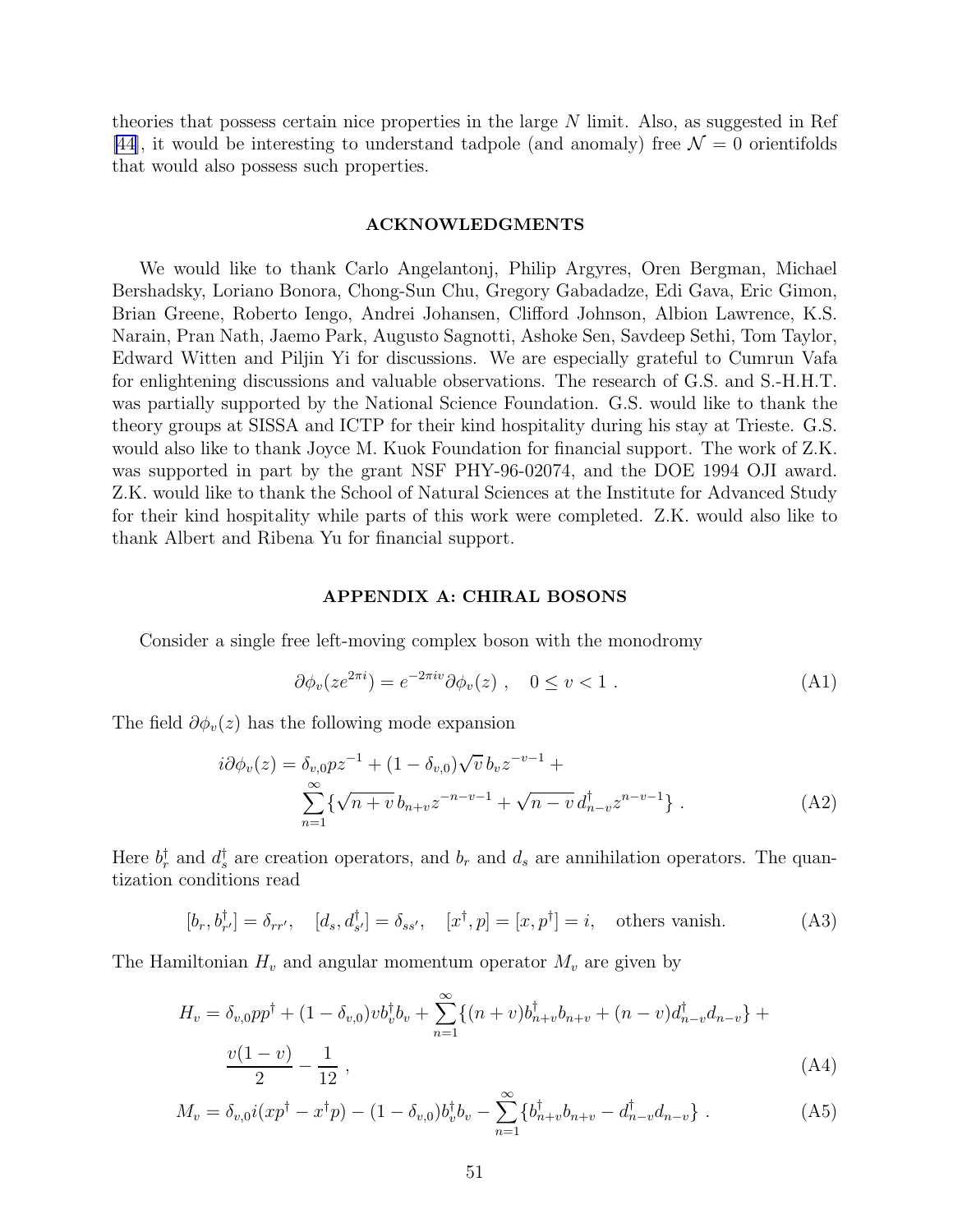<span id="page-51-0"></span>Note that the vacuum energy is  $\frac{1}{2}v(1-v) - \frac{1}{12}$ .

The operator  $M_v$  is the generator of  $U(1)$  rotations. The corresponding characters read  $(v + u \neq 0)$ :

$$
X_u^v = \text{Tr}(q^{H_v}g(u)) = \text{Tr}(q^{H_v} \exp(2\pi i u M_v)) =
$$
  
\n
$$
q^{\frac{v(1-v)}{2} - \frac{1}{12}}(1 - (1 - \delta_{v,0})q^v e^{-2\pi i u})^{-1} \prod_{n=1}^{\infty} (1 - q^{n+v} e^{-2\pi i u})^{-1} (1 - q^{n-v} e^{2\pi i u})^{-1}.
$$
 (A6)

Under the generators of modular transformations the characters (A6) transform as

$$
X_u^v \stackrel{S}{\to} (2\sin(\pi u)\delta_{v,0} + [2\sin(\pi v)]^{-1}\delta_{u,0} + (1 - \delta_{vu,0})e^{-2\pi i(v-1/2)(u-1/2)})X_{-v}^u,
$$
 (A7)

$$
X_u^v \stackrel{T}{\rightarrow} e^{2\pi i \left(\frac{v(1-v)}{2} - \frac{1}{12}\right)} X_{u-v}^v \tag{A8}
$$

Next, consider a single free right-moving complex boson with the monodromy

$$
\overline{\partial \phi}_v(\overline{z}e^{-2\pi i}) = e^{+2\pi i v} \overline{\partial \phi}_v(\overline{z}), \quad 0 \le v < 1.
$$
 (A9)

The field  $\partial \phi_v(\overline{z})$  has the same mode expansion as the field  $\partial \phi_v(z)$  (after replacing all leftmoving quantities by their right-moving counterparts). The corresponding characters read  $(v + u \neq 0)$ :

$$
\overline{X}_{u}^{v} = \text{Tr}(\overline{q}^{\overline{H}_{v}}\overline{g}(u)) = \text{Tr}(\overline{q}^{\overline{H}_{v}}\exp(-2\pi i u \overline{M}_{v})) =
$$
\n
$$
\overline{q}^{\frac{v(1-v)}{2} - \frac{1}{12}}(1 - (1 - \delta_{v,0})\overline{q}^{v}e^{2\pi i u})^{-1} \prod_{n=1}^{\infty} (1 - \overline{q}^{n+v}e^{2\pi i u})^{-1}(1 - \overline{q}^{n-v}e^{-2\pi i u})^{-1}.
$$
\n(A10)

Note that  $\overline{X}^v_u$  $u<sub>u</sub>$  is complex conjugate of  $X_u^v$ . The modular transformations for the characters  $\overline{X}_{u}^{v}$  are therefore given by Eqs (A7) and (A8) with all the quantities (including the phases) replaced by their complex conjugates.

Now consider an orbifold model where we have the following ground state in the twisted sector:  $\sigma_v|0\rangle_L \otimes \overline{\sigma}_{\overline{v}}|0\rangle_R$ . Following the discussion in section [II](#page-4-0), we have two possibilities:  $\overline{v} = v$  ("symmetric" orbifolds), and  $\overline{v} = 1 - v$  ("asymmetric" orbifolds). One of the twisted sector characters that enter the partition function is (up to a constant) given by  $X_0^v \overline{X}_0^{\overline{v}}$  $\frac{0}{0}$ . Under S modular transformation this (up to a constant) is mapped to an untwisted sector character  $X_{1-v}^0 \overline{X}_1^0$  $_{1-\overline{v}}^{\circ}$ . From this it is not difficult to see that the twist operator  $g(v,\overline{v})$  in the untwisted sector is given by

$$
g(v, \overline{v}) = g(v)\overline{g}(\overline{v}) = \exp(2\pi i (vM_v - \overline{v}M_{\overline{v}})) \tag{A11}
$$

Thus, for "symmetric" orbifolds the left- and right-moving contributions enter with the Lorentzian signature, whereas for the "asymmetric" orbifolds the left- and right-moving contributions enter with the Euclidean signature, as we pointed out in section [II](#page-4-0).

### APPENDIX B: BOUNDARY CONDITIONS

Consider a single free complex world-sheet boson  $\phi(\sigma, \tau)$  with the following boundary conditions: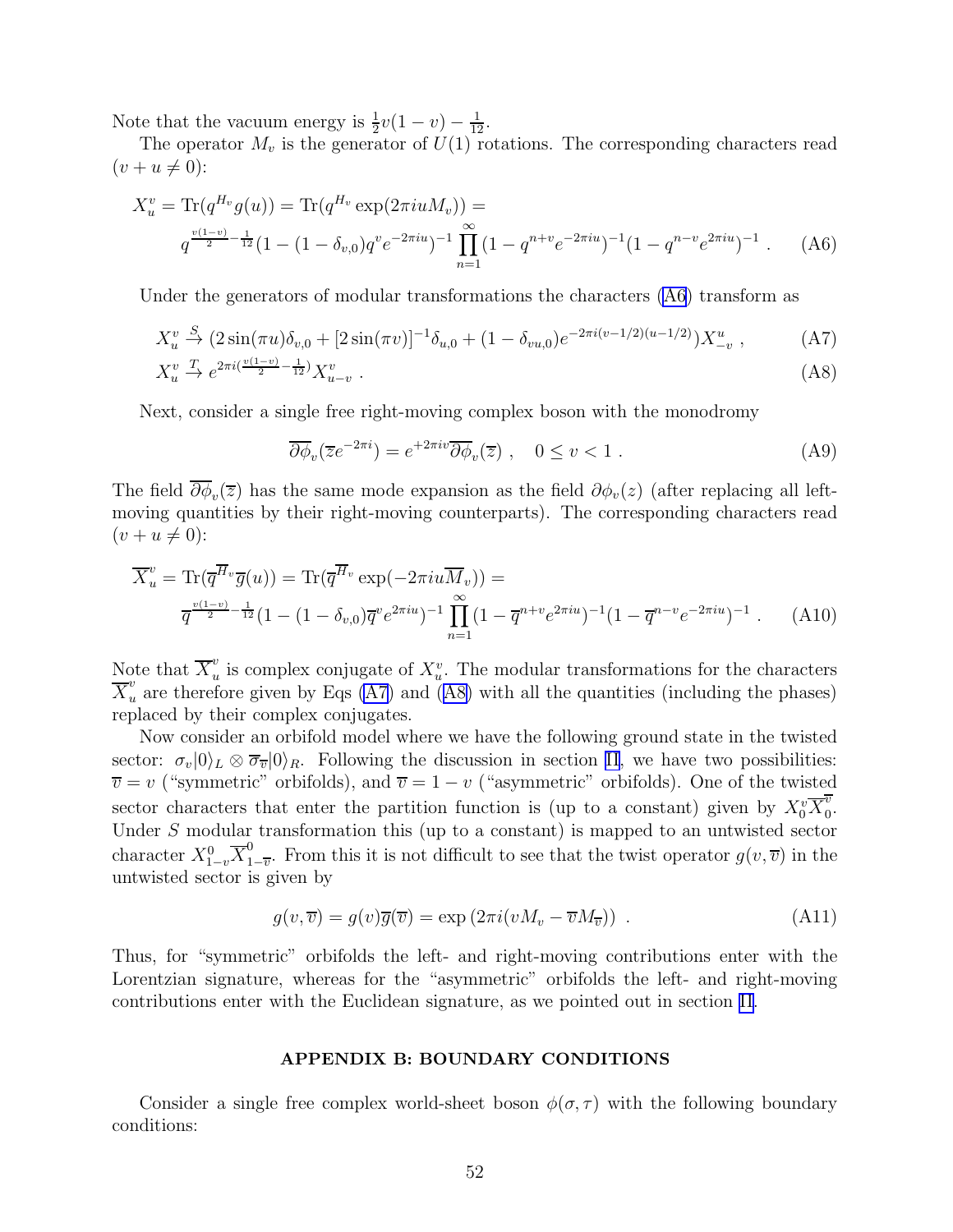$$
(\cos(\pi v_1)\partial_\sigma \phi - \sin(\pi v_1)\partial_\tau \phi)|_{\sigma=0} = 0 , \qquad (B1)
$$

$$
(\cos(\pi v_2)\partial_{\sigma}\phi - \sin(\pi v_2)\partial_{\tau}\phi)|_{\sigma=\pi} = 0 , \qquad (B2)
$$

<span id="page-52-0"></span>where  $\sigma$  and  $\tau$  are the space-like world-sheet coordinates, respectively. Without loss of generality we can assume that  $0 \le v_1, v_2, v < 1$ , where  $v \equiv v_2 - v_1$ . Then the mode expansion for  $\phi(\sigma, \tau)$  is given by:

$$
\phi(\sigma,\tau) = x + 2(p\tau + w\sigma) - i \sum_{n=1}^{\infty} \left\{ \sqrt{n+v-1} \, b_{n+v-1} \cos\left[ (n+v-1)\sigma + \pi v_1 \right] e^{-i(n+v-1)\tau} + \sqrt{n-v} \, d_{n-v}^{\dagger} \cos\left[ (n-v)\sigma - \pi v_1 \right] e^{i(n-v)\tau} \right\}.
$$
\n(B3)

Here  $b_{n+v-1}, d_{n-v}$  are the annihilation operators, while  $b_n^{\dagger}$  $\phi_{n+v-1}^{\dagger}, d_{n-v}^{\dagger}$  are the creation operators. The momenta  $p$  and windings  $w$  cannot be arbitrary but satisfy the following conditions:  $w = 0$  if  $v_1 = v_2 = 0$ ;  $p = 0$  if  $v_1 = v_2 = 1/2$ ; and  $p = 0$ ,  $w = 0$  in all the other cases. The physical interpretation of these conditions is the familiar concept of momenta and/or windings not flowing through the boundaries in the tree-channel amplitude.

The D-brane picture arises for the Dirichlet boundary conditions. Thus, for instance, if  $v_1 = v_2 = 1/2$  then we have DD boundary conditions, and each endpoint of the string (at  $\sigma = 0$  and  $\sigma = \pi$ ) is stuck at the same position at all times  $\tau$ . We therefore have D-brane interpretation: D-branes are space-time defects on which open strings can start and end. If, however, we have  $v_1 = v_2 \neq 0, 1/2$  then the end-points harmonically oscillate around some fixed points in the corresponding space-like direction. This implies that there is no D-brane interpretation for such boundary conditions.

#### APPENDIX C: SOME VOISIN-BORCEA ORBIFOLDS

In this section we provide some detail concerning the  $\Omega JJ'(-1)^{F_L}$  orientifolds discussed in subsection B of section [VIII](#page-29-0). Thus, consider the  $\Omega JJ'(-1)^{F_L}$  orientifold of Type IIB on  $\mathcal{M}_2 = (T^2 \otimes T^2)/\mathbf{Z}_N$ ,  $N = 3, 4, 6$  where J acts as  $Jz_1 = -z_1$ ,  $Jz_2 = z_2$ , and the action of J ′ was discussed in subsection A of section [VII](#page-22-0). The corresponding Voisin-Borcea orbifold is given by  $(T^2 \otimes T^2 \otimes T^2) / (\mathbb{Z}_2 \otimes \mathbb{Z}_N)$ . The generator S of the  $\mathbb{Z}_2$  twist acts as follows:  $Sz_0 = -z_0$ ,  $Sz_1 = -z_1$ ,  $Sz_2 = z_2$ . The generator  $\tilde{g}$  of the  $\mathbb{Z}_N$  twist has the following action:  $\tilde{g}z_0 = z_0, \ \tilde{g}z_1 = \omega z_1, \ \tilde{g}z_2 = \omega^{-1}z_2$ , where  $\omega = \exp(2\pi i/N)$ . In the  $\tilde{g}^k$ ,  $k = 1, \ldots, N-1$ ,  $2k \neq N$ , the S twist is accompanied by the action of J'. This interchanges  $\tilde{g}^k$  and  $\tilde{g}^{N-k}$ twisted sectors. That is, states from these sectors combine together into linear combinations that are invariant under the action of the orbifold. Note that there are not  $Sg^k$  twisted sectors with  $k = 1, ..., N - 1, 2k \neq N$ . In the  $\tilde{g}^{N/2}$  twisted sector (for even N) we can have discrete torsion.

Let us consider each case in a bit more detail. We will give the contributions from each sector into the Hodge numbers  $(h^{1,1}, h^{2,1}).$ 

•  $N = 3$ : Untwisted:  $(3,1)$ ;  $\tilde{g} \oplus \tilde{g}^2$ :  $(9,9)$ ; S:  $(8,4)$ ; Total: (20,14). •  $N = 4$ , without discrete torsion: Untwisted: (3,1);  $\tilde{g} \oplus \tilde{g}^3$ : (4,4);  $\tilde{g}^2$ : (10,0); S: (12,0);  $S\tilde{g}^2$ : (12,0);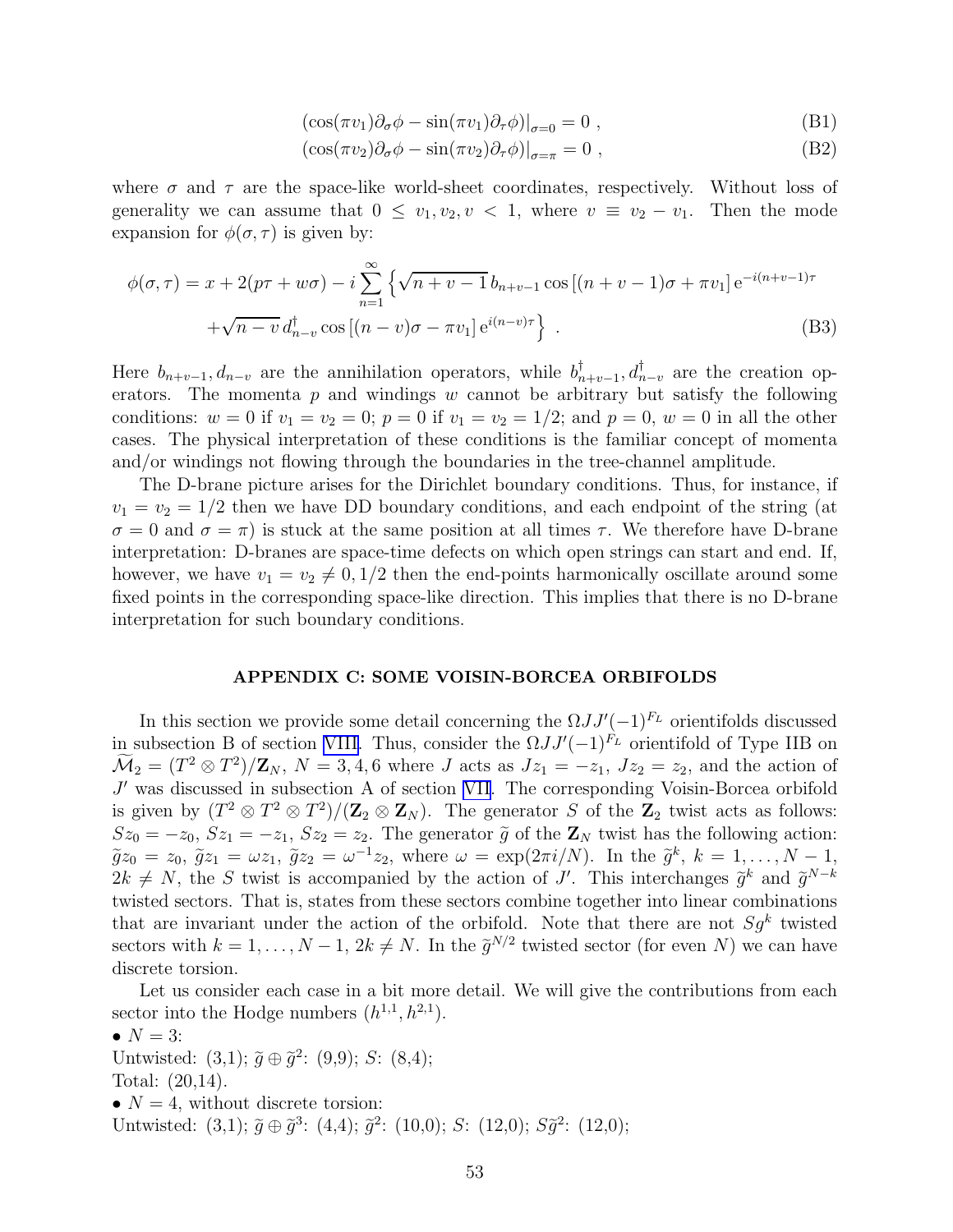<span id="page-53-0"></span>Total: (41,5). •  $N = 4$ , with discrete torsion: Untwisted:  $(3,1); \tilde{g} \oplus \tilde{g}^3$ :  $(4,4); \tilde{g}^2$ :  $(0,10); S$ :  $(0,12); S\tilde{g}^2$ :  $(0,4);$ Total: (7,31). •  $N = 6$ , without discrete torsion: Untwisted:  $(3,1)$ ;  $\tilde{g} \oplus \tilde{g}^5$ :  $(1,1)$ ;  $\tilde{g}^2 \oplus \tilde{g}^4$ :  $(5,5)$ ;  $\tilde{g}^3$ :  $(6,0)$ ;  $S$ :  $(8,0)$ ;  $S\tilde{g}^3$ :  $(8,0)$ ; Total: (31,7). •  $N = 6$ , with discrete torsion: Untwisted:  $(3,1)$ ;  $\tilde{g} \oplus \tilde{g}^5$ :  $(1,1)$ ;  $\tilde{g}^2 \oplus \tilde{g}^4$ :  $(5,5)$ ;  $\tilde{g}^3$ :  $(0,6)$ ; *S*:  $(0,4)$ ;  $S\tilde{g}^3$ :  $(0,4)$ ; Total: (9,21).

### APPENDIX D: F-THEORY DUALS OF 6D CHL STRINGS

CHL heterotic strings in six dimensions are heterotic vacua with  $\mathcal{N}=2$  supersymmetry and the rank of the gauge group (coming from the right-moving world-sheet degrees of freedom) which is  $r<sub>L</sub> = 12$  or 8. In contrast, the Narain (that is, toroidal) compactifications of heterotic string yield  $\mathcal{N} = 2$  supersymmetric vacua with  $r_L = 20$ . In the latter case the we have a dual Type IIA compactification, namely, on K3. This in turn is dual to F-theory on K3⊗T<sup>2</sup>. The Hodge numbers  $(h^{1,1}, h^{2,1})$  for this Calabi-Yau three-fold are  $(h^{1,1}, h^{2,1}) = (21, 21)$ . Note that this manifold has  $SU(2)$  holonomy.

We can ask what would be the F-theory duals of CHL strings with  $r<sub>L</sub> = 12$  and 8. It is not difficult to see that these must be F-theory compactifications on Calabi-Yau three-folds with  $SU(2)$  holonomy and the Hodge numbers  $(h^{1,1}, h^{2,1}) = (r_L + 1, r_L + 1) = (13, 13)$  and (9, 9), respectively. In the following we present explicit construction of these three-folds.

• Consider the following quotient:  $W = (T^2 \otimes T^2 \otimes T^2) / \mathbb{Z}_2$ . Let the complex coordinates corresponding to the three  $T^{2}$ 's be  $z_1, z_2, z_3$ . Then the generator R of  $\mathbb{Z}_2$  acts as follows:  $Rz_1 = -z_1, Rz_2 = z_3, Rz_3 = z_2$ . It is not difficult to see that this Calabi-Yau three-fold has  $SU(2)$  holonomy and the Hodge numbers  $(h^{1,1}, h^{2,1}) = (9, 9)$ .

• Consider the following quotient:  $W = (T^2 \otimes S^1 \otimes S^1 \otimes S^1 \otimes S^1)/\mathbb{Z}_2$ . Then the generator R of  $\mathbb{Z}_2$  acts as follows. It reverses the sign of the complex coordinate on  $T^2$ , permutes the first two circles, reverses the sign of the real coordinate on the third circle, and leaves the fourth circle unaffected. It is not difficult to see that this Calabi-Yau three-fold has  $SU(2)$ holonomy and the Hodge numbers  $(h^{1,1}, h^{2,1}) = (13, 13)$ .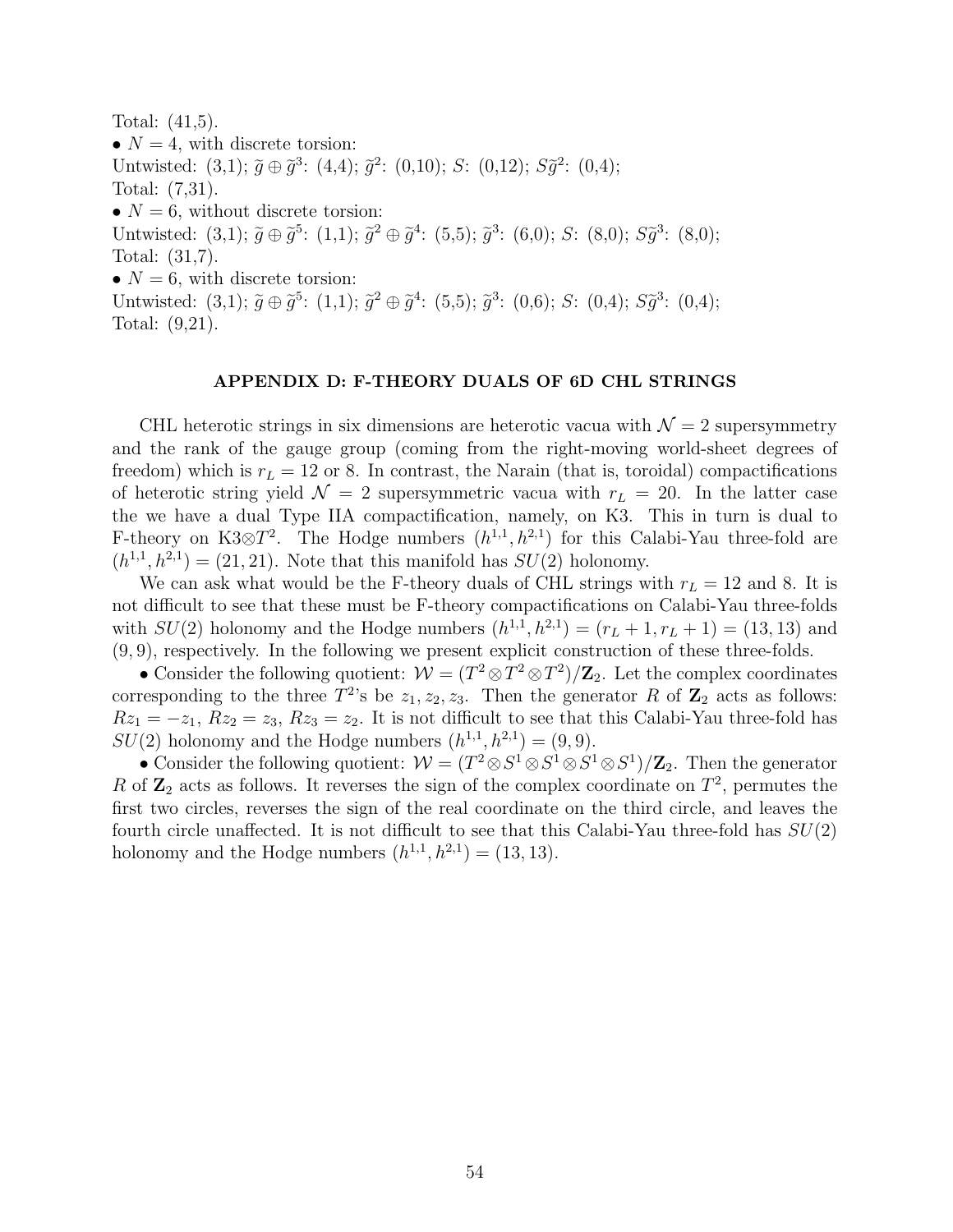

FIG. 1. The relations between Type IIB orientifolds, Type I, heterotic and F-theory.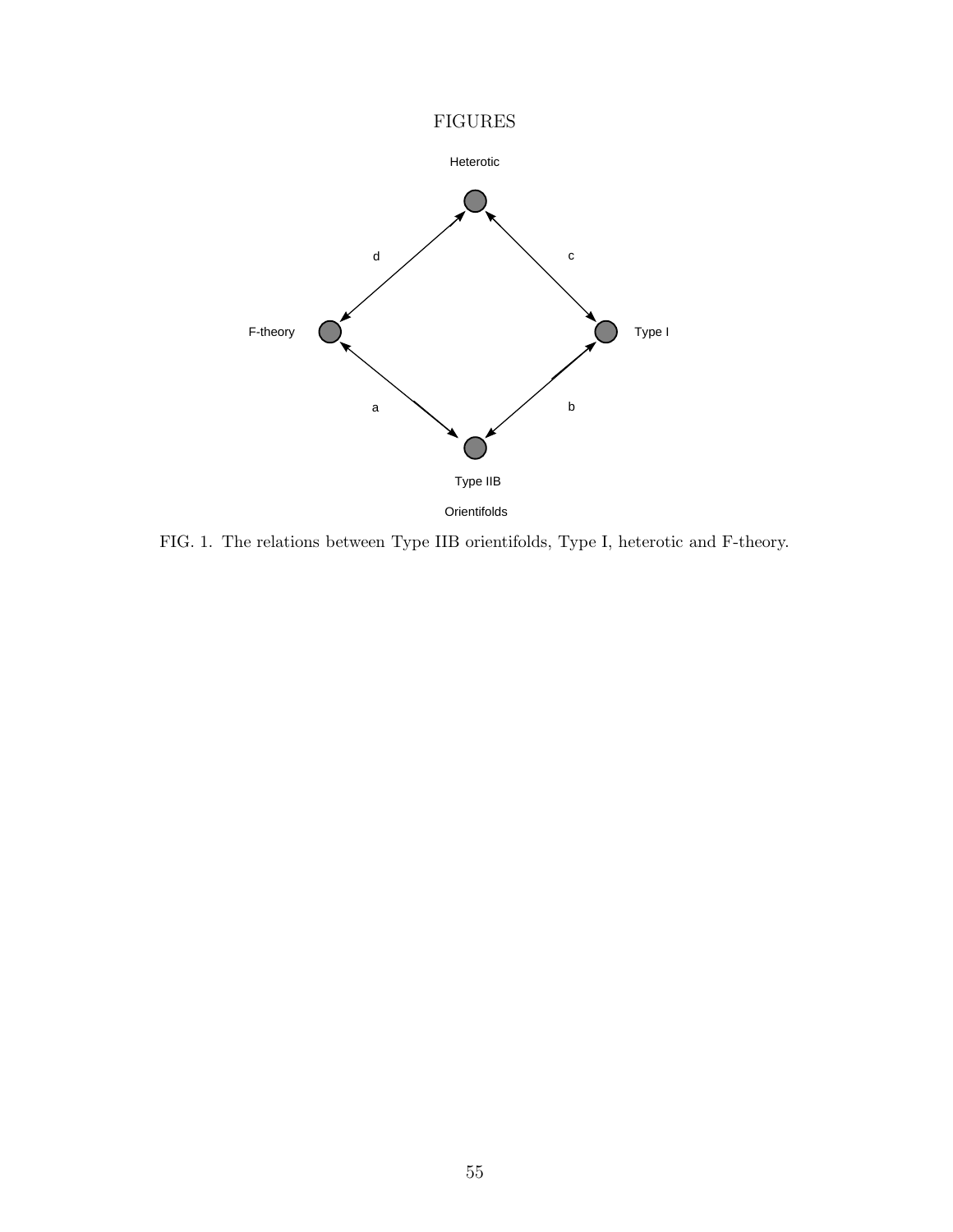

FIG. 2. Open circles and dots represent the original Voisin–Borcea orbifolds. The line of ⊗'s corresponds to the extension discussed in section VIII.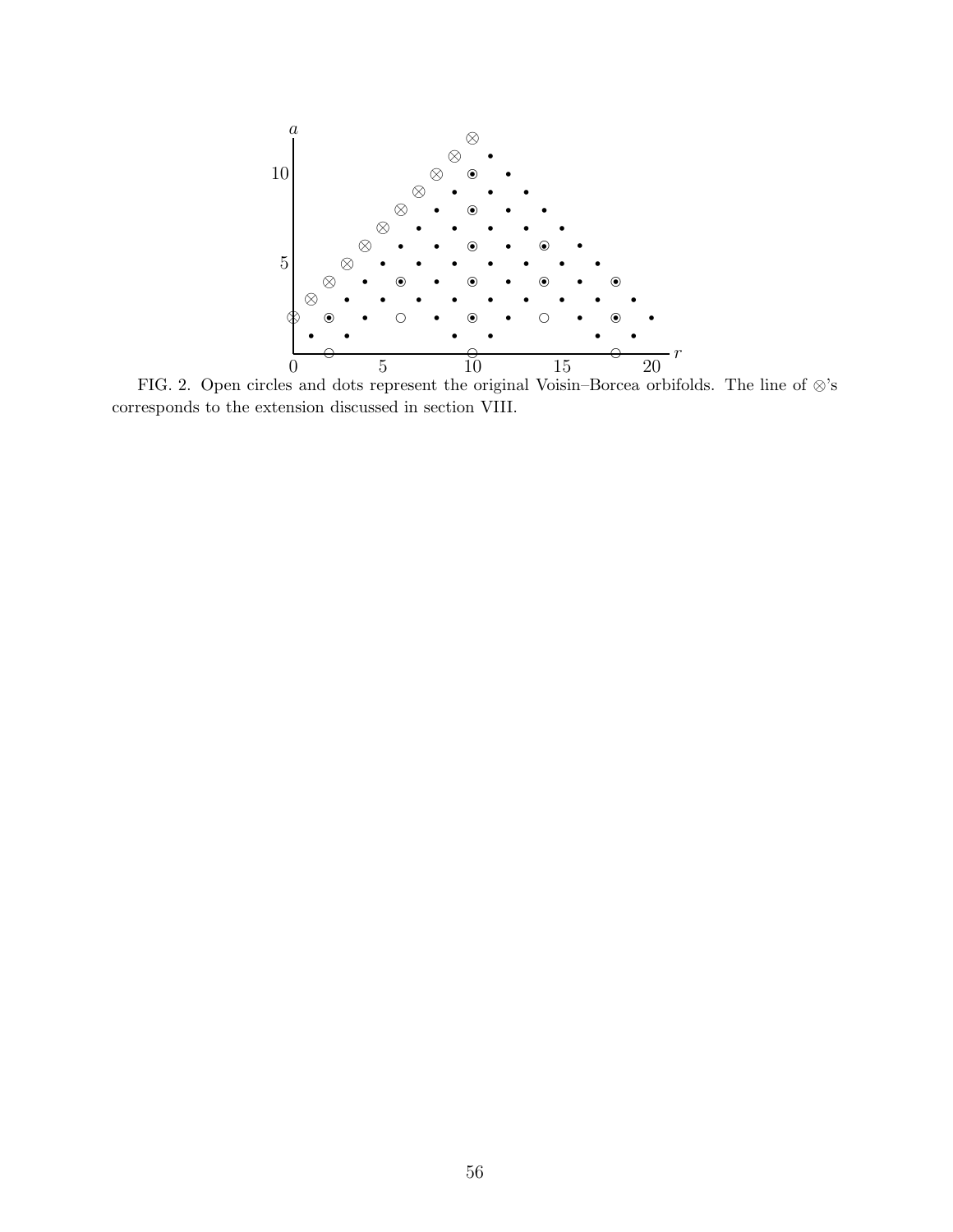TABLES

<span id="page-56-0"></span>

| Sector    | Field                   | $SU(12) \otimes SO(8) \otimes U(1)$ | Comments                          |
|-----------|-------------------------|-------------------------------------|-----------------------------------|
| Closed    |                         |                                     |                                   |
| Untwisted | $\phi_{ab}$             | $9(1,1)(0)_L$                       | $a, b = 1, 2, 3$                  |
| Closed    |                         |                                     |                                   |
| Twisted   | $S_{\alpha\beta\gamma}$ | 27(1,1)(0) <sub>L</sub>             | $\alpha, \beta, \gamma = 1, 2, 3$ |
| Open      | $Q_a$                   | $3(12,8_v)(-1)_L$                   |                                   |
|           | $\Phi_a$                | $3(\overline{66},1)(+2)_L$          | $a = 1, 2, 3$                     |

TABLE I. The massless spectrum of the Type I  $\mathbb{Z}_3$  orbifold model with  $N = 1$  space-time supersymmetry and gauge group  $SU(12) \otimes SO(8) \otimes U(1)$  discussed in section IX. The gravity, dilaton and gauge supermultiplets are not shown.

| Sector    | Field                   | $SU(12) \otimes SO(8) \otimes U(1)$ | Comments                          |
|-----------|-------------------------|-------------------------------------|-----------------------------------|
|           | $\varphi_{ab}$          | 9(1,1)(0) <sub>L</sub>              | $a, b = 1, 2, 3$                  |
| Untwisted | $Q_a$                   | $3(12,8_v)(-1)_L$                   |                                   |
|           | $\Phi_a$                | $3(66,1)(+2)_L$                     |                                   |
| Twisted   | $S_{\alpha\beta\gamma}$ | $27(1,1)(-4)L$                      | $\alpha, \beta, \gamma = 1, 2, 3$ |
|           | $T_{\alpha\beta\gamma}$ | $27(1, 8_s)(+2)_L$                  |                                   |

TABLE II. The massless spectrum of the heterotic  $\mathbb{Z}_3$  orbifold model with  $N = 1$  space-time supersymmetry and gauge group  $SU(12) \otimes SO(8) \otimes U(1)$  discussed in section IX. The gravity, dilaton and gauge supermultiplets are not shown.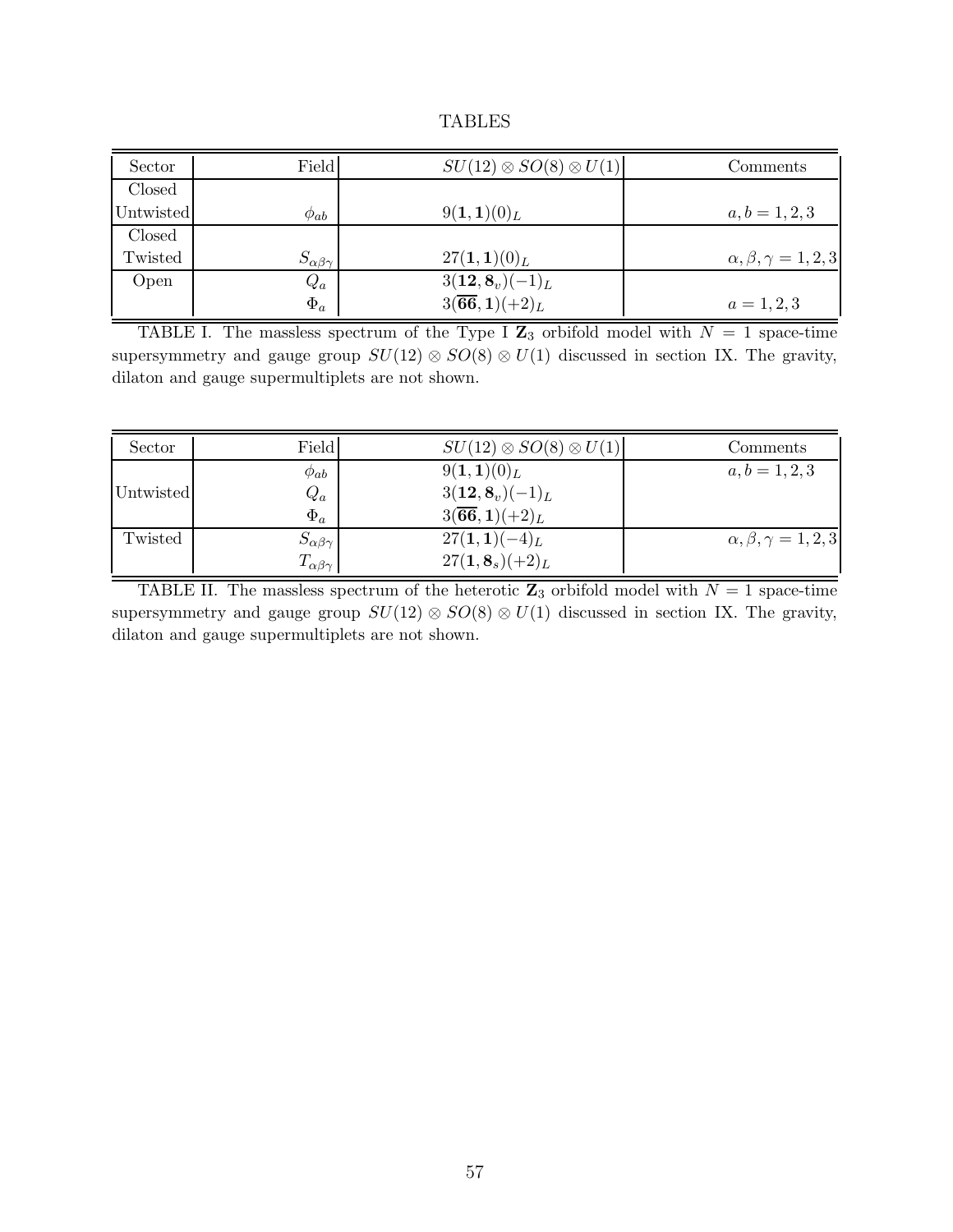<span id="page-57-0"></span>

| Sector                 | $[SU(6)\otimes SU(6)\otimes SU(4)\otimes U(1)^3]^2]$                                              | $(H_1, H_2, H_3)_{-1}$                     | $(H_1, H_2, H_3)_{-1/2}$                                                                                          |
|------------------------|---------------------------------------------------------------------------------------------------|--------------------------------------------|-------------------------------------------------------------------------------------------------------------------|
| Closed                 |                                                                                                   |                                            |                                                                                                                   |
| Untwisted              | $5(1, 1, 1; 1, 1, 1)(0, 0, 0; 0, 0, 0)_L$                                                         |                                            |                                                                                                                   |
| Closed                 |                                                                                                   |                                            |                                                                                                                   |
| $\mathbf{Z}_3$ Twisted | $15(1, 1, 1, 1, 1, 1, 1)(0, 0, 0, 0, 0, 0)L$                                                      |                                            |                                                                                                                   |
| Closed                 |                                                                                                   |                                            |                                                                                                                   |
| $\mathbf{Z}_6$ Twisted | $3(1, 1, 1, 1, 1, 1)$ $(0, 0, 0, 0, 0, 0)$                                                        |                                            |                                                                                                                   |
| Closed                 |                                                                                                   |                                            |                                                                                                                   |
| $\mathbf{Z}_2$ Twisted | $11(1, 1, 1, 1, 1, 1)(0, 0, 0, 0, 0, 0)$                                                          |                                            |                                                                                                                   |
|                        | $(\mathbf{15}, \mathbf{1}, \mathbf{1}; \mathbf{1}, \mathbf{1}, \mathbf{1})$ $(+2, 0, 0; 0, 0, 0)$ | $(+1,0,0)$                                 | $\overline{(+\frac{1}{2},-\frac{1}{2},-\frac{1}{2})}$                                                             |
|                        | $(15, 1, 1; 1, 1, 1)$ $(+2, 0, 0; 0, 0, 0)$                                                       | $(0, +1, 0)$                               | $\left(-\frac{1}{2},+\frac{1}{2},-\frac{1}{2}\right)$                                                             |
|                        | $(1,\overline{15},1;1,1,1)(0,-2,0;0,0,0)L$                                                        | $(+1,0,0)$                                 | $\left(+\frac{1}{2},-\frac{1}{2},-\frac{1}{2}\right)$                                                             |
|                        | $(1,\overline{15},1;1,1,1)(0,-2,0;0,0,0)L$                                                        | $(0, +1, 0)$                               | $\left(-\frac{1}{2},+\frac{1}{2},-\frac{1}{2}\right)$                                                             |
|                        | $(\overline{6}, 1, \overline{4}; 1, 1, 1)(-1, 0, -1; 0, 0, 0)$                                    | $(+1,0,0)$                                 | $\left(+\frac{1}{2},-\frac{1}{2},-\frac{1}{2}\right)$                                                             |
|                        | $(\overline{6},1,\overline{4};1,1,1)(-1,0,-1;0,0,0)L$                                             | $(0, +1, 0)$                               | $\left(-\frac{1}{2},+\frac{1}{2},-\frac{1}{2}\right)$                                                             |
| Open 99                | $(1, 6, 4; 1, 1, 1)(0, +1, +1; 0, 0, 0)L$                                                         | $(+1,0,0)$                                 | $\left(+\frac{1}{2},-\frac{1}{2},-\frac{1}{2}\right)$                                                             |
|                        | $(1, 6, 4; 1, 1, 1)$ $(0, +1, +1; 0, 0, 0)$                                                       | $(0, +1, 0)$                               | $\left(-\frac{1}{2},+\frac{1}{2},-\frac{1}{2}\right)$                                                             |
|                        | $(6, \overline{6}, 1; 1, 1, 1)$ $(+1, -1, 0; 0, 0, 0)$                                            | $(0,0,+1)$                                 | $\left(-\frac{1}{2}, -\frac{1}{2}, +\frac{1}{2}\right)$                                                           |
|                        | $(\overline{6},1,4;1,1,1)(-1,0,+1;0,0,0)L$                                                        | $(0,0,+1)$                                 | $\left(-\frac{1}{2}, -\frac{1}{2}, +\frac{1}{2}\right)$                                                           |
|                        | $(1, 6, 4; 1, 1, 1)$ $(0, +1, -1; 0, 0, 0)$                                                       | $(0, 0, +1)$                               | $\frac{\left(-\frac{1}{2},-\frac{1}{2},+\frac{1}{2}\right)}{\left(+\frac{1}{2},-\frac{1}{2},-\frac{1}{2}\right)}$ |
|                        | $(1, 1, 1; 15, 1, 1)$ $(0, 0, 0; +2, 0, 0)$                                                       | $(+1,0,0)$                                 |                                                                                                                   |
|                        | $(1, 1, 1; 15, 1, 1)(0, 0, 0; +2, 0, 0)L$                                                         | $(+1,0,0)$                                 | $\left(+\frac{1}{2},-\frac{1}{2},-\frac{1}{2}\right)$                                                             |
|                        | $(1, 1, 1; 1, \overline{15}, 1)(0, 0, 0; 0, -2, 0)_L$                                             | $(+1,0,0)$                                 | $\left(+\frac{1}{2},-\frac{1}{2},-\frac{1}{2}\right)$                                                             |
|                        | $(1, 1, 1; 1, \overline{15}, 1)(0, 0, 0; 0, -2, 0)L$                                              | $(0, +1, 0)$                               | $\left(-\frac{1}{2},+\frac{1}{2},-\frac{1}{2}\right)$                                                             |
|                        | $(1, 1, 1; \overline{6}, 1, \overline{4})(0, 0, 0; -1, 0, -1)$                                    | $(+1,0,0)$                                 | $\left(+\frac{1}{2},-\frac{1}{2},-\frac{1}{2}\right)$                                                             |
|                        | $(1, 1, 1; \overline{6}, 1, \overline{4}) (0, 0, 0; -1, 0, -1)$                                   | $(0, +1, 0)$                               | $\left(-\frac{1}{2},+\frac{1}{2},-\frac{1}{2}\right)$                                                             |
| Open 55                | $(1, 1, 1; 1, 6, 4)(0, 0, 0; 0, +1, +1)L$                                                         | $(+1,0,0)$                                 | $\left(+\frac{1}{2},-\frac{1}{2},-\frac{1}{2}\right)$                                                             |
|                        | $(1, 1, 1; 1, 6, 4)(0, 0, 0; 0, +1, +1)L$                                                         | $(0, +1, 0)$                               | $\left(-\frac{1}{2},+\frac{1}{2},-\frac{1}{2}\right)$                                                             |
|                        | $(1, 1, 1; 6, \overline{6}, 1)(0, 0, 0; +1, -1, 0)_L$                                             | $(0, 0, +1)$                               | $\left(-\frac{1}{2}, -\frac{1}{2}, +\frac{1}{2}\right)$                                                           |
|                        | $(1, 1, 1; \overline{6}, 1, 4)(0, 0, 0; -1, 0, +1)L$                                              | $(0, 0, +1)$                               | $\left(-\frac{1}{2},-\frac{1}{2},+\frac{1}{2}\right)$                                                             |
|                        | $(\mathbf{1},\mathbf{1},\mathbf{1};\mathbf{1},\mathbf{6},\overline{\mathbf{4}})(0,0,0;0,+1,-1)_L$ | $(0, 0, +1)$                               | $\frac{(-\frac{1}{2}, -\frac{1}{2}, +\frac{1}{2})}{(0, 0, -\frac{1}{2})}$                                         |
|                        | $(6, 1, 1; 6, 1, 1)$ $(+1, 0, 0; +1, 0, 0)$                                                       | $\overline{(+\frac{1}{2},+\frac{1}{2},0)}$ |                                                                                                                   |
|                        | $(1, 6, 1; 1, 1, 4)(0, +1, 0; 0, 0, +1)L$                                                         | $(+\frac{1}{2}, +\frac{1}{2}, 0)$          | $(0,0,-\frac{1}{2})$                                                                                              |
| Open 59                | $(1, 1, 4; 1, 6, 1)(0, 0, +1; 0, +1, 0)L$                                                         | $(+\frac{1}{2}, +\frac{1}{2}, 0)$          | $(0,0,-\frac{1}{2})$                                                                                              |
|                        | $(\overline{6},1,1;1,1,\overline{4})(-1,0,0;0,0,-1)$                                              | $(+\frac{1}{2}, +\frac{1}{2}, 0)$          | $(0,0,-\frac{1}{2})$                                                                                              |
|                        | $(1,\overline{6},1;1,\overline{6},1)(0,-1,0;0,-1,0)L$                                             | $(+\frac{1}{2}, +\frac{1}{2}, 0)$          | $(0,0,-\frac{1}{2})$                                                                                              |
|                        | $(1, 1, 4, 6, 1, 1)$ $(0, 0, -1, -1, 0, 0)$                                                       | $(+\frac{1}{2}, +\frac{1}{2}, 0)$          | $(0,0,-\frac{1}{2})$                                                                                              |

TABLE III. The massless spectrum of the type I  $\mathbb{Z}_6$  orbifold model with  $N = 1$  space-time supersymmetry and gauge group  $[SU(6) \otimes SU(6) \otimes SU(4) \otimes U(1)^3]^2$  discussed in section X. The H-charges in both the  $-1$  picture and the  $-1/2$  picture for states in the open string sector are also given. The gravity, dilaton and gauge supermultiplets are not shown.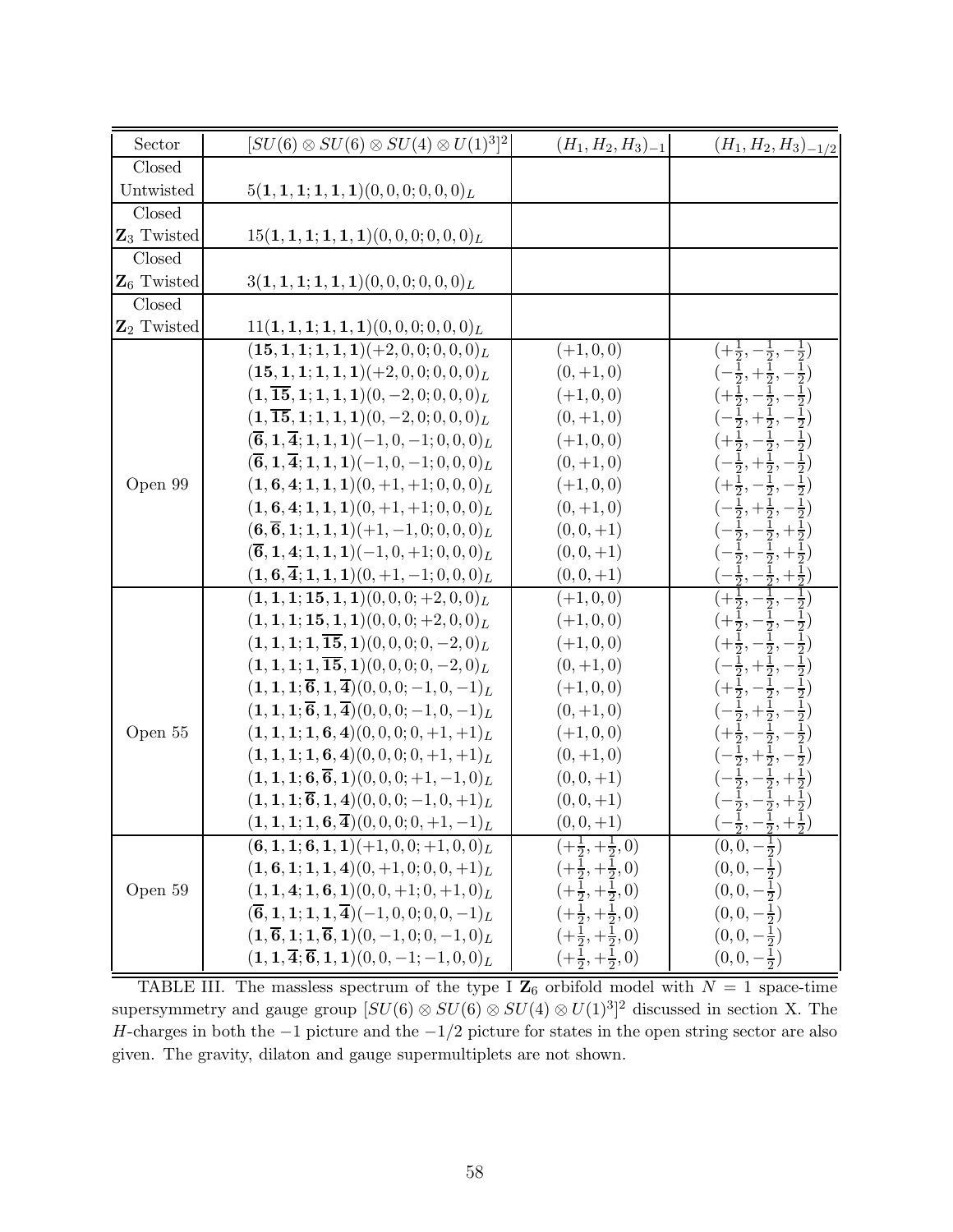<span id="page-58-0"></span>

| Sector                 | $[SU(8)\otimes SU(8)\otimes U(1)^2]^2$                                                                                                                                                                                                                                                                                                                                                                                                                                                                      | $(H_1, H_2, H_3)_{-1}$                                                                                                                                    | $(H_1, H_2, H_3)_{-1/2}$                                                                                                                                                                                                                                                                                                                                                                                                                                               |
|------------------------|-------------------------------------------------------------------------------------------------------------------------------------------------------------------------------------------------------------------------------------------------------------------------------------------------------------------------------------------------------------------------------------------------------------------------------------------------------------------------------------------------------------|-----------------------------------------------------------------------------------------------------------------------------------------------------------|------------------------------------------------------------------------------------------------------------------------------------------------------------------------------------------------------------------------------------------------------------------------------------------------------------------------------------------------------------------------------------------------------------------------------------------------------------------------|
| Closed                 | $6(1, 1, 1; 1, 1, 1, 1)(0, 0, 0; 0, 0, 0)$                                                                                                                                                                                                                                                                                                                                                                                                                                                                  |                                                                                                                                                           |                                                                                                                                                                                                                                                                                                                                                                                                                                                                        |
| Untwisted              |                                                                                                                                                                                                                                                                                                                                                                                                                                                                                                             |                                                                                                                                                           |                                                                                                                                                                                                                                                                                                                                                                                                                                                                        |
| Closed                 | $16(1, 1, 1, 1, 1, 1, 1)(0, 0, 0, 0, 0, 0)$                                                                                                                                                                                                                                                                                                                                                                                                                                                                 |                                                                                                                                                           |                                                                                                                                                                                                                                                                                                                                                                                                                                                                        |
| $\mathbf{Z}_4$ Twisted |                                                                                                                                                                                                                                                                                                                                                                                                                                                                                                             |                                                                                                                                                           |                                                                                                                                                                                                                                                                                                                                                                                                                                                                        |
| Closed                 | $16(1, 1, 1, 1, 1, 1, 1)(0, 0, 0, 0, 0, 0)$                                                                                                                                                                                                                                                                                                                                                                                                                                                                 |                                                                                                                                                           |                                                                                                                                                                                                                                                                                                                                                                                                                                                                        |
| $\mathbf{Z}_2$ Twisted |                                                                                                                                                                                                                                                                                                                                                                                                                                                                                                             |                                                                                                                                                           |                                                                                                                                                                                                                                                                                                                                                                                                                                                                        |
| Open 99                | $(\mathbf{8}, \overline{\mathbf{8}}; \mathbf{1}, \mathbf{1})\,\mathbf{1}, -1; 0, 0)_L$<br>$(\overline{\bf 28},{\bf 1};{\bf 1},{\bf 1})(-2,0;0,0)_L$<br>$(1, 28; 1, 1)(0, +2; 0, 0)L$<br>$(\mathbf{8}, \overline{\mathbf{8}}; \mathbf{1}, \mathbf{1})(+1, -1; 0, 0)$<br>$(\overline{\bf 28},{\bf 1};{\bf 1},{\bf 1})(-2,0;0,0)_L$<br>$(1, 28; 1, 1)(0, +2; 0, 0)L$<br>$(8, 8; 1, 1)$ $(+1, +1; 0, 0)$ <sub>L</sub><br>$(\overline{\mathbf{8}}, \overline{\mathbf{8}}; \mathbf{1}, \mathbf{1})(-1, -1; 0, 0)$ | $(+1,0,0)$<br>$(+1,0,0)$<br>$(+1,0,0)$<br>$(0, +1, 0)$<br>$(0, +1, 0)$<br>$(0, +1, 0)$<br>$(0,0,+1)$<br>$(0,0,+1)$                                        | $\left(+\frac{1}{2},-\frac{1}{2},-\frac{1}{2}\right)$<br>$\left(+\frac{1}{2},-\frac{1}{2},-\frac{1}{2}\right)$<br>$\left(+\frac{1}{2},-\frac{1}{2},-\frac{1}{2}\right)$<br>$\left(-\frac{1}{2},+\frac{1}{2},-\frac{1}{2}\right)$<br>$\left(-\frac{1}{2},+\frac{1}{2},-\frac{1}{2}\right)$<br>$\left(-\frac{1}{2},+\frac{1}{2},-\frac{1}{2}\right)$<br>$\left(-\frac{1}{2},-\frac{1}{2},+\frac{1}{2}\right)$<br>$\left(-\frac{1}{2}, -\frac{1}{2}, +\frac{1}{2}\right)$ |
| Open 55                | $(1, 1; 8, \overline{8})(0, 0; +1, -1)L$<br>$(1, 1; \overline{28}, 1)(0, 0; -2, 0)L$<br>$(1, 1; 1, 28)(0, 0; 0, +2)L$<br>$(1, 1; 8, \overline{8})(0, 0; +1, -1)_L$<br>$(1, 1; \overline{28}, 1)(0, 0; -2, 0)_L$<br>$(1, 1; 1, 28)(0, 0; 0, +2)L$<br>$(1, 1; 8, 8)(0, 0; +1, +1)L$<br>$(\mathbf{1}, \mathbf{1}; \overline{\mathbf{8}}, \overline{\mathbf{8}})(0, 0; -1, -1)$                                                                                                                                 | $(+1,0,0)$<br>$(+1,0,0)$<br>$(+1,0,0)$<br>$(0, +1, 0)$<br>$(0, +1, 0)$<br>$(0, +1, 0)$<br>$(0,0,+1)$<br>$(0,0,+1)$                                        | $\left(+\frac{1}{2},-\frac{1}{2},-\frac{1}{2}\right)$<br>$\left(+\frac{1}{2},-\frac{1}{2},-\frac{1}{2}\right)$<br>$\left(+\frac{1}{2},-\frac{1}{2},-\frac{1}{2}\right)$<br>$\left(-\frac{1}{2},+\frac{1}{2},-\frac{1}{2}\right)$<br>$\left(-\frac{1}{2},+\frac{1}{2},-\frac{1}{2}\right)$<br>$\left(-\frac{1}{2},+\frac{1}{2},-\frac{1}{2}\right)$<br>$\left(-\frac{1}{2}, -\frac{1}{2}, +\frac{1}{2}\right)$<br>$\left(-\frac{1}{2},-\frac{1}{2},+\frac{1}{2}\right)$ |
| Open 59                | $(\overline{\mathbf{8}}, \mathbf{1}; \overline{\mathbf{8}}, \mathbf{1})(-1, 0; -1, 0)$<br>$(1, 8; 1, 8)(0, +1; 0, +1)L$<br>$(8,1;1,\overline{8})$ $(+1,0;0,-1)$ <sub>L</sub><br>$(1,\overline{8};8,1)(0,-1;+1,0)L$                                                                                                                                                                                                                                                                                          | $(+\frac{1}{2}, +\frac{1}{2}, 0)$<br>$\left(+\frac{1}{2},+\frac{1}{2},0\right)$<br>$(+\frac{1}{2}, +\frac{1}{2}, 0)$<br>$(+\frac{1}{2}, +\frac{1}{2}, 0)$ | $(0,0,-\frac{1}{2})$<br>$(0,0,-\frac{1}{2})$<br>$(0,0,-\frac{1}{2})$<br>$(0,0,-\frac{1}{2})$                                                                                                                                                                                                                                                                                                                                                                           |

TABLE IV. The perturbative (from the orientifold viewpoint) massless spectrum of the four dimensional  $\mathcal{N}=1$  space-time supersymmetric orientifold of Type IIB on  $T^6/\mathbb{Z}_4$  orbifold discussed in section XI. The gauge group is  $[U(8) \otimes U(8)]_{99} \otimes [U(8) \otimes U(8)]_{55}$ . The *H*-charges in both the  $-1$  picture and the  $-1/2$  picture for states in the open string sectors are also given. The gravity, dilaton and gauge supermultiplets are not shown.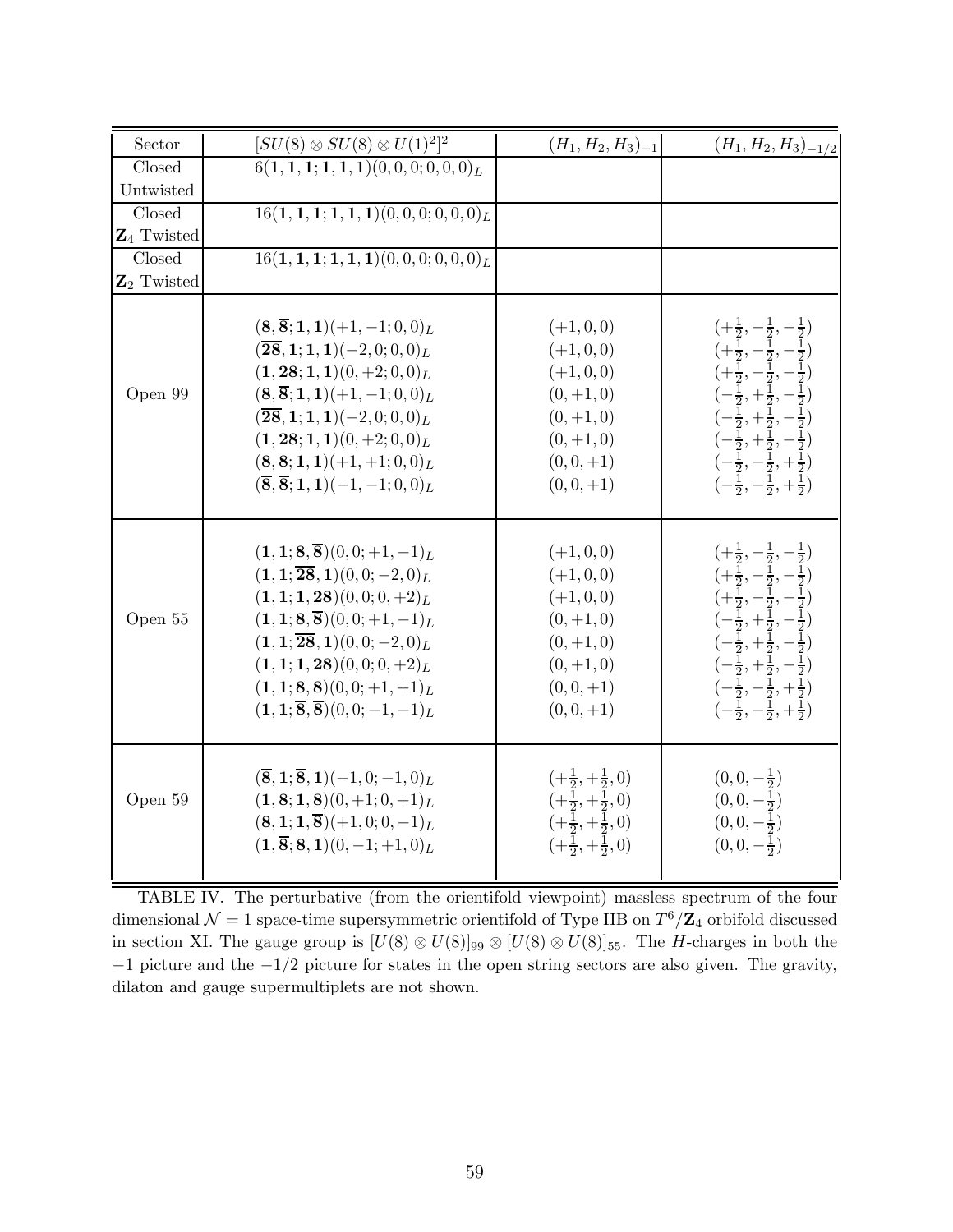<span id="page-59-0"></span>

| Sector                 | $[SU(4)\otimes SU(4)\otimes SU(8)\otimes U(1)^3]^2]$                                                                  | $(H_1, H_2, H_3)_{-1}$                     | $(H_1, H_2, H_3)_{-1/2}$                                                                                          |
|------------------------|-----------------------------------------------------------------------------------------------------------------------|--------------------------------------------|-------------------------------------------------------------------------------------------------------------------|
| Closed                 |                                                                                                                       |                                            |                                                                                                                   |
| Untwisted              | $4(1, 1, 1, 1, 1, 1, 1)(0, 0, 0, 0, 0, 0)$                                                                            |                                            |                                                                                                                   |
| Closed                 |                                                                                                                       |                                            |                                                                                                                   |
| $\mathbf{Z}_3$ Twisted | $18(1, 1, 1, 1, 1, 1)$ $(0, 0, 0, 0, 0, 0)$                                                                           |                                            |                                                                                                                   |
| Closed                 |                                                                                                                       |                                            |                                                                                                                   |
| $\mathbf{Z}_6$ Twisted | $12(1, 1, 1, 1, 1, 1)(0, 0, 0, 0, 0, 0)$                                                                              |                                            |                                                                                                                   |
| Closed                 |                                                                                                                       |                                            |                                                                                                                   |
| $\mathbf{Z}_2$ Twisted | $12(1, 1, 1, 1, 1, 1)$ $(0, 0, 0, 0, 0, 0)$                                                                           |                                            |                                                                                                                   |
|                        | $(\overline{4},1,\overline{8};1,1,1)(-1,0,+1;0,0,0)$                                                                  | $(0, 0, +1)$                               | $\left(-\frac{1}{2},-\frac{1}{2},+\frac{1}{2}\right)$                                                             |
|                        | $(1, 4, 8, 1, 1, 1)(0, +1, -1; 0, 0, 0)L$                                                                             | $(0,0,+1)$                                 | $\left(-\frac{1}{2}, -\frac{1}{2}, +\frac{1}{2}\right)$                                                           |
|                        | $(4,\overline{4},1;1,1,1)(+1,-1,0;0,0,0)L$                                                                            | $(0, 0, +1)$                               | $\left(-\frac{1}{2}, -\frac{1}{2}, +\frac{1}{2}\right)$                                                           |
|                        | $(4, 1, 8; 1, 1, 1)$ $(+1, 0, +1; 0, 0, 0)$                                                                           | $(0, +1, 0)$                               | $\left(-\frac{1}{2},+\frac{1}{2},-\frac{1}{2}\right)$                                                             |
|                        | $(1,\overline{4},\overline{8};1,1,1)(0,-1,-1;0,0,0)$                                                                  | $(0, +1, 0)$                               | $\left(-\frac{1}{2},+\frac{1}{2},-\frac{1}{2}\right)$                                                             |
| Open 99                | $(6, 1, 1, 1, 1, 1)(-2, 0, 0, 0, 0, 0)L$                                                                              | $(0, +1, 0)$                               | $\left(-\frac{1}{2},+\frac{1}{2},-\frac{1}{2}\right)$                                                             |
|                        | $(1, 6, 1; 1, 1, 1)(0, +2, 0; 0, 0, 0)L$                                                                              | $(0, +1, 0)$                               | $\left(-\frac{1}{2},+\frac{1}{2},-\frac{1}{2}\right)$                                                             |
|                        | $(1, 1, 28; 1, 1, 1)$ $(0, 0, +2; 0, 0, 0)$                                                                           | $(+1,0,0)$                                 | $\left(+\frac{1}{2},-\frac{1}{2},-\frac{1}{2}\right)$                                                             |
|                        | $(1, 1, \overline{28}; 1, 1, 1)$ $(0, 0, -2; 0, 0, 0)$                                                                | $(+1,0,0)$                                 | $\left(+\frac{1}{2},-\frac{1}{2},-\frac{1}{2}\right)$                                                             |
|                        | $(4, 4, 1; 1, 1, 1)$ $(+1, +1, 0; 0, 0, 0)$                                                                           | $(+1,0,0)$                                 | $\left(+\frac{1}{2},-\frac{1}{2},-\frac{1}{2}\right)$                                                             |
|                        | $(\overline{{\bf 4}}, \overline{{\bf 4}}, {\bf 1}; {\bf 1}, {\bf 1}, {\bf 1})(-1,-1,0;0,0,0)_L$                       | $(+1,0,0)$                                 | $\frac{\left(+\frac{1}{2},-\frac{1}{2},-\frac{1}{2}\right)}{\left(-\frac{1}{2},-\frac{1}{2},+\frac{1}{2}\right)}$ |
|                        | $(1, 1, 1; \overline{4}, 1, 8)(0, 0, 0; -1, 0, +1)L$                                                                  | $(0, 0, +1)$                               |                                                                                                                   |
|                        | $(1, 1, 1; 1, 4, \overline{8}) (0, 0, 0; 0, +1, -1)$                                                                  | $(0, 0, +1)$                               | $\left(-\frac{1}{2}, -\frac{1}{2}, +\frac{1}{2}\right)$                                                           |
|                        | $(1, 1, 1; 4, 4, 1)(0, 0, 0; +1, -1, 0)L$                                                                             | $(0,0,+1)$                                 | $\left(-\frac{1}{2},-\frac{1}{2},+\frac{1}{2}\right)$                                                             |
|                        | $(1, 1, 1; 4, 1, 8)(0, 0, 0; +1, 0, +1)L$                                                                             | $(0, +1, 0)$                               | $\left(-\frac{1}{2},+\frac{1}{2},-\frac{1}{2}\right)$                                                             |
|                        | $(1, 1, 1; 1, \overline{4}, \overline{8})(0, 0, 0; 0, -1, -1)$                                                        | $(0, +1, 0)$                               | $\left(-\frac{1}{2},+\frac{1}{2},-\frac{1}{2}\right)$                                                             |
| Open 55                | $(1, 1, 1; 6, 1, 1)(0, 0, 0; -2, 0, 0)L$                                                                              | $(0, +1, 0)$                               | $\left(-\frac{1}{2},+\frac{1}{2},-\frac{1}{2}\right)$                                                             |
|                        | $(1, 1, 1; 1, 6, 1)(0, 0, 0; 0, +2, 0)L$                                                                              | $(0, +1, 0)$                               | $\left(-\frac{1}{2},+\frac{1}{2},-\frac{1}{2}\right)$                                                             |
|                        | $(1, 1, 1, 1, 1, 28)(0, 0, 0, 0, 0, +2)L$                                                                             | $(+1,0,0)$                                 | $\left(+\frac{1}{2},-\frac{1}{2},-\frac{1}{2}\right)$                                                             |
|                        | $(1, 1, 1, 1, 1, \overline{28})(0, 0, 0, 0, 0, -2)$                                                                   | $(+1,0,0)$                                 | $\left(+\frac{1}{2},-\frac{1}{2},-\frac{1}{2}\right)$                                                             |
|                        | $(1, 1, 1; 4, 4, 1)(0, 0, 0; +1, +1, 0)L$                                                                             | $(+1,0,0)$                                 | $\left(+\frac{1}{2},-\frac{1}{2},-\frac{1}{2}\right)$                                                             |
|                        | $(1, 1, 1; \overline{4}, \overline{4}, 1)(0, 0, 0; -1, -1, 0)_L$                                                      | $(+1,0,0)$                                 | $\left(+\frac{1}{2},-\frac{1}{2},-\right)$<br>2 <sup>j</sup>                                                      |
|                        | $(4, 1, 1; 4, 1, 1)$ $(+1, 0, 0; +1, 0, 0)$                                                                           | $\overline{(+\frac{1}{2},+\frac{1}{2},0)}$ | $(0,0,-\frac{1}{2})$                                                                                              |
|                        | $(1, 4, 1; 1, 1, 8)(0, +1, 0; 0, 0, +1)L$                                                                             | $(+\frac{1}{2}, +\frac{1}{2}, 0)$          | $(0,0,-\frac{1}{2})$                                                                                              |
| Open 59                | $(1, 1, 8; 1, 4, 1)(0, 0, +1; 0, +1, 0)L$                                                                             | $(+\frac{1}{2}, +\frac{1}{2}, 0)$          | $(0,0,-\frac{1}{2})$                                                                                              |
|                        | $(\overline{4},1,1;1,1,\overline{8})(-1,0,0;0,0,-1)_{L}$                                                              | $(+\frac{1}{2}, +\frac{1}{2}, 0)$          | $(0,0,-\frac{1}{2})$                                                                                              |
|                        | $(1,\overline{4},1;1,\overline{4},1)(0,-1,0;0,-1,0)$                                                                  | $(+\frac{1}{2}, +\frac{1}{2}, 0)$          | $(0,0,-\frac{1}{2})$                                                                                              |
|                        | $(\mathbf{1}, \mathbf{1}, \overline{\mathbf{8}}; \overline{\mathbf{4}}, \mathbf{1}, \mathbf{1}) (0, 0, -1; -1, 0, 0)$ | $(+\frac{1}{2}, +\frac{1}{2}, 0)$          | $(0,0,-\frac{1}{2})$                                                                                              |

TABLE V. The perturbative (from the orientifold viewpoint) massless spectrum of the four dimensional  $\mathcal{N}=1$  space-time supersymmetric orientifold of Type IIB on  $T^6/\mathbf{Z}_6'$  orbifold discussed in section XI. The gauge group is  $[U(4) \otimes U(4) \otimes U(8)]_{99} \otimes [U(4) \otimes U(4) \otimes U(8)]_{55}$ . The *H*-charges in both the  $-1$  picture and the  $-1/2$  picture for states in the open string sectors are also given. The gravity, dilaton and gauge supermultiplets are not shown.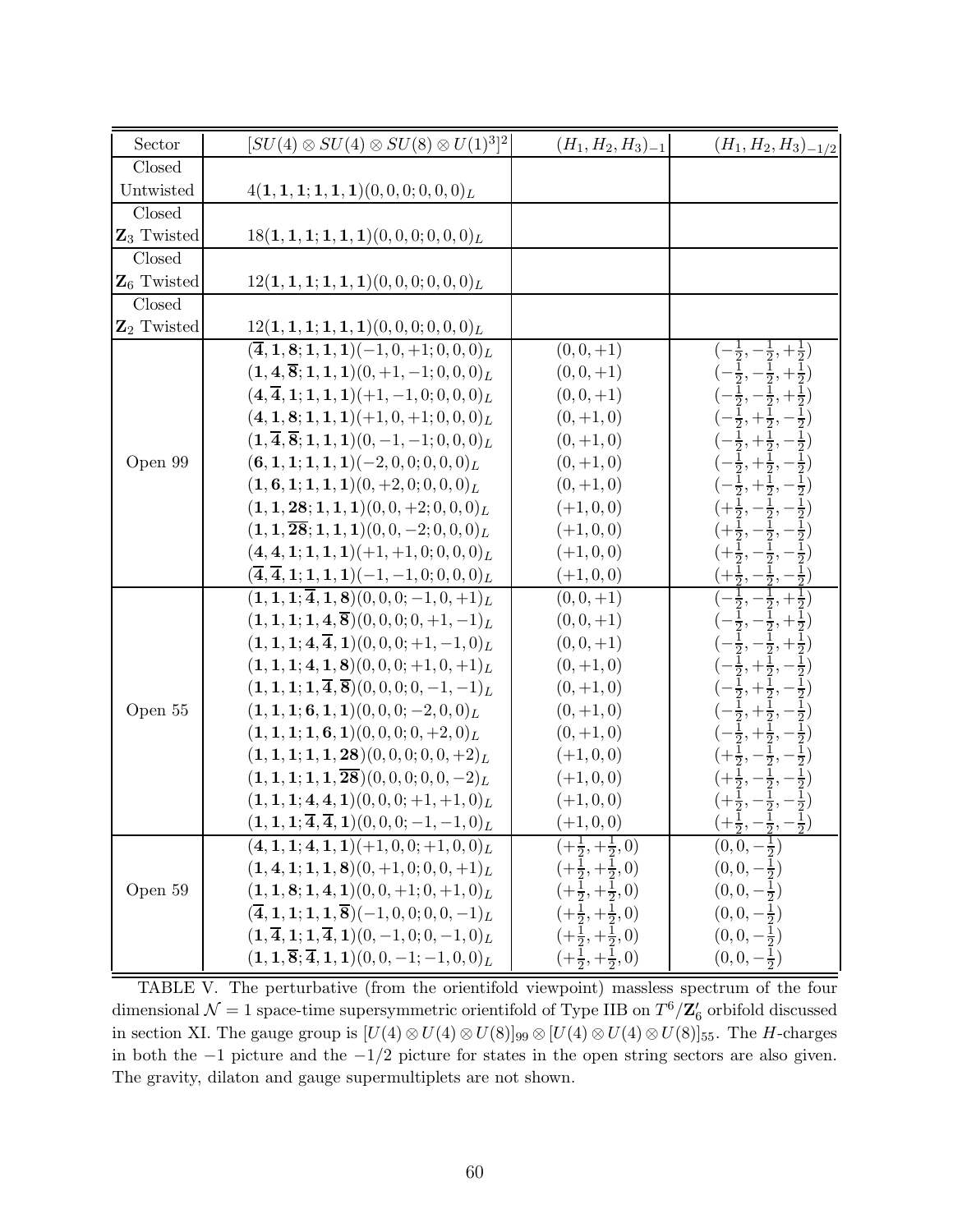# REFERENCES

- <span id="page-60-0"></span>[1] J. Polchinski, Phys. Rev. Lett. 75 (1995) 4724.
- [2] C.G. Callan, C. Lovelace, C.R. Nappi, S.A. Yost, Nucl. Phys. B293 (1987) 83; Nucl. Phys. B308 (1988) 221.
- [3] J. Polchinski and Y. Cai, Nucl. Phys. B296 (1988) 91.
- [4] N. Ishibashi and T. Onogi, Nucl. Phys. B318 (1989) 239.
- [5] D.C. Dunbar, Nucl. Phys. B319 (1989) 72; Z. Bern and D.C. Dunbar, Nucl. Phys. B319 (1989) 104.
- [6] S.M. Roy and V. Singh, Phys. Rev. D35 (1987) 1939; Phys. Rev. D36 (1987) 1827; P.Horava, Nucl. Phys. B327 (1989) 461; Phys. Lett. B231 (1989) 251; J. Dai, R.G. Leigh and J. Polchinski, Mod. Phys. Lett. A4 (1989) 2073; R.G. Leigh, Mod. Phys. Lett. A4 (1989) 2767.
- [7] G. Pradisi and A. Sagnotti, Phys. Lett. B216 (1989) 59; M. Bianchi and A. Sagnotti, Phys. Lett. B247 (1990) 517; Nucl. Phys. B361 (1991) 539.
- [8] E.G. Gimon and J. Polchinski, Phys. Rev. D54 (1996) 1667, [hep-th/9601038](http://arxiv.org/abs/hep-th/9601038).
- [9] E.G. Gimon and C.V. Johnson, Nucl. Phys. B477 (1996) 715, [hep-th/9604129.](http://arxiv.org/abs/hep-th/9604129)
- [10] A. Dabholkar and J. Park, Nucl. Phys. B477 (1996) 701, [hep-th/9604178](http://arxiv.org/abs/hep-th/9604178).
- [11] J. Polchinski and E. Witten, Nucl. Phys. B460 (1996) 525, [hep-th/9510169](http://arxiv.org/abs/hep-th/9510169).
- [12] M. Berkooz and R.G. Leigh, Nucl. Phys. B483 (1997) 187, [hep-th/9605049](http://arxiv.org/abs/hep-th/9605049).
- [13] C. Angelantonj, M. Bianchi, G. Pradisi, A. Sagnotti and Ya.S. Stanev, Phys. Lett. B385 (1996) 96, [hep-th/9606169.](http://arxiv.org/abs/hep-th/9606169)
- [14] Z. Kakushadze, Nucl. Phys. B512 (1998) 221, [hep-th/9704059](http://arxiv.org/abs/hep-th/9704059).
- [15] Z. Kakushadze and G. Shiu, Phys. Rev. D56 (1997) 3686, [hep-th/9705163](http://arxiv.org/abs/hep-th/9705163).
- [16] Z. Kakushadze and G. Shiu, [hep-th/9706051](http://arxiv.org/abs/hep-th/9706051).
- [17] G. Zwart, [hep-th/9708040](http://arxiv.org/abs/hep-th/9708040).
- [18] G. Aldazabal, A. Font, L.E. Ibáñez and G. Violero, [hep-th/9804026](http://arxiv.org/abs/hep-th/9804026).
- [19] Z. Kakushadze, [hep-th/9804110](http://arxiv.org/abs/hep-th/9804110).
- [20] A. Sen, Phys. Rev. D55 (1997) 7345, [hep-th/9702165](http://arxiv.org/abs/hep-th/9702165); [hep-th/9709159.](http://arxiv.org/abs/hep-th/9709159)
- [21] C. Vafa, Nucl. Phys. B469 (1996) 403, [hep-th/9602022](http://arxiv.org/abs/hep-th/9602022).
- [22] E.G. Gimon and C.V. Johnson, Nucl. Phys. B479 (1996) 285, [hep-th/9606176.](http://arxiv.org/abs/hep-th/9606176)
- [23] P. Berglund and E.G. Gimon, [hep-th/9803168](http://arxiv.org/abs/hep-th/9803168).
- [24] C. Voisin, in: Journe's de Géométrie Algébrique d'Orsay, eds. A. Beauville et al., Astérisque, vol. 218 (Soc. Math. France, 1993) 273-323.
- [25] C. Borcea, in: Mirror Manifolds II, eds. B.R. Greene and S.-T. Yau (International Press and AMS, 1997) 717-743.
- [26] L. Dixon, J. Harvey, C. Vafa and E. Witten, Nucl. Phys. B261 (1985) 678; Nucl. Phys. B274 (1986) 285.
- [27] A. Dabholkar and J. Park, Nucl. Phys. B472 (1996) 207, [hep-th/9602030](http://arxiv.org/abs/hep-th/9602030).
- [28] J. Polchinski, Phys. Rev. D55 (1997) 6423, [hep-th/9606165](http://arxiv.org/abs/hep-th/9606165).
- [29] J.D. Blum, Nucl. Phys. B486 (1997) 34, [hep-th/9608053.](http://arxiv.org/abs/hep-th/9608053)
- [30] V.V. Nikulin, in: Proc. ICM (Berkeley, 1986) 654-671.
- [31] D.R. Morrison and C. Vafa, Nucl. Phys. B473 (1996) 74, [hep-th/9602114](http://arxiv.org/abs/hep-th/9602114); Nucl. Phys. B476 (1996) 437, [hep-th/9603161](http://arxiv.org/abs/hep-th/9603161).
- [32] S. Sethi, C. Vafa and E. Witten, Nucl. Phys. B480 (1996) 213, [hep-th/9606122.](http://arxiv.org/abs/hep-th/9606122)